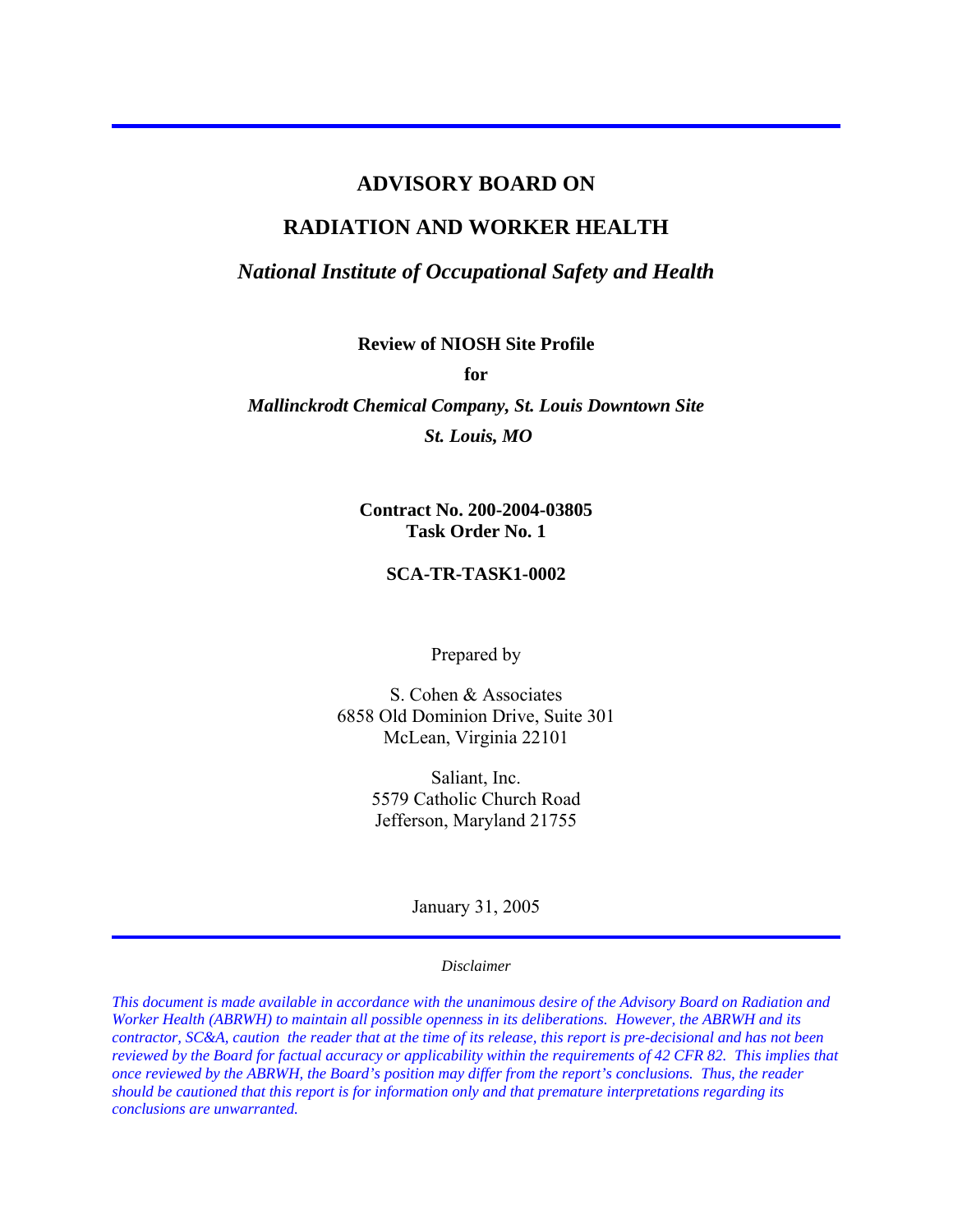| <b>Effective Date:</b> | Revision No. | Document No.        | Page No.        |
|------------------------|--------------|---------------------|-----------------|
| 2005<br>January 31     |              | $SCA-TR-TASK1-0002$ | f $102$<br>2 of |

| S. COHEN & ASSOCIATES:                                                                                             | Document No.                                                    |
|--------------------------------------------------------------------------------------------------------------------|-----------------------------------------------------------------|
| <b>Technical Support for the Advisory Board on</b><br><b>Radiation &amp; Worker Health Review of</b>               | SCA-TR-TASK1-0002<br><b>Effective Date:</b><br>January 31, 2005 |
| <b>NIOSH Dose Reconstruction Program</b>                                                                           | Revision No. 0                                                  |
| <b>REVIEW OF NIOSH SITE PROFILE FOR</b><br>MALLINCKRODT CHEMICAL COMPANY,<br>ST. LOUIS DOWNTOWN SITE, ST LOUIS, MO | Page 2 of $102$                                                 |
|                                                                                                                    | Supersedes:                                                     |
| Task Manager: Joseph Elitzgenald Jr                                                                                | N/A                                                             |
| January 31, 2005<br>Date:                                                                                          |                                                                 |
| Project Manager: 10 Mauro<br>January 31, 2005<br>Date:                                                             |                                                                 |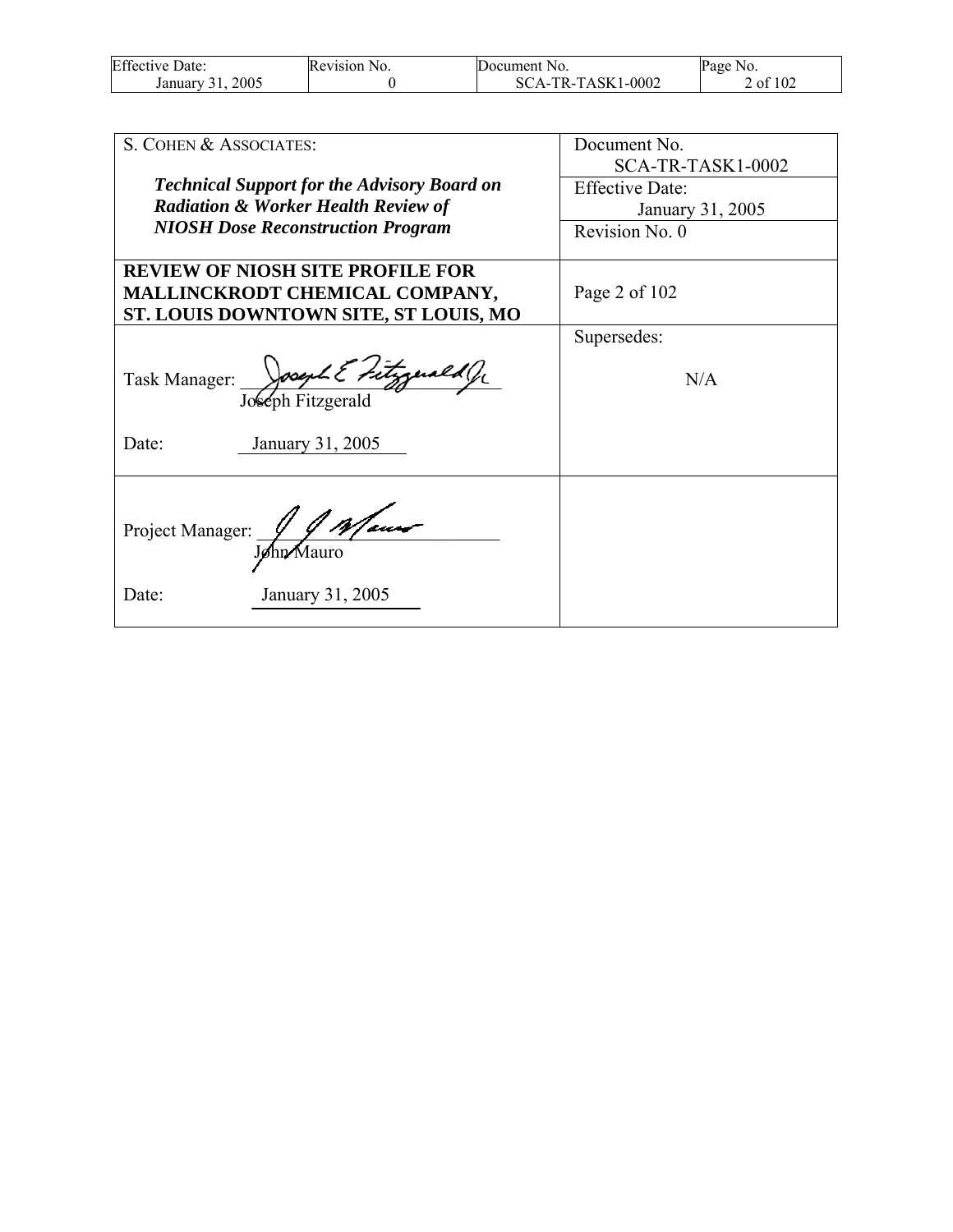| Effective<br>Date: | Revision No. | Document No.   | Page No. |
|--------------------|--------------|----------------|----------|
| 2005               |              | TR-TASK1-0002- | f 102    |
| January 31         |              | SCA-T          | , ot     |

# **TABLE OF CONTENTS**

| 1.0 |                                               |                                                                                                                                                                                                                                                                                                                                                                |  |
|-----|-----------------------------------------------|----------------------------------------------------------------------------------------------------------------------------------------------------------------------------------------------------------------------------------------------------------------------------------------------------------------------------------------------------------------|--|
| 2.0 |                                               |                                                                                                                                                                                                                                                                                                                                                                |  |
|     | 2.1<br>2.2<br>2.3<br>2.4<br>2.5<br>2.6<br>2.7 |                                                                                                                                                                                                                                                                                                                                                                |  |
| 3.0 |                                               |                                                                                                                                                                                                                                                                                                                                                                |  |
|     | 3.1<br>3.2<br>3.3<br>3.4                      |                                                                                                                                                                                                                                                                                                                                                                |  |
| 4.0 |                                               |                                                                                                                                                                                                                                                                                                                                                                |  |
| 5.0 |                                               |                                                                                                                                                                                                                                                                                                                                                                |  |
|     | 5.1                                           | Uranium Dust Daily Weighted Average Exposure Levels 27<br>5.1.2<br>Early Uranium Dust Lung Burdens and Other Organ Doses Need Further<br>5.1.3                                                                                                                                                                                                                 |  |
|     | 5.2                                           | 5.2.1<br>5.2.2<br>5.2.3<br>5.2.4<br>Dose From Raffinate Waste and Other Process Materials are Not Fully<br>5.2.6<br>Solubility Assumptions Should Be Carefully Considered in Regard to the<br>5.2.7<br>NIOSH Should Further Investigate the Potential for Exposure to Uranyl<br>5.2.8<br>Nitrate in the Production and Laboratory Facilities. Consideration of |  |
|     | 5.3                                           | Trace Elements Should Be Given to Samples Received from Hanford.  43<br>5.3.1 NIOSH Should Review Doses Assigned as Shallow/Beta Doses  44                                                                                                                                                                                                                     |  |
|     | 5.4                                           |                                                                                                                                                                                                                                                                                                                                                                |  |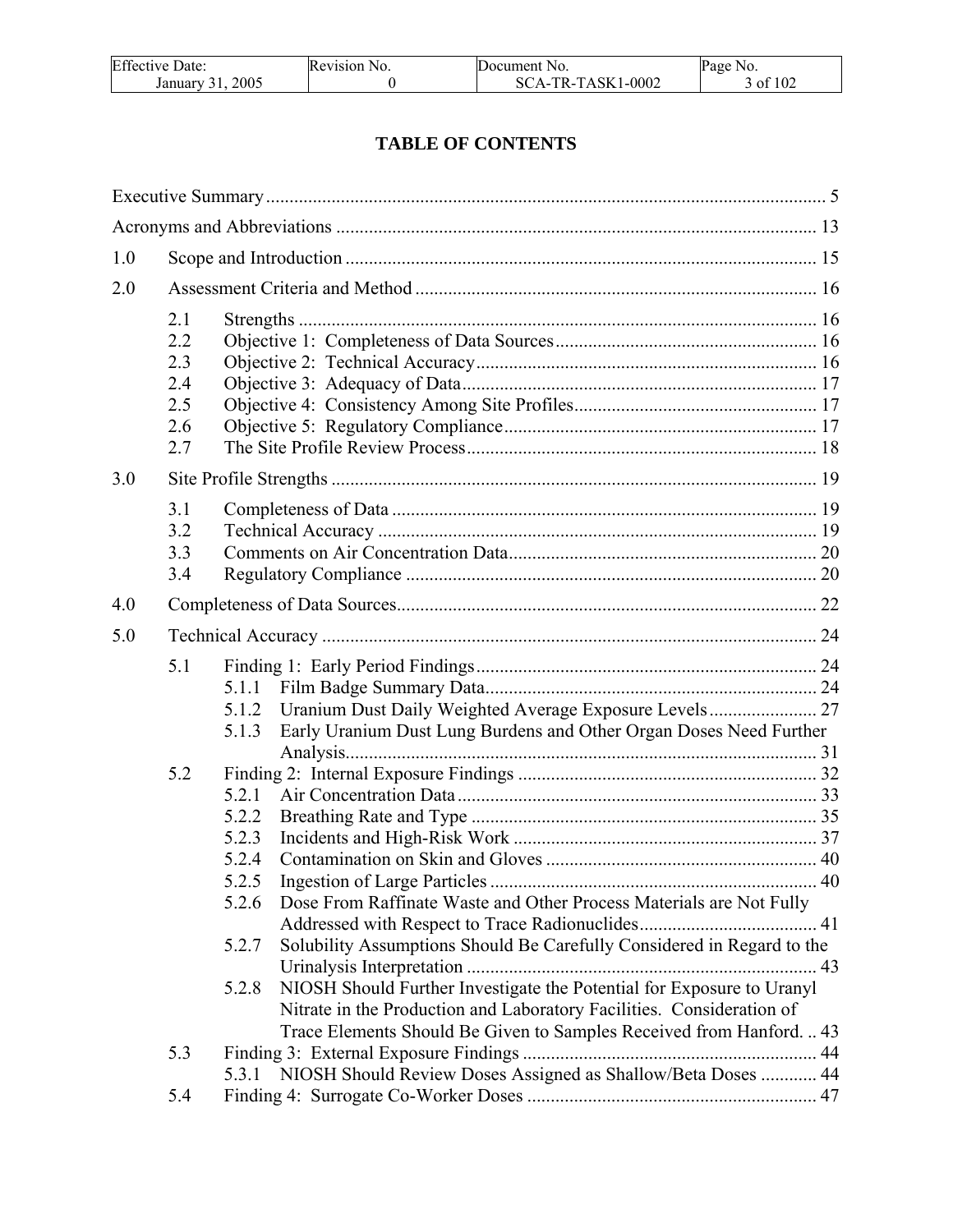| Effective<br>Date: | Revision No. | Document No.                      | No.<br>Page  |
|--------------------|--------------|-----------------------------------|--------------|
| 2005<br>January    |              | 1-0002<br>-TASK1<br>$TR$ .<br>Ά-1 | f 102<br>-01 |

|     | 5.5               |  |
|-----|-------------------|--|
| 6.0 |                   |  |
|     | 6.1<br>6.2        |  |
| 7.0 |                   |  |
| 8.0 |                   |  |
|     | 8.1<br>8.2<br>8.3 |  |
| 9.0 |                   |  |

### **ATTACHMENTS**

- Attachment 1: Mallinckrodt Chemical Works Questions Submitted to NIOSH
- Attachment 2: Conference Call with NIOSH and SC&A
- Attachment 3: Summary of Site Expert Interviews
- Attachment 4: Additional References Useful to Site Profile Development
- Attachment 5: Dr. Mike Thorne's Memorandum on Oro-Nasal Breathing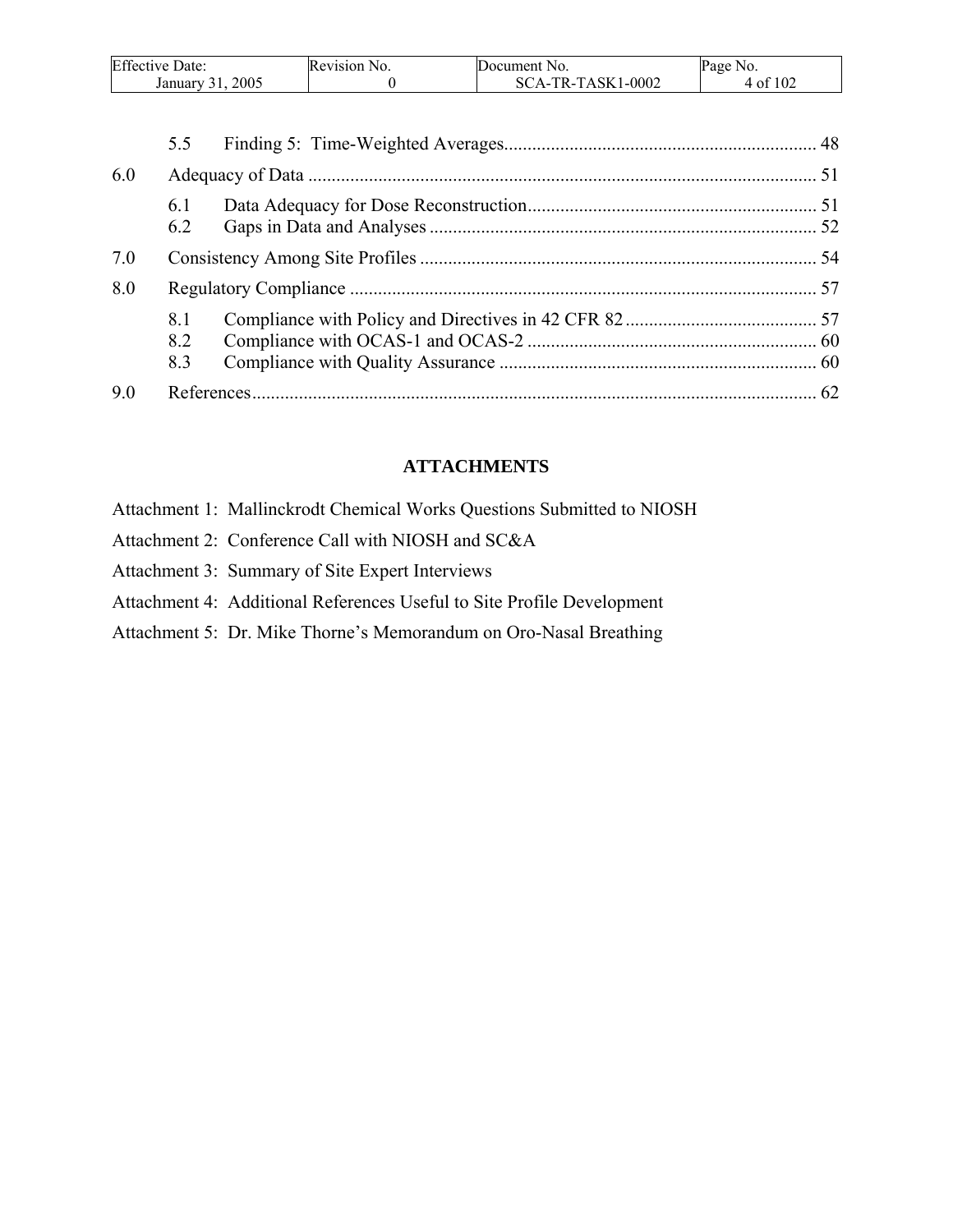| <b>Effective Date:</b>   | Revision No. | <b>IDocument</b> No.                | Page No.      |
|--------------------------|--------------|-------------------------------------|---------------|
| $200^{\circ}$<br>January |              | $-TR-TASK1-0002$<br>$'A - I$<br>SC. | f 102<br>- ot |

# **EXECUTIVE SUMMARY**

Under the Energy Employees Occupational Illness Compensation Program Act (EEOICPA) and Federal regulations defined in 42 CFR Part 82, the Advisory Board on Radiation and Worker Health is mandated to conduct an independent review of the methods and procedures used by the National Institute of Occupational Safety and Health (NIOSH) and its contractors for dose reconstruction.

As a contractor to the Advisory Board, S. Cohen & Associates (SC&A, Inc.) has been charged under Task 1 to support the Board in this effort by independently evaluating a select number of site profiles that correspond to specific facilities at which energy employees worked and were exposed to ionizing radiation.

This report presents SC&A's evaluation of the site profile ORAUT-TKBS-0005, *Technical Basis Document: Basis for Development of an Exposure Matrix for the Mallinckrodt Chemical Company, St. Louis Downtown Site, St. Louis, Missouri, Period of Operation 1942-1958*. This document is also commonly called the Mallinckrodt Chemical Works (MCW) site profile or the MCW technical basis document (TBD). Our review of the site profile focused largely on the quality of available data that characterized the facility and its operations, and the methods prescribed by NIOSH for the use of those data in dose reconstruction. Our review of ORAUT-TKBS-0005 was conducted in accordance with the objectives stated in SC&A's *Standard Operating Procedure for Performing Site Profile Reviews* (SC&A 2004a).

It should be noted that SC&A's review in this report reflects information and data contained in Revision 00 of the MCW site profile. NIOSH informed SC&A on October 13, 2004 that the agency was currently in the process of revising the MCW TBD as a result of new information that had been gathered in behalf of the Mallinckrodt facility (see Attachment 2). Furthermore, NIOSH is currently also evaluating a Special Exposure Cohort (SEC) petition in behalf of the Mallinckrodt facility. Since neither the revised TBD nor recent decisions pertaining to the SEC petition were made available to SC&A, comments contained in this report should be judged accordingly. (During a recent informal exchange with NIOSH, SC&A was informed that numerous concerns raised herein are currently being addressed in the revised TBD).

### **SUMMARY FINDINGS**

Critical to dose reconstruction are personnel monitoring data that define both internal and external exposure measurements for a given individual. However, even when personnel monitoring records are complete, a credible dose reconstruction must rely on a host of supportive data that are generally referred to as site-specific data, which are provided in a TBD. Examples of site-specific data are a thorough description of (1) the physical design of a facility, (2) the type and quantities of materials processed, (3) prevailing work practices, (4) job descriptions, (5) dosimeters and bioassay used for monitoring.

The value of a TBD in dose reconstruction becomes even more important when personnel monitoring was not performed or when monitoring records for specific individuals are missing.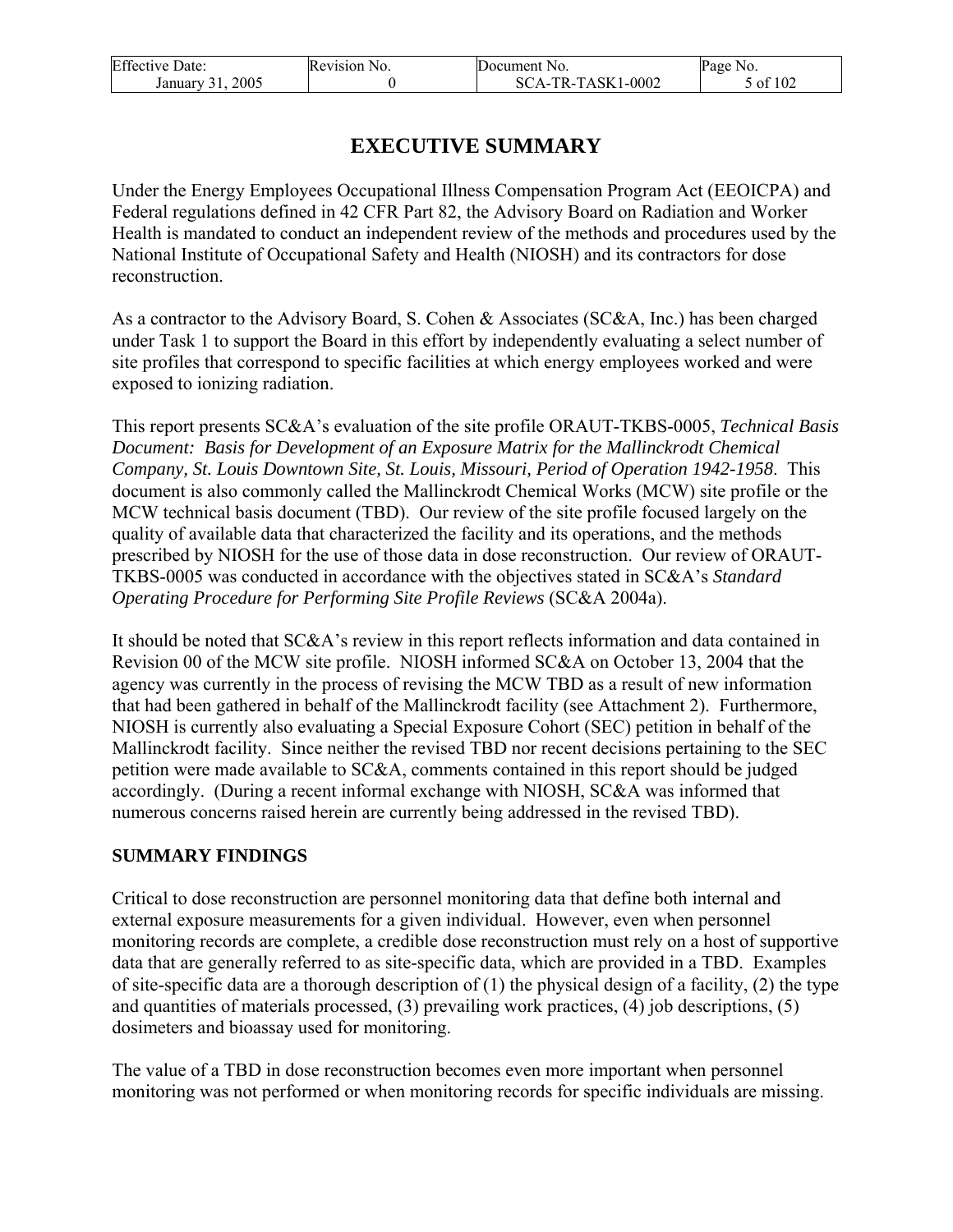| <b>Effective Date:</b> | Revision No. | Document No.      | Page No.      |
|------------------------|--------------|-------------------|---------------|
| 2005<br>January        |              | SCA-TR-TASK1-0002 | f 102<br>o of |

Under these circumstances, dose reconstruction must rely on TBD data for the purpose of extrapolation/interpolation and/or the use of surrogate values, such as co-worker data.

In our review of ORAUT-TKBS-0005, SC&A fully recognizes that a comprehensive characterization of the Mallinckrodt facility for the purpose of dose reconstruction represents a difficult and complex task. This difficulty is readily apparent from information presented in Sections 1 through 5, and numerous references cited in the TBD.

To summarize, uranium refining began in 1942 in Plant 2 at a rate of about 1 ton per day of uranium oxide  $(UO<sub>2</sub>)$ . It is estimated that between 1942 and 1957, Mallinckrodt processed in excess of 50,000 tons of natural uranium products from a variety of feed materials. While early ores of black oxides  $(U_3O_3)$  were free of radium (Ra-226) and its decay products, in about 1944, Mallinckrodt began processing high-grade pitchblende ores from the Belgian Congo. Pitchblende from so-called "Congo-ore" had an **average** concentration of 25% uranium by weight, with maximum values of up to 65% to 70%. Such unprocessed ores had the undesirable radiological property of containing Ra-226 in near-equilibrium with the parent U-238. For average pitchblende (ore with 25% U by weight), this resulted in 100 milligrams (or about 100 millicuries) of Ra-226 per ton of ore. The decay of radium to radon gas and its short-lived daughters created unique radiological hazards, from external sources of radiation as well as inhalation/internal hazards. A 1949 Atomic Energy Commission (AEC) report stated that as much as 200 grams of Ra-226 (representing ~200 curies of Ra-226) were produced in a single month and stored at the Mallinckrodt facility. In select confined spaces, radon levels in air as high as  $10^{-7}$  Ci/l (100,000 pCi/l) were found.

At the height of facility operations, uranium refining took place in about 60 separate buildings on the St. Louis Downtown Site (SLDS). A factor that further enhanced early worker exposure is the fact that initial operations in 1942 began in three Mallinckrodt plants (1, 2, and 4) that had not been built or designed for the purpose of uranium refining. Structural and engineering deficiencies included inadequate ventilation and failure to shield, isolate, or confine materials.

A second deficiency and contributing factor to early worker exposure was the lack of process automation, which not only required workers to manually handle materials, but resulted in airborne releases and inhalation of these materials, as described in Section 5.2.2 of the TBD. The following description provides an understanding of processes, working conditions, and prevailing attitudes toward radiological safety:

From pages 28-29 of TBD:

*Once the Ra-226 was removed following the digestion step and the vessel(s) had been vented, the gamma dose rates were much lower and the radon (which arose from the radium) was no longer an issue. Radium and radon would again build up from the uranium parent, but this took more time than the apparent typical digestion-to-shipout time at Mallinckrodt.*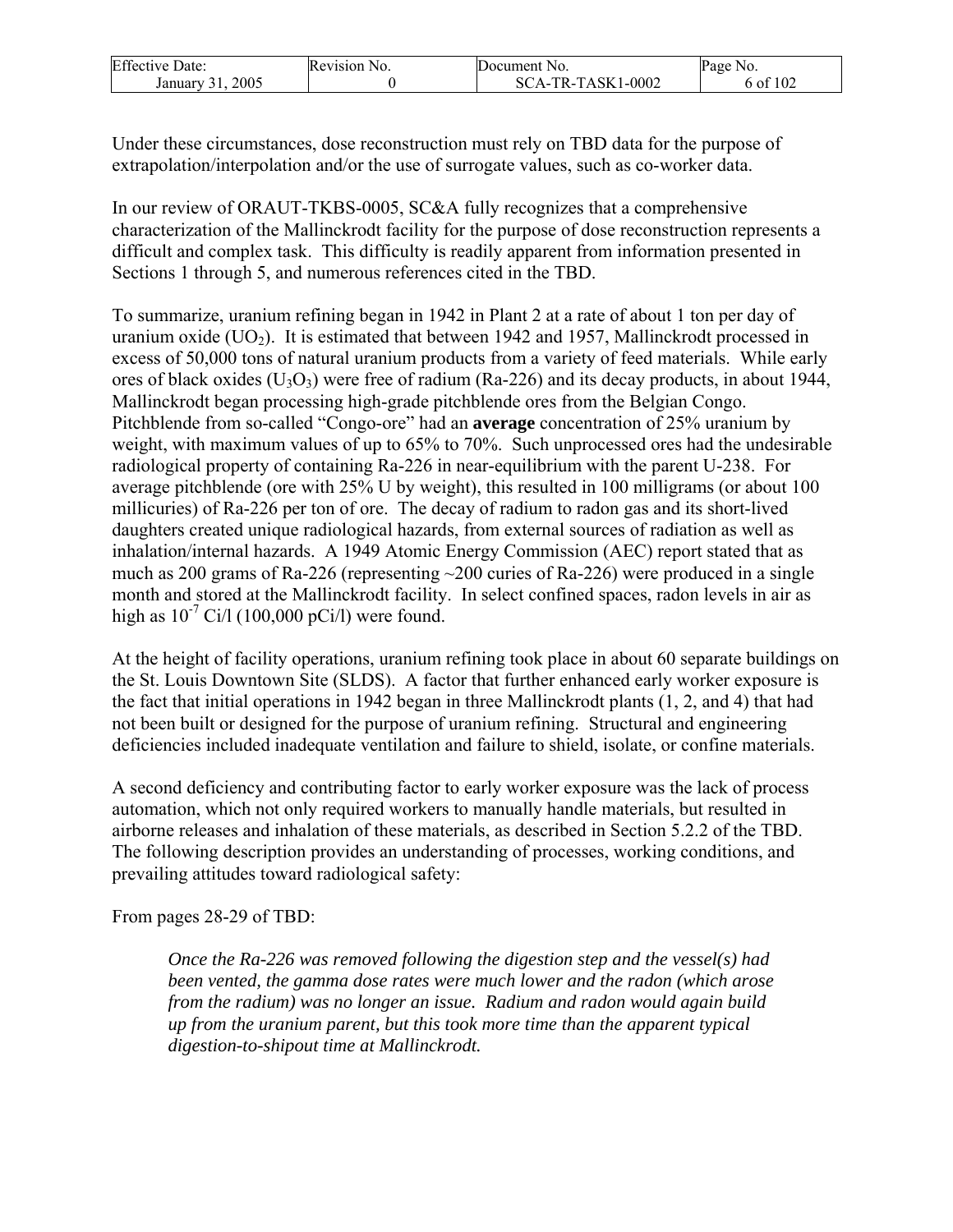| <b>Effective Date:</b>                           | Revision No. | Document No.      | Page No. |
|--------------------------------------------------|--------------|-------------------|----------|
| 2005<br>January <sup>2</sup><br>$\sim$ 1<br>J 1. |              | SCA-TR-TASK1-0002 | of $102$ |

*The main hazard after the radium-bearing residue was removed was dust, since a fraction of the uranium salts and oxides tended to aerosolize when dry and when handled. Initially, somewhat crude precautions were taken to control dust during handling and there was extensive manual handling of uranium salts and oxides in the dry form (Eisenbud 1975). For example, in Plant 6 (and presumably in its predecessor plants 1 and 2), the UO3 dry powder was unloaded from the reaction pots into drums by hand-scooping (Mason 1958a), i.e., manually using handheld scoops.* The UO<sub>3</sub> was then moved to the furnace loading area, where it was hand*scooped into trays, which after weighing were placed into the furnaces to be reduced to*  $UO<sub>2</sub>$  *(Mason 1958a). The trays of*  $UO<sub>2</sub>$  *were then <i>unloaded by hand into drums for transport to other areas or sites. The major handling improvement of 1949, installation of pneumatic unloading and conveying systems, was supposed to have eliminated all hand-scooping of*  $UO<sub>2</sub>$  *and*  $UO<sub>3</sub>$ *. However, AEC inspectors repeatedly noted hand-scooping going on until the end of operations at the plant, often due to the failure of equipment such as the vacuum-type UO3 "gulpers" (AEC 1954d; AEC 1956c).* 

*UO2 produced at Plant 6 was trucked over to Plant 4 in "small fiber containers" (AEC 1949); no information is given as to how this affected containment of the dust. In Plant 4, there was again extensive hand-scooping and other manual handling of the uranium materials (UO2, UF4, and uranium metal) (Mason 1958a). This was reduced by mechanization in 1948 and 1949, but even so dust levels were considered too high (Mason 1958a). AEC agreed to have Mallinckrodt construct Plants 6E and 7 to replace it. These plants were even more mechanized and were said to require little (if any) manual handling (Mason 1958a); however, as various AEC air dust study reports indicate (e.g., AEC 1954g; AEC 1955b), this was not so. AEC (1955c) even reported in 1955 that a Plant 7 operator used a piece of cardboard in lieu of a conventional metal scoop to make up UF4, with the operator's (presumably gloved) fingers dipping into the material frequently.* [Emphasis added.]

Observations of those reported above provide clear indications that in spite of efforts that began in the late 1940s to reduce worker exposure, safe work practices appear to have been poorly enforced and openly ignored throughout the 16-year period of facility operations.

However, of particular concern to dose reconstruction is the absence of even the most basic radiological control measures in the first several years of facility operation. The first attempt to monitor a limited number of workers by means of film badge dosimeters started only in late 1945, followed by the first bioassay samples taken in 1948.

Thus, the first available external dose records for dose reconstruction are those of 1946; for internal exposures, limited records of bioassay data are available only from 1948 forward. In spite of these deficiencies in the early data, SC&A believes NIOSH's review of available data was sufficiently comprehensive. In total, NIOSH analyzed an impressive body of information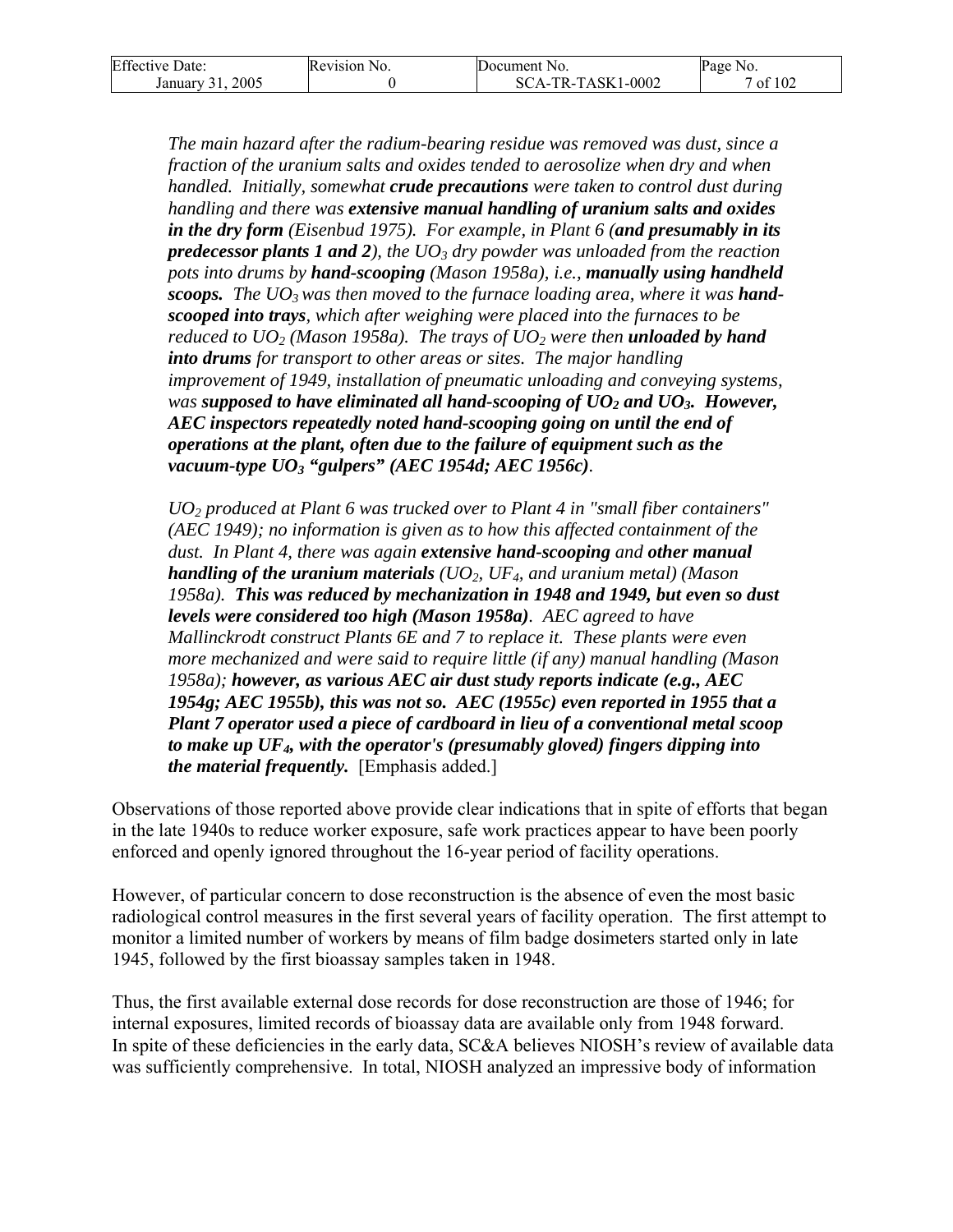| <b>Effective Date:</b> | Revision No. | Document No.       | Page No. |
|------------------------|--------------|--------------------|----------|
| 2005                   |              | $CA-TR-TASK1-0002$ | f 102    |
| January                |              | SC                 | 8 of     |

(representing more than 150 separate reports) and has collated this information in the TBD in a structured, coherent, and understandable manner.

Given SC&A's appreciation of the comprehensive effort NIOSH put forth in the assembly of available data, SC&A directed its audit of the TBD to the interpretation of the data and resultant prescriptive use of these data in the form of guidance to the dose reconstruction process. SC&A's assessment, therefore, focused on the stated objectives of the TBD and its ability to fulfill those objectives. Section 1.0 of the TBD provides the following:

*The two principal purposes of this technical basis document are (1) to provide information sufficient to enable dose reconstructors to estimate claimantfavorable doses for these workers on an individual basis under the provisions of the Energy Employees Occupational Illness Compensation Program Act (EEOICPA) and (2) to allow claimants, federal assessors, and others to understand the information sources and assumptions on which the dose estimations are based.* [Emphasis added.]

To determine if the TBD can meet the above-stated objectives, it is important to briefly review key elements of the dose reconstruction process, as specified in 42 CFR Part 82. Federal regulations specify that a dose reconstruction can be broadly placed into one of three discrete categories. These three categories differ greatly in terms of their dependence on and the completeness of available dose data, as well as on the accuracy/uncertainty of data.

Category 1. Least challenged by any deficiencies in available dose/monitoring data are dose reconstructions for which even a partial assessment (or minimized dose(s)) corresponds to a probability of causation (POC) value in excess of 50%, and assures compensability to the claimant. Such partial/incomplete dose reconstructions with a POC >50% may, in some cases, involve only a limited amount of external or internal data. In extreme cases, even a total absence of a **positive** measurement may suffice for an assigned organ dose that results in a POC >50%. For this reason, dose reconstructions in behalf of this category may only be marginally affected by incomplete/missing data or uncertainty of the measurements. In fact, regulatory guidelines recommend the use of a partial/incomplete dose reconstruction, the minimization of dose, and the exclusion of uncertainty for reasons of process efficiency, as long as this limited effort produces a POC of  $\geq 50\%$ .

Category 2. A second category of dose reconstruction is defined by Federal guidance, which recommends the use of "worst-case" assumptions. The purpose of "worst-case" assumptions in dose reconstruction is to derive **maximal** or highly improbable dose assignments. For example, a "worst-case" assumption may place a worker at a given work location 24 hours per day and 365 days per year. The use of such maximized (or upper-bound) values, however, is limited to those instances where the resultant maximized doses yield POC values below 50%, which are **not** compensated. For this second category, the dose reconstructor needs only to ensure that **all potential** internal and external exposure pathways have been considered.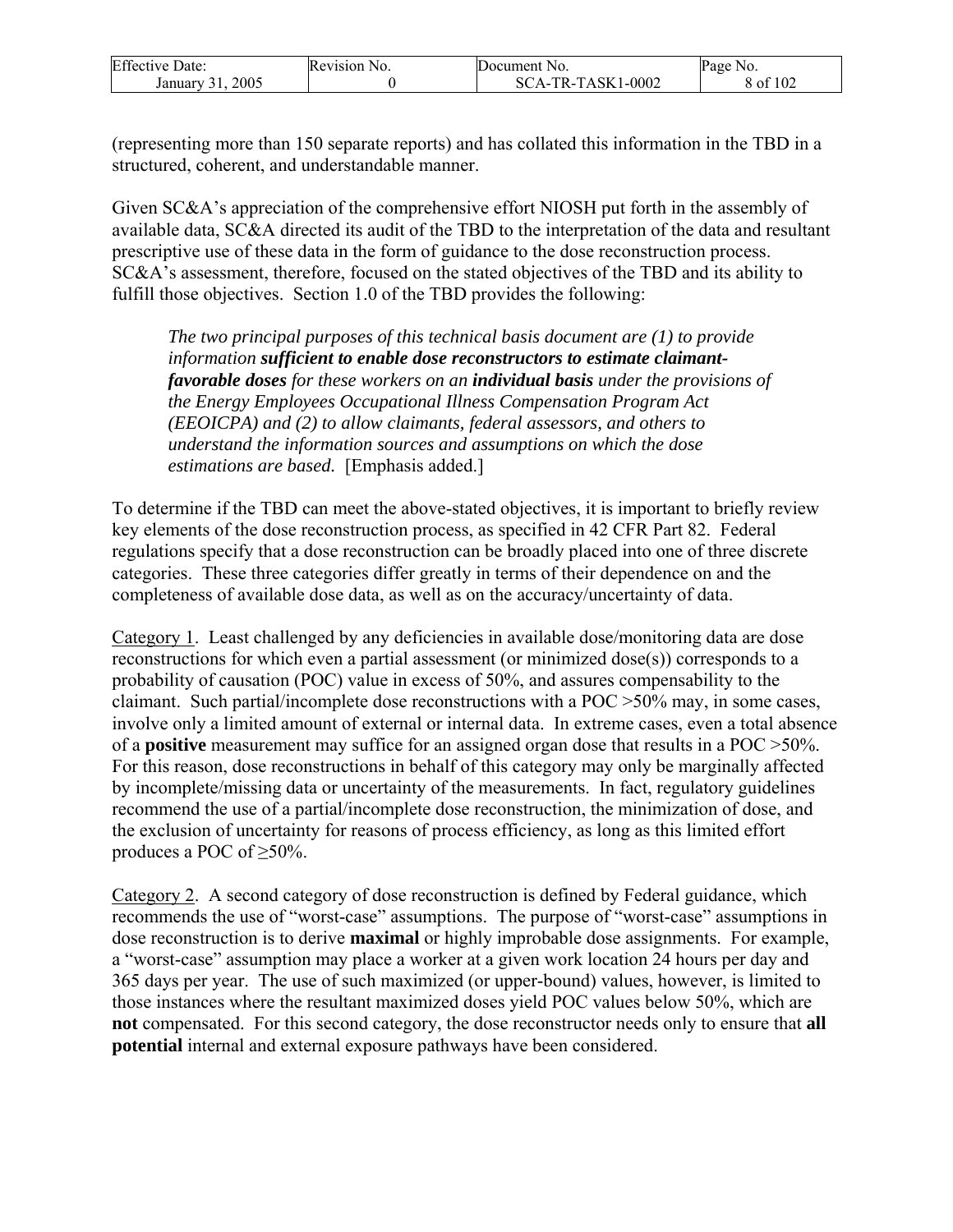| <b>Effective Date:</b> | Revision 1<br>N <sub>0</sub> | Document No.                  | Page No.      |
|------------------------|------------------------------|-------------------------------|---------------|
| 2005<br>January        |                              | 'A-TR-TASK1-<br>1-0002<br>SC. | f 102<br>9 ot |

The obvious benefit of worst-case assumptions and the use of maximized doses in dose reconstruction is "efficiency." Efficiency is achieved by the fact that maximized doses **avoid** the need for **precise** data and eliminates consideration for the uncertainty of the dose. Lastly, the use of bounding values in dose reconstruction minimizes any controversy regarding the decision not to compensate a claim.

Although simplistic in design, to satisfy this type of a dose reconstruction, the TBD must, at a minimum, provide information and data that clearly identify (1) all potential radionuclides, (2) all potential modes of exposure, and (3) upper limits for each contaminant and mode of exposure. Thus, for external exposures, maximum dose rates must be identified in time and space that correspond to a worker's employment period and work locations; similarly, to maximize internal exposures, highest air concentrations and surface contaminations must be identified.

Category 3. The most complex and challenging dose reconstruction represents cases in which the projected outcome of a dose reconstruction yields a POC value that may be close, but uncertain, relative to the critical 50% value, which segregates the compensability of a claim. It is for this category of dose reconstruction that the TBD is essential but most vulnerable. For Category 3 dose reconstruction, dose estimates are generally defined by central or **best** estimates, along with a quantitative understanding of the uncertainty of each measurement. Central dose estimates and their uncertainties require a detailed understanding of multiple variables that include detection limits, instrument/dosimeter limitations, physical and chemical properties of contaminants (i.e., particle size, solubility), and physiological parameters, such as breathing rates, urine excretion volumes, etc.

Within limits, dose reconstruction may proceed in the absence of such knowledge. In such instances, reasonable and claimant-favorable **assumptions** may be substituted for empirical data.

### **SUMMARY OF SPECIFIC ISSUES OF CONCERN**

Specific issues of concern that were identified in our review and which may affect each of the above-cited categories of dose reconstruction are summarized briefly below. A full explanation of these issues is provided in the main text of the report.

**Time-weighted averages contain significant uncertainties and frequently fail to capture dose to workers in areas of high uranium dust concentration. The time-weighted averages do not represent maximized values and may have limitations when used for denial of claims; nor do they give claimants the benefit of the doubt in the face of uncertainties.**  Individual doses could be far greater than these averages, even when the job description is known. Procedures for estimating  $95<sup>th</sup>$  percentile values, for instance, would need to be developed in which the claimant is given the benefit of the doubt in the face of significant uncertainties. Revision 00 of the TBD lacks the needed procedures for dealing with these uncertainties. Other issues include uncertainties about the length of a workday, as well as overtime, that need to be addressed when considering time-weighting.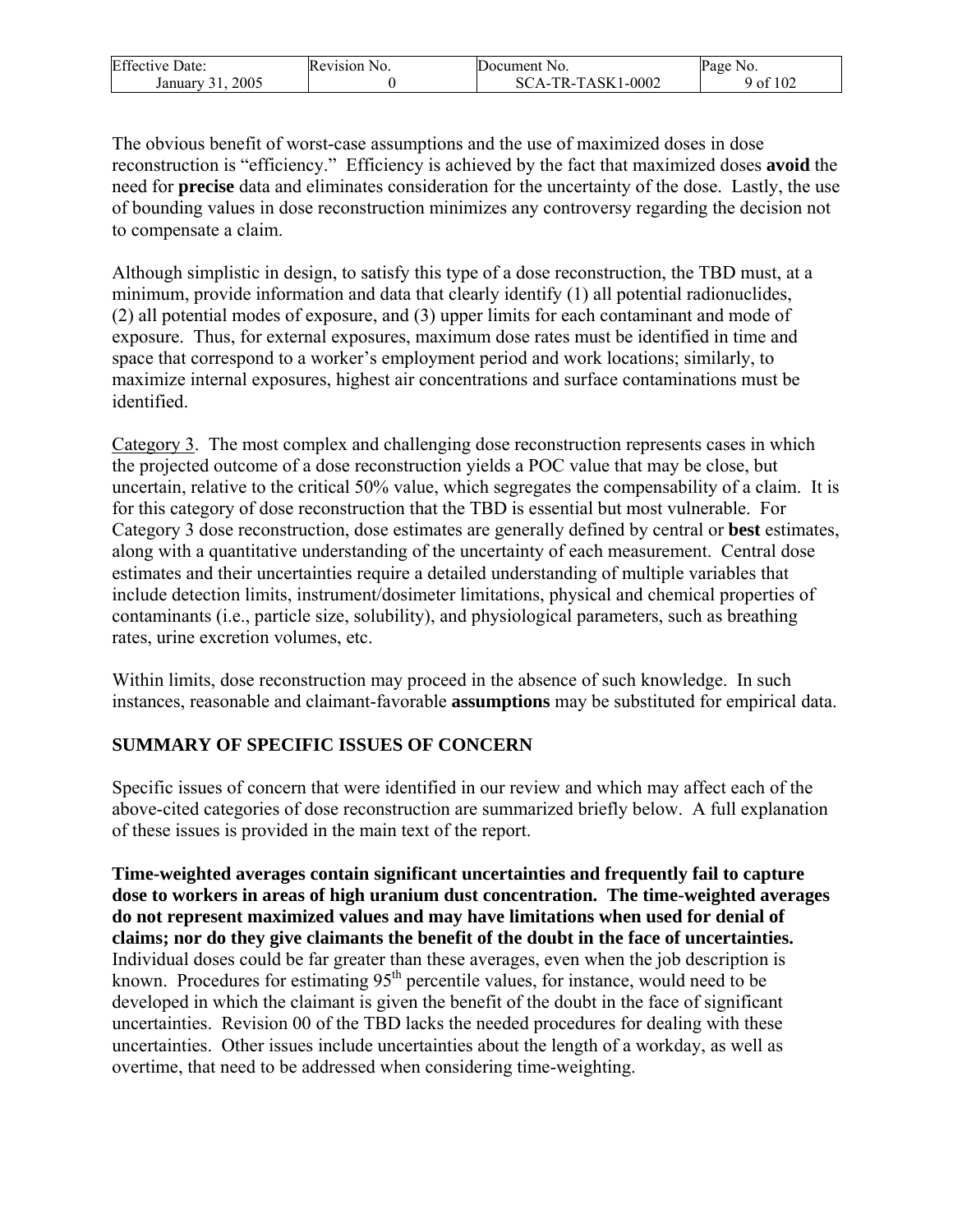| <b>Effective Date:</b>   | <b>Revision</b> N<br>NO. | Document No.      | Page.<br>NO.     |
|--------------------------|--------------------------|-------------------|------------------|
| $200^{\circ}$<br>January |                          | SCA-TR-TASK1-0002 | of 102<br>$0$ of |

**The dose consequences of raffinate trace radionuclides have not been adequately addressed.** Specifically, raffinate contained Ac-227 and Pa-231, which are in the U-235 decay chain, as well as Th-230. Possible doses from raffinate-related exposures have not been sufficiently evaluated. Inhalation of even small quantities of some raffinates, such as Sperry cake, could result in significant doses. The issue of potential airborne contamination of raffinates, therefore, needs to be more carefully assessed.

**Early external dose assignments are not appropriate for MCW.** The lack of film badge data for the period **1942 to 1945** represents a period for which the potential for unaccounted external dose is greatest. The use of **Table 36**, which contains median weekly photon doses and weekly median electron doses for use of unmonitored workers from April 1943 to December 1945 is not likely to capture the full range of external exposures during that time period. Table 36 is based on only **32 average worker readings**, which is hardly a representative sampling of the many facilities and job functions that define MCW-facility operations/processes.

**The methodology used in the interpretation and application of co-worker data is incomplete.** Co-worker data, presented in Table 31, are insufficiently explained to allow for an understanding of their use in dose reconstruction. Most of the geometric standard deviations (GSDs) in Table 31 are in error and need to be revised. NIOSH should disclose more fully how the data are to be utilized, including the high air-concentration measurements that were made at MCW. Technical criteria for definition of the term "co-worker" and the uncertainties associated with using co-worker data for individual claimant dose calculations are not characterized in the TBD.

**NIOSH assumed non-conservative breathing rate and breathing type.** The TBD assumed a breathing rate of 1.4 m<sup>3</sup>/hour. This value implies that workers were primarily involved in light exercise during the course of the day. A single value may not be consistent with the working conditions in the facility during the early years of operation and is inconsistent with other NIOSH site profiles, such as Table 3 in the Bethlehem Steel Site Profile. In addition, NIOSH has not considered oro-nasal breathing, which produces greater deposition in the lung than nasal breathing.

**The use of 1948 air-concentration data as a surrogate for 1942-1947 may underestimate the dose for early years**. For uranium air concentration, the TBD used daily weighted-average exposure levels measured for workers by AEC in 1948 as surrogate for the dust exposure levels of workers in the 1942 to 1946 timeframe. SC&A considers the surrogate use of 1948 data to be claimant unfavorable due to the fact that for earlier years, ventilation was poor or non-existent, and adequate radiation protection practices had not yet been developed. In the absence of bioassay data prior to 1948, air monitoring records, and adequate source term data during the 1942-1947 timeframe, SC&A believes that Tables 21 to 24 do not capture the best estimate of internal dose to workers in the 1942 to 1947 timeframe.

**Inconsistencies exist between the four site profiles currently under SC&A's review.**

Whereas, dosimeter adjustment factors are applied to recorded external dose at the Savannah River Site (SRS) and Hanford to estimate Hp(10) doses, the MCW TBD does not recommend an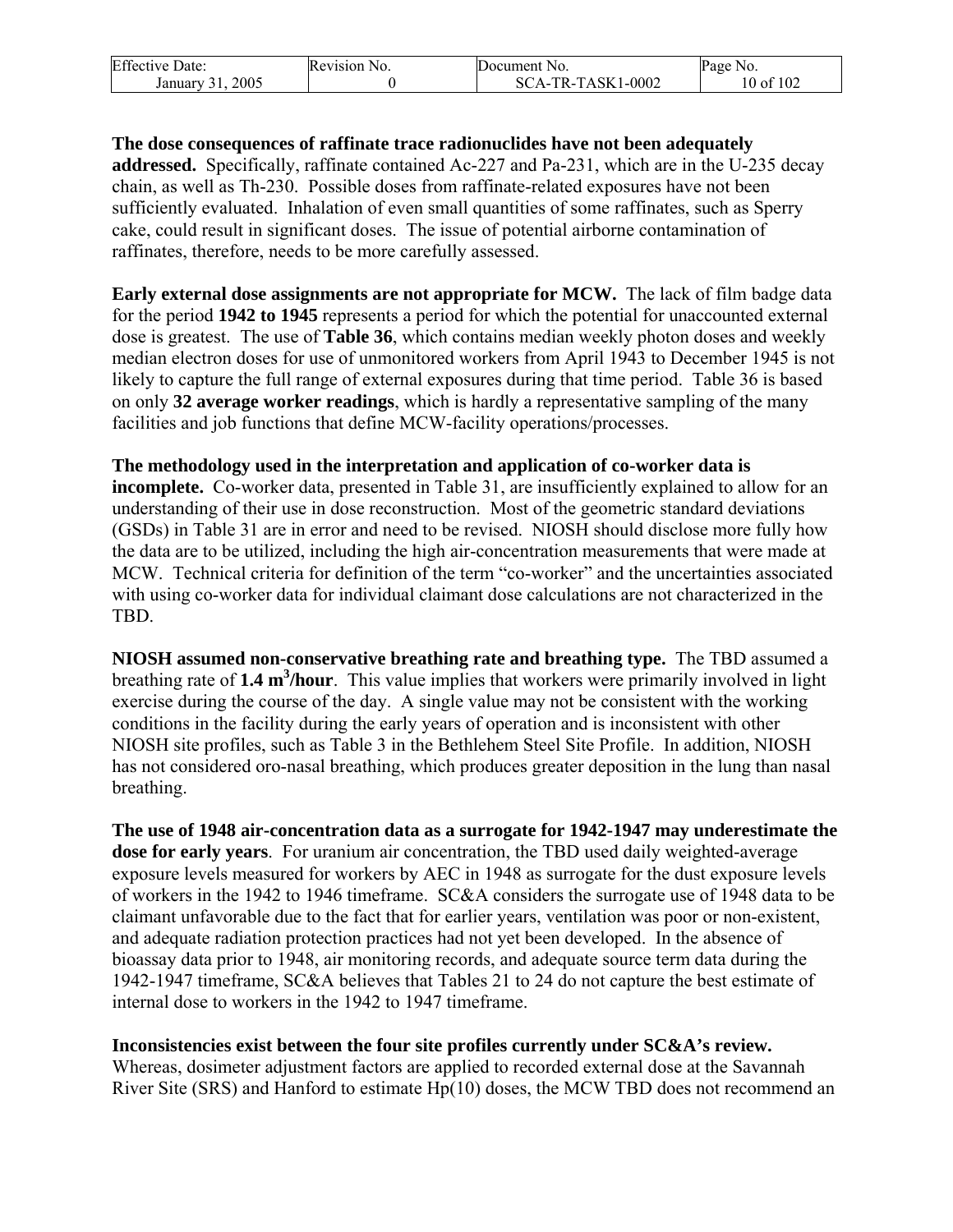| <b>Effective Date:</b> | Revision No. | Document No.                      | Page No. |
|------------------------|--------------|-----------------------------------|----------|
| 2005<br>January        |              | $1 - 0002$<br>:A-TR-TASK1-<br>SC. | of 102   |

adjustment to recorded film doses. It also appears that the TBD did not consider the laboratory, radiological, and environmental uncertainties in the personal dosimetry program. Lastly, the MCW site profile did not consider the occupational dose from environmental exposure, as was done in both the SRS and Hanford site profiles.

#### **An assessment of uncertainties, as required by OCAS-IG-001 and OCAS-IG-002, has not been adequately developed for air sampling data used in lieu of bioassay data to assign internal dose.**

### **OPPORTUNITIES FOR IMPROVEMENT**

As a living document, the MCW site profile, Revision 00, may be improved by addressing specific issues raised in the main body of this review and briefly summarized below.

- **Statistical approach.** A method to determine best estimates and their uncertainties, as well as the  $95<sup>th</sup>$  percentile value of time-weighted air concentrations, needs to be developed for internal dose calculations from air-concentration data.
- **Potential for exposure to Ac-227/Th-227, Th-230, and Pa-231 needs to be taken into account in raffinate dewatering, handling, and processing.** NIOSH should further evaluate the potential exposure pathways for internal exposure of raffinate and investigate the relative impact of trace radionuclide intakes to the total dose.
- **Improved use of film badge data**. Significant gaps exist for time periods when workers were not monitored for external or internal exposure. For example, between April 1942 and December 1945, workers were **not** assigned film badges, and there are no other monitoring data for external dose reconstruction. For workers who were employed during this time but terminated their employment prior to the use of film dosimeters, the TBD currently recommends the use of surrogate film dosimeter data contained in Table 36 of the TBD. While SC&A fully recognizes both the need for and value of surrogate data, the use of Table 36 data is clearly inappropriate for the following reasons: (1) Table 36 provides but a single median weekly dose for photons and electrons and their corresponding GSD; (2) this data set corresponds to a small group of only 32 workers, who were monitored for a brief 15-week period; and (3) the 32 workers all worked in the "pilot plant" and, therefore, represent a relatively homogeneous group with regard to job description and potential for exposure.
- SC&A recommends the development of a broader cohort of monitored workers as a credible surrogate for assigning external doses to unmonitored workers and the estimation of uncertainties associated with using surrogates.
- **Improved characterization of co-worker data.** The data in Table 31, particularly Period 1 from 1948 to 1951, need further review and analysis; of particular concern is Period 1, which covers the years 1948 to 1951. Criteria for defining co-workers need to be developed and the uncertainties associated with using co-worker data for claimant doses need to be estimated in light of those criteria.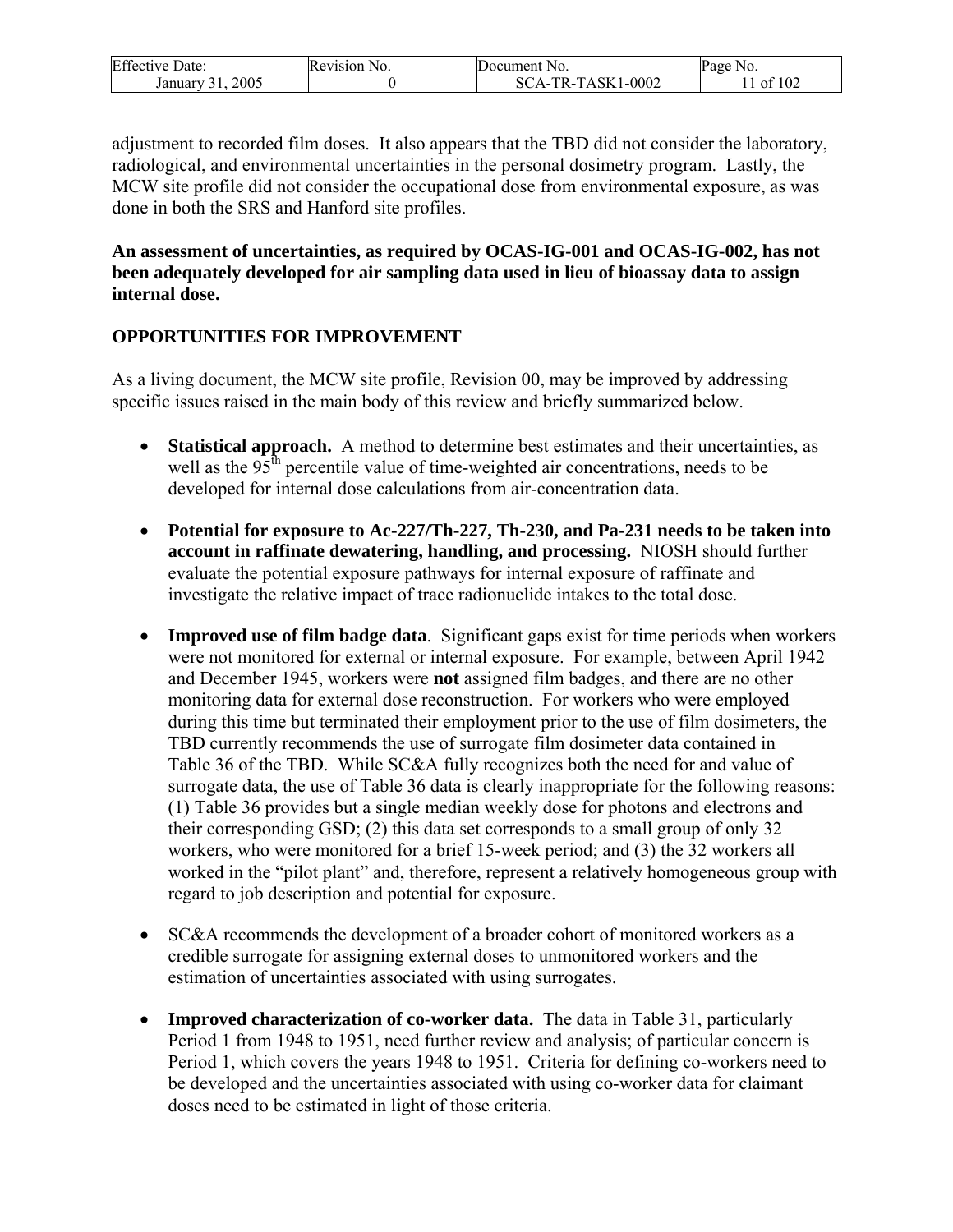| Effective 1<br>Date:   | Revision No. | Document No.      | Page<br>NO. |
|------------------------|--------------|-------------------|-------------|
| 2005<br>January<br>- 1 |              | SCA-TR-TASK1-0002 | of $102$    |

- **The TBD should take oro-nasal breathing into account.** The dose conversion factors for light and heavy breathing should take account of the fact that many workers switch from nasal to oro-nasal breathing as the work becomes heavier. Nasal or oro-nasal breathing should be assumed in a manner that gives the claimant the benefit of the doubt. This would be similar to NIOSH's choice of claimant-favorable solubilities depending on the target organ.
- **Inclusion of oral ingestion pathways.** Attention needs to be given to several additional routes of ingestion exposure that would likely give intakes in excess of that assumed by the site profile. These would include ingestion of large particles directly deposited on food and by transfer from contaminated hands.
- **NIOSH interview site experts and former workers**. It is critical for NIOSH to conduct interviews with former workers and other site experts and integrate first-hand experience and/or association with the MCW, so as to provide further insight on job category information, site practices/processes/ conditions, management practices, and data integrity.
- **Additional data are needed to evaluate potential impacts of residual contamination between periods of uranium ore processing, separation, and refining operations.**
- **The TBD should identify high-risk jobs and incidents in order to alert the dose reconstructor to special exposure situations or likely maxima that may be used for select claims**.
- **NIOSH should maintain consistent assumptions among site profiles or further explain why alternate assumption(s) are appropriate for a particular facility**.
- **Based on SC&A's findings and issues of concern raised in behalf of the MCW TBD, NIOSH should evaluate/amend other site profiles, whenever applicable.**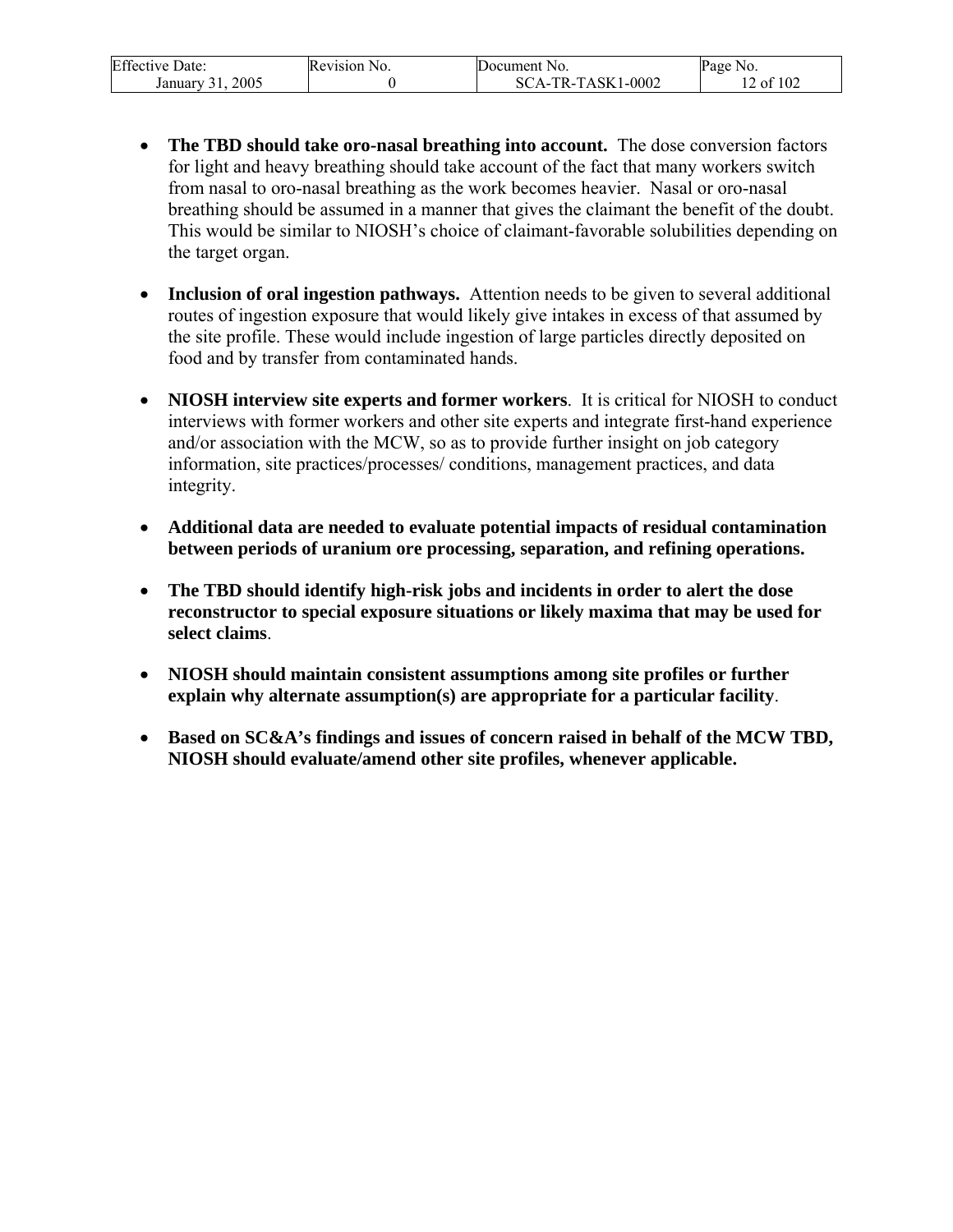| <b>Effective Date:</b> | Revision No. | Document No.      | Page No.  |
|------------------------|--------------|-------------------|-----------|
| 2005<br>January 31,    |              | SCA-TR-TASK1-0002 | 13 of 102 |

# **ACRONYMS AND ABBREVIATIONS**

| <b>Advisory Board</b> | NIOSH Advisory Board on Radiation and Worker Health            |
|-----------------------|----------------------------------------------------------------|
| <b>AEC</b>            | <b>Atomic Energy Commission</b>                                |
| AP                    | anterior-to-posterior (geometry for external irradiation)      |
| <b>AWE</b>            | Atomic Weapons Employers                                       |
| <b>BS</b>             | <b>Bethlehem Steel</b>                                         |
| Ci/L                  | curies per liter                                               |
| <b>DOE</b>            | U.S. Department of Energy                                      |
| DWE levels            | time-weighted daily average exposure levels                    |
| <b>EEOICPA</b>        | Energy Employees Occupational Illness Compensation Program Act |
| <b>FUSRAP</b>         | Formerly Utilized Sites Remedial Action Plan                   |
| <b>GSD</b>            | geometric standard deviation                                   |
| <b>HASL</b>           | Health and Safety Laboratory (of the Atomic Energy Commission) |
| <b>ICRP</b>           | International Commission on Radiological Protection            |
| <b>INEEL</b>          | Idaho National Engineering and Environmental Laboratory        |
| <b>IREP</b>           | Interactive RadioEpidemiologic Program                         |
| <b>ISO</b>            | International Standards Organization                           |
| <b>ISO</b>            | Isotropic (geometry for external irradiation)                  |
| <b>MAC</b>            | Maximum Allowable Concentration                                |
| <b>MCW</b>            | Mallinckrodt Chemical Works                                    |
| <b>MED</b>            | Manhattan Engineering District                                 |
| <b>MDL</b>            | Minimum Detectable Level                                       |
| mR                    | milliroentgen                                                  |
| mrad                  | millirad                                                       |
| mrep                  | millirep                                                       |
| <b>NIOSH</b>          | National Institute for Occupational Safety and Health          |
| <b>NOD</b>            | Net Optical Densiry                                            |
| NY <sub>00</sub>      | New York Operations Office (of the Atomic Energy Commission)   |
| <b>ORAU</b>           | Oak Ridge Associated Universities                              |
| <b>ORISE</b>          | Oak Ridge Institute for Science and Education                  |
| <b>OROO</b>           | Oak Ridge Operations Office                                    |
| <b>PDF</b>            | <b>Portable Document Format</b>                                |
| <b>PFG</b>            | photofluorography                                              |
| POC                   | probability of causation                                       |
| <b>PPE</b>            | personnel protective equipment                                 |
| QAPP                  | <b>Quality Assurance Program Plan</b>                          |
| <b>ROT</b>            | Rotational (geometry for external irradiation)                 |
| SC&A                  | S. Cohen and Associates                                        |
| <b>SEC</b>            | Special Exposure Cohort                                        |
| <b>SLAPS</b>          | St. Louis Airport Storage Site                                 |
| <b>SLDS</b>           | St. Louis Downtown Site                                        |
| <b>SRS</b>            | Savannah River Site                                            |
| <b>TBD</b>            | <b>Technical Basis Document</b>                                |
| UO <sub>3</sub>       | Orange Oxide                                                   |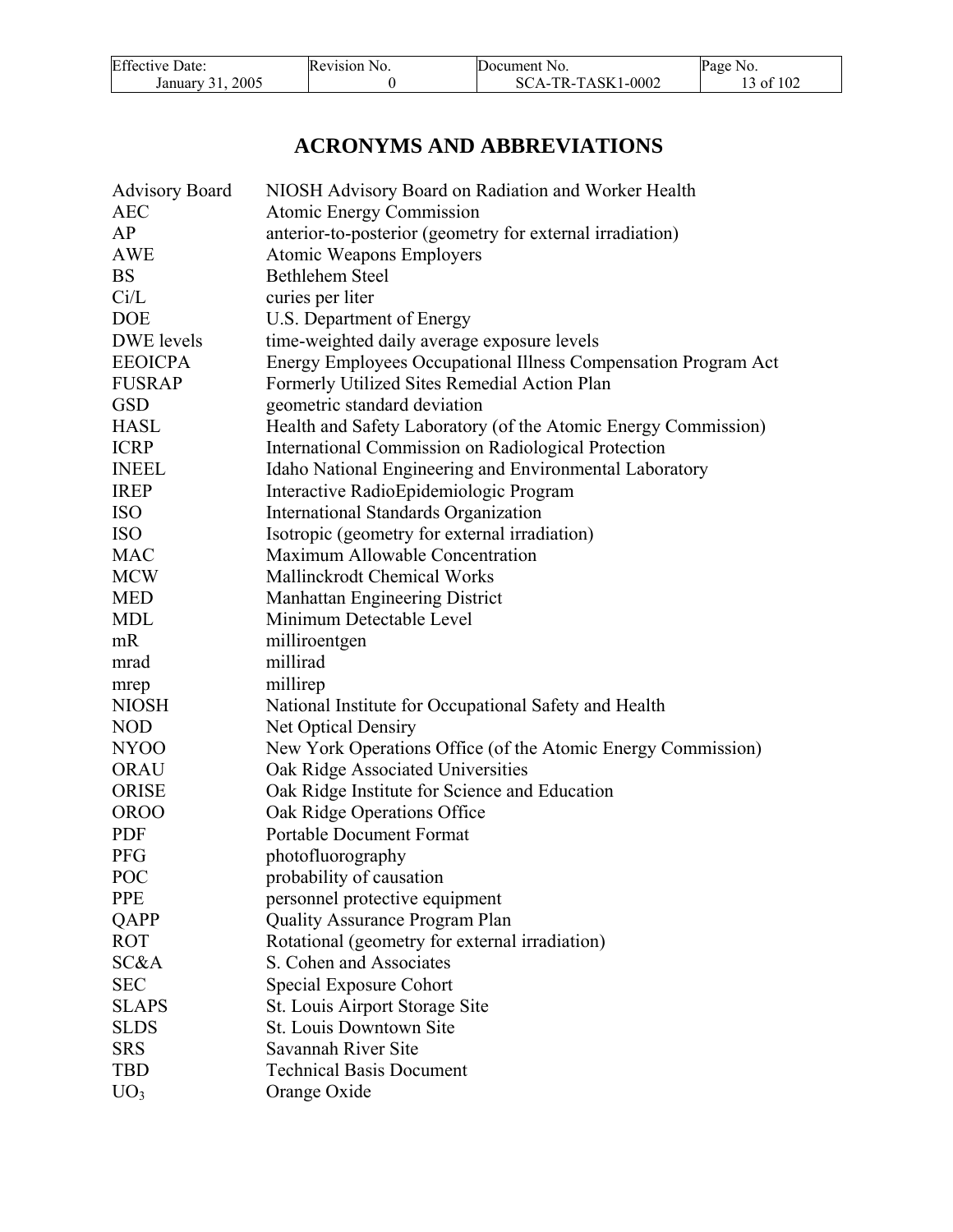| <b>Effective Date:</b> | Revision No. | Document No.      | Page No.  |
|------------------------|--------------|-------------------|-----------|
| 2005<br>January 31     |              | SCA-TR-TASK1-0002 | 14 of 102 |

| UO <sub>2</sub> | Brown Oxide                                                              |
|-----------------|--------------------------------------------------------------------------|
| $UF_4$          | Green Salt                                                               |
| <b>WL</b>       | Working Level (special unit for exposure to $^{222}$ Rn and its progeny) |
| <b>WLM</b>      | Working Level Month                                                      |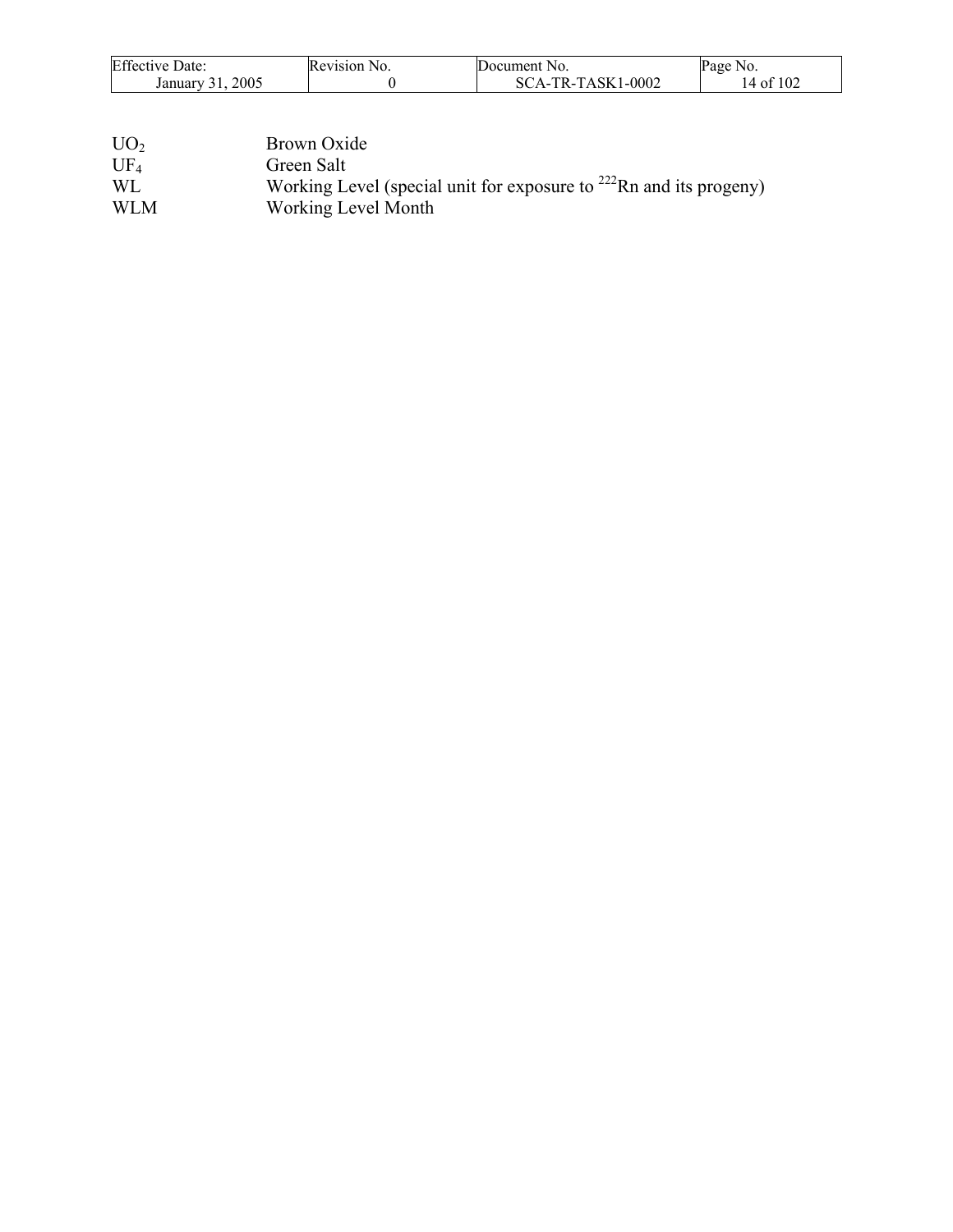| <b>Effective Date:</b>            | Revision No. | Document No.        | Page No.  |
|-----------------------------------|--------------|---------------------|-----------|
| 2005<br>January 31<br>$J_{\perp}$ |              | $SCA-TR-TASK1-0002$ | !5 of 102 |

# **1.0 SCOPE AND INTRODUCTION**

This report provides a review of ORAUT-TKBS-0005, *Technical Basis Document: Basis for Development of an Exposure Matrix for Mallinckrodt Chemical Company St. Louis Downtown Site, St. Louis, Missouri, Period of Operation: 1942-1958* (ORAUT 2003d). S. Cohen and Associates (SC&A, Inc.), in support to the Advisory Board on Radiation and Worker Health (Advisory Board) has critically evaluated the Mallinckrodt Chemical Works (MCW) site profile with the following objectives: (1) determine the completeness/adequacy of information gathered by NIOSH in behalf of the site profile; (2) assess the technical merit of the data/information; and (3) assess NIOSH's use of these data in dose reconstruction. This review explicitly addresses radiation exposure conditions at the St. Louis Downtown Site (SLDS), sometimes referred to as the Destrehan site. The review does not include the St. Louis Airport (Storage) Site (referred to as SLAPS or SLAPPS), the Latty Avenue facility, or the Weldon Springs facility. A review of these facilities will be addressed at a later date as determined by the Advisory Board.

It should be noted that NIOSH has informed SC&A that the MCW site profile is currently being revised. Thus, it is likely that many of the issues we raise in this report will be addressed in the Revision 01 update. During a recent NIOSH-SC&A meeting in Cincinnati, NIOSH also informed SC&A that a few MCW cases have already been denied. NIOSH has indicated that dose reconstructions were based on individual monitoring data supplemented by the approaches in the currently approved TBD.

SC&A also understands that NIOSH is currently evaluating a Special Exposure Cohort (SEC) petition in behalf of the MCW facility for the years 1942 to 1957. The potential significance of the SEC petition is the fact that this period of facility operation has the **least** amount of data needed for dose reconstruction. Correspondingly, even though a major portion of SC&A's review and comments were directed to this time period, they may be of limited value if there is a favorable decision to grant SEC status. Select comments and issues raised in this report may also be affected by a scheduled revision of the TBD. The Advisory Board, nevertheless, requested SC&A to proceed with its evaluation of Revision 00 even though there are plans to revise this version of the TBD (see Attachment 2).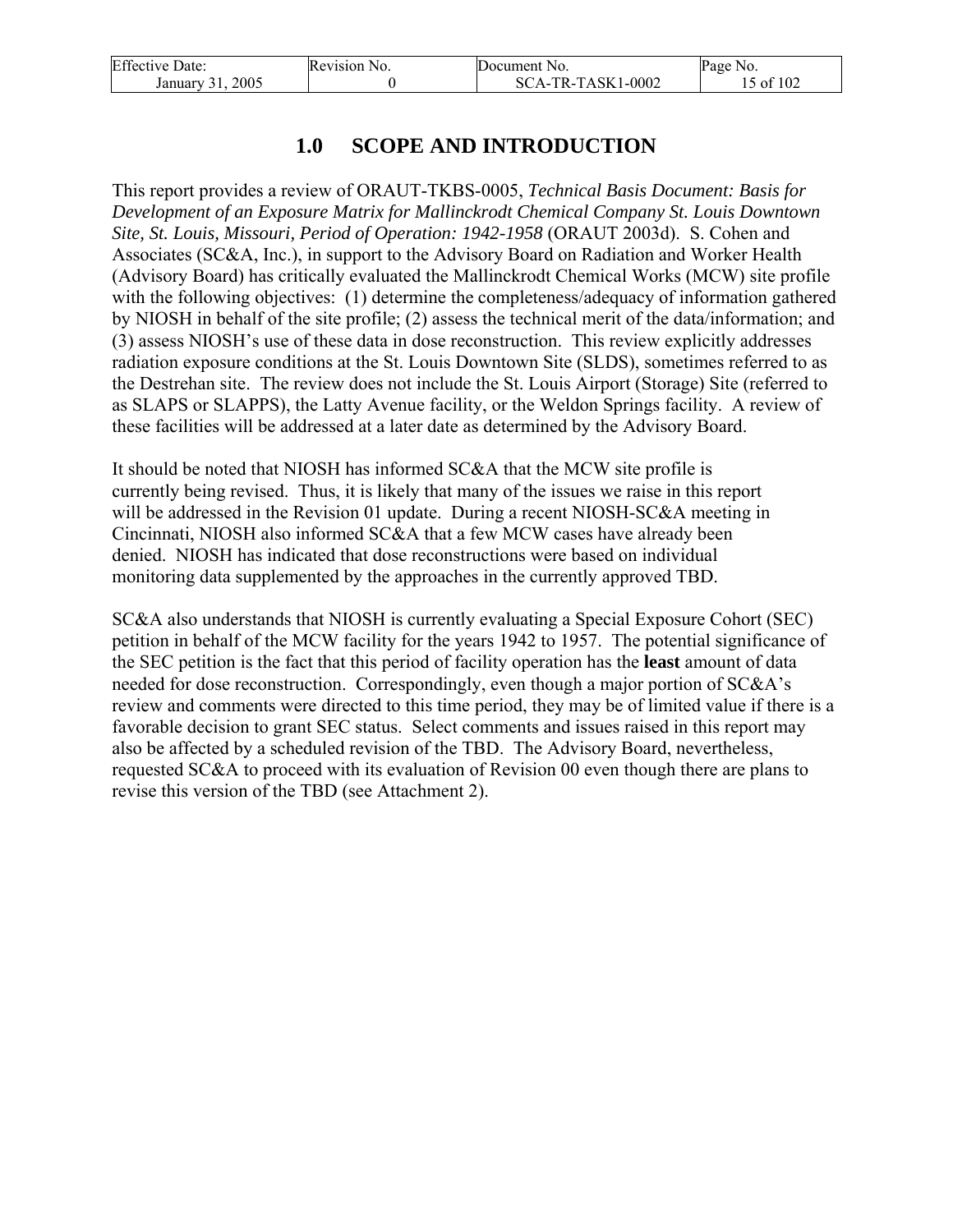| <b>Effective Date:</b> | Revision No. | Document No.      | Page No.  |
|------------------------|--------------|-------------------|-----------|
| 2005<br>January 31.    |              | SCA-TR-TASK1-0002 | 16 of 102 |

# **2.0 ASSESSMENT CRITERIA AND METHOD**

S. Cohen and Associates (SC&A, Inc.) is charged with evaluating the approach set forth in the site profiles, which is used in the individual dose reconstruction process. These documents are reviewed for their completeness, technical accuracy, adequacy of data, consistency with other site profiles, and compliance with the stated objectives, as defined in SC&A *Standard Operating Procedure for Performing Site Profile Reviews* (SC&A, 2004a). Consistency with other site profiles was limited to comparison of completed or in process site profile reviews. This review is specific to the Mallinckrodt Chemical Works (MCW) site profile and supporting technical information bulletins; however, items identified in this report may be applied to site profiles from other facilities. The review is organized into the following sections, which are designed to assess the degree to which the site profile fulfills the objectives of a site profile as delineated in SC&A's site profile review procedure.

### **2.1 STRENGTHS**

SC&A reviewed the site profile with respect to the degree to which technically sound judgments or assumptions were employed. In addition, the review identifies NIOSH assumptions that give the benefit of the doubt to the claimant.

### **2.2 OBJECTIVE 1: COMPLETENESS OF DATA SOURCES**

Objective 1 requires SC&A to identify principal sources of data and information that are applicable to the development of the site profile. The two elements examined under this objective include (1) determining if the site profile made use of available data considered relevant and significant to the dose reconstruction, and (2) investigating whether other relevant/significant sources are available, but were not used in the development of the site profile. The ORAU site research PDF document database, as well as the referenced sources in the MCW technical basis document (TBD), were evaluated to determine the relevance of the data collected by NIOSH to the development of the site profile. Additionally, SC&A evaluated records publicly available on the MCW site and records provided by site experts.

### **2.3 OBJECTIVE 2: TECHNICAL ACCURACY**

Objective 2 requires SC&A to perform a critical assessment of the methods used in the site profile to develop technically defensible guidance or instruction, including evaluating workplace-monitoring data (e.g., air sampling and dose rate surveys), technical reports, standards and guidance documents, and literature related to uranium processing and handling. The goal of this objective is to first analyze the data according to sound scientific principles, and then to evaluate this information in the context of compensation.

SC&A utilized methodological illustrations to demonstrate the implications of different methods and/or assumptions for accomplishing objective 2. However, the methodological illustrations should not be interpreted as recommendations and are used solely for illustrative purposes. It is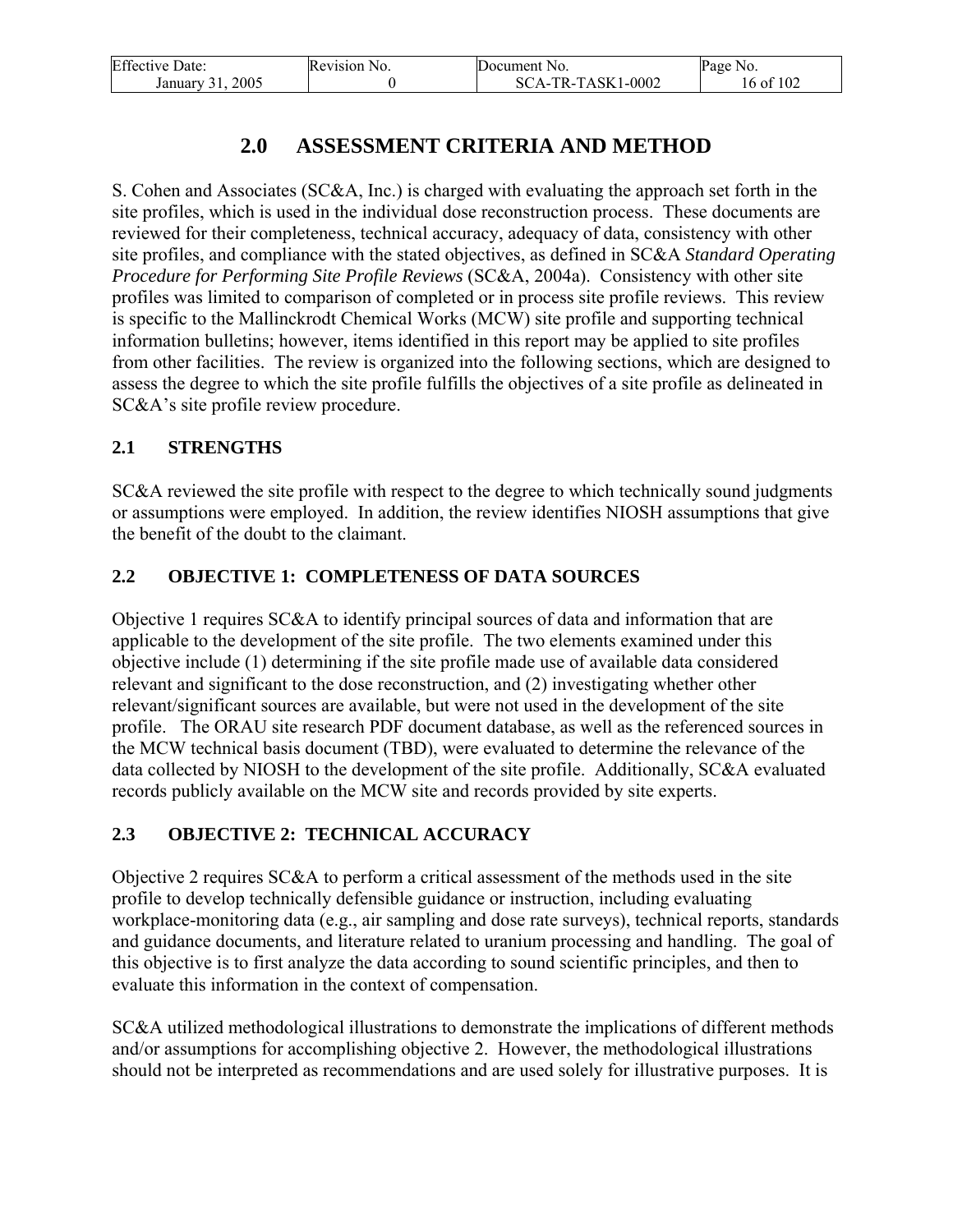| <b>Effective Date:</b> | Revision No. | Document No.      | Page No. |
|------------------------|--------------|-------------------|----------|
| 2005<br>January        |              | SCA-TR-TASK1-0002 | of $102$ |

SC&A's intention to identify issues and strategies for their resolution that will help NIOSH improve upon the scientific techniques employed in dose reconstruction.

### **2.4 OBJECTIVE 3: ADEQUACY OF DATA**

Objective 3 requires SC&A to determine whether the data and guidance presented in the site profile are sufficiently detailed and complete to conduct dose reconstruction, and whether a defensible approach has been developed in the absence of data. In addition, this objective requires SC&A to assess the credibility of the data used for dose reconstruction.

### **2.5 OBJECTIVE 4: CONSISTENCY AMONG SITE PROFILES**

Objective 4 requires SC&A to identify common elements within site profiles completed or reviewed to date. In order to accomplish this objective, the MCW TBD was compared to that outlined in the Bethlehem Steel, Savannah River Site, and Hanford TBDs. This assessment was conducted to identify areas of inconsistencies and determine the potential significance of any inconsistencies with regard to the dose reconstruction process.

### **2.6 OBJECTIVE 5: REGULATORY COMPLIANCE**

Objective 5 requires SC&A to evaluate the degree to which the site profile complies with stated policy and directives contained in *Methods for Radiation Dose Reconstruction Under the Energy Employees Occupational Illness Compensation Program Act of 2000* (42 CFR 82), and the guidance and protocols defined in the OCAS-IG-001, *External Dose Reconstruction Implementation Guideline* (OCAS 2002a) and the OCAS-IG-002, *Internal Dose Reconstruction Implementation Guideline* (OCAS 2002b). SC&A also evaluated the degree to which the site profile is consistent with the guidelines set forth in ORAUT-PLAN-0001, *NIOSH Dose Reconstruction Project Quality Assurance Program Plan (QAPP)*.

In order to achieve these five objectives, SC&A reviewed the MCW TBD with respect to the following issues:

- Uranium processing, separation and refining history
- Internal dose assumptions, parameters, and conditions
- Assignment of internal dose based on available air sampling and urinalysis data
- Assignment of external dose based on available dosimetric information
- Use of co-worker doses
- Statistical issues
- Internal and external exposure as a result of decontamination and decommissioning activities
- Medical x-ray doses
- Other considerations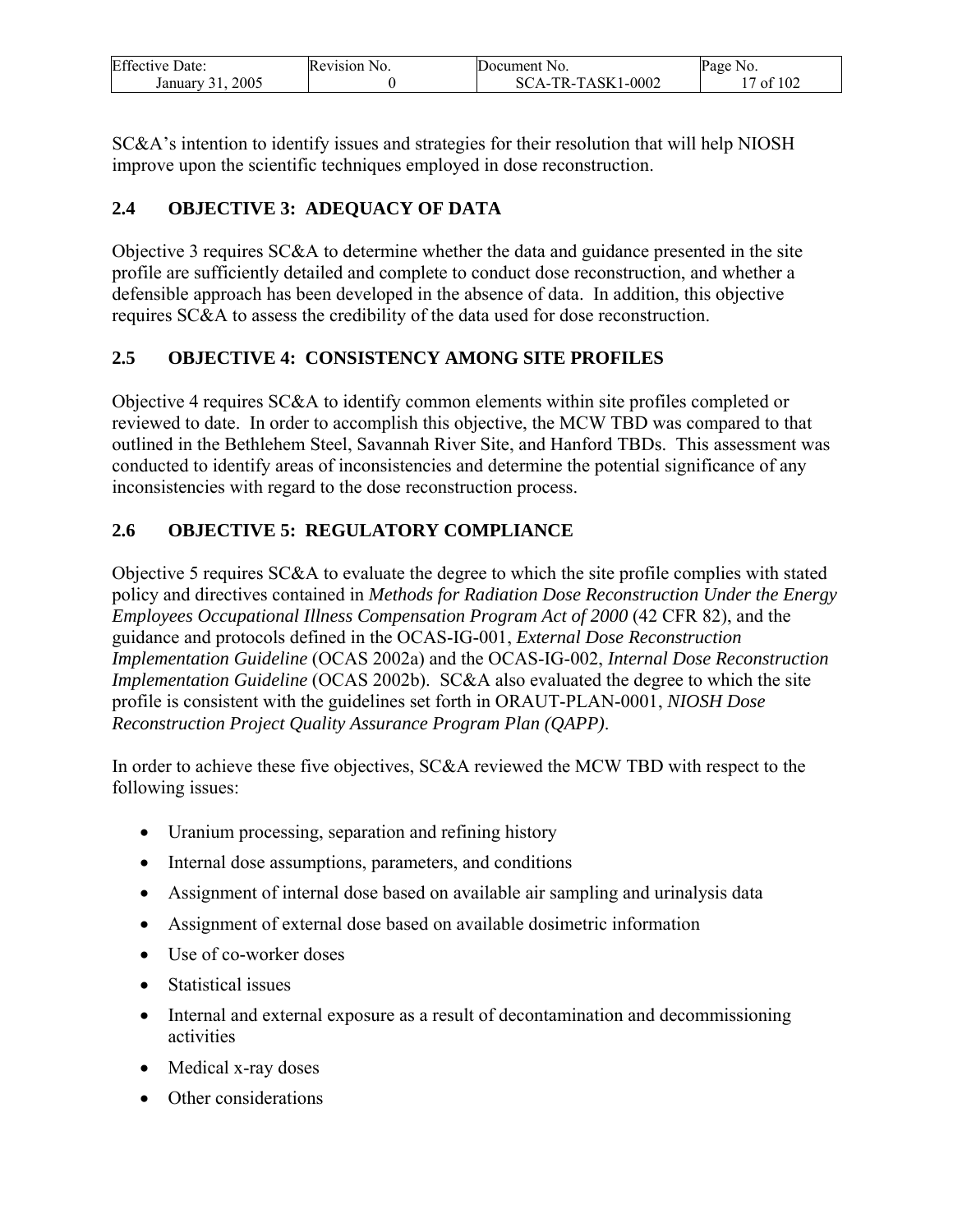| <b>Effective</b> | Revision       | Document No.                         | Page            |
|------------------|----------------|--------------------------------------|-----------------|
| Date:            | N <sub>O</sub> |                                      | N <sub>0</sub>  |
| 2005<br>January  |                | 1-0002<br>-TASK1<br>$TR_1$<br>$SCA-$ | of 102<br>18 of |

SC&A did not evaluate the TBD with respect to ORAUT-TKBS-0005, Section 8.0, *Determination of Exposure Due to Residual Contamination Remaining from AEC/MED Operations*, because this guide is currently reserved. As such, Tables 38 through 40 of the TBD are not specifically addressed in this report because they deal with topics that are subject to this pending guideline.

### **2.7 THE SITE PROFILE REVIEW PROCESS**

In accordance with SC&A's site profile review procedures, SC&A performed an initial review of the site profile and its supporting documentation. SC&A then submitted questions to NIOSH with regard to assumptions and methodologies used in the site profile. These questions are provided in Attachment 1, along with a list of additional documents SC&A requested as part of its review. A conference call was conducted between NIOSH and the SC&A team allowing NIOSH to provide clarifications and explain the approaches employed in the site profile. A summary of the conference call is provided in Attachment 2.

Site expert interviews were conducted to assist the team in obtaining a comprehensive understanding of the radioactive material processing at SLDS, the workplace exposure conditions, and the safety controls implemented. These interviews assisted in identifying the significant issues. Attachment 3 provides a summary of the site expert interviews conducted by the SC&A team in St. Charles, Missouri, on August 16-17, 2004. Site experts were allowed to review the interview summary for accuracy of interpretation of their input. This is an important safeguard against missing key issues or misinterpreting some vital piece of information.

After compiling site expert interviews, documentation, and NIOSH input, issues raised were carefully evaluated. Information provided by NIOSH in the conference call was evaluated against the preliminary findings and observations to finalize the vertical issues addressed in the audit report. There were three levels of review for this report. First, SC&A team members reviewed the report internally. Second, SC&A appointed an outside consultant, Mike Thorne, who did not participate in the preparation of this document, as an internal reviewer to go over all aspects of this report. SC&A also asked him to prepare a memorandum on oro-nasal breathing, which is provide in Attachment 5.

For the third and final level of review, a working draft of this document was submitted to NIOSH and the Board on January 6, 2005, and a meeting was held with NIOSH and the Board on January 18, 2005, to discuss the working draft. In these discussions, NIOSH provided SC&A with additional information regarding the assumptions employed in the TBD and clarified issues concerning the application of the site profile. This version of the report reflects the totality of the process and review cycle employed in the development of this report.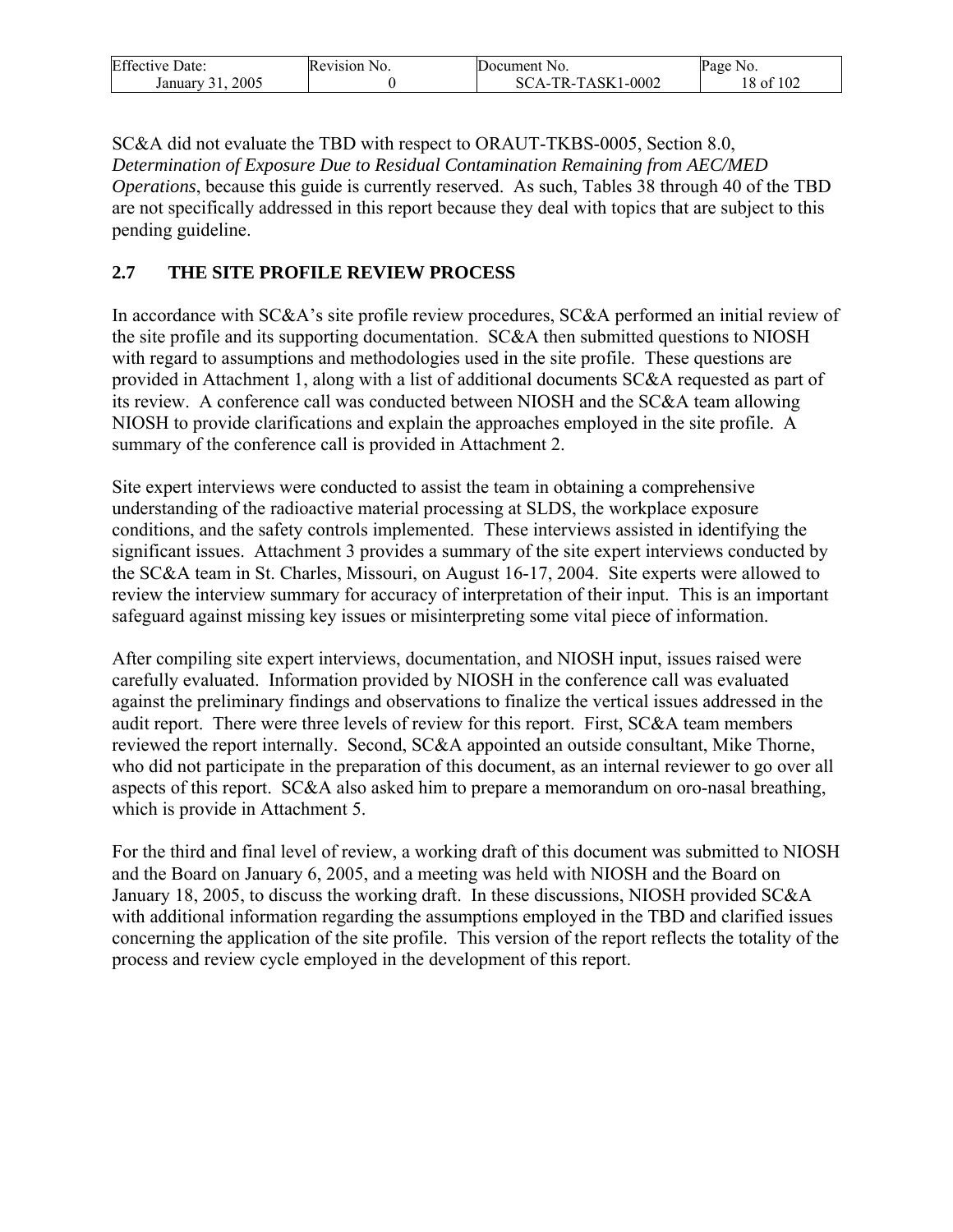| <b>Effective Date:</b> | Revision No. | Document No.      | Page No.  |
|------------------------|--------------|-------------------|-----------|
| 2005<br>January 31.    |              | SCA-TR-TASK1-0002 | 19 of 102 |

# **3.0 SITE PROFILE STRENGTHS**

In developing a technical basis document (TBD), the assumptions used must be fair, consistent, and scientifically robust, and uncertainties and inadequacies in source data must be explicitly addressed. The development of the TBD must also consider efficiency in the process of analysis of individual exposure histories, such that claims can be processed in a timely manner. With this perspective in mind, there were a number of strengths identified in the Mallinckrodt Chemical Works (MCW) TBD. These strengths are described in the following sections.

### **3.1 COMPLETENESS OF DATA**

NIOSH/ORAU made a concerted effort to obtain reports, technical documents, correspondence, and data relating to Mallinckrodt Chemical Works, including information from the Atomic Energy Commission (AEC), Mallinckrodt Chemical Works, the Department of Energy (DOE), and the Formerly Utilized Sites Remedial Action Program (FUSRAP). International and national guidance documents, symposium reports, epidemiologic study reports, and published papers were used to supplement this material and further support the TBD approaches. As a result of the information collected, the TBD provides an excellent description of the Mallinckrodt process history. Particular strengths in this area include:

- The site history (pages 10 to 14) and the description of processes (pages 15 to 24) provide a clear and insightful review of the nature of the plant. The narrative summary of the MCW processes provided on page 12 and 13 of the TBD provides an excellent overview of site operations.
- Valuable information is provided on operations in the various plants and buildings that make up MCW, a chronology of site operations, principal changes made in site processes and equipment, and a most useful listing of the processes and operations for each step of the uranium ore processing and refining, as well as the content, forms, and amounts of uranium ore processed (ORAUT-TKBS-0005, Tables 1-4)
- The U-235 decay chain is taken into account in the uranium processing portions of the analysis. The U-238 decay chain is also taken into account in uranium processing.

### **3.2 TECHNICAL ACCURACY**

NIOSH/ORAU developed a number of assumptions that are scientifically appropriate and provide the benefit of the doubt to the claimant. Revision 00 of the TBD is appropriate for compensation when used to determine minimal dose. The site profile approach is also appropriate for application to nonradiological workers (i.e., those not entering radiological areas, including ore storage areas) for the years from 1950-1958 provided environmental dose is evaluated. The application of production-related data to these workers would likely overestimate their actual dose. Other strengths related to technical assumptions are as follows: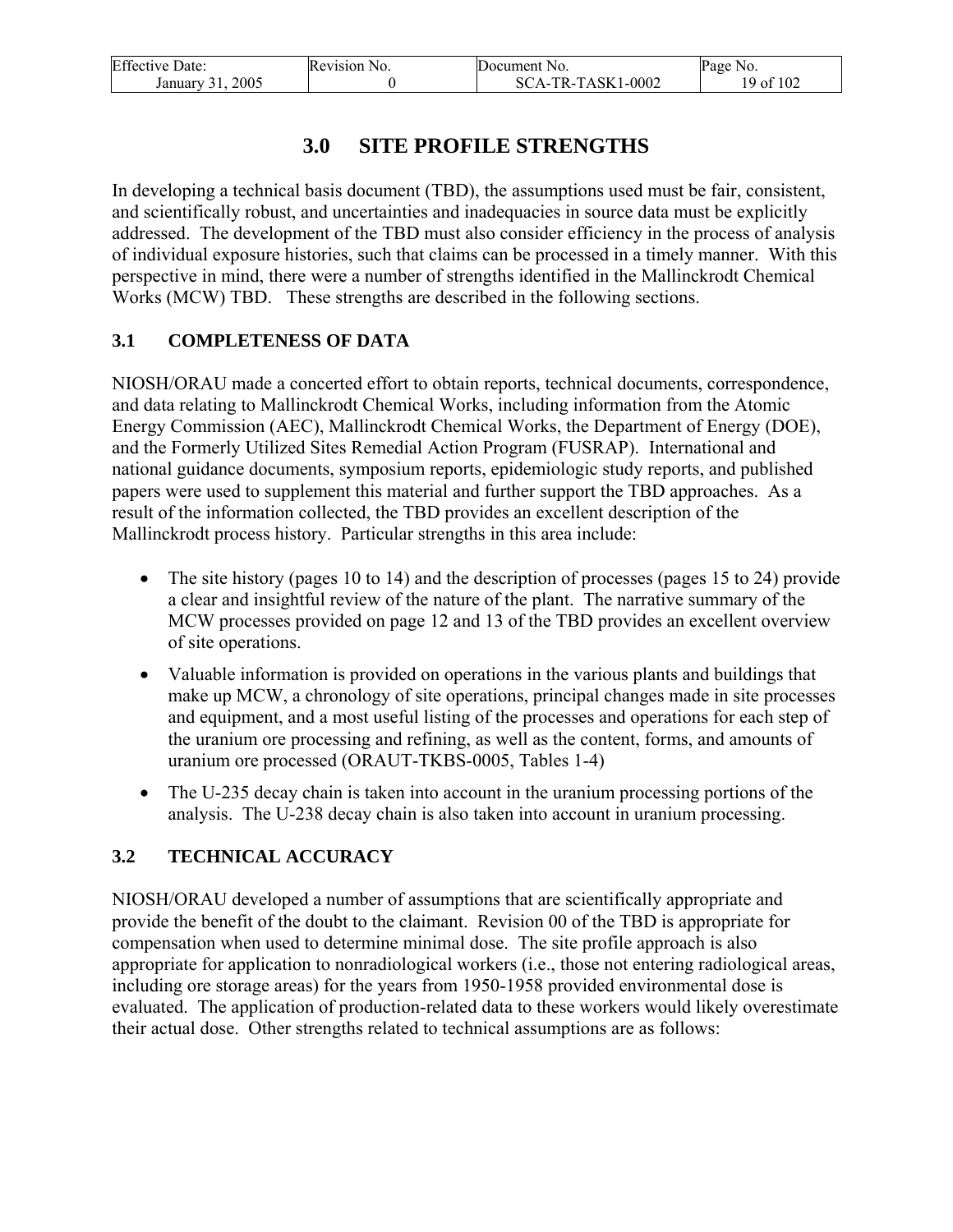| <b>Effective Date:</b>      | Revision No. | Document No.                    | Page<br>N <sub>0</sub> |
|-----------------------------|--------------|---------------------------------|------------------------|
| 2005<br>January<br>$\sim$ 1 |              | CA-TR-TASK1-0002<br>$SC_{\ell}$ | of 102<br>20 of        |

- The TBD differentiates the exposure potential by job category, recognizing that some tasks result in higher exposure than others. Furthermore, the dose reconstruction takes into consideration transfers of individuals to new jobs or tasks.
- The assumption that inhalation is the principal pathway for internal exposure to certain organs, such as the lung and respiratory tract, is technically sound. Furthermore, the focus on inhalation dose as the most likely route of internal exposure for most workers at MCW is appropriate.
- The selection of Type S solubility for respiratory tract tissues is appropriate.
- The use of standardized geometries by job title for external exposure was particularly insightful and well developed, and provides a most useful methodology to ensure better geometry factors for use in dose calculations. These default factors, however, should not be used if there is evidence from the claimant of specific circumstances that would lead to a higher exposure potential.
- Missed external dose is assigned to monitored workers from the inception of external monitoring through 1958. This approach is appropriate for personnel not in contact with radioactive material, including radioactive dust, if it can be positively established that contact did not occur.

### **3.3 COMMENTS ON AIR CONCENTRATION DATA**

Attachment 2, "Alpha Counting of Uranium Filtered Air Samples from Contractor Facilities: Quality Control of Historic Samples," in *NIOSH Comments on the SC&A Review of Bethlehem Steel Site Profile* (NIOSH, 2004) documents an interview conducted with Naomi Harley, who worked at the AEC's New York Operations Office (NYOO) laboratory during a portion of the covered period for the St. Louis Downtown Site (SLDS). This interview was conducted to ascertain the extent of the quality control procedures in place at the laboratory that processed AEC air samples from MCW. Based on this interview, NIOSH/ORAU has determined that a laboratory quality control program was in place for analysis of air samples and/or smears. This interview helps validate the quality of air-sample and smear data collected by the AEC at MCW. However, no explanation to date has been provided with respect to the air-sampler collection efficiency, how air-sampler placement was determined, and how air-sampling equipment was calibrated. These issues are part of the total uncertainty in the air sample results and should be considered. In addition, fixed contamination levels are not specifically addressed by Harley's interview or available contamination survey reports.

### **3.4 REGULATORY COMPLIANCE**

The TBDs use of personnel monitoring data and air-sample data to determine dose is consistent with the requirements outlined in 42 CFR 82.

• In cases where regular uranium urinalyses are available, this information is provided for use by dose reconstructors to calculate internal dose from uranium.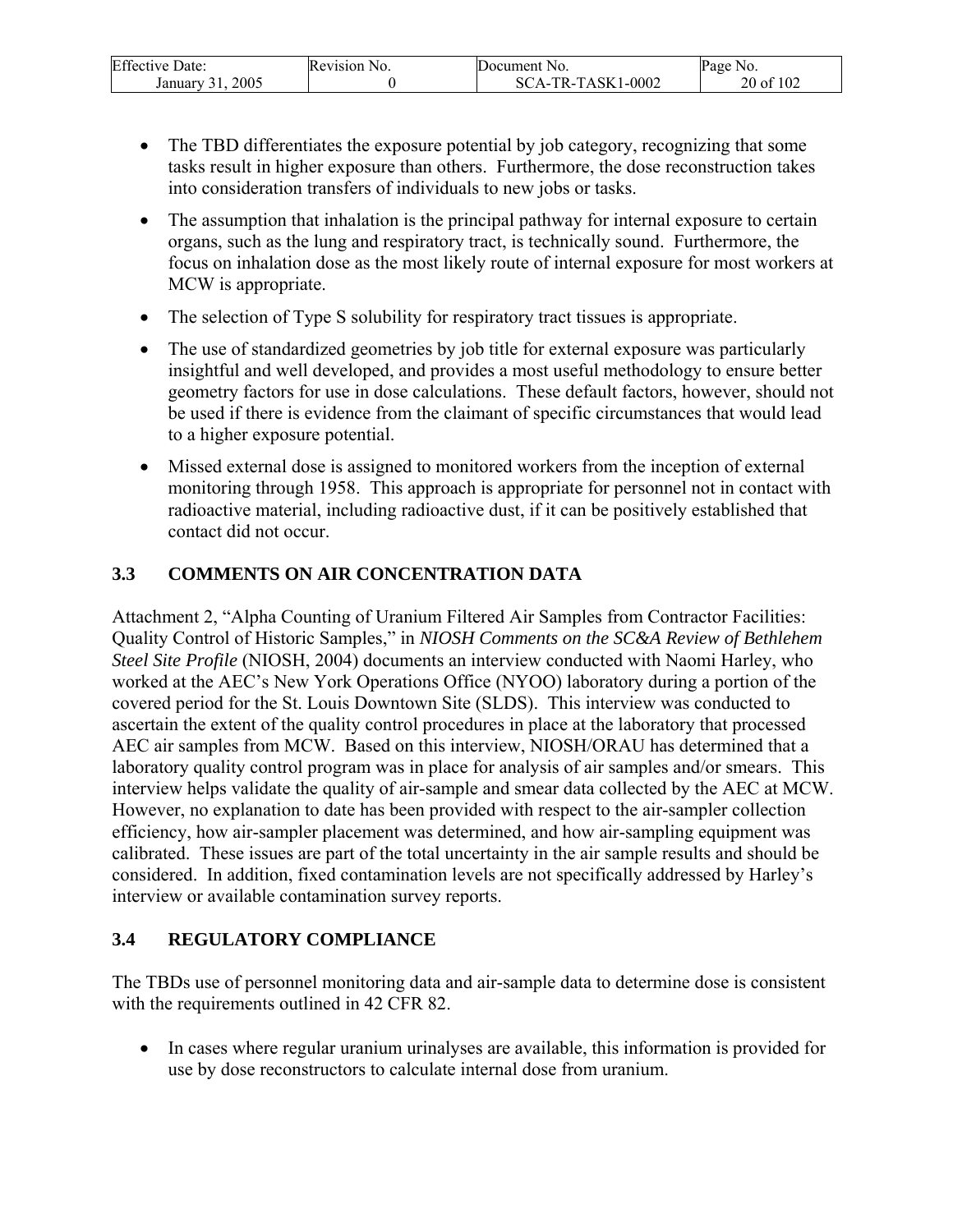| Effective<br>Date:       | Revision No. | Document No.                      | Page No.      |
|--------------------------|--------------|-----------------------------------|---------------|
| 2005<br>January<br>. A I |              | TR-TASK1<br>1-0002<br>80<br>$A -$ | f 102<br>- ot |

- Where routine film badge data are available, this information is provided for use by dose reconstructors to determine external exposure.
- Where personnel monitoring data are not available, air-sampling data are provided for use by dose reconstructors for estimating internal dose.
- Where radon data are available, these data are provided to be used by dose reconstructors to determine radon exposure. A suitable tabulation of data is provided and an appropriate conversion factor from Ci/L to WL is given. However, as discussed later in this report, the radon data are incomplete.

NIOSH/ORAU has acknowledged that Revision 00 of the MCW TBD needs to be revised in order to encompass a large subset of claimants, including some who are likely non-compensable (Attachment 2). NIOSH has stated that they are in the process of modifying the TBD to incorporate additional information and to further explain the technical basis for their assumptions. A date for the release of Revision 1 to the TBD has not been announced at the time of the preparation of this report.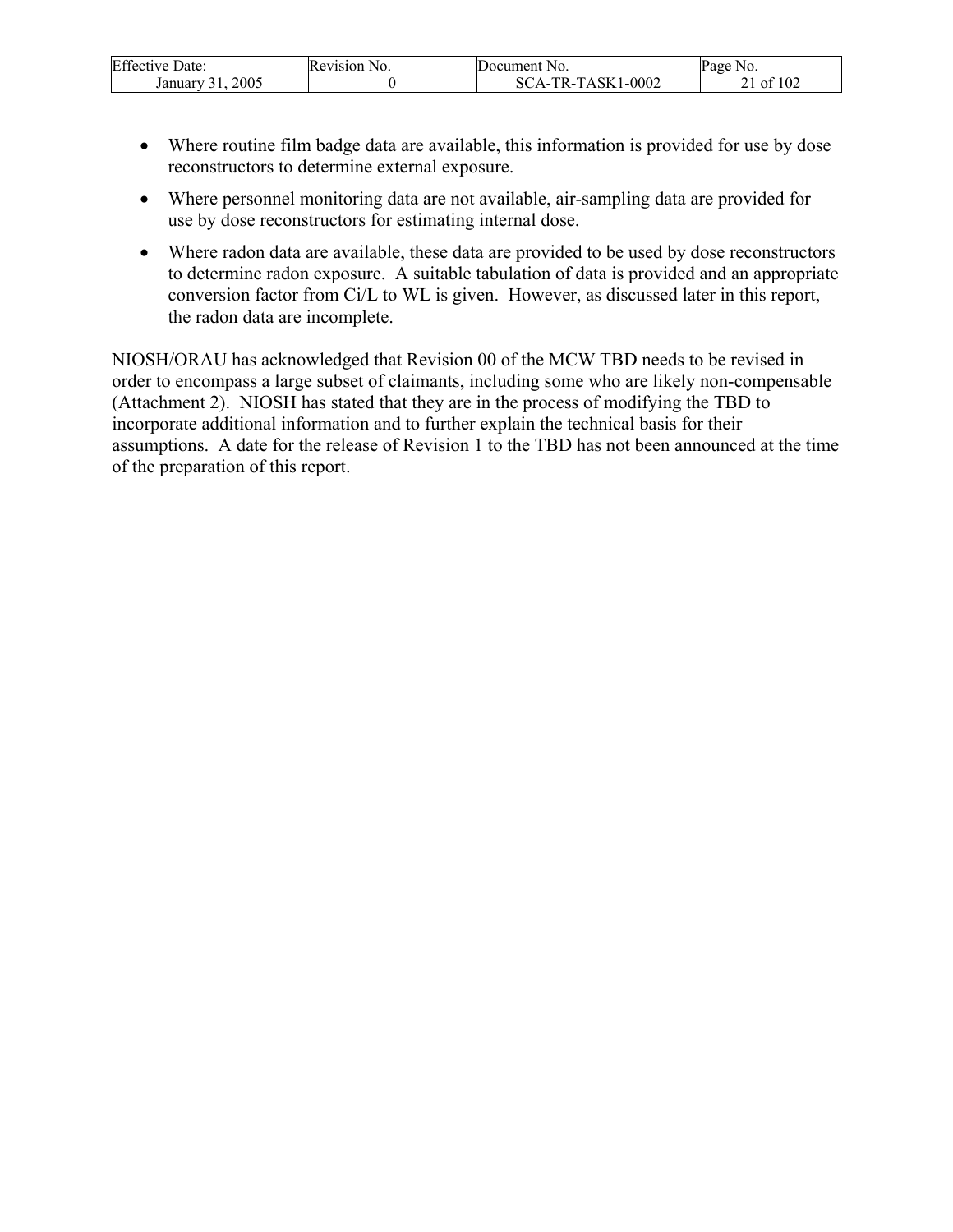| <b>Effective Date:</b> | Revision No. | Document No.      | Page No.  |
|------------------------|--------------|-------------------|-----------|
| 2005<br>January 31.    |              | SCA-TR-TASK1-0002 | 22 of 102 |

# **4.0 COMPLETENESS OF DATA SOURCES**

NIOSH/ORAU made a concerted effort to obtain relevant reports, technical documents, correspondence, and data relating to Mallinckrodt Chemical Works (MCW); however, there are additional key data sources that would strengthen the technical basis document (TBD). SC&A has identified a list of potential records that would supplement those collected by NIOSH and its contractor. A complete list of these records is provided in Attachment 4.

Of particular interest are the records collected by Oak Ridge Institute for Science and Education (ORISE) during the various epidemiologic studies. Included in the inventory prepared by History Associates Incorporated are dust concentration cards (1943-1952), film badge summaries, Radon Project records, medical records, and work history records. In the SC&A questions to NIOSH provided in Attachment 1, SC&A referred NIOSH to document sources previously held at the ORISE CER Vault Room as listed at the following website under the MCW section.

http://www.eh.doe.gov/ohre/new/findingaids/epidemiologic/orise

In the teleconference on October 13, 2004, NIOSH/ORAU indicated that they were currently reviewing records from the ORISE vault and those transferred to the Oak Ridge Operations Office (OROO) records storage vault. Six boxes of Mallinckrodt records have recently been retrieved and are under review. This retrieval effort was done primarily for the MCW Special Exposure Cohort (SEC) petition. The details of this document retrieval have not been provided to SC&A, and therefore no conclusions can be made regarding the completeness of this records retrieval effort.

With the data as presented and analyzed in Revision 00 of the TBD, dose reconstruction for the pre-1949 period does not appear to be feasible, except for minimum dose estimates for granting compensation. NIOSH indicated in a meeting with SC&A on January 18, 2005, that additional monitoring records from 1946 and 1947 have been located, but, to date, these records have not been provided to SC&A for review. For the latter period, 1949-1958, there are also numerous issues that need to be resolved before dose reconstruction can be made, other than for minimum estimates. Further discussion of this issue is provided in Finding 1 of Section 5.0 and in Section 6.2.

It should be noted that SC&A is not making any judgment or conclusions in this review about what additional data or analysis NIOSH may present in its Revision 01. Our conclusion regarding adequacy of data and analysis are limited to Revision 00 of the TBD, and the data available in the ORAU site research PDF document database.

The records listed in Attachment 4 require evaluation to determine the following:

- Have the data represented in the dataset been used to develop the site profile?
- Do the additional sources of data provide information that should be added to the site profile?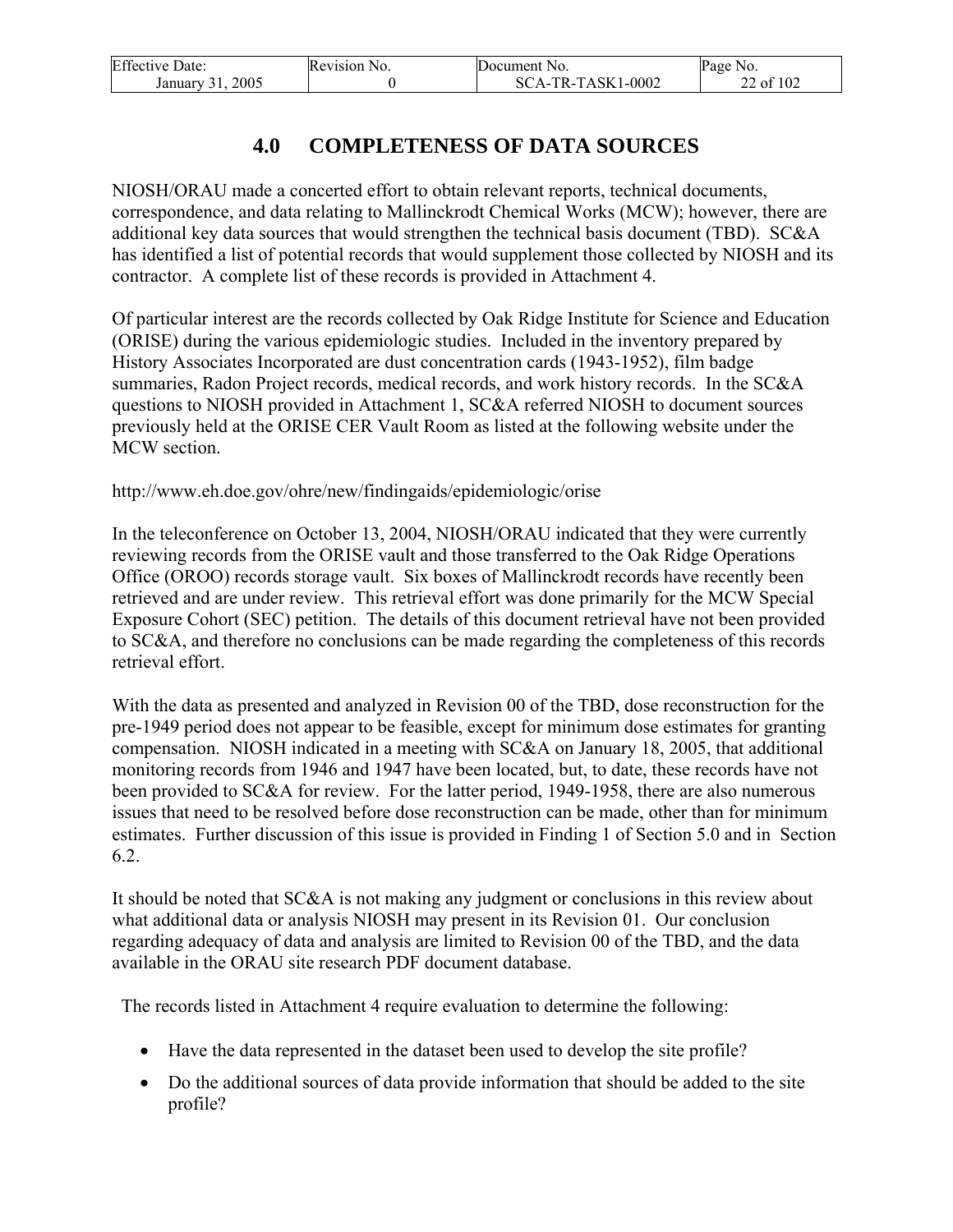| <b>Effective Date:</b> | Revision No. | <b>IDocument No.</b>             | Page No.       |
|------------------------|--------------|----------------------------------|----------------|
| 2005<br>January        |              | $1 - 0002$<br>`A-TR-TASK1-<br>SС | of 102<br>- of |

• Does the information affect the assumptions and/or outcome of the dose reconstruction methodology in the site profile?

Also of concern is the credibility of the data that are available, particularly where evidence suggests that records were falsified and/or destroyed. This concern further necessitates an evaluation of sample collection, analysis, and documentation practices with respect to data used for dose reconstruction. Where multiple sources of data are available, comparisons between the data can help to substantiate the validity of dose reconstructions.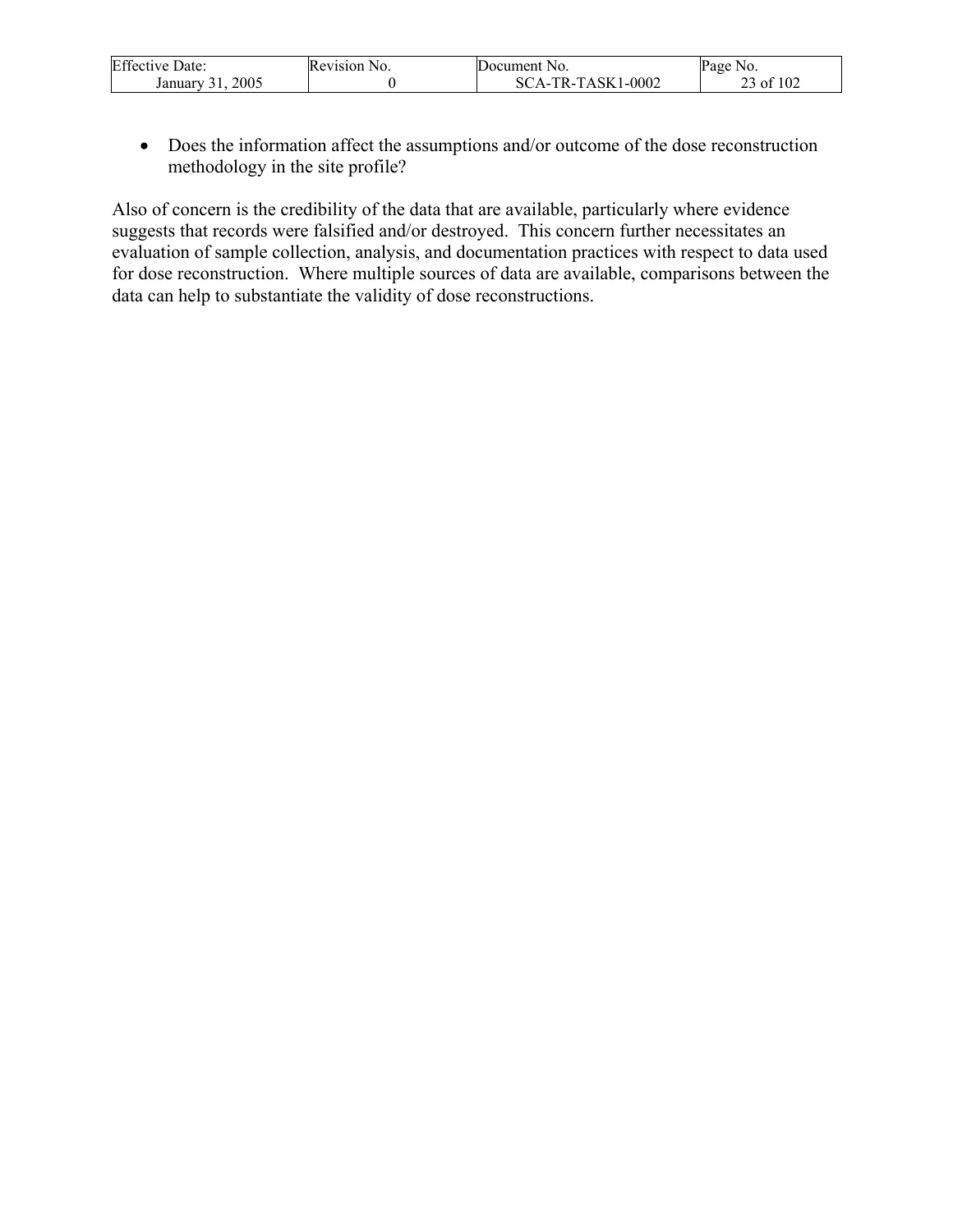| <b>Effective Date:</b> | Revision No. | Document No.        | Page No.  |
|------------------------|--------------|---------------------|-----------|
| 2005<br>January 31.    |              | $SCA-TR-TASK1-0002$ | 24 of 102 |

# **5.0 TECHNICAL ACCURACY**

There are five major findings that identify issues that SC&A believes should be addressed in Revision 01 of the Mallinckrodt Chemical Works (MCW) technical basis document (TBD). The findings have been substantiated using technical reports, and national and international guidance documents.

### **5.1 FINDING 1: EARLY PERIOD FINDINGS**

**The records used to compile Revision 00 of the Site Profile are not sufficient to support dose reconstructions for the early years from 1942 to early 1948. Based on our conversations with NIOSH, NIOSH is aware of additional records that they believe are sufficient to support dose reconstructions for 1946 to early 1948, especially for workers that might have experienced high-end exposures.** 

Though the history of radiological monitoring program at Mallinckrodt is one that evolved over time, it is convenient to divide the operations at the facility into an early period, with little to no radiological surveillance, and a later period, where the radiological surveillance program was initiated and matured. The early period extends up to, and perhaps beyond, early 1948. A review of the site profile and its supporting documentation reveals that Mallinckrodt began to issue film badges in 1946, with a small-scale effort initiated late in 1945. The radon breath analysis and a formal dust measurement program were initiated in 1946 and 1948, respectively. Urinalysis measurements appear to begin in 1948 (Westbrook 2003, page 25).

During the SC&A and NIOSH conference call (Attachment 2), NIOSH indicated that they had independently made the same observation. We believe that Revision 00 of the TBD needs to be revised before the TBD can be used to support dose reconstructions that can be used as a basis to reject claims. NIOSH has not indicated whether the few claims that have been denied since that conference call have used data sources in addition to those analyzed in Revision 00.

NIOSH has not indicated in the Revision 00 TBD that they used raw data air sampling cards to determine individual worker doses from 1942 to 1947. In addition, the Revision 00 TBD does not state that NIOSH did any back calculations for individuals based on urinalysis data that first became available for individual workers in 1948. This data needs to be further developed. Six boxes of MCW data recently collected by NIOSH/ORAU should be reviewed as a source of information that can support dose reconstruction for the early years.

### **5.1.1 Film Badge Summary Data**

**Film badge summary data for individual workers are not available before December 1945. In the absence of personnel film badge data, the TBD recommends using average weekly doses from workers with recorded film badge doses from 1946 to 1950, or co-worker data, as the basis for reconstructing the doses to workers who were exposed from 1942 to 1945. SC&A believes that it is scientifically unsound to reconstruct doses that occurred in the early years using weekly doses that were compiled during later years, or using sparse or**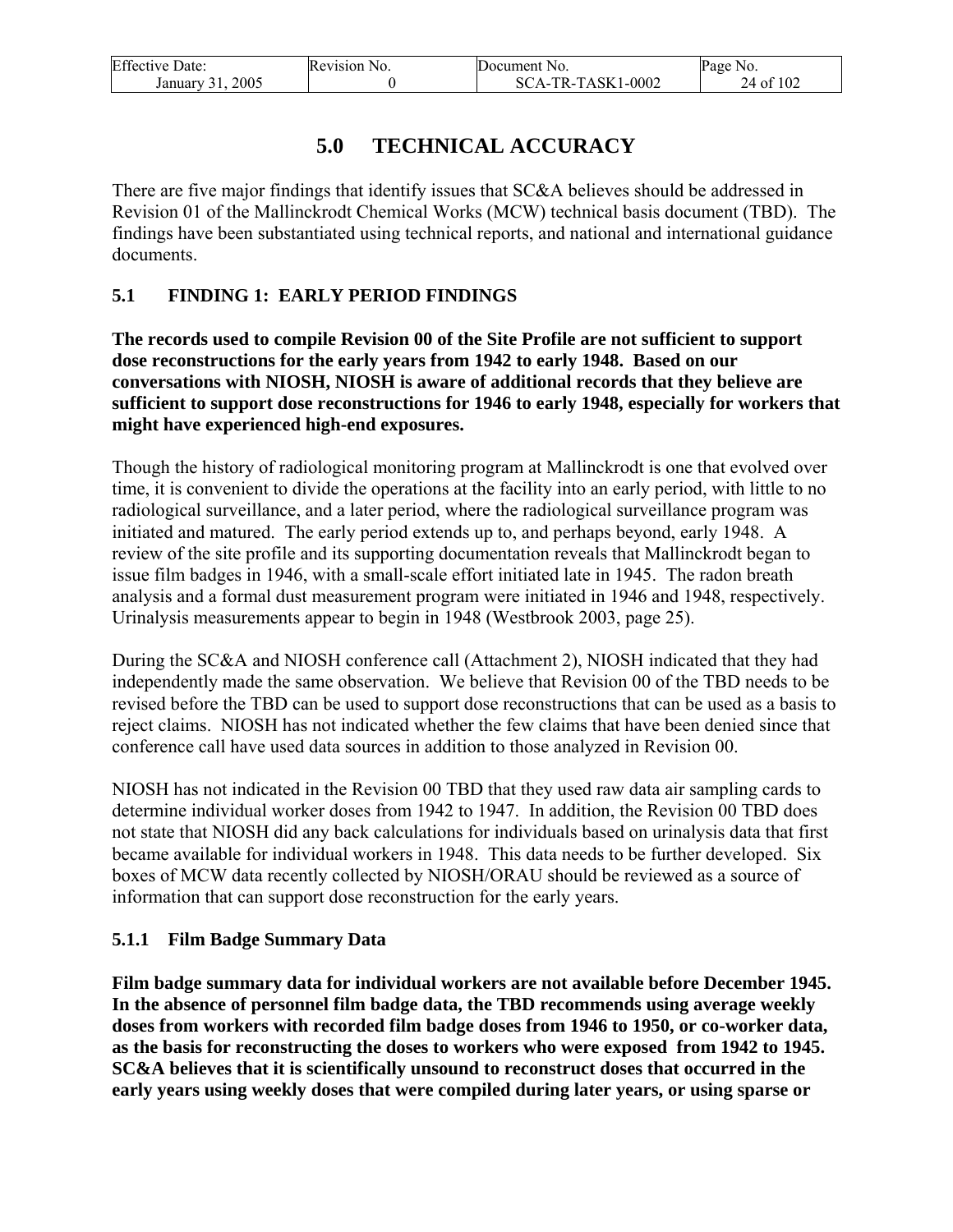| <b>Effective Date:</b> | Revision No. | Document No.        | Page No.  |
|------------------------|--------------|---------------------|-----------|
| 2005<br>January 31.    |              | $SCA-TR-TASK1-0002$ | 25 of 102 |

#### **non-existent co-worker data, because of the potential for underestimating the doses, particularly for employees who worked in high-exposure areas of Plants 1 and 2.**

The lack of film badge data prior to December 1945 is documented in the TBD on page 42:

*There is little information about conditions in Plants 1 and 2 during the wartime startup: no dose rate measurements from 1942-1946 appear to have survived and as noted previously, film badging did not start until late 1945, when Plants 1 and 2 were in the process of shutting down*.

The TBD instructs the dose reconstructor to use the following instructions to determine the average weekly gamma and beta dose during any unmonitored period:

*For workers whose covered employment took place during 1942-1945 and have dose results from the early monitored period, external dose may be estimated from the total dose listed in the period in the tabulated total doses in the Mallinckrodt Radiation Summary (MCW undated). In this document, only total doses for all weeks worked are listed. For these workers, the average weekly dose is computed by dividing the listed total for gamma and beta each by the number of weeks worked. This average weekly gamma and beta dose is then applied to each week worked during the unmonitored period.* 

In addition, the TBD provides the following instructions on page 59:

*When the record indicates that the work assignment changed, co-worker data should be found that corresponds with the likely work assignment assigned for the appropriate period.* 

There appears to be very little co-worker data that has survived from the 1942 to 1945 timeframe. For what little data there is, the instructions cited above may not capture that individual's potential dose when such an individual worked in high-exposure areas. It is also unlikely that there are co-worker or other data that can be used to reconstruct doses during the early period. The use of average weekly doses to reconstruct early-period external doses also seems to disregard the Atomic Energy Commission (AEC) assessment quoted in the TBD that the unmonitored early period exposures were "moderately" more severe (ACE 1950d). This would certainly be an issue if the TBD were to be used in denying claims, which apparently is not the case up to this point.

An overarching issue that bears on reconstructing doses during both the early and later time periods is the extent to which pitchblende ore was processed at the facility. Supposedly, pitchblende was only processed from 1945 forward. However, on page 22 of the TBD it is stated that in 1943 there appeared to be more radiation in the feedstock, suggesting that pitchblende ore concentrate may have been used as feed before 1945. Nevertheless, it seems likely that external dose rates at the plant would have increased markedly after 1945 when high-grade pitchblende (with its higher levels of Ra-226) was used as a feedstock. NIOSH should examine radiation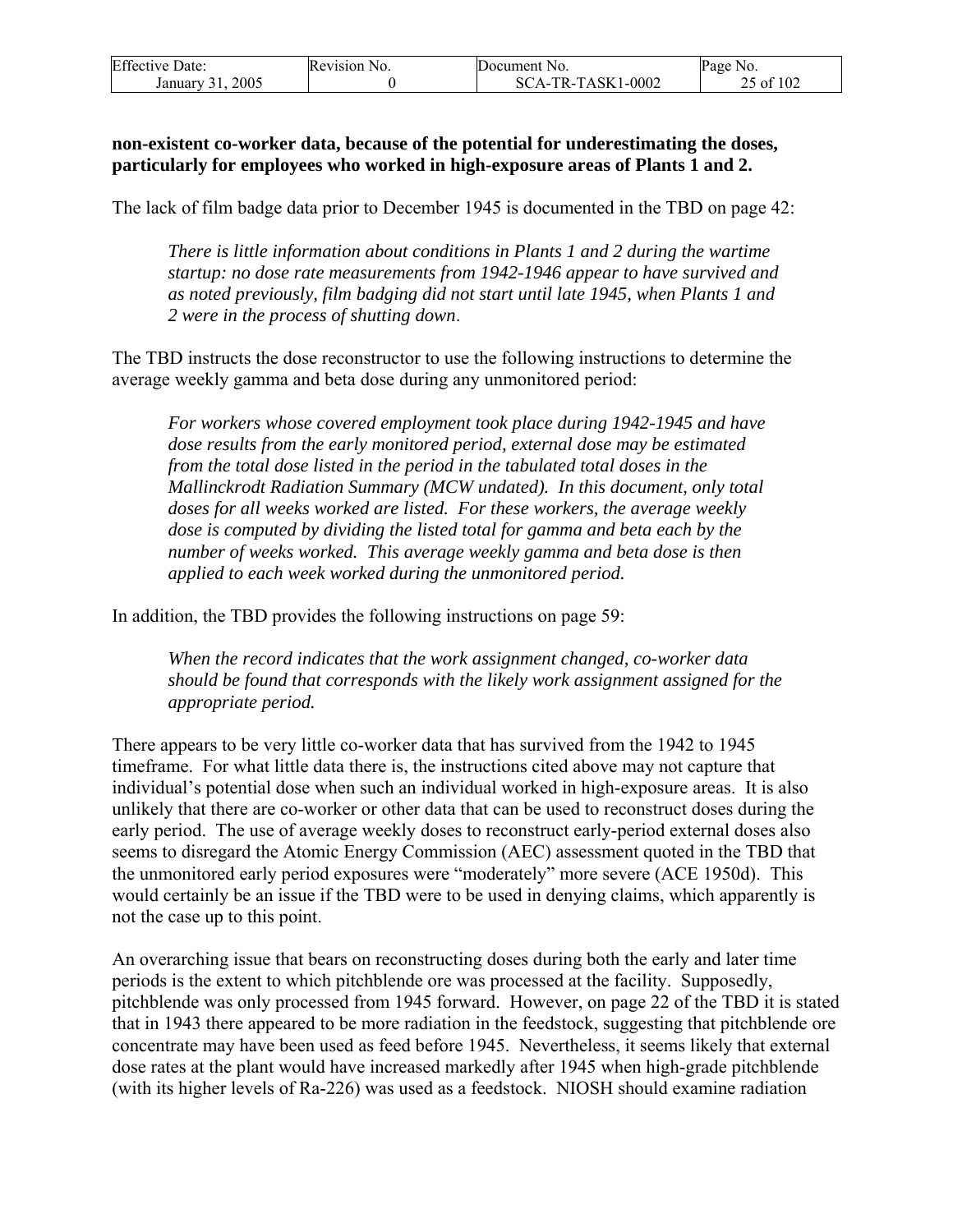| <b>Effective Date:</b> | Revision No. | Document No.           | Page No.  |
|------------------------|--------------|------------------------|-----------|
| 2005<br>January        |              | CA-TR-TASK1-0002<br>SС | 26 of 102 |

survey records and records from fixed-position gamma monitors at the plant for the period 1943- 1946 to determine whether there is an increase in external dose rates, suggestive of the early use of pitchblende. However, the situation is complicated, because the pitchblende feedstock ore-to- $UO<sub>2</sub>$  conversion process was relocated from Plant 2 to Plant 6 when the latter opened in 1946, and the latter appears to have been designed for handling high-grade pitchblende.

For workers who were outside the uranium division operation during the monitored period, the TBD recommends the use of the weekly external dose values for the period from April 1942 to December 1945, as provided in Table 36 of the TBD. As explained on page 60 of the TBD, Table 36 values were generated from the average doses received by Mallinckrodt "pilot plant" workers during the earliest known period of film badge monitoring in late 1945 (Rochester 1950):

*From the doses in Rochester (1950), the dose distribution of the average weekly dose for the 32 workers considered was evaluated and the values in Table 36 were prepared. Distribution of the data and values for the medial and geometric standard deviation were calculated using LOGNORM™ and CystalBall©* 

*The median dose is applied to each cycle for which dose is reconstructed during the unmonitored period.* 

This "pilot study," which consisted of a small selected group of workers, is not likely to be representative of the MCW for all other unmonitored workers from April 1942 to December 1945 because of the many different types of worker groups during the early years. Given the uncertainty in Rochester employee work locations and job tasks, as described on page 60 of the TBD, the applicability of these data to MCW workers in various jobs has not been established. It is not apparent that pilot-study workers are representative of workers with no identified records and work assignments. NIOSH should consider assigning dose for such unmonitored workers by using surrogate co-worker data. Interview information may help to identify appropriate coworkers, keeping in mind the comments in this report regarding co-workers.

Dose reconstructors should also keep in mind the possibility that dose rates are likely to have been higher in 1946 than in earlier years, at least in some parts of the plant. NIOSH should provide comments and a summary of that data in the TBD, including a description of the information found in individual data files, as opposed to data presented in Table 36. For example, it is not clear whether the data are well fitted by a lognormal distribution or whether this distribution was merely adopted for convenience.

In Section 7.2 of the TBD on page 55, there appears to be an error of logic. Many monitored workers had film results recorded as 0-50. From this it is inferred, quite reasonably, that many individuals who did not receive significant exposure were monitored. However, this is used to argue that the converse is true, i.e., that individuals who were not monitored were unlikely to receive significant occupational exposure. This neglects the possibility that the monitoring program was only partly implemented and that there were groups of workers (including both highly exposed and little exposed) who were not included in the monitoring. There could be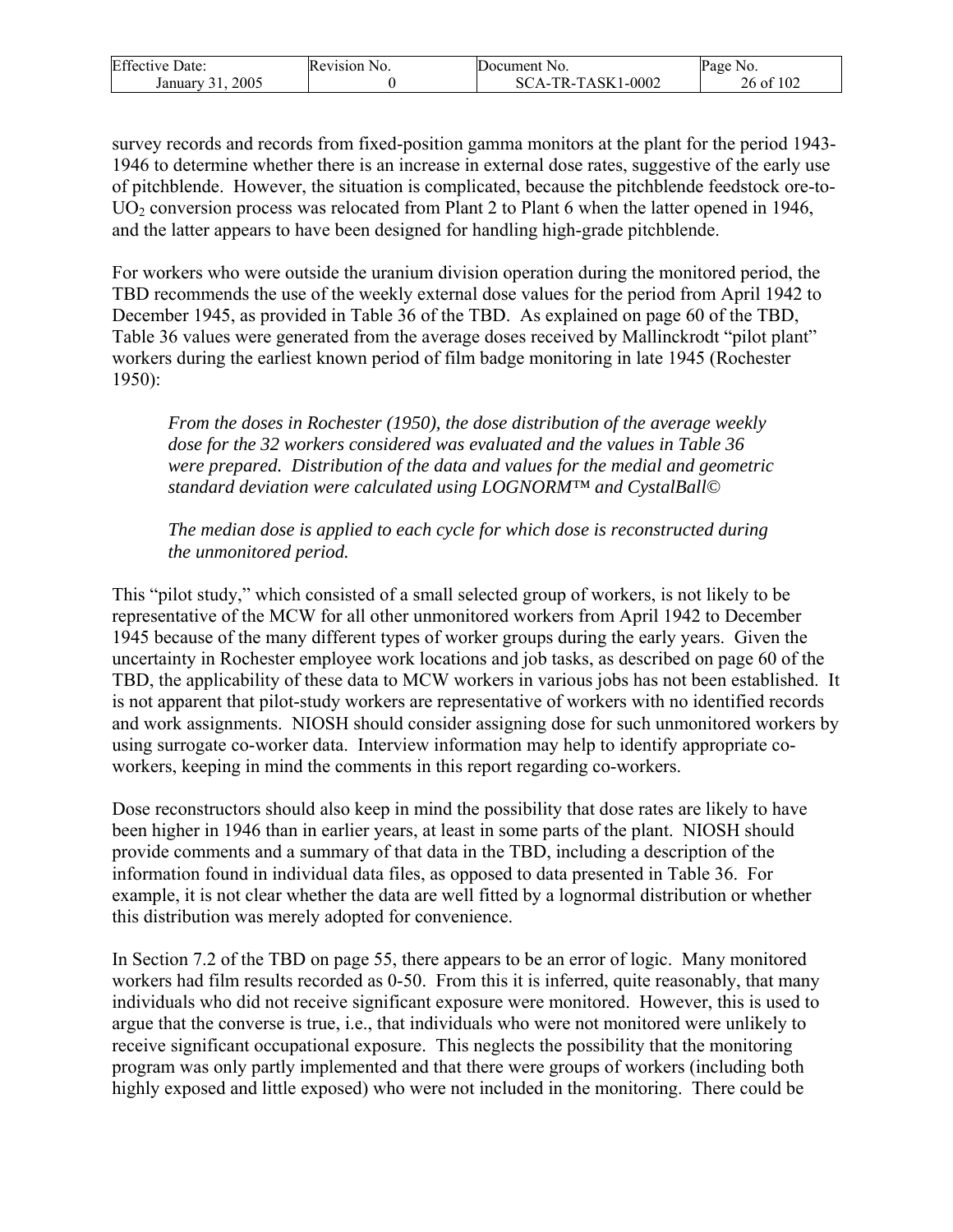| <b>Effective Date:</b> | Revision No. | Document No.                     | Page No.            |
|------------------------|--------------|----------------------------------|---------------------|
| 2005<br>January        |              | $1 - 0002$<br>A-TR-TASK1-<br>SC. | 102 of<br>- of<br>∸ |

many reasons for this, e.g., resources only available to cover a limited number of buildings, presumption that pitchblende ores would only be handled in some locations when there were actually additional locations where they were handled, and neglect of rotation of workers into high dose-rate areas.

The late 1945 dose data provided in Table 36 may not adequately reflect the higher exposure levels that some workers received. A more claimant-favorable methodology is needed for highrisk workers, perhaps by applying a correction factor to account for likely higher doses during the 1942 to 1945 time period. NIOSH should identify the higher exposure Mallinckrodt uranium ore processing and refining operations, and apply this correction factor in such cases, if one can be determined in a scientifically sound and claimant-favorable manner.

The TBD points out on page 66 that, for external dosimetry, considerations of amounts of materials and geometry characteristics render any dose estimation with this data subject to a great deal of uncertainty. To help solve this, NIOSH developed ORAUT-OTIB-0010, *A Standard Complex-Wide Correction Factor for Overestimating External Doses Measured with Film Badge Dosimeters* (ORAUT 2004). This technical information bulletin (TIB), however, is only applicable after 1970. A similar TIB is needed to deal with these uncertainties that can be used to address Mallinckrodt Chemical Works film badge estimates.

### **5.1.2 Uranium Dust Daily Weighted Average Exposure Levels**

**The TBD does not make clear how the uranium dust daily weighed average exposures were developed by NIOSH for Tables 21 to 24. This seems to be of particular concern for the early period from 1942 to 1948. There is no explanation to document how the NIOSH daily weighted averages were derived, and no statistical analysis to document the possible upper bounds of these averages.** 

The use of 1948 uranium dust daily weighted average exposure data for Plant 4 and Plant 6 Mallinckrodt workers in the 1942 to 1948 timeframe are not appropriate without review of individual raw data cards, back calculating from 1948 or post 1948 urinalysis data, and better addressing the variations in exposure situations in occupations or job categories in areas of high dust concentrations. Uncertainties in measurements also need to be addressed. For instance, the uranium dust daily weighted average exposure levels in Table 21 for Plant 4 were copied in many cases from columns 7 and 8 of Table 13 of the TBD, which is representative of daily weighted average exposure concentrations for mid to late 1948, and are not necessarily representative of exposures during the early period.

In Table 13 on page 95 of the TBD, the measured daily weighted average exposure concentrations by job title at Plant 4 are provided in columns 7 and 8 for May 1948 and September 1948. It appears that NIOSH has used the data entries in those columns for selected occupation categories for earlier time periods. Specifically, it appears that these data are used in Table 21, page 107, to define the dust concentration exposure levels for the period from 1942 to 1946 for Plant 4 workers in the same occupation category. Similarly, in Table 14 of the TBD, the measured daily weighted average exposure concentrations by job title in column 9 are the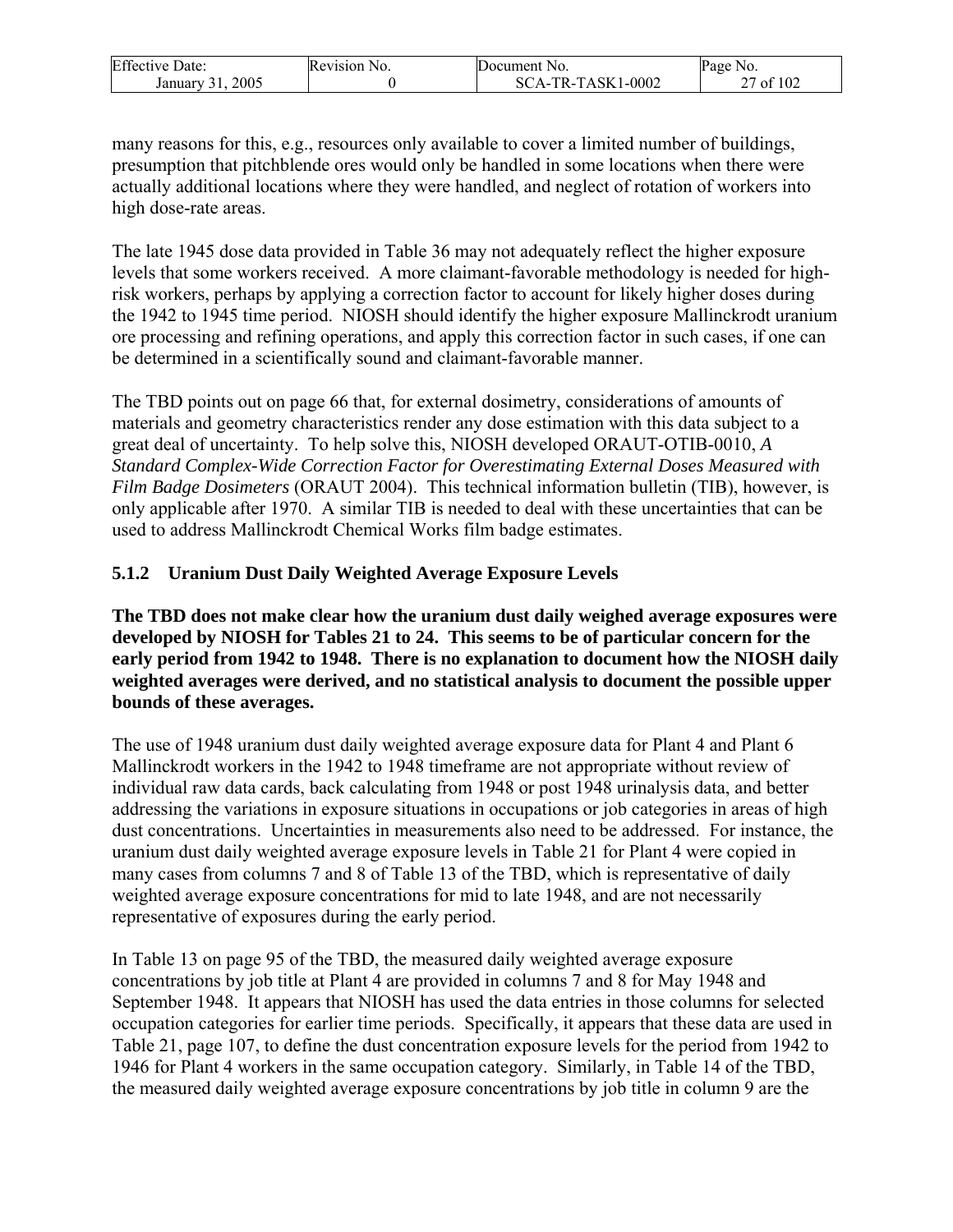| <b>Effective Date:</b> | Revision N<br>NO. | Document No.                                 | Page No.  |
|------------------------|-------------------|----------------------------------------------|-----------|
| 2005<br>January        |                   | $1 - 0002$<br>`A-TR-TASK1 <sub>`</sub><br>SС | 28 of 102 |

same as the dust daily weighted average exposure levels for Plant 6 in Table 22 in the second column for the period (1946-1948). Air dust concentration studies performed by AEC (Tables 13-14) in mid to late 1948 and October 1949 for Plant 4 (MCW 1949b) and in 1949 and 1950 for Plant 6 (MCW 1949c) may not be the best means to adequately determine the potentially higher air dust exposure levels experienced by workers in the 1942 to 1947 timeframe, because the new AEC health physics controls starting in early to mid 1948 may have already begun to lower exposure to uranium dust. The AEC dust concentration studies performed from mid 1948 to June 1950 would have been based on air concentrations after engineering and process controls were dramatically reducing dust exposure levels (see Table 1) (MCW 1950d).

The TBD states on page 35 of 125 that:

*Tables 19 and 20 are to be used with Table 21 through 24 to help determine the exposure to an individual worker when bioassay data for the worker is missing or is conflicting and when worker bioassay data (see Section 4) is insufficient. Tables 21 through 24 derived from Tables 13 through 17 and other sources; the data they contain is nearly all average daily weighted air concentrations. All of this data is based on natural uranium mixture as discussed below.* 

Since only limited uranium dust studies documenting dust concentration data for the period prior to mid to late 1948 are available on the ORAU site research PDF document database, it is apparent that NIOSH has only the 1948 and post-1948 data to rely upon to develop comparable dose estimates for the early period for 1942 to mid-1948. This is evident in the comparisons below between Tables 21 and 22 and the Caplan, K. J. to Thayer, H.E., MCW memorandum dated February 2, 1949 (MCW 1949b).

As uranium chemistry processes were improved during the late 1940s, facilities at MCW were updated and automated to streamline the operations and provide additional protection to the workers. Until the arrival of Mont Mason at MCW, the safety focus was placed on chemical exposures and conventional industrial safety rather than radiation exposures. It was felt that chemical exposures out weighed any hazards from radiation. Changes in facility design and ventilation during the late 1940s significantly affected the concentrations of airborne material. Engineering controls were designed to reduce airborne exposure to the workers. Mont Mason (Mason 1958) recommended the following changes to the operations to reduce worker exposure to uranium dust and from direct contact with uranium:

- Install well-designed ventilation in Plant 6, which occurred in 1949
- Minimize scooping and manual handling of uranium materials by the adoption of mechanical means, which was effected in 1948 and 1949
- Construct a new metal plant (Plant 6E) with a well-designed ventilation system, which opened in late 1950
- Build a new green salt UF<sub>4</sub> Plant 7 with well-designed ventilation, done late in 1952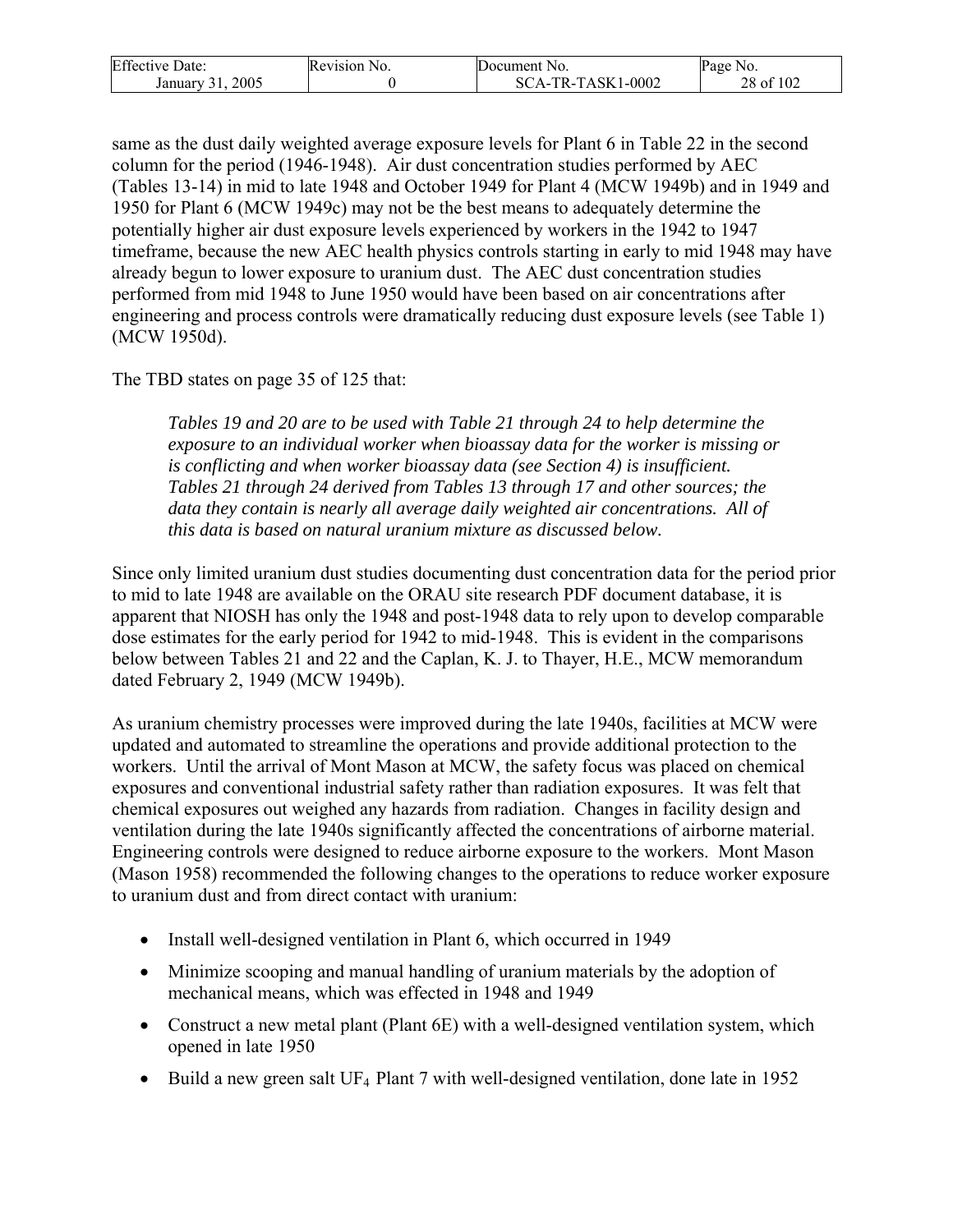| <b>Effective Date:</b> | Revision No. | Document No.           | Page No.  |
|------------------------|--------------|------------------------|-----------|
| 2005<br>January        |              | A-TR-TASK1-0002:<br>ŠС | 29 of 102 |

- Initiate major changes in processing methods, including new process technology and equipment designed to lower uranium dust concentrations
- Eliminate hand-scooping by installation of pneumatic unloading and conveying systems

In addition, the TBD in Table 3 (page 83) expands on the description of these improvements in ventilation and engineering controls, many of which were accomplished in 1949. Table 1, which presents a portion of Table 1 from the Mont Mason's paper on 15 years of experience with dust problems in the refining and fabrication of uranium (Mason 1958), and which is provided in its entirety in the TBD in Table 9, page 92, shows that operations at the MCW Plant 6 produced uranium dust concentrations at the following levels listed as multiples of the maximum allowable concentration (i.e., 70  $dpm/m<sup>3</sup>$ ), also referred to as tolerance levels:

|      |              | $UO3$ Production |          | $UO2$ Production |        |     |
|------|--------------|------------------|----------|------------------|--------|-----|
|      | Ore Grinding | Milling          | Pot Room | Load             | Unload | Pkg |
| 1946 | 190          | 180              |          | 76               | 45     | 161 |
| 1947 | 195          | 180              | 111      | 76               | 45     | 161 |
| 1948 | 195          | 180              | 111      | 76               | 45     | 161 |
| 1949 |              |                  | 60       | 20               | 10     |     |
| 1950 |              |                  |          |                  |        |     |

### **Table 1. Change in Airborne Dust Loading for Different Time Periods**

According to a MCW Plant 6 Dust Study dated August 21, 1950, which covered exposures from November 1948 to July 1950, 7.1% of employees in the 1948 study experienced airborne uranium concentrations between 51 to 200 times the average tolerance levels. By the 1950 study, only 0.7% of the workers had exposure levels in this highest group, and almost 88% were at tolerance levels of 2 and below (MCW 1950d).

Table 1 above demonstrates that once the formal health program was instituted early in 1948 as a joint effort between MCW and AEC NYOO, which included the installation of engineering and process controls, uranium dust concentrations declined dramatically.

Equating airborne concentrations prior to and after installation of engineering controls is unreasonable without some analysis of the impact on the airborne concentration. Potential exposures would be expected to be higher prior to the installation of engineering controls. NIOSH has not provided an analysis of the impact these controls had on exposure potential (internal and external), but has simply applied data available for the latter part of 1948 to the years from 1942-1947 (MCW 1949b; MCW 1949c).

An additional issue that raises some concern is our review of the time-weighted average data provided in Table 21 of the TBD. Our concerns arise as a result of our review of the data used to derive the values in Table 21. First, the method used to derive the values in Table 21 from the supporting database is not apparent. Second, our review of the supporting database reveals that the individual measurements that were used as the basis for the values in Table 21 are highly variable. The following are examples of the reasons for these concerns.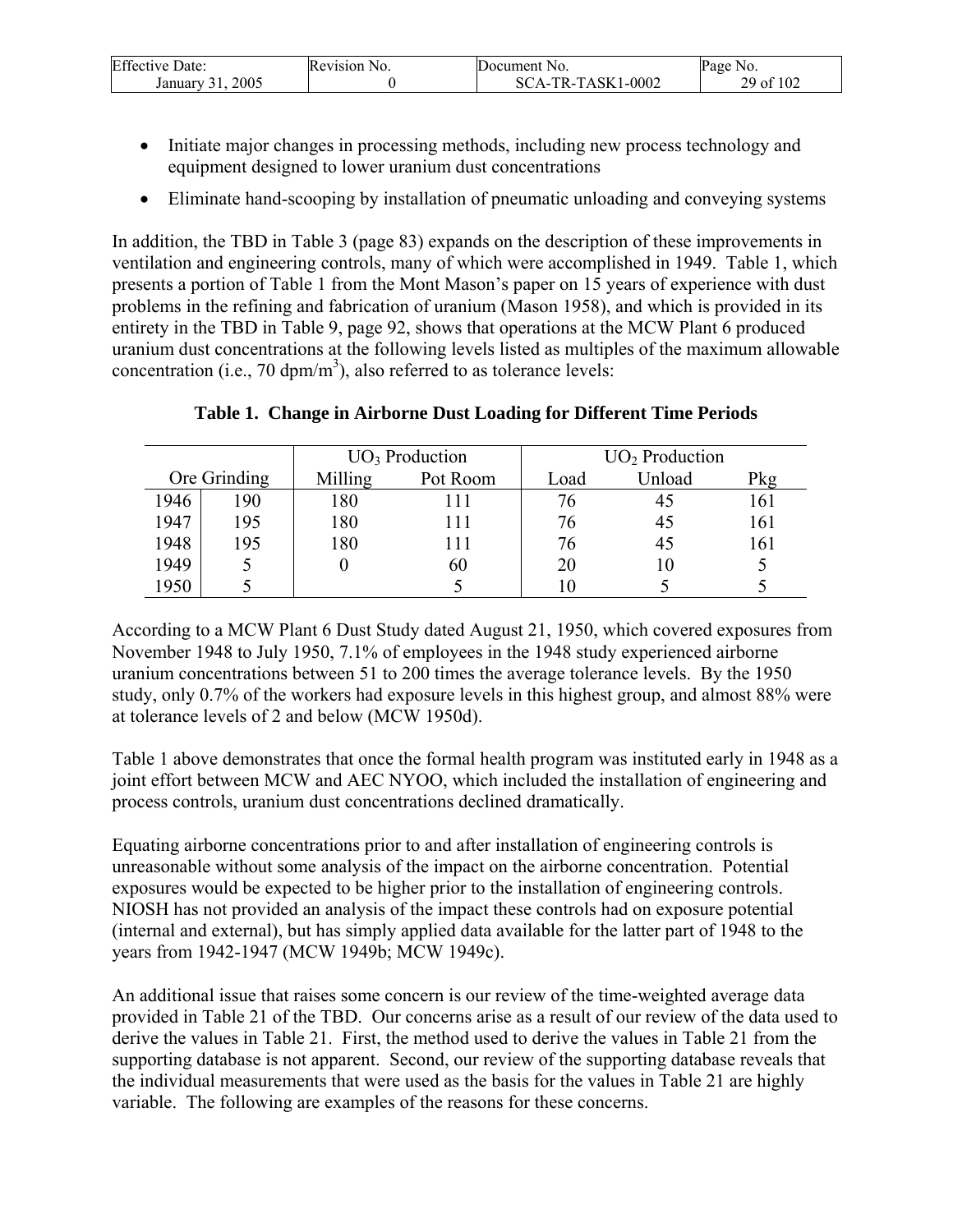| r ce<br>Date:<br>Effective | Revision N<br>N <sub>O</sub> | Document No.                   | age<br>NO.     |
|----------------------------|------------------------------|--------------------------------|----------------|
| 2005<br>January            |                              | 1-0002<br><b>TASK</b><br>$TR-$ | f 102<br>30 of |

- The highest uranium dust daily weighted exposure level in Table 21 in the TBD is 13,000 dpm/m<sup>3</sup> for a TA-7 (green salt) UF<sub>4</sub> unloader (operator) when the raw data in the February 2, 1949 Dust Study at MCW Plant 4 shows an average of 27,400 dpm/m<sup>3</sup> and a high of 40,500 in a TA-7 packing job of removing and replacing a mixer top (page 5).
- Table 21 in the TBD shows no job listing for a worker that dumps D-7. The 1949 Plant 4 Dust Study report shows an average of 823,000 dpm/m<sup>3</sup> and a high of 2,870,000 dpm/m<sup>3</sup> for the job category "When dumping D-7 in a D-7 area" (MCW 1949b, page 6). D-7 is one of many of the numbered dust collectors or filter presses. D-7 is a term that is also used to refer to the material collected there or a type of scrap. This is as pointed out in the TBD Table 5.
- Table 21 in the TBD shows an average of 3,360 dpm/m<sup>3</sup> for a furnace loader (UF<sub>4</sub>-derby) and no category for a furnace cleaner. The 1949 Plant 4 Dust Study shows an average of 53,400 dpm/m<sup>3</sup> and a high of 77,000 dpm/m<sup>3</sup> when cleaning the bottom furnace area (MCW 1949b, page 6).

The above examples demonstrate that a re-evaluation of Table 21 is needed, especially for the column for 1942-1946, in order to ensure that all higher-exposure job categories are included in Tables 21-24.

Documents on the ORAU site research PDF document database for Plant 6 (April 21, 1949) also indicate that there were some workstations with extremely high levels of dust, at levels of several hundred thousand or even above one million  $dpm/m<sup>3</sup>$ . These levels correspond to a few hundred milligrams per  $m<sup>3,1</sup>$  (MCW 1949c). This seems plausible, as similar concentrations of resuspended dust have been recorded when ploughing (NCRP 1999). These are much higher than the Plant 6 concentrations in Table 9 or Table 22 of the TBD for 1948 and earlier.

Additional examples of the variability in dust loadings include (1) the dust levels in the fumes in the pot room in Plant 6 were measured at  $2,040,000$  dpm/m<sup>3</sup> "after turning into powder" and at 18,700 dpm/m<sup>3</sup> "before turning into powder;" the latter value was presumably for UNH, which is Class F; (2) "checking and leveling of buckets" was  $347,000$  dpm/m<sup>3</sup>; and (3) "opening of bins for inspection" was  $693,000$  dpm/m<sup>3</sup>. The TBD does not address these extremely high dust levels and does not caution the ORAU dose reconstructors to take these into account (MCW 1949c).

In Attachment 2, page 6, NIOSH indicated that, after comparison of spot table dust concentrations for comparable tasks between earlier years and later years, the dust-weighted exposures (DWEs) in Tables 21 and 22 conservatively cover the air concentrations in earlier years. However, when the newly formed Health and Safety Division (HSD) of the AEC New York Operations Office (NYOO) did a comparison of their dust study results at MCW Plant 6 in May, 1948 (AEC September 1950), NYOO found that the average exposure of 170 MCW workers sampled was 53 times MAC, whereas, MCW November 1948 results showed the average to be 12 times MAC (Table 1, AEC, September 1950). In a similar manner, the NYOO Table 1 comparison shows that the high exposure of the 170 individuals was 660 MAC,

<sup>&</sup>lt;u>1</u> A concentration of 100 mg/m<sup>3</sup> is equal to 140,000 dpm/m<sup>3</sup> for natural uranium.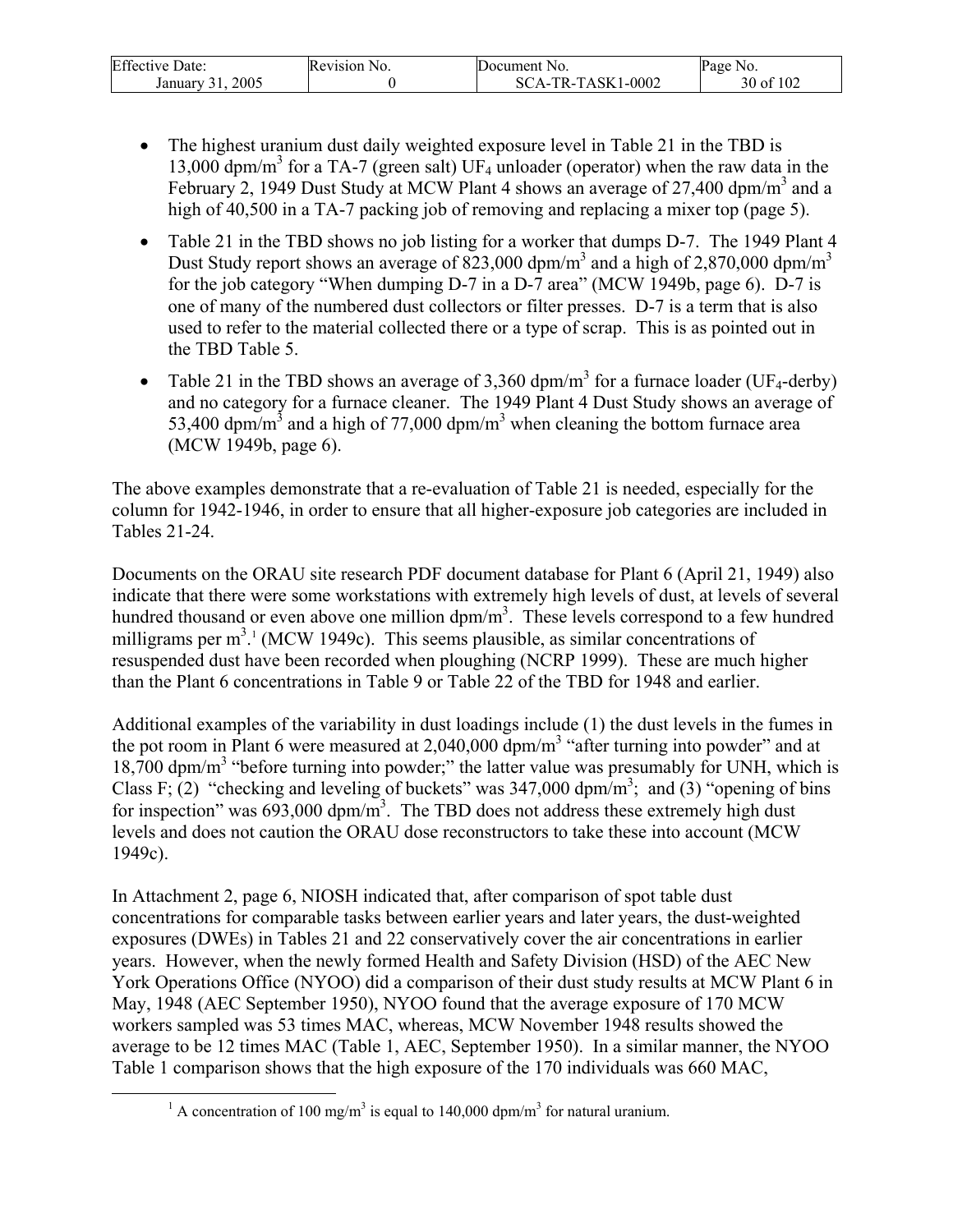| <b>Effective Date:</b> | Revision N<br>NO. | Document No.                            | Page No.      |
|------------------------|-------------------|-----------------------------------------|---------------|
| 2005<br>January        |                   | 1-0002<br>A-TR-TASK1<br>SC <sup>-</sup> | f 102<br>- ot |

compared to MCW results, which showed 196 MAC in May and November 1948. By July 1950, the high exposure was only 20 MAC. These differences between the values reported by NYOO and AEC should be verified.

Table 1 of AEC, September 1950, also shows that by July 1950, both MCW and NYOO found the average had been reduced by new ventilation system controls and other radiation safety practices to only 2 MAC. These data indicate that later years data (after 1949) do not appear to be a good basis upon which to determine uranium dust daily weighted average exposure levels in Tables 21 and 22 for the early years from 1942 to 1947. Any back extrapolation must be technically justified in detail with supporting data.

**5.1.3 Early Uranium Dust Lung Burdens and Other Organ Doses Need Further Analysis** 

**NIOSH should do further analysis to determine individual uranium dust lung burdens and other organ dose, since even in the early 1950s, AEC experts expressed a concern that more needed to be done with respect to characterizing lung burdens. The TBD has not provided that re-evaluation.** 

Hanson Blatz and Merrill Eisenbud issued a report on November 30, 1950 entitled *An Estimate of Cumulative Multiple Exposures to Radioactive Materials, Mallinckrodt Chemical Works, Plant 4 and 6, July 1942 to October 1949* (AEC 1959).<sup>2</sup>

The objective of the report is to attempt to estimate the cumulative radiation dose to the "critical" organs of all employees of MCW Plants 4 and 6, who had more than 6 months of exposure to radioactive materials. A memo issued by Merrill Eisenbud on January 31, 1951 (Eisenbud 1951 - same web location) states that the report shows that there were 17 employees at MCW who experienced lung doses in excess of 1000 rem. The report, in Appendix B, pages 15 and 16, presents a calculation of dose to lung tissue from alpha radiation using the methodology available at the time. The report presents a calculation showing a lung dose of 8,950 mrem/week from alpha. To that is added 75 mrem/week from gamma radiation, for a total of 9,025 mrem/week. The text of the report does not specifically mention the 17 individuals with a lung dose of 1000 rem. In order to derive a lung dose of 1000 rem, Dr. Eisenbud must have been working with 17 individuals who had an undocumented exposure history of about 108 weeks. The report pointed out the future investigations needed, including:

- Further study of human data autopsy material to show the lung deposition or uranium in workers in known environments
- Study of the ratios of uranium and radium present in dust samples taken for certain operations
- Additional environmental radon data in order to know the proper method of sampling radon in breath

 $\frac{1}{2}$ <sup>2</sup> This report can be found on the web at http://www.whistleblower.org/getcat.php?cid=20.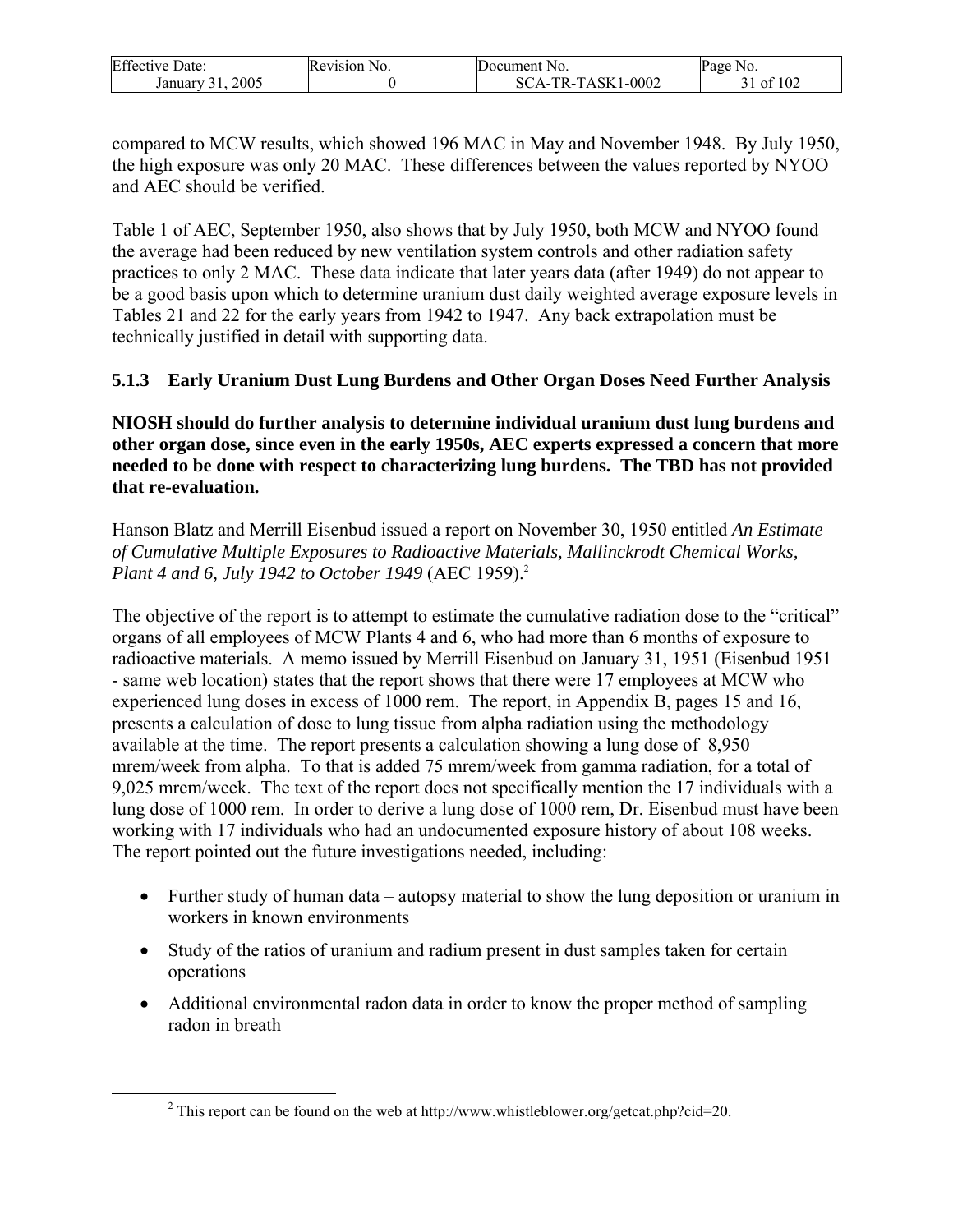| <b>Effective Date:</b> | Revision No. | <b>Document</b> No.        | Page No. |
|------------------------|--------------|----------------------------|----------|
| 2005<br>January        |              | -TR-TASK1-0002<br>$\Delta$ | 2 of 102 |

- A better correlation of beta radiation, as indicated by film badges, with the actual dose received by the skin
- Better uranium dust exposure data for soluble compounds, as well as various oxides

NIOSH should consider additional ways to include all these factors in trying to assess organ doses for Mallinckrodt workers.

Additional special attention should also be placed on internal doses while working in the Ore Rooms and the Pot Rooms. The TBD points out on page 33 that when handling  $UO_3$ , openings between the operating area and the drum storage alleys in the Ore Room addition resulted in winds that blew into the area and upset the ventilation balance causing the dust to be blown into the operator areas. NIOSH needs to find additional individual Ore Room worker files (1) to properly verify elevated dust levels in the drum room alleys, (2) to ensure that monitoring devices, bioassay or urinalysis detected and quantified the internal dose due to such exposures, (3) to verify the extent and uncertainty of elevated dust levels with elevated oro-nasal breathing in the drum room alleys, and (4) to better quantify the internal dose due to such exposures.

The complexity of the operations at the facility exacerbates the difficulties associated with developing a more comprehensive understanding of the nature and extent of the exposures at the facility. For example, the source of uranium dust was continuous in uranium ore processing and refining operations, though its radionuclide content varied with the type and richness of the ore, and whether the dust originated from the ore or subsequently generated uranium compounds that would have been depleted in progeny of uranium.

# **5.2 FINDING 2: INTERNAL EXPOSURE FINDINGS**

### **The internal dosimetry issues summarized below and noted in each subsection of this finding should be considered by NIOSH in preparing Revision 01 of the TBD.**

- Air Concentration data are not complete for the early years and there are unresolved measurement issues for 1948.
- Breathing rates and the variable component of oro-nasal breathing are not fully addressed and play a role in determining the amount of inhalation of uranium and other radionuclides, and the characteristics of inhaled aerosols, e.g., in terms of particle size distribution.
- The lack of respiratory protection, especially in the early years, may have resulted in extremely high inhalation exposures.
- Raffinate handling, dewatering and processing doses need to be evaluated.
- Incidents and high-risk operations represent a potential for significant missed dose and have not been fully addressed. In addition, there are other radionuclides that contribute to internal dose that have not been addressed or only partially addressed.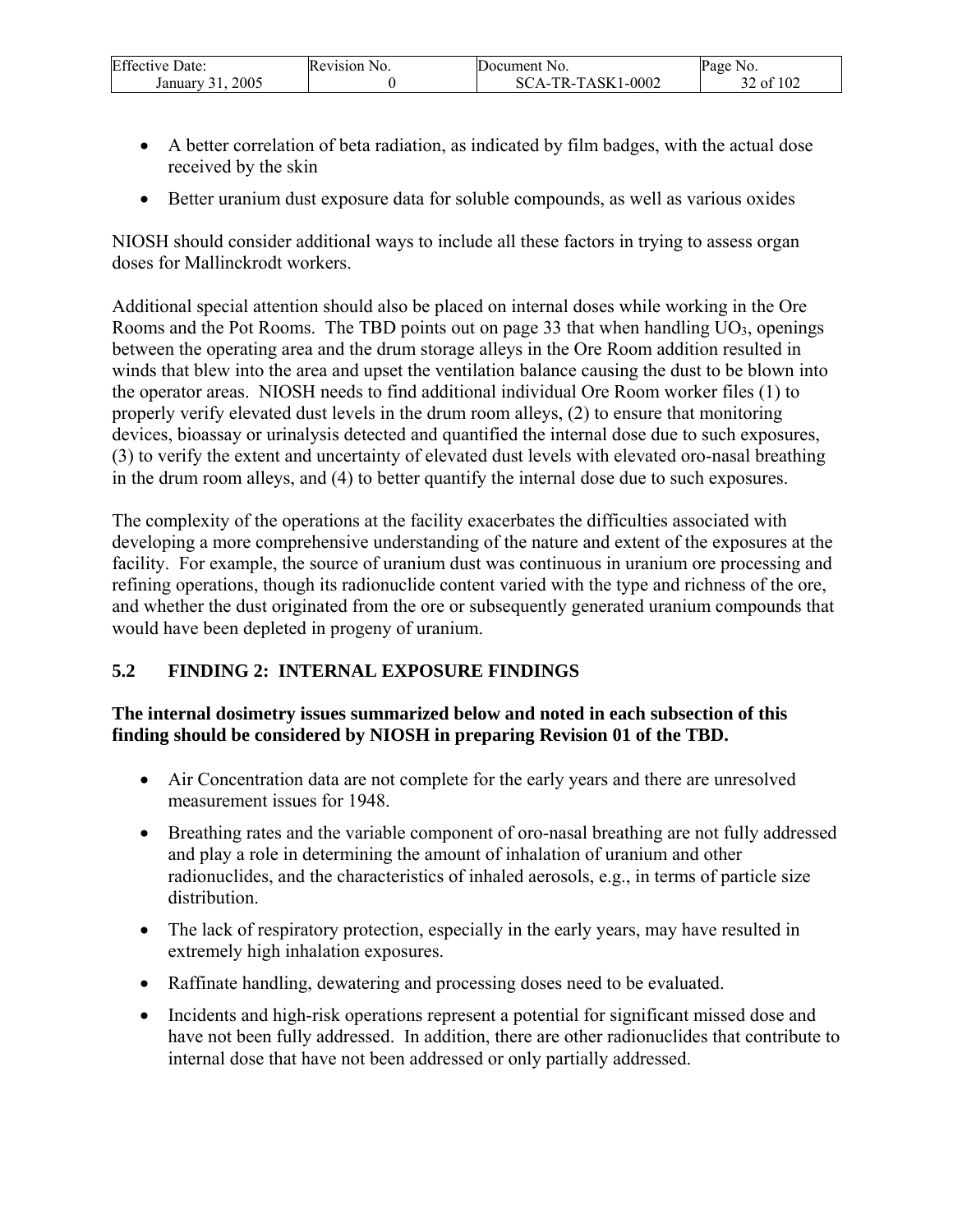| <b>Effective Date:</b> | Revision N<br>NO. | <b>IDocument</b> No.                        | Page No.     |
|------------------------|-------------------|---------------------------------------------|--------------|
| 2005<br>January 31     |                   | $1 - 0002$<br><sup>~</sup> A-TR-TASK1<br>SС | f 102<br>-of |

- Chemical burns and reactions with other chemicals and material pose a potential entry port for internal contamination.
- More needs to be done to quantify the inhalation and ingestion dose from contamination of skin and gloves. In addition, the effects of residual contamination on external and internal dose are not considered. This has been left open as a "reserved" Section 8.0, which is being developed by NIOSH in Revision 01.
- Ingestion dose needs to be better evaluated to take into account large particles.

### **5.2.1 Air Concentration Data**

**The TBD is limited to a partial evaluation of air concentration data. The evaluation needs to be completed, both with regard to the field conditions and to ICRP 75-related considerations. Although the various AEC air dust studies state that they were following an established AEC protocol, documentation describing the protocol is lacking (TBD, page 31). NIOSH has not demonstrated the relationship between the radionuclide concentrations in the air samples and those in the breathing zone of the worker**.

ICRP 75 indicates that air samples utilized for quantitative determination of intake should be evaluated with respect to the degree to which they are representative of the air concentration in the breathing zone. In addition, air samples are only representative of the breathing zone if they are placed strategically in a work area. Utilization of air concentration data alone does not demonstrate representativeness of an air sample. Airflow patterns must be established to determine the best location for air samplers.

NUREG-1400, *Air Sampling in the Workplace*, provides guidance on how to demonstrate compliance with Regulatory Guide 8.25 (NRC 1992). NUREG-1400 provides two examples comparing personal air-sample results with fixed air-sampler results. This guide was explicitly created as "appropriate for workers whose intake is likely to exceed 10% of an ALI and **whose dose of record will be based primarily on air sampling**." (p. 3.1, emphasis added).

The first scenario described in NUREG-1400 presents an analysis of a room occupied by a single individual who spends most of his/her time at or near a hood. The second scenario presents an analysis of a room with seven fixed air-sample heads and six workers. The average correction factors were 3.58 for the first scenario and 4.75 for the second scenario. The recommendation to equate the fixed air sample to a breathing zone sample was to multiply the fixed air-sample result by the correction factor (NRC 1993). These data are from uranium fuel fabrication facilities. The multiplicative factors found ranged from about 2 to 11. Note that all samples were for a workday or longer. In the case of the MCW air-sampling data, the variability would be expected to be much greater, since samples are short term, most being well under 1 hour, and some being under 1 minute. Thus ICRP 35 and 75 analyses are confirmed by the Nuclear Regulatory Commission (NRC) and given quantitative expression in NUREG-1400.

NIOSH should examine ICRP 75 guidance to evaluate air-concentration data. Such an evaluation would consist of a detailed investigation of where the air samples were taken relative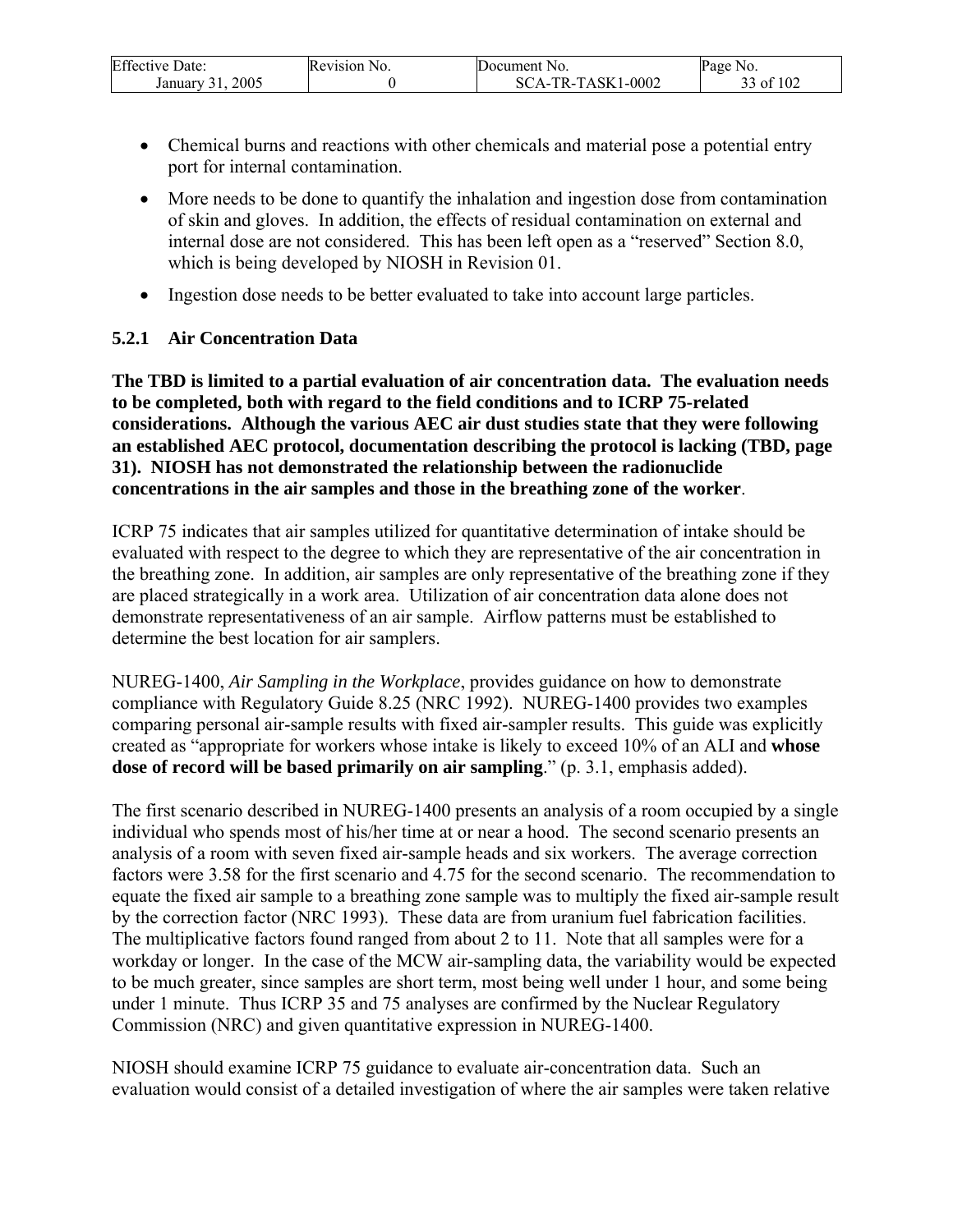| <b>Effective Date:</b> | Revision No. | Document No.        | Page No.  |
|------------------------|--------------|---------------------|-----------|
| 2005<br>January        |              | $SCA-TR-TASK1-0002$ | 34 of 102 |

to the actual breathing zone and what correction factors might be justified.<sup>3</sup> NIOSH has indicated that it has data regarding the nature of the air samples. This evidence needs to be discussed in the revised TBD; it also needs to be analyzed in the context of ICRP 75, NUREG-1400, and site expert evidence.

The differences between MCW and AEC air-concentration data for 1948 need to be explained. On page 33, The TBD states the following:

*Table 12 shows that AEC and Mallinckrodt's data were in general agreement, although there were some differences. In this technical basis document, AEC's data are used preferentially because AEC set the standard of measurement for the uranium processing sites and because AEC's figures for the most exposed workers are typically higher than Mallinckrodt's.* 

However, the MCW data and the AEC data in Table 12 are not in general agreement. They are shown below in ascending order of the ratios of AEC to MCW in units of times MAC (and ratios). It is evident that the MCW data are higher than the AEC data in many cases (12), and the reverse is also true (15 cases). Moreover, the largest discrepancy is the case where the MCW measurement is greater than the AEC measurement by a factor of about 19. The average of the ratios derived from an empirical lognormal distribution is less than 1.

The AEC measurements may have set the standard for the time, but this cannot be a reason to exclude MCW data when it is higher than AEC data. The MCW data need to be taken into account explicitly in a manner that gives claimants the benefit of the doubt in the face of uncertainty – that is, MCW data should be used preferentially when they are higher – unless NIOSH finds a systematic problem that would rule out the use of MCW data entirely. In that case, the nature of the problem and NIOSH's analysis of it should be presented in detail. NIOSH should investigate whether some of these differences came from the specific locations and/or times that the samples were taken.

 <sup>3</sup> <sup>3</sup> See also the SC&A Bethlehem Site Profile Review Report, Procedural SCA-TR-Task1-0001, Conformance Issue #1 (SC&A Task 1, Oct 2004).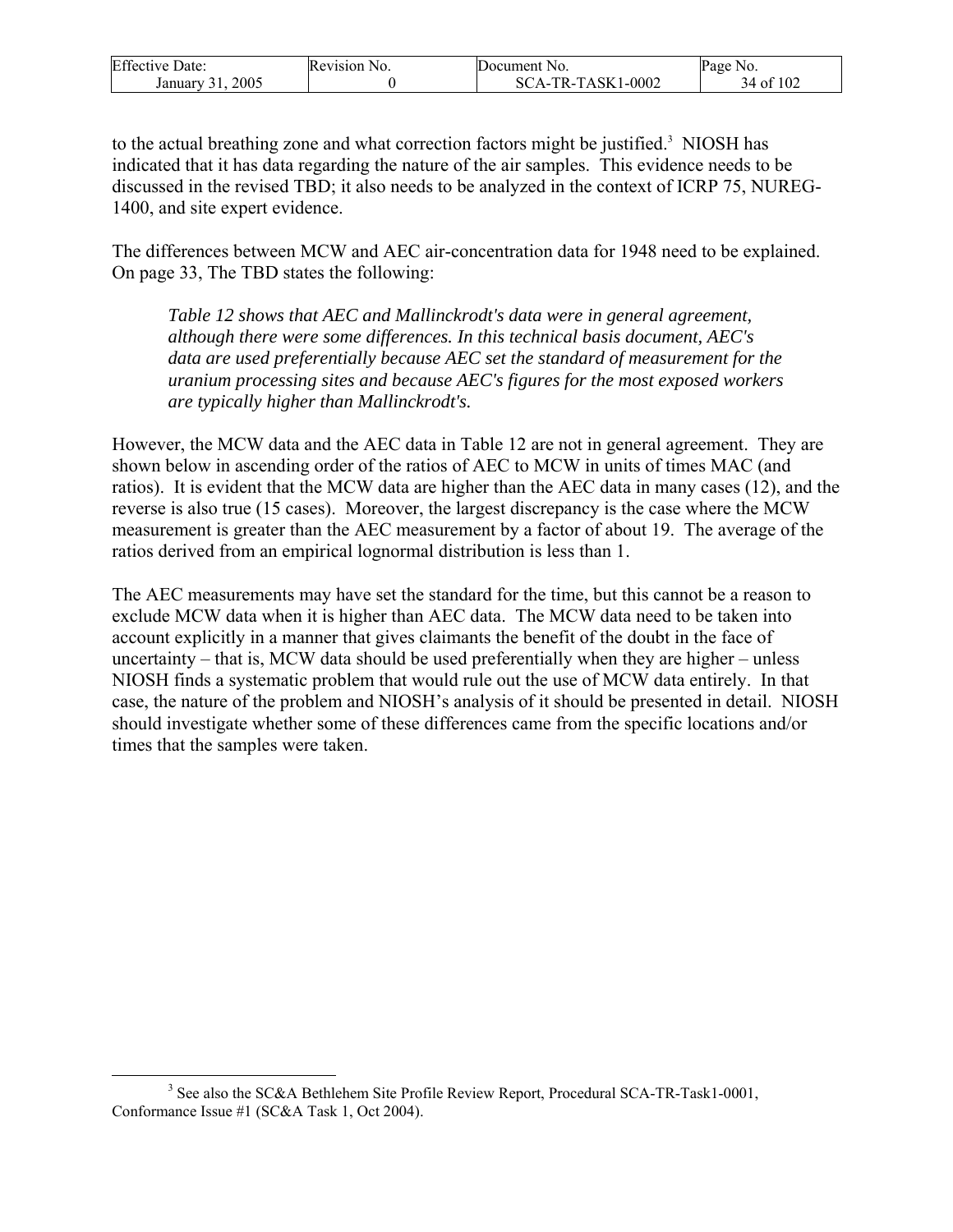| <b>Effective Date:</b> | Revision No. | Document No.      | Page No.  |
|------------------------|--------------|-------------------|-----------|
| 2005<br>January 31.    |              | SCA-TR-TASK1-0002 | 35 of 102 |

#### **Table 2. AEC and Mallinckrodt Air Concentration Data in Units for 1948 of MAC and Their Ratios**

(from Table 12 of the TBD)

| <b>AEC</b>              | <b>Mallinckrodt</b> | Ratio    |
|-------------------------|---------------------|----------|
| 2.7                     | 52                  | 0.051923 |
| 0.6                     | 4.1                 | 0.146341 |
| 1.6                     | 6.8                 | 0.235294 |
| 5                       | 18.7                | 0.26738  |
| 0.8                     | 2.9                 | 0.275862 |
| 0.4                     | 1.4                 | 0.285714 |
| 10.4                    | 32.4                | 0.320988 |
| $\overline{\mathbf{c}}$ | 4.6                 | 0.434783 |
| 5                       | 10.7                | 0.46729  |
| 5                       | 9.1                 | 0.549451 |
| 1.6                     | 2.2                 | 0.727273 |
| 13.3                    | 13.8                | 0.963768 |
| 51                      | 42.4                | 1.20283  |
| 73                      | 59                  | 1.237288 |
| 7.5                     | 5.7                 | 1.315789 |
| 9.1                     | 6.1                 | 1.491803 |
| 47.7                    | 30.7                | 1.553746 |
| 47.7                    | 29.7                | 1.606061 |
| 61                      | 36.5                | 1.671233 |
| 26.3                    | 11.5                | 2.286957 |
| 57                      | 24.6                | 2.317073 |
| 61                      | 23.2                | 2.62931  |
| 186                     | 66.8                | 2.784431 |
| 15.8                    | 5.4                 | 2.925926 |
| 186                     | 57.2                | 3.251748 |
| 63                      | 13.1                | 4.80916  |
| 51                      | 7.5                 | 6.8      |

#### **5.2.2 Breathing Rate and Type**

**The assumption of nasal rather than oro-nasal breathing in the TBD is not claimant favorable; neither is the breathing rate of 1.4 m<sup>3</sup> /hr.** 

#### *5.2.2.1 Breathing Rate*

As reported in Finding 4 of SCA-TR-TASK1-0001, *Review of NIOSH Site Profile Review of NIOSH Site Profile for Bethlehem Steel Plant, Lackawanna, NY, the ICRP default of 1.7 m<sup>3</sup>/hour* air breathing rate was used for the maximum dose distribution (Table 3). This breathing rate consisted of an activity distribution of seven-eighths light exercise and one-eighth heavy exercise for the upper-bound matrix, implies that the workers were involved in heavy work only 12.5% of the time. In addition, the dose conversion factors for light and heavy breathing should take into account the fact that many workers switch from nasal to oro-nasal breathing as the work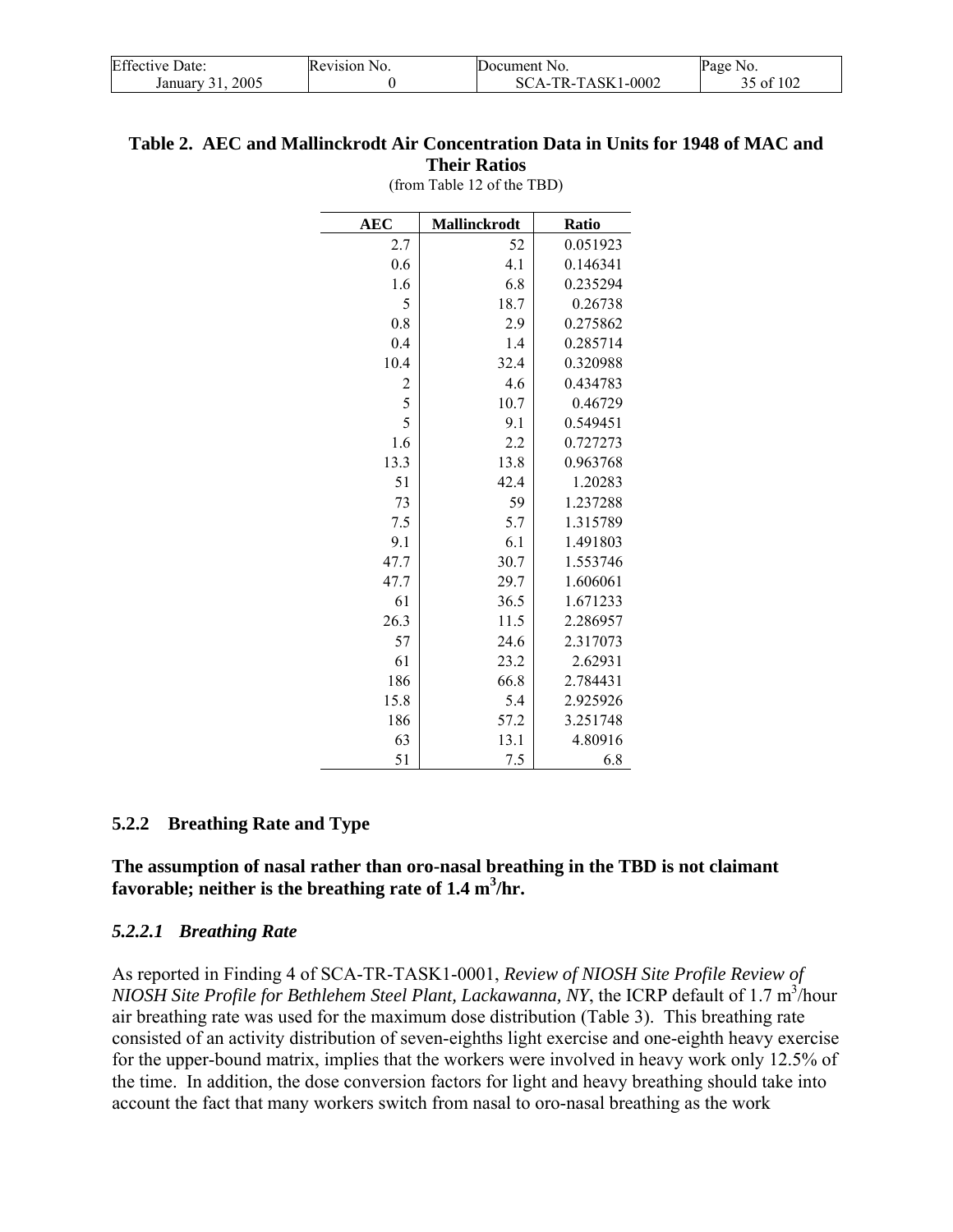| <b>Effective Date:</b> | <b>Revision</b> N<br>NO. | Document No.  | Page<br>N <sub>0</sub> |
|------------------------|--------------------------|---------------|------------------------|
| 2005                   |                          | TR-TASK1-0002 | of 102                 |
| January                |                          | $SCA-$        | 36 ot                  |

becomes heavier. A further discussion of this issue is provided in Finding 4 in SCA-TR-TASK1-0001. For many MCW areas, the breathing rate of 1.7  $m^3$ /hr appears to be appropriate. However, in areas where strenuous work was done for more than one-eighth of the time, it may need to be evaluated as to adequacy. On page 52 of Section 6.1 of the TBD, NIOSH states that the breathing rate for all workers should be  $1.4 \text{ m}^3/\text{hr}$ . This should be revised upward. Moreover, this is not consistent with the Bethlehem Steel TBD.

### *5.2.2.2 Oro-Nasal Breathing*

Doses to portions of the respiratory tract are augmented significantly by oro-nasal breathing. The doses change because fractional deposition in the various regions of the lung varies between nasal and oro-nasal breathing at all breathing rates, though the specific fractions are different at different breathing rates, as can be seen from Table 3 prepared for SC&A by consultant Dr. Mike Thorne. Attachment 5 provides a detailed explanation of the assumptions that were used in this comparison.

|                    |                                      | Standard effort level (31.2% sitting, |                            |                                       | Strenuous effort level (0% sitting, |             |
|--------------------|--------------------------------------|---------------------------------------|----------------------------|---------------------------------------|-------------------------------------|-------------|
| <b>Individual</b>  | 68.8% light, 0% heavy)               |                                       | 87.5% light, 12.5 % heavy) |                                       |                                     |             |
| AMAD (µm):         | 1.0                                  | 5.0                                   | 10.0                       | 1.0                                   | 5.0                                 | 10.0        |
| ET <sub>1</sub>    | 16.52                                | 33.85                                 | 34.71                      | 15.56                                 | 30.92                               | 31.36       |
| ET <sub>2</sub>    | 21.12                                | 39.91                                 | 38.38                      | 20.71                                 | 40.44                               | 40.08       |
| BB                 | 1.24                                 | 1.77                                  | 1.26                       | 2.12                                  | 2.65                                | 2.86        |
| bb                 | 1.65                                 | 1.10                                  | 0.63                       | 1.57                                  | 0.74                                | 0.71        |
| AI                 | 10.66                                | 5.32                                  | 2.37                       | 10.30                                 | 5.11                                | 2.23        |
| Individual:        | <b>Adult - Light Exercise - Nose</b> |                                       |                            | <b>Adult - Light Exercise - Mouth</b> |                                     |             |
| $AMAD$ ( $\mu$ m): | 1.0                                  | 5.0                                   | <b>10.0</b>                | 1.0                                   | 5.0                                 | <b>10.0</b> |
| ET <sub>1</sub>    | 17.51                                | 34.80                                 | 35.28                      | 4.52                                  | 11.59                               | 12.71       |
| ET <sub>2</sub>    | 22.51                                | 40.94                                 | 38.86                      | 8.40                                  | 32.66                               | 41.51       |
| BB                 | 1.31                                 | 1.80                                  | 1.24                       | 3.27                                  | 9.76                                | 8.66        |
| bb                 | 1.47                                 | 0.90                                  | 0.48                       | 2.51                                  | 3.70                                | 2.56        |
| ${\bf AI}$         | 9.94                                 | 4.49                                  | 1.90                       | 15.22                                 | 13.04                               | 7.01        |
| Individual:        |                                      | <b>Adult - Heavy Exercise - Nose</b>  |                            | <b>Adult - Heavy Exercise - Mouth</b> |                                     |             |
| AMAD (µm):         | 1.0                                  | 5.0                                   | <b>10.0</b>                | 1.0                                   | 5.0                                 | <b>10.0</b> |
| ET <sub>1</sub>    | 8.75                                 | 17.38                                 | 17.63                      | 4.16                                  | 9.50                                | 10.04       |
| ET <sub>2</sub>    | 14.39                                | 38.67                                 | 44.34                      | 9.63                                  | 36.89                               | 46.18       |
| BB                 | 4.99                                 | 11.04                                 | 8.50                       | 6.18                                  | 14.69                               | 11.47       |
| bb                 | 1.92                                 | 2.41                                  | 1.46                       | 2.26                                  | 3.16                                | 1.95        |
| AI                 | 11.59                                | 7.28                                  | 3.39                       | 13.05<br>$-1$ $-1$ $-1$ $-1$          | 9.15<br>$\cdots$                    | 4.37        |

| Table 3. Particle Size, Breathing Rate, and Breathing Type Effects on Respiratory Tract |  |
|-----------------------------------------------------------------------------------------|--|
| <b>Deposition as a Percentage of Inhaled Activity</b>                                   |  |

 $ET_1$  = anterior nose,  $ET_2$  = posterior nose-larynx-pharynx, BB = bronchi, bb= bronchioles,  $AI = alveolar$  interstitium.

It is clear that for the deep lung (BB, bb, AI), oro-nasal breathing results in considerably larger deposition for all particle sizes, especially for light exercise (the second set of values for mouth breathing). Light exercise is the dominant breathing mode for the exercise model used by NIOSH. The set of values in the first set on the right side of the matrix for strenuous effort typifies the NIOSH approach at  $1.7 \text{ m}^3$  per hour. The necessity for taking oro-nasal breathing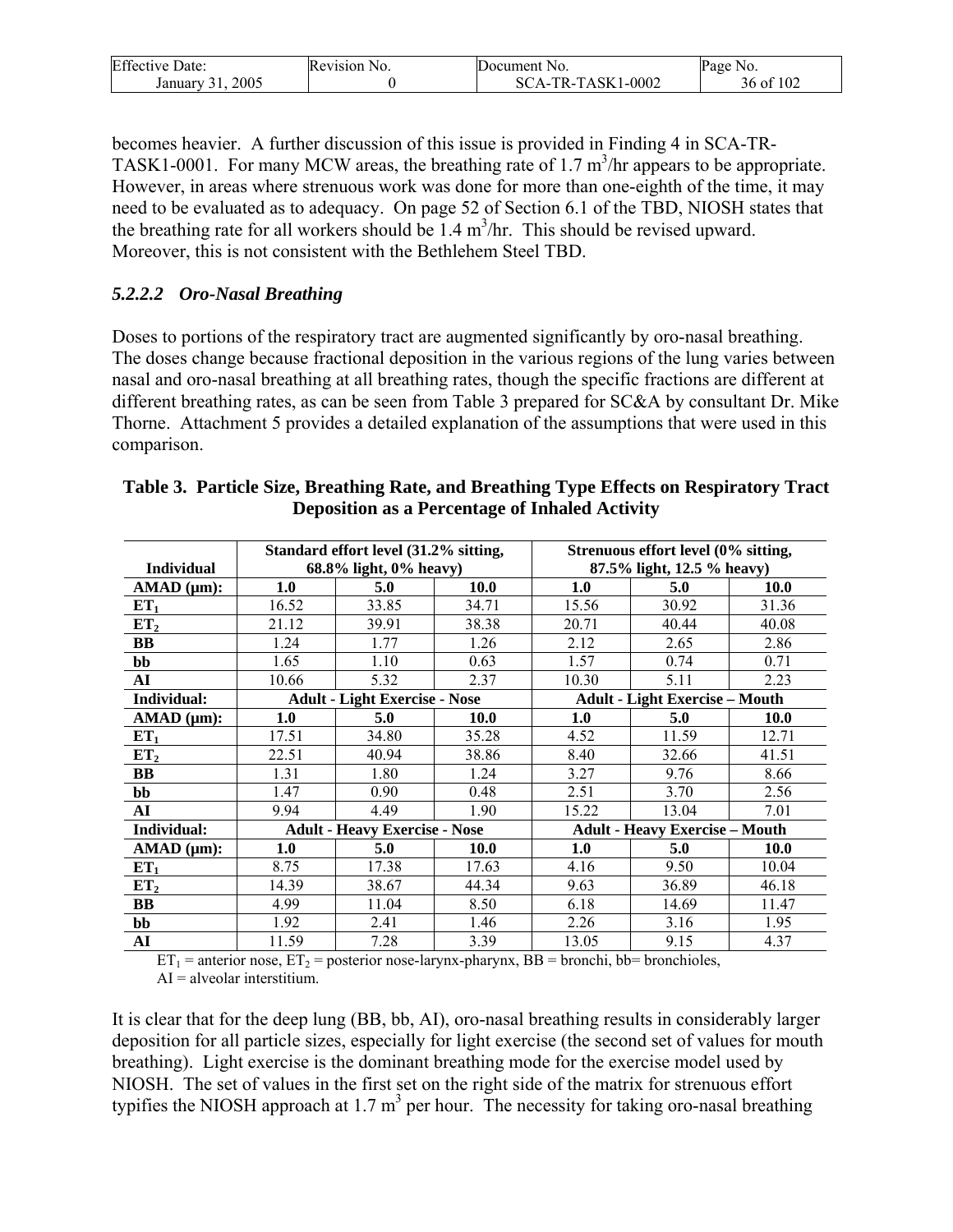| <b>Effective Date:</b> | Revision No. | Document No.                               | Page<br>N <sub>0</sub> |
|------------------------|--------------|--------------------------------------------|------------------------|
| 2005<br>January        |              | 1-0002<br>TASK1<br>$TR_{-}$<br>SC<br>$A -$ | f 102<br>0t            |

into account is evident in these numbers. The heavier deposition in the deep lung due to oronasal breathing would also affect dose calculations for non-respiratory tract organs due to different patterns of mobilization of the radionuclides from the lung. Heavier depositions in the deep lung will result in greater direct uptake by the systemic circulation. In reviewing Table 3 and Attachment 5, it is useful to remember that NIOSH uses a value of 5 micron AMAD for particle size.

### **5.2.3 Incidents and High-Risk Work**

**The TBD makes no distinction between routine dose conditions and unique exposure conditions, such as high-risk work and incidents. Lists of occupation type or job category (provided in the numerous dust studies on the ORAU site research PDF document database) list dust concentrations that are sometimes an order of magnitude greater than**  the average dpm/m<sup>3</sup> values shown in Tables  $21 - 24$ , which NIOSH has not fully taken into **account.** 

The TBD focuses on the potential exposures from routine operations of uranium ore processing and refining. There is no differentiation between routine exposure conditions and special exposure conditions, or no demonstration that the TBD methodologies bound these incidents or high-risk jobs. The TBD does provide the dose reconstructor with guidance on when to perform event-related analyses to complement the methodologies described in the TBD. Furthermore, the collection or recording of air-monitoring data used in the computation of time-weighted averages may have explicitly excluded situations in which air concentrations were substantially increased as a result of events. It would be of interest to determine whether separate records were maintained of routine and incident monitoring. However, it is also possible that incidents could have substantially increased aerosol concentrations in the respiratory region without substantially increasing area-averaged values.

There were a number of areas and operations where higher exposures, especially to dust, occurred at the MCW. The relative exposure potential was highly dependent on the job an individual was performing. There were a number of jobs and incidents that were likely to result in exposure to higher than routine airborne concentrations, including the following:

- Furnace Blowouts
- Entry into and cleaning of the furnace
- Confined space entries into tanks
- Dust bag replacement
- Cropping, cutting, and machining of uranium metal
- Maintenance and cleanup of pots and furnaces and other equipment, including manual scraping
- Manually shoveling and scooping radioactive material

The MCW TBD should provide additional information pertaining to furnace blowouts and the potential dose impact of such off-normal incidents. Other than depending on the claimant's DOE dose record, NIOSH needs to develop a methodology to calculate doses for personnel who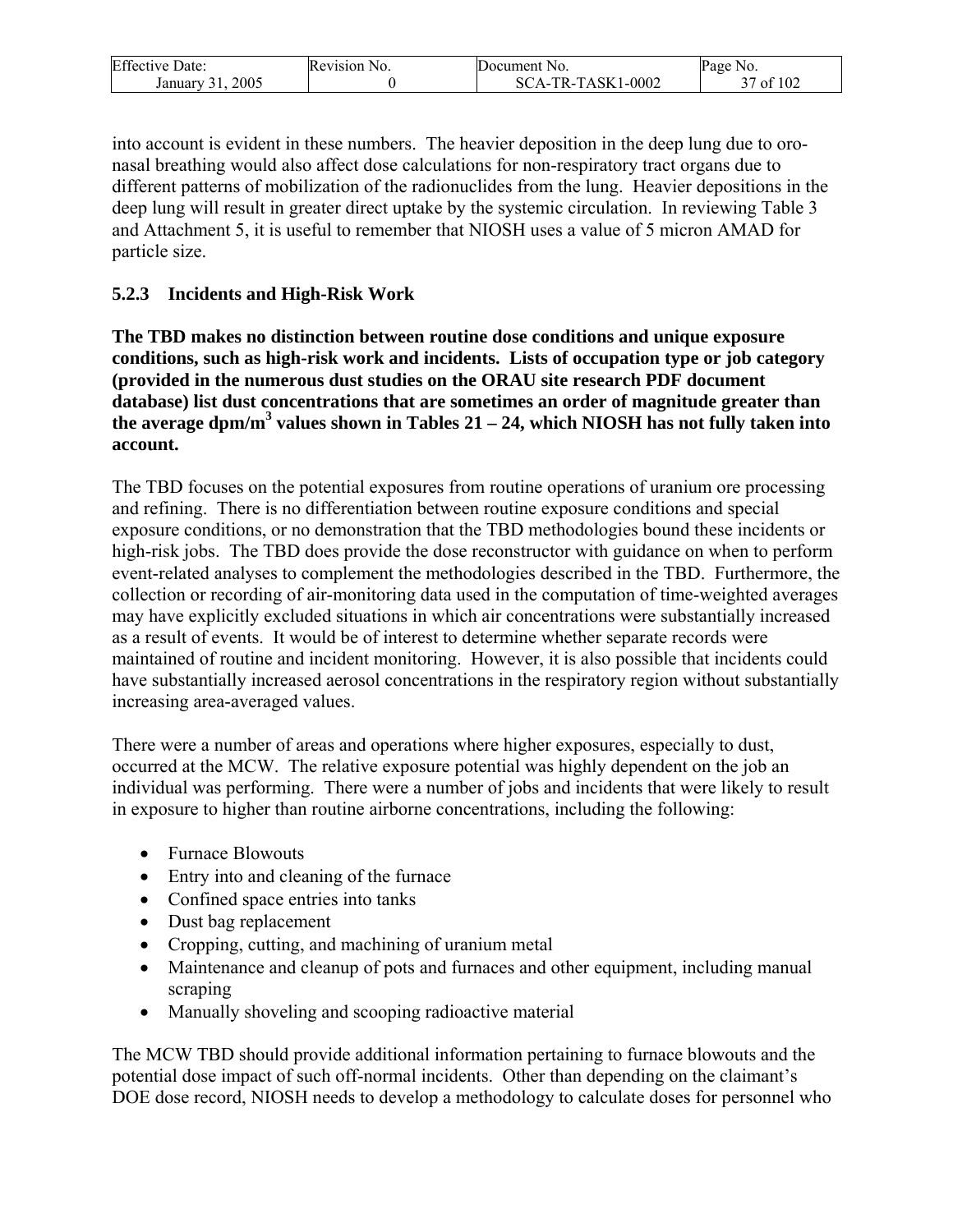| <b>Effective Date:</b> | Revision No. | Document No.      | Page No.               |
|------------------------|--------------|-------------------|------------------------|
| 2005<br>January        |              | SCA-TR-TASK1-0002 | of 102<br>` O<br>۔ ہ ر |

report being exposed to furnace blowouts. These probably occurred from time to time throughout the Mallinckrodt Chemical Works ingot producing operations from 1942 to 1958.

Also of concern were those jobs that involved maintenance work in highly contaminated areas for brief periods. For example, at the National Lead Company of Ohio facility, a December 7, 1960, memorandum from K. J. Klein documents an incident where an operator cleaning under a burnout conveyor had a breathing zone reading of 18,000 times MAC. In another event, an operator positioned himself under the inspection plate to remove it for access under the oxide conveyor. This caused much of the oxide to come down on him, and his breathing zone sample result was found to be 97,000 times MAC (Klein 1960). Similar operations were likely performed at MCW, since uranium reduction to metal was performed at both facilities. Exposure to such concentrations for even small fractions of the workday can result in doses greater than those estimates from exposure to routine air concentrations measured at workstations. The specific ways in which these data are factored into the estimates of exposure are critical to the reliability of dose reconstructions. For instance, an exposure for 5 minutes per week to 20,000xMAC would result in an annual exposure over 50 weeks of over 80,000 MAC-hours. This is equivalent to an exposure of over 40xMAC for each work hour of a full time work year of 2,000 hours.

From 1946 through 1955 the St. Louis Site processed pitchblende ore that was up to 60% uranium (70%  $U_3O_8$ ). Because of the radium present in this ore, the potential exposure to external ionizing radiation was much greater than at other uranium processing plants. Workers who were employed in the early steps of refining prior to removal of the radium content of the ore were at the greatest risk (Dupree-Ellis 2000). Workers who were employed in Plant 6 and Plant 6's warehouse also had the potential to have been exposed to radium-containing dust and radon gas. Revision 00 of the TBD states the following (page 30):

*Ra-226 (in equilibrium with its daughter products) constitutes a significant gamma source and thus produced most of the external whole-body dose received by the Mallinckrodt workers, while Th-234 and Pa-234, both beta emitters, produced most of the extremity dose. In addition, radon and radioactive dusts were released in storage and processing, resulting in internal dose due to inhalation. The concentration of radium and other daughters present in the ore, processed uranium, and processing residue at any given time mostly strongly depended on the concentration of uranium in the ore and its radium content. The maximum Ra-226 content over the 2.25 possible years of processing (i.e., the 15 year maximum) was 0.158 mCi (ignoring decay of Ra-226) and the maximum Rn-222 content was 0.158 mCi (ignoring decay of Rn-222).* 

Pot denitration processes involved the handling of the "light" thorium oxide, which produced visible air concentrations in open operating areas. According to a memorandum in 1965 regarding thorium operations at Mallinckrodt:

*The most questionable activity was the hand scooping of ThO<sub>2</sub> from the denitration pots. This was done largely outside the post-exhaust enclosure and, at*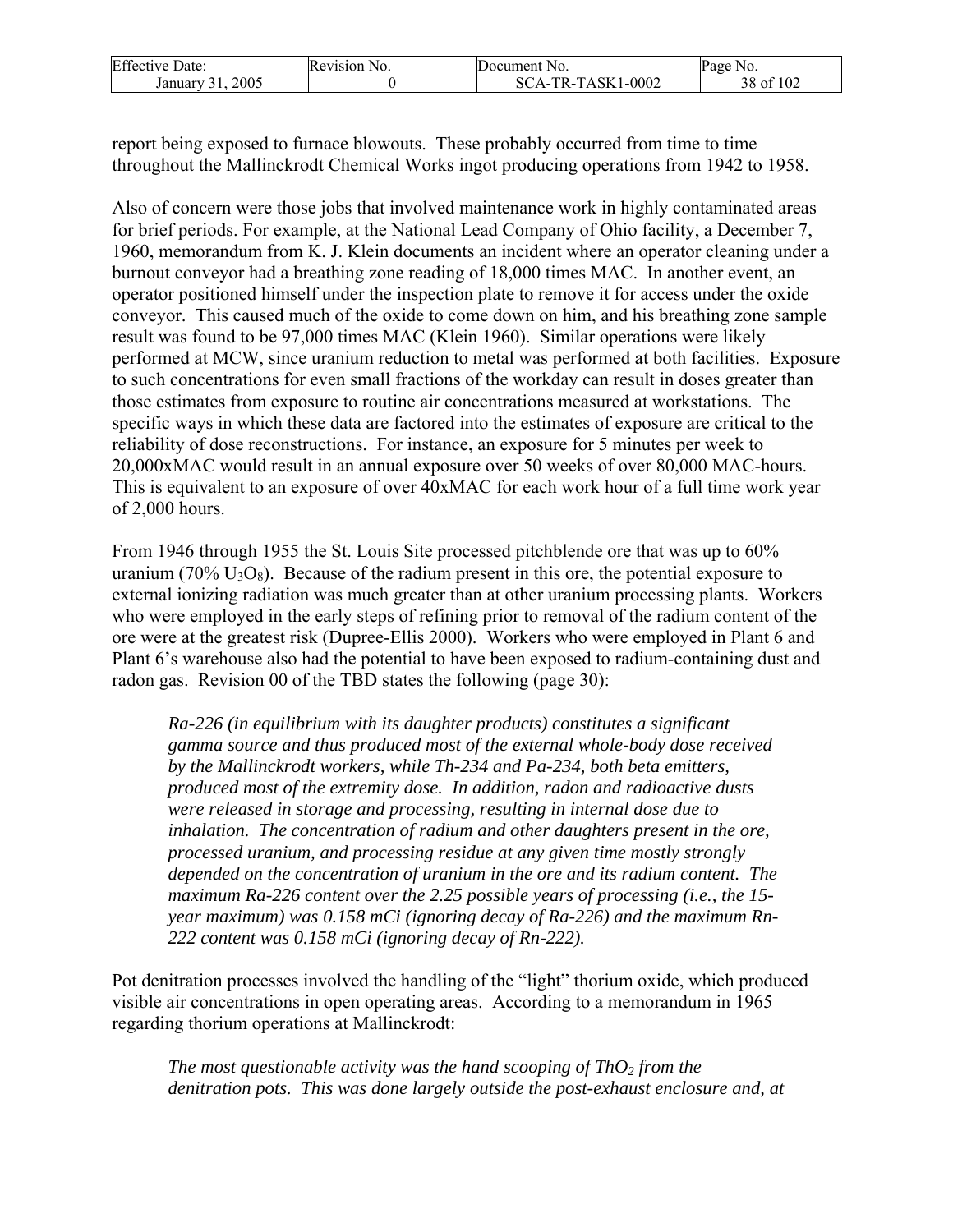| <b>Effective Date:</b> | Revision No. | Document No.      | Page No.  |
|------------------------|--------------|-------------------|-----------|
| 2005<br>January        |              | SCA-TR-TASK1-0002 | 39 of 102 |

### *the time it was observed, was subject to vigorous air currents from partially open outside doors, essentially nullifying the effect of design ventilation. (MCW, 1965)*

On page 35 of the TBD, where it discusses AM-7 residue conversion to thorium nitrate solution, there is a substantial inconsistency between the text and the data in Table 17. Table 17 presents an overall weighted average concentration of 0.07 alpha dpm m<sup>-3</sup>. It seems to be implied that the Table 17 data should be compared with the Mound data. However at Mound, the concentration of Th-230 in the 'high risk' area was typically 1.63  $10^{-9}$   $\mu$ Ci/cm<sup>3</sup>. This converts to 1.63  $10^{-9}$   $\times$  $3.7 10<sup>4</sup> \times 1 10<sup>6</sup> \times 60 = 3620$  dpm m<sup>-3</sup>. No comment is made on why the Table 17 values are so much lower. This example also raises a question about the specific way in which the weighting was done. This should be explicit and transparent.

Some areas, including ore unloading and storage areas as well as areas associated with K-65 residues, were likely to have high radon levels. Radon data are scattered and incomplete (TBD Section 5.3.4 and Tables 25 and 26). Revision 00 of the TBD does not appear to contain sufficient data to make complete, claimant-favorable, or worst-case dose estimates for high radon areas, though it can be used to make minimum estimates for compensation purposes.

Site experts have identified a number of incidents that occurred at SLDS (see Attachment 3). Involvement in these incidents is not explicitly considered in the TBD and may affect the outcome of the dose reconstruction.

## *5.2.3.1 Chemical Burns and Reactions with Other Chemicals and Material Pose a Potential Entry Port for Internal Contamination*

Chemical burns resulted in the potential for entry of radioactive material though wounds. Chemical burns occurred frequently in processes involving acids and other caustic material. Workers were treated for moderate to severe burns and sent back into areas with radioactive material. Uptake through wounds is not addressed in the TBD. It is thought likely to be of limited significance compared with inhalation, but this should be confirmed by explicit scoping calculations.

## *5.2.3.2 Dust Bag Ruptures with Release to the Work Area and Atmosphere*

Although specific reference to such dust bag ruptures could not be found on the ORAU site research PDF document database, the site expert interview summary in Attachment 3 mentions this as a potential route of significant uranium dust inhalation and internal exposure.

## *5.2.3.3 Other Potential Incident Situations*

NIOSH should attempt to find, if not available in the individual worker file, the additional dose impact from tank explosions in Building 52 and later in Plant 6, Building 105 ("Ether House"), spills, and furnace blowouts. Revision 01 of the TBD should include a list of activities and incidents that would serve as a guide in dose reconstruction.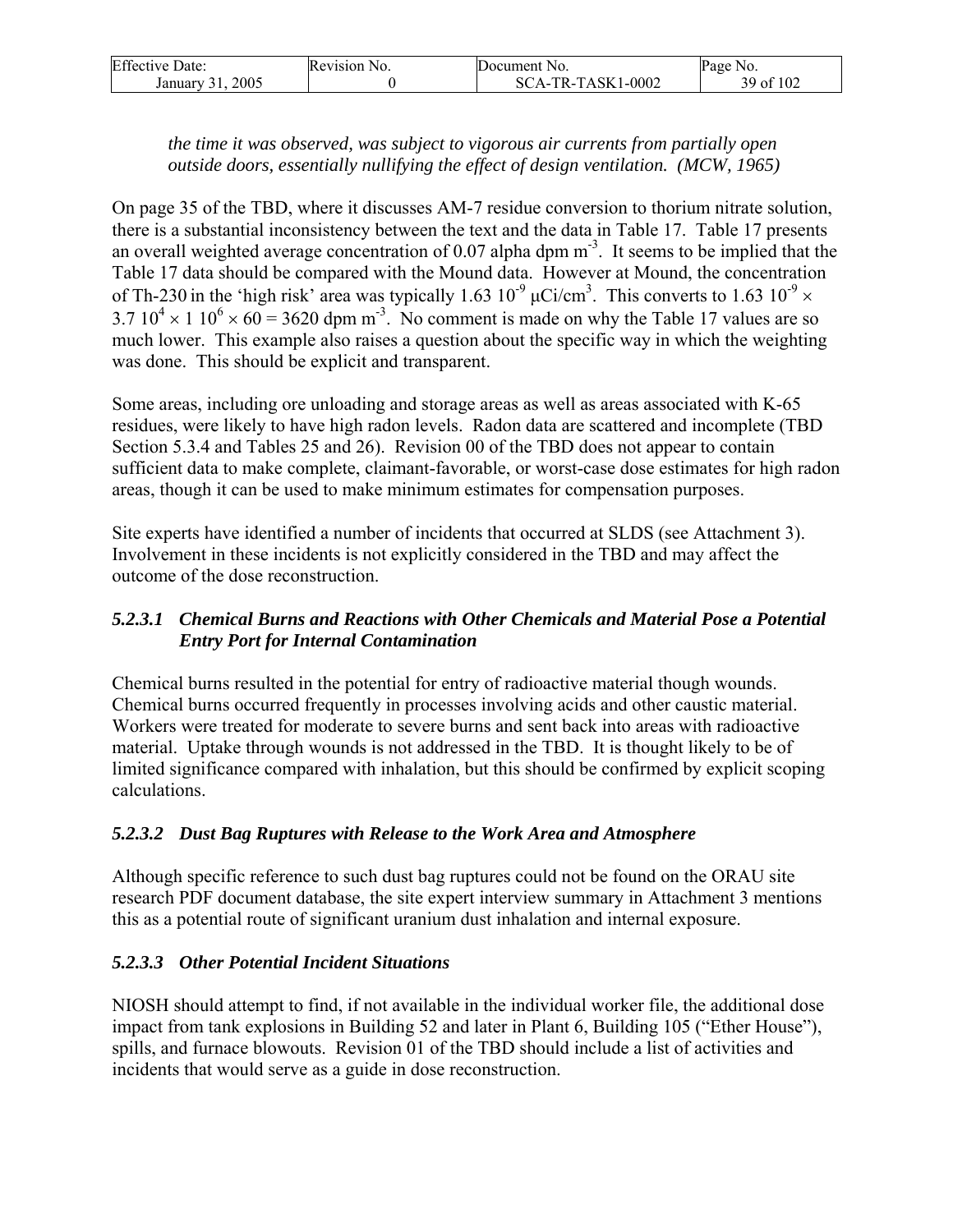| <b>Effective Date:</b>     | Revision No. | Document No.        | Page No.  |
|----------------------------|--------------|---------------------|-----------|
| 2005<br>January 31<br>J 1. |              | $SCA-TR-TASK1-0002$ | 40 of 102 |

#### **5.2.4 Contamination on Skin and Gloves**

**Contamination from dust settling onto skin and clothes, as well as contamination on gloves carried into lunchrooms and smoke rooms, may result in a greater ingestion dose than acknowledged by the TBD. Metal flakes could also have been a problem at MCW. The NIOSH Technical Information Bulletin, OCAS-TIB-009, has been developed to help in such cases. NIOSH should address more fully the potential ingestion and inhalation dose contribution from such contamination sources.** 

Wolf (1947) stated the following with respect to Plant 4.

*No hand counts, feet counts or clothing checks were made on employees going to the adjacent offices or lunchroom, which was also used as a smoking room where employees came intermittently to smoke or have a snack. The thorough washing of hands rule seems rather difficult to enforce in this case, particularly when the employees apparently do not consider the material unusually toxic.* 

External doses from dust settling onto skin and clothes, may be important. A 1955 Oak Ridge Operations Office (OROO) document on laundering of gloves (OROO 1955) has extensive data on contamination of gloves from uranium facilities under the jurisdiction of OROO. The average measured dose rate from beta-gamma contamination was 12.88 mrep/hour, with many gloves having contamination in excess of 20 mrep/hour. The TBD does not address doing an analysis of these data to assess doses to the hands at MCW. These data seem to be useful also in determining doses from deposition of dust on clothing, as well as exposed parts of the body. For claimants with skin cancer or cancers of organs near the skin surface, NIOSH should characterize the depth dose distribution to workers who often had contamination on their skin or inside their gloves or shoes when handling and scooping the uranium slag residues out of drums or out of the containers they called "bombs." Also, even though workers used respiratory protection in some cases, their masks could be contaminated on the inside if mask fit and handling were not appropriate. This is another potential source of internal exposure that should be considered.

#### **5.2.5 Ingestion of Large Particles**

The potential for considerable ingestion due to the presence of large flakes needs to be explicitly evaluated, in light of the information provided in the Site Profile on Aliquippa Forge published by NIOSH in December 2004 (ORAUT 2004, page 9).

*A NYOO report of an AEC visit to Vulcan Crucible on February 15 and 16, 1949, describes time-weighted radioactive dust exposures between 2.7 and 5300 times the preferred level depending on the type of job (AEC 1949b). A review of the February 1949 report and calculations shows that February report was in error and overstated the maximum exposure by about a factor of 10. When discussing the higher concentration, the report states:*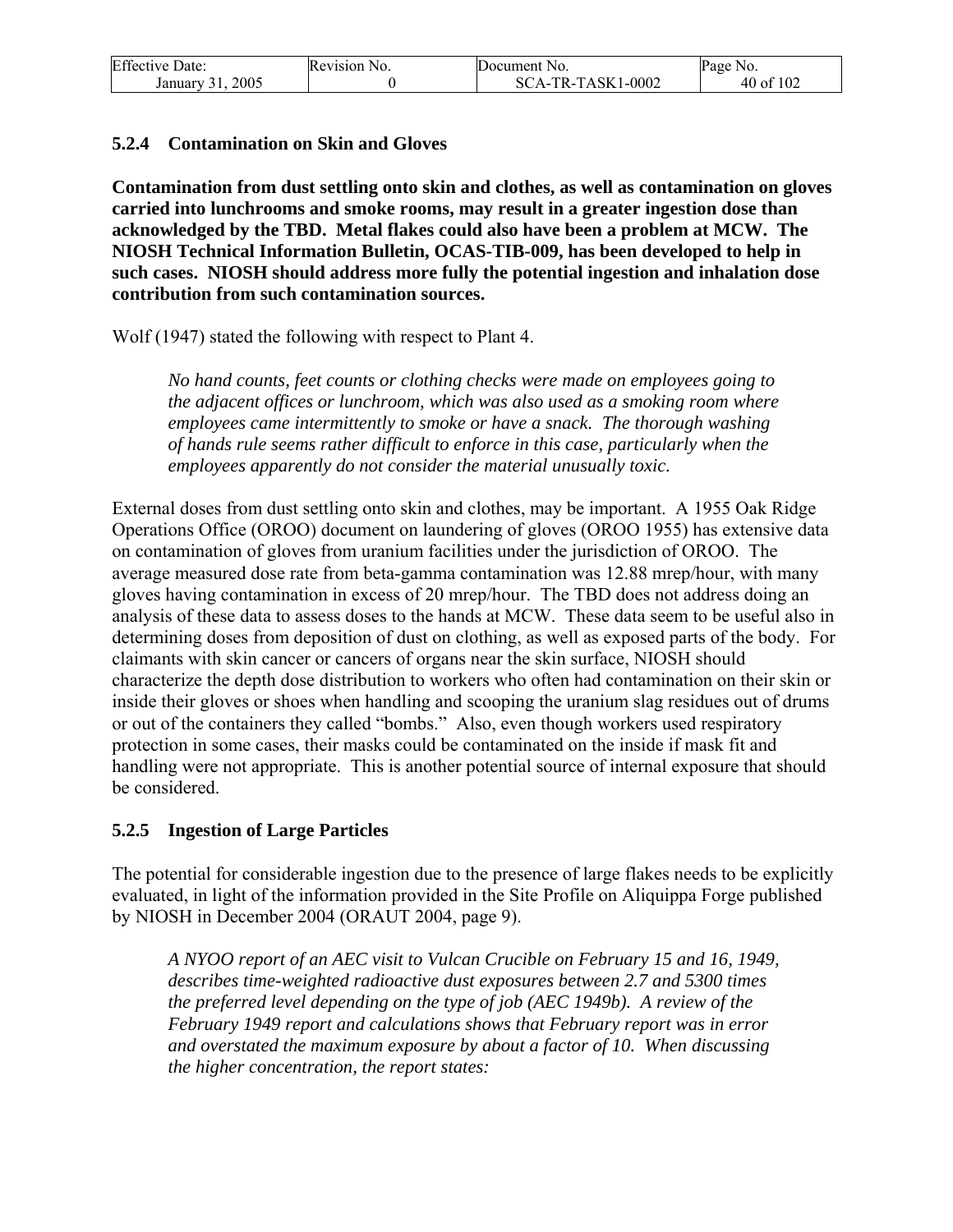| <b>Effective Date:</b> | Revision No. | Document No.      | Page No.               |
|------------------------|--------------|-------------------|------------------------|
| 2005<br>January 31     |              | SCA-TR-TASK1-0002 | $\,$ of 102 $\,$<br>4' |

*It was noted during the sampling that relatively large flakes of scale were being thrown from the rods at this operation. The above concentrations may therefore represent some number of large, non-respirable particles, and not be a true indication of exposure.* 

This issue was also discussed in the SC&A review of the Bethlehem Steel Site Profile. Uranium metal was produced at MCW. Cropping of the metal and other operations, such as scraping equipment, would be expected to yield large particles. Large particles may be a principal route of ingestion exposures and should be evaluated.

#### **5.2.6 Dose From Raffinate Waste and Other Process Materials are Not Fully Addressed with Respect to Trace Radionuclides**

**NIOSH should address in more detail the potential for internal dose during the handling of raffinate wastes and during waste residue processing and other operations involving materials containing radionuclides in the U-235 and U-238 decay chains. Data or analysis regarding exposure potential from some of the steps of handling or processing raffinates are lacking in the TBD.** 

In Appendix C, Attachment 1, of a report prepared as a part of the Mound Dose Reconstruction Project, MJW Corporation summarized various special processing campaigns involving Pa-231, Ra-226, and Ac-227 (Mound 2000, pages 2 and 3). The following statement is made with respect to the Ra-226 program:

*According to Mound documents, two different source materials were used in the program. The Mallinckrodt Chemical Works in St. Louis, Missouri produced residue containing radium in the process of recovering uranium from a Belgian Congo pitchblende ore. This residue was known as K-65 residue. 226Ra occurs with uranium in pitchblende ores at 1 part in 3 million. In October of 1949, about 200 pounds of this residue was shipped to Mound.* 

Mound used the residue to extract Ra-226. Mound also had a program to recover and purify Pa-231 from material. The following statement on page 3 of Appendix C, Attachment 1, demonstrates the linkage between the Mound program and Mallinckrodt Chemical Works (Mound 2000).

*Several different source materials were researched, including materials from Mallinckrodt Chemical Works in St. Louis, Mo., the AEC Fernald Plant in Ohio, and the Cotter Corporation in Canon City, CO. It appears, however, that the majority of the protactinium produced was obtained from two materials. One was 80 drums of a rather inhomogeneous material supplied by Mallinckrodt known as Sperry press cake, which consisted of 0.1-0.2 parts per million of protactinium in a matrix of iron, aluminum, calcium, magnesium, cobalt, and copper (Salutsky, et al., 1956). This material was determined to have a significantly different composition from samples used during the research phase of the program. A*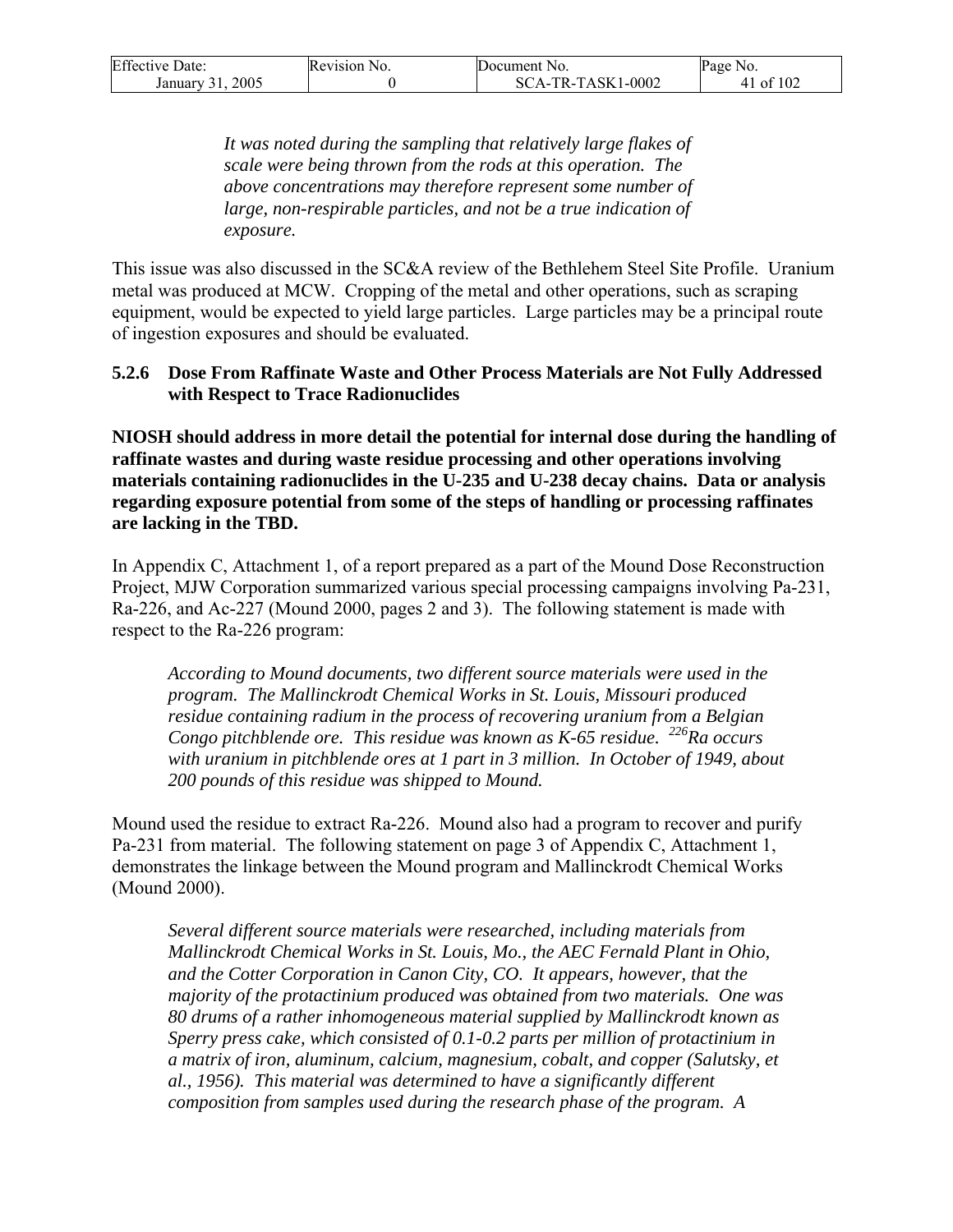| <b>Effective Date:</b> | Revision No. | Document No.      | Page No. |
|------------------------|--------------|-------------------|----------|
| 2005<br>January 31     |              | SCA-TR-TASK1-0002 | of $102$ |

*second material from which protactinium was produced was the Cotter Concentrate, which was a somewhat aged and possibly more processed version of the St. Louis Airport Cake (see Section 2.3) also produced by Mallinckrodt, but still containing uranium and thorium. This material was also used in the Ionium (Th-230) Program.* 

Page 17 of the TBD states that raffinates were "on occasion" dewatered using a Sperry press. Page 87 of the TBD cites a Pa-231 concentration of 0.1 to 0.3 ppm, compared to 0.1 to 0.2 ppm in the Mound TBD. A concentration of 0.3 parts per million by weight of significant amounts of Pa-231 equals  $1.43*10^{-8}$  Ci/g of Pa-231 in the cake, which is about 530 becquerels per gram of Sperry cake. Approximately an equal amount of Ac-227 may be present, since both these radionuclides would be in equilibrium with U-235 in the ore, and both pass into the raffinate almost entirely during uranium extraction. Thorium-230 in the decay chain of U-238 would also be expected in this material.

The pressing of the raffinate may have the potential of causing the suspension of fine particles or liquid droplets containing both U-238 and U-235 decay chain radionuclides. Specifically, Th-230, Ac-227, and Pa-231 may be significant concerns. Routine inhalation of even milligram quantities of Sperry cake (e.g., 1 milligram per month over a few years) has the potential for significant internal radiation doses, notably to the bone surface and lungs. Thorium-227, the main decay product of Ac-227, is a potential concern for lung dose as well. Dose from these radionuclides in raffinates needs to be evaluated. There are no data in the TBD that permit further evaluation of this issue, which could be an important issue, since the times of raffinate pressing appear to be uncertain.

In addition to the potential for suspension of raffinate particles during dewatering, MCW also processed raffinate from uranium production for extraction of Th-230 (TBD, page 20). Similar concerns regarding Th-230, Ac-227, and Pa-231 would apply. Table 32 needs re-evaluation and, as it stands, does not appear to be a sound basis for dose reconstructions that account for all potentially significant sources of exposure.

Exposures to Pa-231 and Ac-227 between the years 1955 and 1957 during the processing of the material in Plant 7E for Th-230 need to be evaluated.

Exposures to these decay-chain radionuclides may also have occurred in other operations, such as scraping of filtered wastes (pages 18, 19, 42, and 43 of the TBD).

The outdoor pitchblende ore storage problem would constitute environmental exposures, and could cut across job categories. This needs to be evaluated.

In summary, a further evaluation of the trace radionuclides (notably Ac-227 and Pa-231) during all operations, but especially during handling and processing of raffinates, should be included in Revision 01 of the TBD.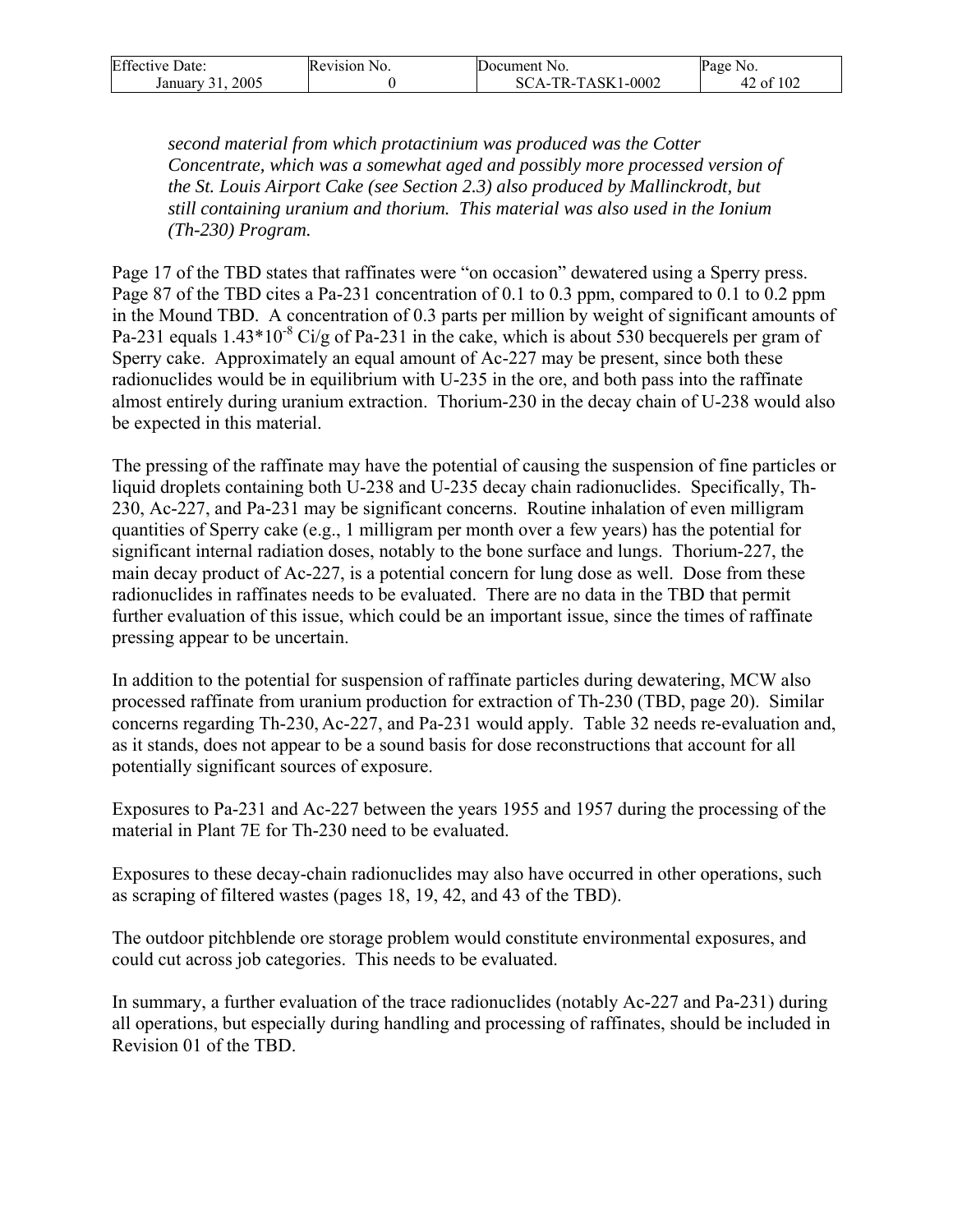| <b>Effective Date:</b> | Revision No. | Document No.      | Page No.  |
|------------------------|--------------|-------------------|-----------|
| 2005<br>January 31     |              | SCA-TR-TASK1-0002 | 43 of 102 |

#### **5.2.7 Solubility Assumptions Should Be Carefully Considered in Regard to the Urinalysis Interpretation**

The solubility assumptions that are used to estimate organ dose from urine need to be discussed. For instance, an assumption of Type S or Type M (and in the case of UNH of Type F) must be more carefully considered when deriving doses to organs based on urinalysis data, since a Type S assumption in this case may yield a higher dose for non-respiratory tract organs than a Type M assumption. Analysis of organ dose from urine data can be complex and more specific analysis is needed in the revision to the TBD.

#### **5.2.8 NIOSH Should Further Investigate the Potential for Exposure to Uranyl Nitrate in the Production and Laboratory Facilities. Consideration of Trace Elements Should Be Given to Samples Received from Hanford.**

NIOSH has done some investigation on the question of whether uranyl nitrate fumes may have been present in the air. However, a more definitive investigation is called for. Uranyl nitrate is highly toxic when inhaled, and non-respiratory organ doses are high per unit of radioactivity because it has Type F solubility. For instance, it is possible that some portion of the dust levels in the pot room were uranyl nitrate. In one instance, this level was measured at  $18,700$  dpm/m<sup>3</sup> "before turning [uranyl nitrate] into powder," while later the level was measured at 2,040,000 dpm/m<sup>3</sup>. The process for refining uranyl nitrate involved boiling. While the boiling was done in enclosed kettles, the highly acidic atmosphere may have corroded the linings, which would create the possibility for leaks of airborne uranyl nitrate. The corrosion of linings and seals as a possibility is not investigated in the TBD. Other potential areas for suspension of uranyl nitrate should be evaluated, such as during unloading and transfer operations when it was received from offsite.

As a general matter, inhalation of uranyl nitrate should be considered in more detail, even outside of the boiling step. Uranyl nitrate is considered dangerous even in laboratory settings, and precautions are advised against it. The potential for uranyl nitrate to be suspended in the industrial settings is also an important issue in radiation protection. This is illustrated by the extensive attention given to the topic by radiation protection authorities.<sup>4</sup> Therefore, Revision 01 of the TBD should analyze in more detail the steps in the uranyl nitrate conversion in terms of its physical and chemical properties, laboratory experiments, and corrosion data on nitric acid processes that could provide more positive indication that the processes in use not only did not generate significant airborne uranyl nitrate, but that the maintenance and operating problems did not give rise to conditions when uranyl nitrate fumes were present. This would be particularly important for the early period. In case uranyl nitrate exposure turns out to be important for some workers, a further issue would be combined exposure of uranyl nitrate with nitric acid. It is acknowledged that this is a gray area in terms of dose calculations and even the science, but it may be an issue that requires consideration.

NIOSH should also evaluate the potential exposures attributable to impurities in uranyl nitrate solutions from Hanford. Clagett and Maness (1950) state the following:

 $\frac{1}{4}$ <sup>4</sup> See, for instance, the publication NRPB-W22 of the British radiation protection board.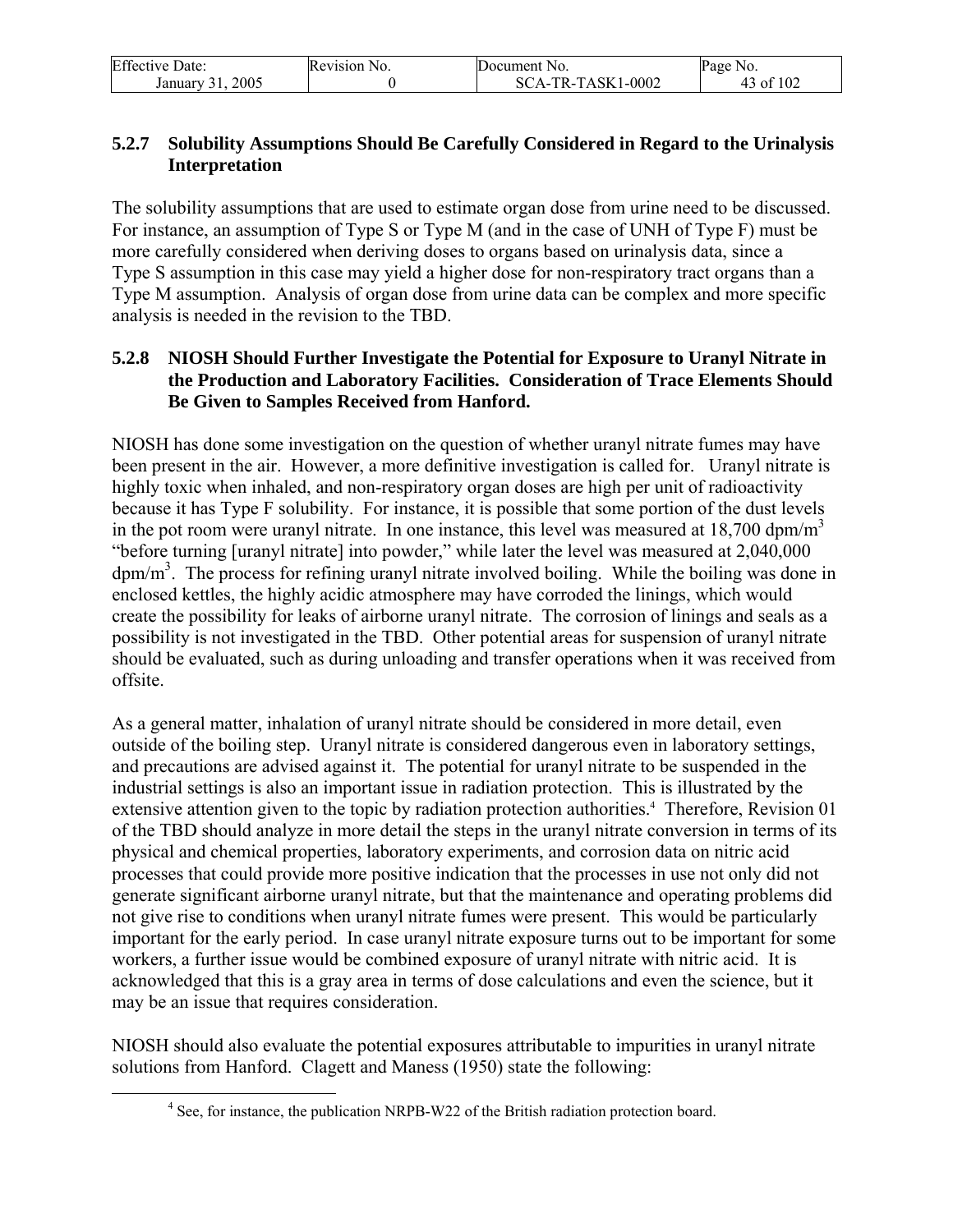| <b>Effective Date:</b>             | Revision No. | Document No.           | Page<br>N0. י    |
|------------------------------------|--------------|------------------------|------------------|
| 2005<br>January<br>$\rightarrow$ 1 |              | CA-TR-TASK1-0002<br>SC | f $102$<br>44 of |

*The Redox and tributyl phospate(TBP) separations processes discharge recovered uranium as aqueous uranyl nitrate solution. Subsequent processing by either the K-25 plant or Mallinckrodt Chemical Works involves conversion of this material to UO3 as an intermediate step. It is planned to effect this conversion at Hanford Works to provide a preferred form of recovered uranium for handling and shipping for further processing.*

As the solution shipped from Hanford underwent the separations process, it is possible that the material provided to MCW was from processing of recycled uranium.

### **5.3 FINDING 3: EXTERNAL EXPOSURE FINDINGS**

#### **5.3.1 NIOSH Should Review Doses Assigned as Shallow/Beta Doses**

For select cancers that involve surfical tissues (e.g., skin, testes, breast, and eyes), radiation doses may be dominated by external beta fields. Accurate assessment of surfical doses may be handicapped for a variety of reasons that include (1) the failure to **monitor** the shallow dose, (2) the failure to **record** a shallow dose, even when such measurements were taken, (3) the use of inappropriate calibration methods, and (4) the misuse of dosimeter data. The first two deficiencies are obvious and require no explanation. A discussion of the remaining two deficiencies is given below.

Inappropriate Calibration. Even when past film dosimeters included an "open window" for the purpose of defining the shallow dose, calibration of the film dosimeter may significantly obscure a contribution by beta radiation. This is due to the fact that silver halides (or the radiationsensitive component of the dosimeter) have a high atomic number, which causes the dosimeter to grossly over respond to photons that interact with the dosimeter by photoelectric interaction. In recognition of this, algorithms were commonly developed to compensate for the over response. In contrast to photons, the interaction of beta particles with film is **not** governed by the energydependent photoelectric interaction. In brief, past calibration methods for determining shallow dose may have been inappropriate, and the contribution of the beta dose in the presence of a mixed photon field is difficult to interpret.

Misuse of Dosimeter Data. Sections 5.4.3.2 and 7.3.1 of the TBD describe the method by which the beta dose is derived from a film dosimeter with an open window and a  $1000 \text{ mg/cm}^2$  filter:

#### Page 45 of the TBD:

*. . . This issue* [i.e., derivation of beta dose] *involved the subtraction of the film density value under the beta "shield"* [i.e., 1000 mg/cm2 filter] *from the value under the* [open] *window.* 

and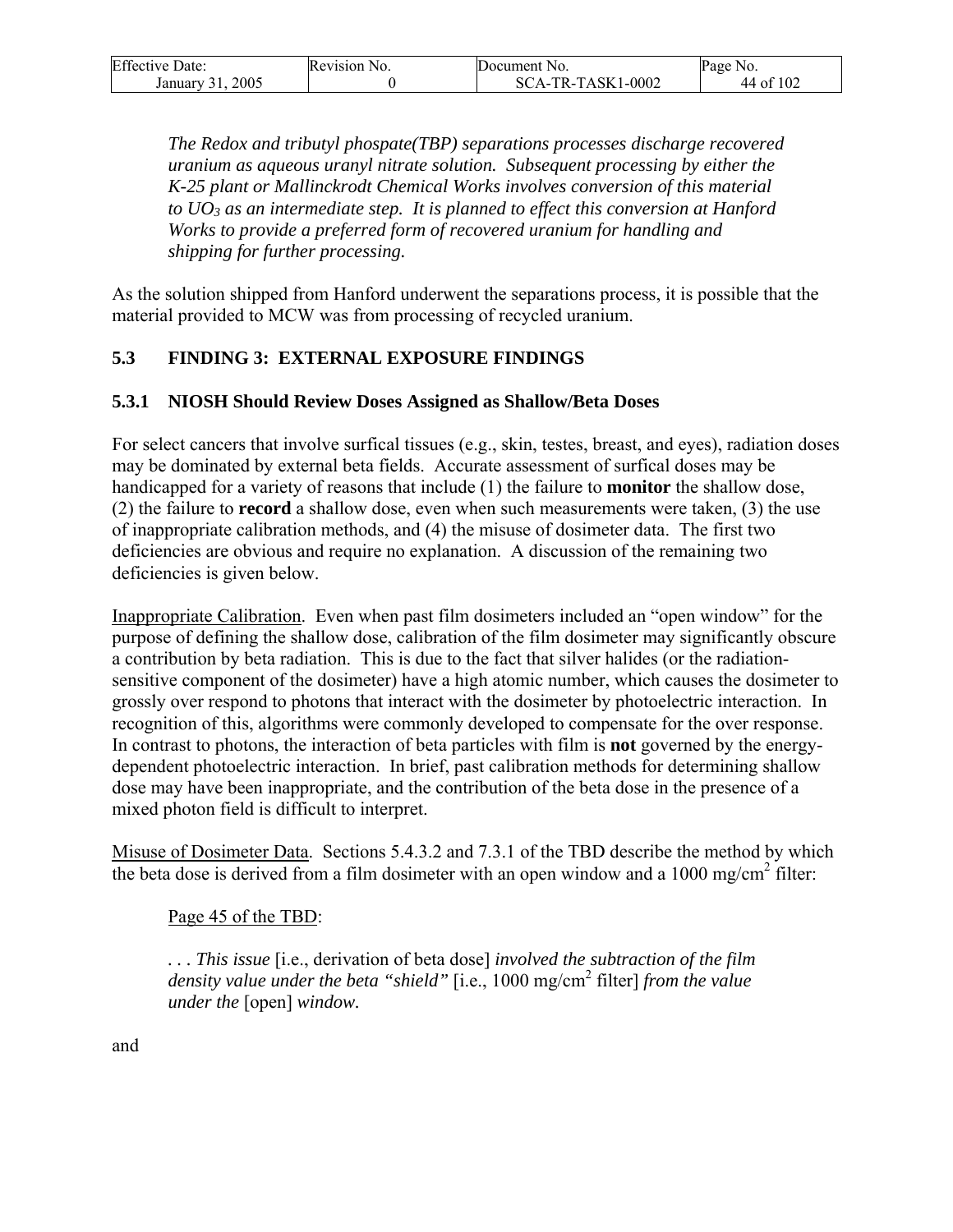| <b>Effective Date:</b> | Revision No. | Document No.      | Page No.  |
|------------------------|--------------|-------------------|-----------|
| 2005<br>January 31.    |              | SCA-TR-TASK1-0002 | 45 of 102 |

#### Page 56 of the TBD:

*For Mallinckrodt, it is assumed that 'the beta readings are obtained by subtracting the density under the shield from the density under the window and assuming the difference in density is due to beta radiation' (MCW 1950g). For the purposes of dose reconstruction, the 'beta' readings in the Mallinckrodt dose records are assumed to be equal to the shallow dose, Hp(0.07). A claimantfavorable dose conversion factor of one is assumed for application of shallow dose to the skin, testes, and breast.* [Emphasis added.]

The passage from page 56 not only repeats the statement from page 45, but includes a second error, as explained below.

The dose-response of a film dosimeter is defined by the net optical density (NOD) as a function of exposure. The function of **NOD** versus **exposure**, however, is **not** linear and, therefore, invalidates simple subtraction of NOD values for determining the beta component (see Figure 1). To support this contention, SC&A will defer to the 1989 National Research Council (NRC)/National Academy of Sciences (NAS) study *Film Badge Dosimetry in Atmospheric Nuclear Tests.* (NRC 1989)<sup>5</sup> Statements from this study that may be relevant to Mallinckrodt include the following:

#### Page 39 of the NRC/NAS Study:

*The filter system used in most atmospheric testing operations included a*  lead (atomic number 82, density 11.34 g-cm<sup>3</sup>) filter and open areas (wrapped with *paper and plastic). Only very high energy beta particles could penetrate the lead filter. As a result, contribution of beta particles to the NOD under the lead filter was small, and had little effect on the evaluation of photon exposures. NODs in open areas, however, were affected by high-energy photons, low-energy photons to a much greater degree, and beta particles, to an extent dependent on betaparticle energy.* 

*When a film badge with only a lead filter and an open area is exposed to unknown mixtures of beta and photon energies, it is not possible to determine contributions from each component to NOD in the film open area. At one extreme, an excess NOD in the open window may be the result of only photons. At the other extreme, it may be the result of only beta radiation.* [Emphasis added.]

#### Page 40 of the NRC/NAS Study:

*The final attempt to evaluate and report beta exposure with film badges during atmospheric testing was at Camp Desert Rock, outside NTS, during Operations PLUMBBOB in 1957. . .* 

 $rac{1}{5}$  $5$  See http://books.nap.edu/books/0309040795/html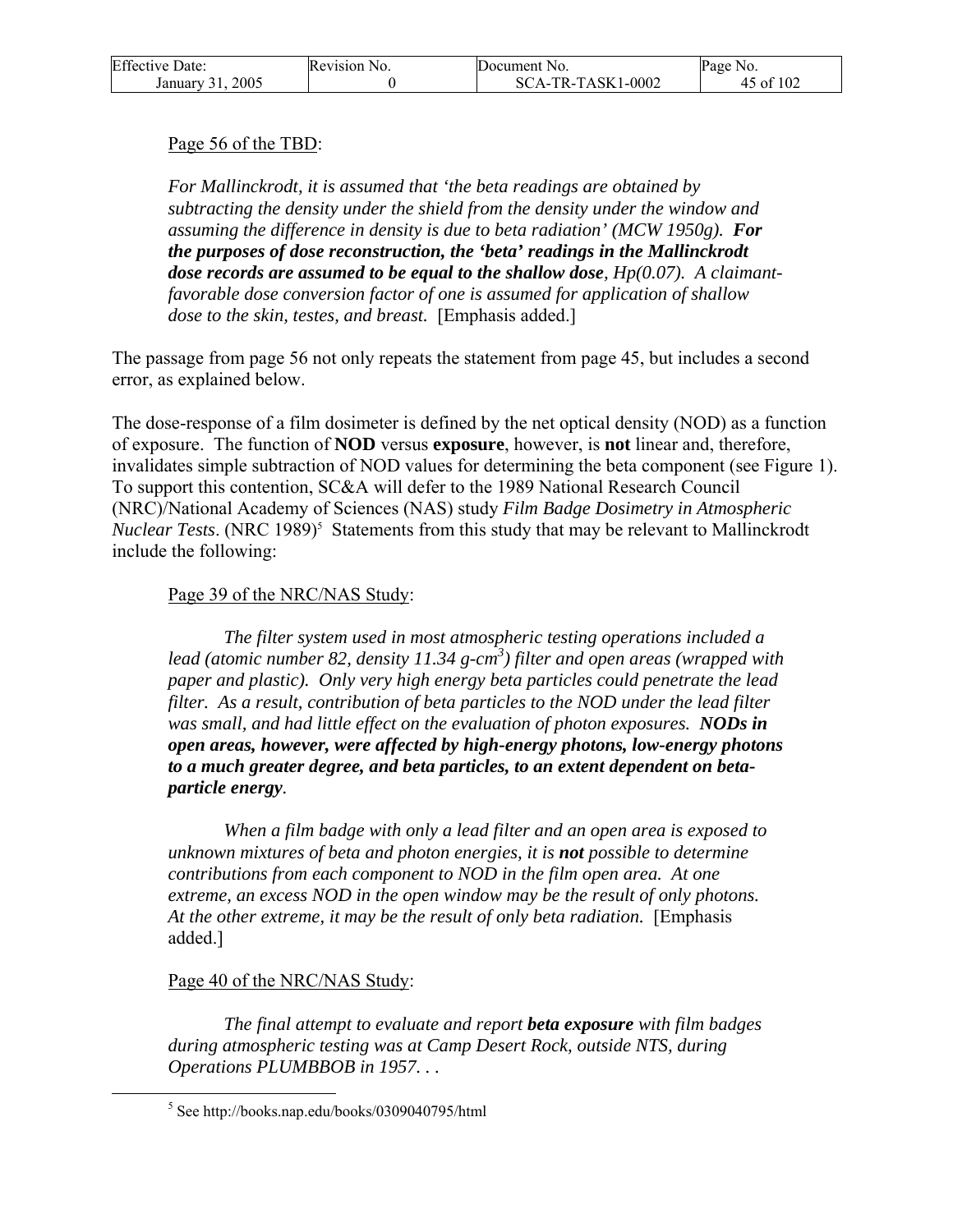| <b>Effective Date:</b> | Revision No. | Document No.        | Page No.  |
|------------------------|--------------|---------------------|-----------|
| 2005<br>January 31     |              | $SCA-TR-TASK1-0002$ | 46 of 102 |

 *This badge had four filter areas: lead-tin laminate, open window, copper, and aluminum. This combination was thought to be capable of providing beta exposures, but the analytical procedures used were faulty. The NOD measurements were improperly incorporated into certain equations, when converted exposure data should have been used instead. As stated previously, the function of NOD versus exposure is not linear, and NODs from a film must be converted to exposure with a common calibration curve because an increment of NOD can represent a different amount of exposure at different locations on a calibration curve.*

 *Each of the film badge types used to monitor beta dose at the three test operations discussed could have been used to adequately monitor exposure to photons. Use of these badges to monitor beta dose, however, was unsuccessful.* [Emphasis added.]



**Figure 1. Characteristic Response Curve (H & D) for a Photographic Emulsion Exposed to Ionizing Radiation**  (Source: NRC 1989)

These statements confirm the difficulty of defining the beta component in film dosimeters and clearly invalidate the simple method of subtracting NODs.

Also of concern is NIOSH's need to even identify the beta component. For skin dose determination, the open window (or shallow) dose may, in fact, include a combination of exposure to betas and photons. However, the combined dose of betas and photons should define the dose used in dose reconstruction.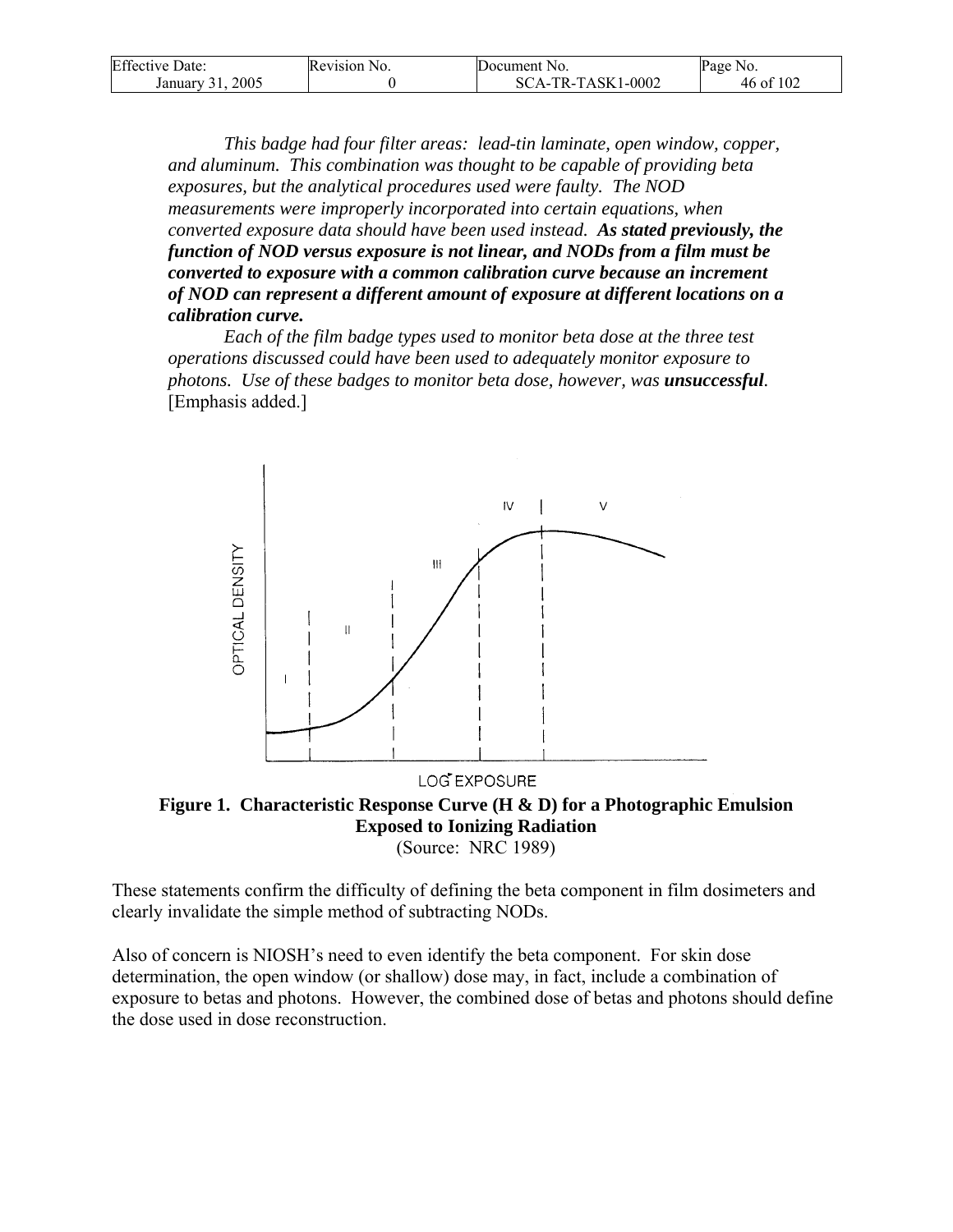| <b>Effective Date:</b> | Revision No. | Document No.      | Page No.       |
|------------------------|--------------|-------------------|----------------|
| 200:<br>January        |              | SCA-TR-TASK1-0002 | ' of 102<br>4, |

### **5.4 FINDING 4: SURROGATE CO-WORKER DOSES**

**The specifications for defining co-workers in the TBD are not well developed. Analysis of job category equivalence and variation between individual doses within a job category are required for each period for which a co-worker approach is used for dose estimation. Table 31 of the TBD needs further analysis before it can be used to make anything other than minimum dose estimates for compensation.** 

Table 31 provides uranium dust surrogate inhalation rates. However, it is not clear how these inhalation rates should be applied to individuals, because individual work assignments may vary from the ones in the list. NIOSH should also check that the work assignments in the list are actually contemporaneous with the times listed. Uncertainties in regard to use of co-worker data for specific individual workers need to be addressed. This will enable a scientifically defensible way of estimating doses that gives the claimant the benefit of the doubt in the face of uncertainties occasioned by using co-worker data. NIOSH should also examine the analysis that resulted in Table 31, since most of the geometric standard deviations (GSDs) are in error. The table presents GSDs that are less than 1, which is theoretically impossible. NIOSH has stated that it is aware of this problem, and an assessment of how this error came about would be instructive and help prevent similar problems in the future.

A further problem is that air concentrations at adjacent workstations can be quite different. These differences create significant uncertainties that need to be addressed in defining coworkers and using co-worker data. For instance, see the discussion below on brushing man/chipper air concentration data. Such issues would also apply to co-worker badge data or urinalysis data.

The use of the term "co-worker" in both claimant interviews and for surrogate workers in specific jobs is problematic. Moreover, SC&A notes also that NIOSH procedures do not require co-worker interviews, even in the case of family member claimants (SC&A 2005). Nor does there appear to be any method to link the data provided by co-workers as part of the interview process with the process of producing the TBDs. Only about a dozen co-worker interviews have been done, even though more than 6,000 dose reconstructions have been completed.

At the present time and in the present state of analysis, it is questionable whether co-worker data can be used to perform worst-case dose reconstructions. There is also a need for a systematic distinction between the two types of co-workers – those identified in interviews and those used for dose reconstruction surrogates.

In the pre-1948 early period, there is concern that there is insufficient co-worker data (or in many cases no co-worker data) in Revision 00 of the TBD to properly characterize worker dose, particularly for uranium dust inhalation. Co-worker data may be of value for film badge exposures after 1945, with the provisos above regarding definitions of co-workers and uncertainties. Revision 01 to the TBD should address the degree to which co-worker data can be used for claimant-favorable dose reconstruction for dust inhalation exposures for the time period from 1948 to 1957.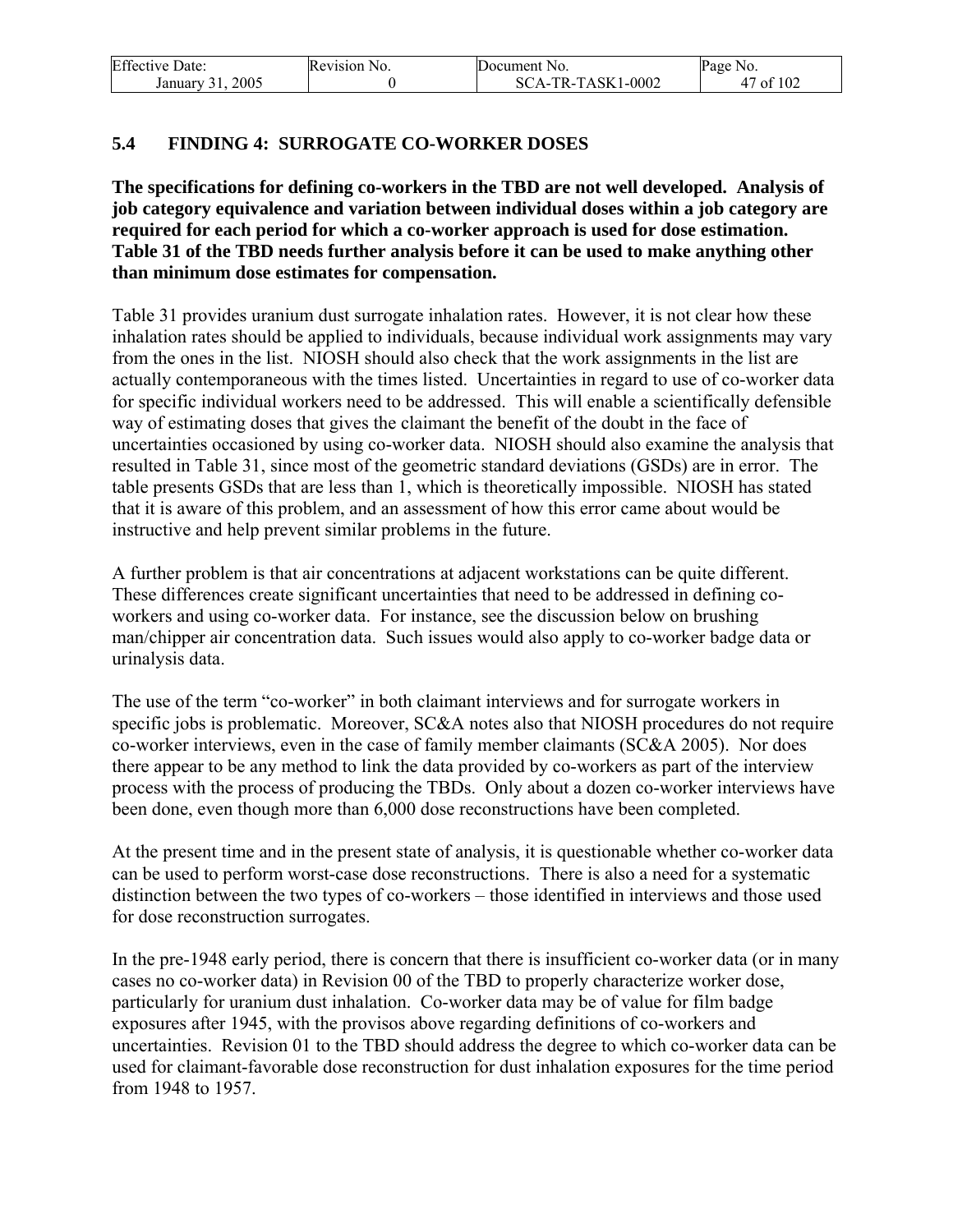| <b>Effective Date:</b>   | Revision No. | Document No.      | Page No.  |
|--------------------------|--------------|-------------------|-----------|
| $200^{\circ}$<br>January |              | SCA-TR-TASK1-0002 | 48 of 102 |

### **5.5 FINDING 5: TIME-WEIGHTED AVERAGES**

#### **The TBD's use of time-weighted averages to quantify uranium dust inhalation dose does not take into account a number of variables. Such averages cannot be used to reliably estimate anything other than minimum doses.**

The use of time-weighted averages using averages for each location is appropriate for minimum estimates that are used to compensate. However, additional raw data confirmation, determination of uncertainties, and use of the upper  $95<sup>th</sup>$  percentile values, estimated by sampling the various locations, is needed in order to provide a more claimant-favorable dose reconstruction in the face of substantial uncertainties, such as amount of time actually spent by the specific employee at various locations and the air concentrations at those specific times.

The air concentrations experienced by individual workers may vary from the measured average due to a number of factors, including the following:

- Measurement uncertainties, due to too few measurements or measurements over periods that were too short.
- Measurements that were not representative of the breathing zone.
- Measurements that may have been taken on one or a few days, or over time periods that may not accurately represent the entire covered period.
- The variation of the routine of individual workers from the average represented by workstation data.
- Variations in ventilation conditions over time (other than those due to new equipment).
- Off-normal practices not observed during the time when measurements were being taken.
- Job categories of a specific claimant over time may not correspond to the ones specified.
- High episodic air concentrations.
- Job categories that the worker actually worked in may not be accurately known or remembered. This problem is likely to disproportionately affect family member claimants (SC&A 2005)

The use of average values for minimum doses can be justified for compensation purposes. However, in view of the uncertainties, the average value for each workstation will not provide a value that gives the claimant the benefit of the doubt, much less provide a worst-case value, should a procedure for estimating worst-case doses be needed.

In order to use a time-weighted approach to worker exposure, there must be sufficient air samples at each location. These samples must be established to be representative in space and time for that location. This enables a distribution of air concentrations to be fitted for each location. The various distributions can then be sampled and weighed according to the estimates of worker-time spent there. Ideally, the variation in worker-time estimates would also be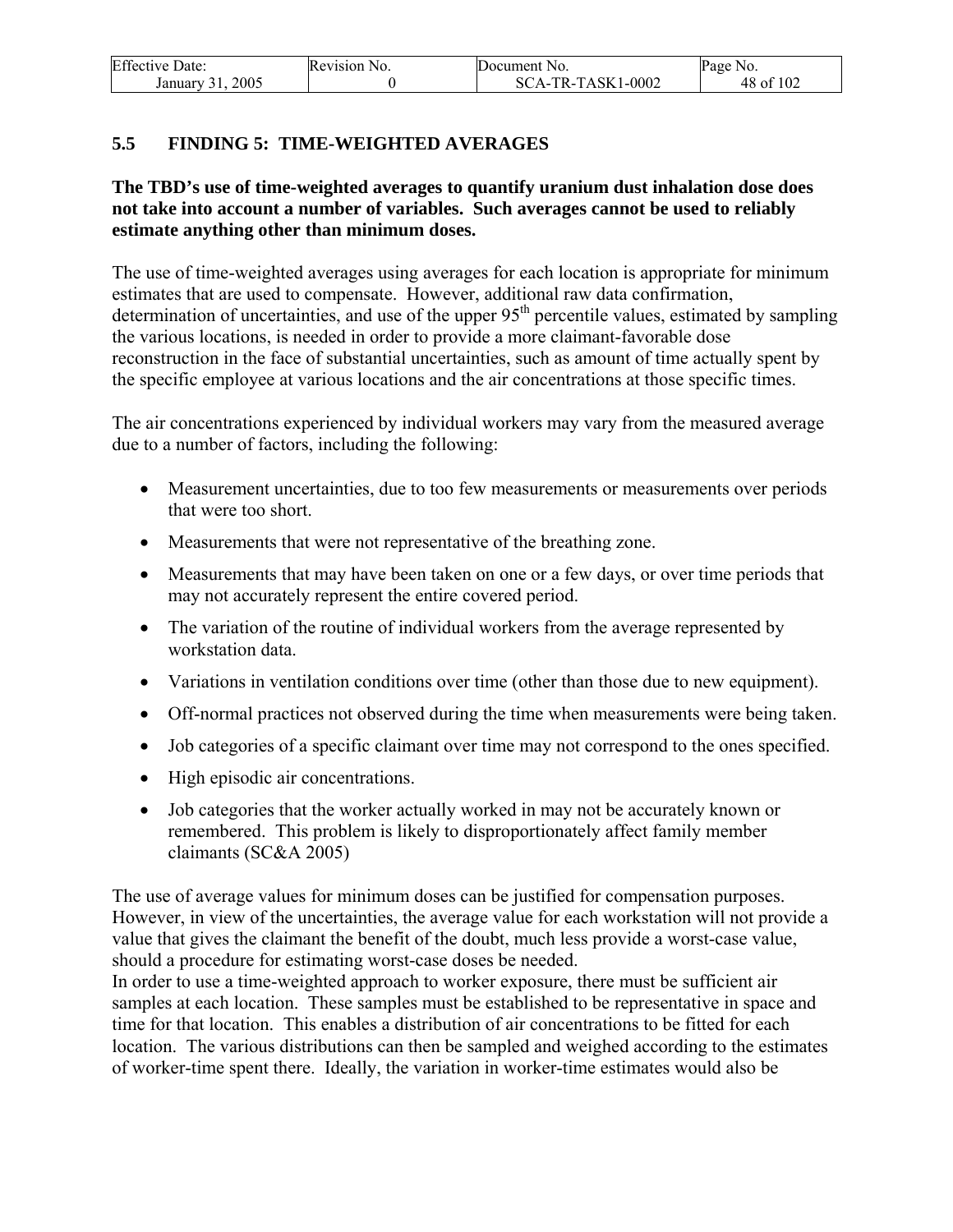| <b>Effective Date:</b> | Revision<br>N <sub>O</sub> | Document No.                 | Page<br>NO.             |
|------------------------|----------------------------|------------------------------|-------------------------|
| 2005<br>January        |                            | 1-0002<br>'A-TR-TASK1<br>SC. | f 102<br>ി <del>പ</del> |

sampled. Careful account must be taken of changes in process, working conditions, ventilation, and other factors. A 95<sup>th</sup> percentile value can then be estimated for the job category.

If workstations have only one measurement, distributions cannot be constructed. Alternative procedures, such as constructing a facility air profile for the process, might be joined to workstation data in that case. It is conceivable that one could pool similar stations to create distributions from similar populations of data, provided that the pooling is technically carefully justified and uncertainties are taken into account in a claimant-favorable manner.

NIOSH has indicated that it has not used raw data in its time-weighted average estimation, but has accepted the data calculated by AEC. It is also not clear whether the high values of air concentration that were measured have been integrated into the average. These values cannot be a priori excluded. As noted above, extremely high concentrations in the many hundreds of thousands of dpm/m3 have been recorded even after the end of the 1950s at Fernald (Klein 1960)**.** Such values can disproportionately affect exposure and need to be considered.

The absence of any account in the MCW TBD of how raw data was analyzed, e.g., for air concentrations, is considered a weakness of the TBD. NIOSH should display the underlying raw data (or, if extensive, provide it electronically with the report), state the statistical procedures used, and display the results obtained. This is important, as the dose reconstructor for an individual may wish to select from the raw data on the basis of specific information about the individual, but then perform standard statistical procedures on the selected data to obtain modified results, e.g., time-weighted air concentrations with uncertainties, that are deemed more appropriate to the individual than the standard values.

To take a simple example from Table 15 of the TBD, it seems that concentrations experienced by a brushing man/chipper decreased markedly from 1955 to 1956. This may be only a consequence of uncertainties due to small numbers of samples (compare the air concentration for the brushing man in 1955). However, if the reduction is real, it might imply a change of work practice sometime in 1955. If this were the case, it would potentially make a great deal of difference if an individual worked as a brushing man/chipper early in 1955 and then moved to some other occupation, or whether they became a brushing man/chipper late in 1955. This issue can only be addressed by examining the raw data underlying the weighted averages. However, we do not believe that the analyses presented are adequate. For example, the year-by-year weighted averages of air concentrations differ from each other, but we do not know whether these differences are statistically significant, whether there are trends with time or sharp discontinuities at particular times, and whether there are spatiotemporal correlations between the measurements and occupancies of different types of workers. With respect to the last of these issues, consider again the brushing man/chipper and the brushing man in 1955. One has a weighted average concentration of 2110 dpm/m<sup>3</sup> and the other 47 dpm/m<sup>3</sup>. However, we would expect them to work in close proximity to each other.

SC&A's review of the database turned up several instances of very high air dust concentrations. The raw data in the February 2, 1949 dust study at MCW Plant 4 shows an average of 27,400 dpm/m<sup>3</sup> and a high of 40,500 in a TA-7 packing job of removing and replacing a mixer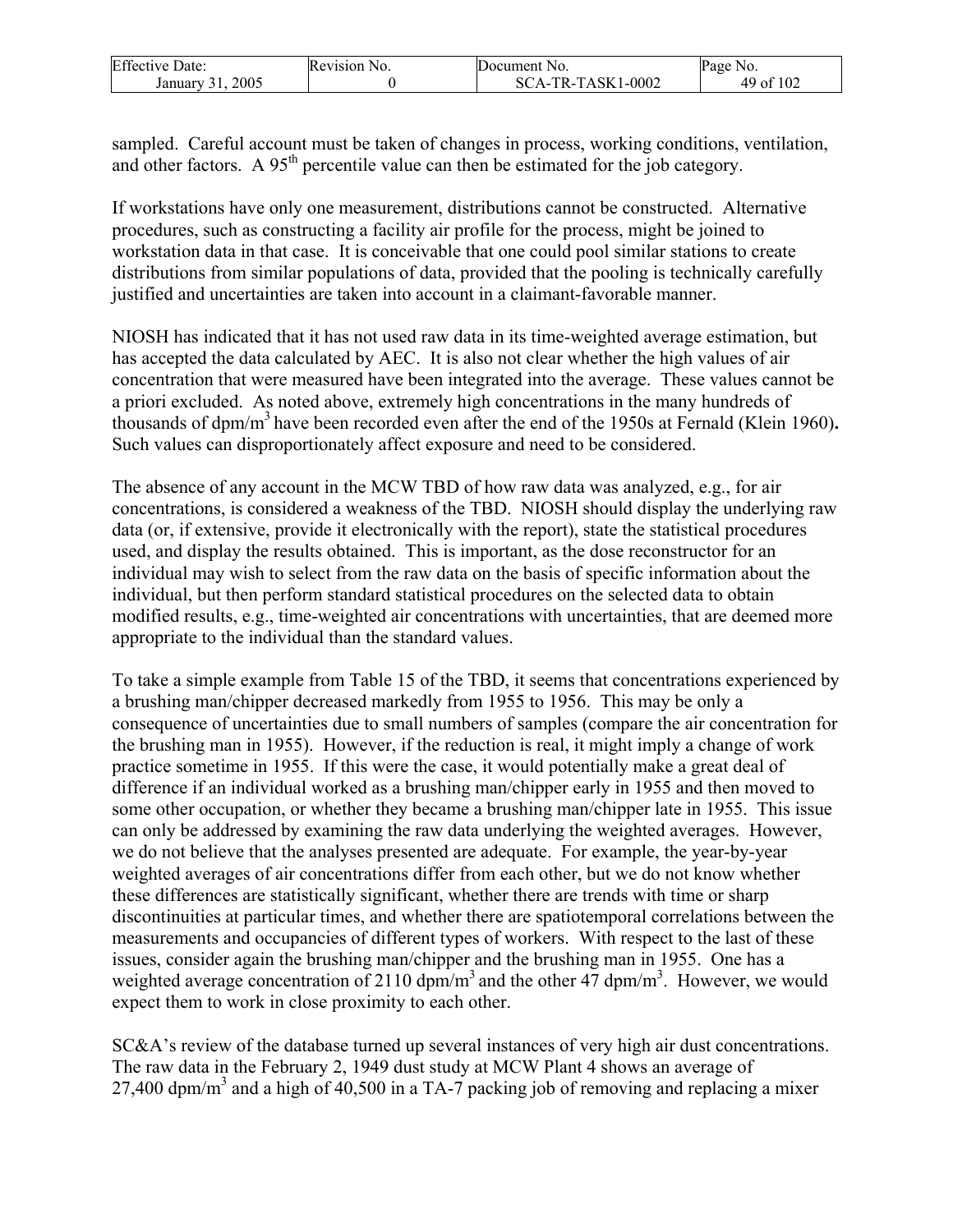| <b>Effective Date:</b> | Revision<br>NO. | Document No.    | $\text{Page}$<br>N <sub>O</sub> |
|------------------------|-----------------|-----------------|---------------------------------|
| 2005<br>January        |                 | A-TR-TASK1-0002 | of 102<br>50 of                 |

top (page 5). TA-7 packer is a job category in Table 21 (7,210 dpm/m<sup>3</sup>). The report shows an average of 823,000 dpm/m<sup>3</sup> and a high of 2,870,000 dpm/m<sup>3</sup> when dumping D-7 in a D-7 area (page 6). By contrast, the highest uranium dust daily weighted exposure level in Table 21 is 13,000 dpm/m<sup>3</sup> for a TA-7 (green salt) UF<sub>4</sub> unloader (operator)(MCW 1949b).

An average of 53,300 dpm/m<sup>3</sup> and a high of 77,000 dpm/m<sup>3</sup> when cleaning the bottom furnace area were recorded (page 6), whereas Table 21 shows an average of 3,360 dpm/m<sup>3</sup> for a furnace loader (UF-4-derby) and no category for a furnace cleaner. Tables 21-24 appear to be in need of re-evaluation for inclusion of additional data. It would also be helpful to have an indication of temporal variations in concentrations, as well as time-weighted averages, recognizing that presence at a workstation; hence exposure may be either positively or negatively correlated with dust loads in air.

Documents on the ORAU site research PDF document database for Plant 6 also indicate that there are some workstations with extremely high levels of dust; levels of several hundred thousand or even above one million  $dpm/m<sup>3</sup>$ . These are much higher than the Plant 6 concentrations in Table 9 or Table 22 of the TBD for 1948 and earlier. For instance, (1) the dust levels in the fumes in the pot room were measured at  $2,040,000$  dpm/m<sup>3</sup> "after turning into powder" and at 18,700 dpm/m<sup>3</sup> "before turning into powder;" (2) the dust levels associated with "checking and leveling of buckets" was reported to be  $347,000$  dpm/m<sup>3</sup> (MCW 1949c); and (3) "opening of bins for inspection" was cited as having dust loadings of 693,000 dpm/m<sup>3</sup>.

The TBD does not address these extremely high dust levels and does not caution the ORAU dose reconstructors to take these into account (MCW 1949c). It is noted that some of these high levels were associated with operator actions; hence these high concentrations were sometimes correlated with the presence of particular workers or types of workers.

In Table 22, for instance, it is noted that jobs like "Furnace operator," "LF-9/brown/ $UO<sub>2</sub>$ package/unloader," and "Ore Room operator" have uranium dust daily weighted-average exposure levels of 24,780, 38,990, and 13,720 alpha dpm/ $m<sup>3</sup>$ , respectively, and that these values are orders of magnitude greater than other job exposure levels. Since these are averages, it is likely that workers in these job categories had maximum levels even higher than those listed. An uncertainty analysis is necessary to be able to estimate the  $95<sup>th</sup>$  percentile values that would provide a more reasonable basis for translating area-monitoring data into individual claimant dose estimates that give the claimant the benefit of the doubt in a statistically defensible way.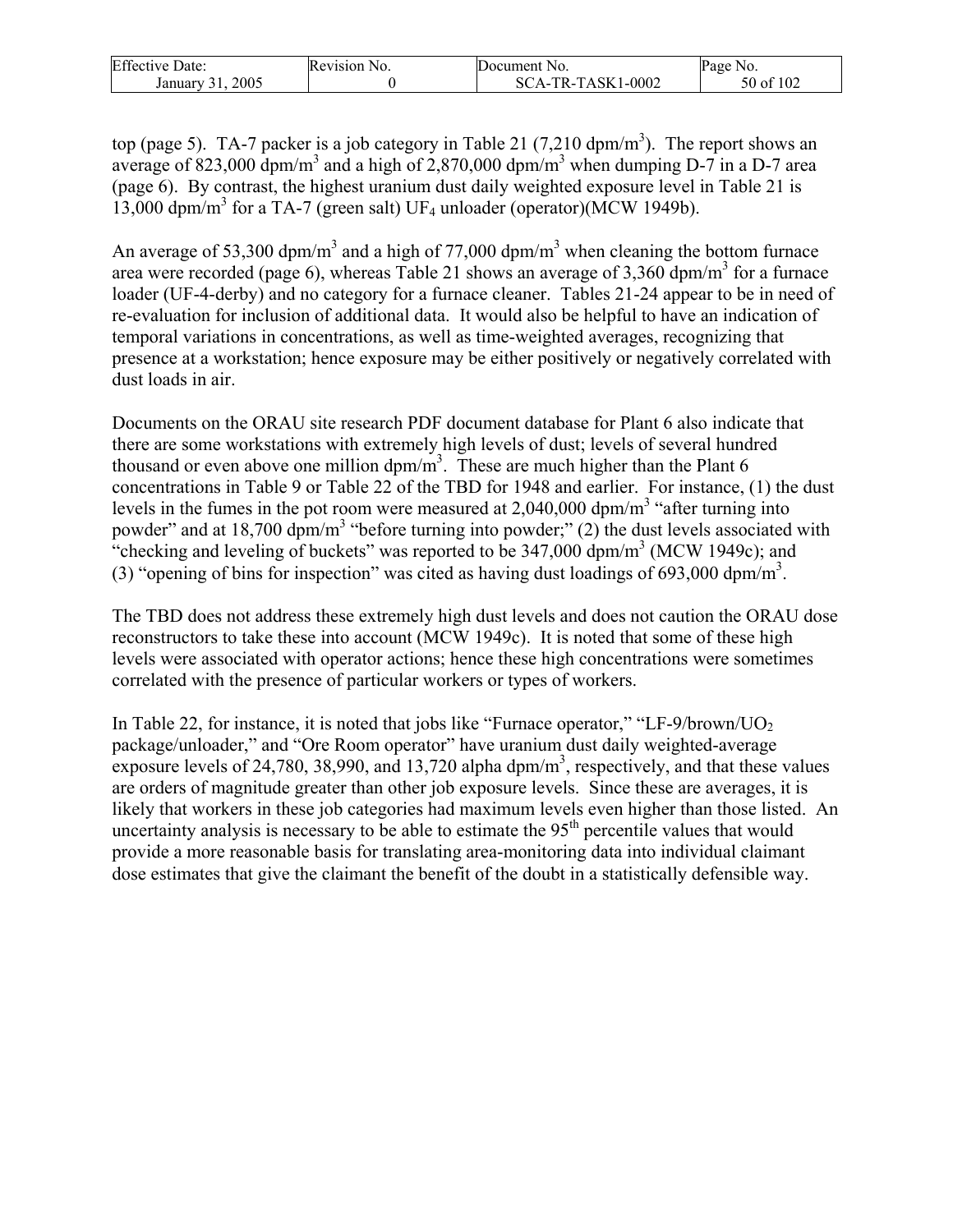| <b>Effective Date:</b> | Revision No. | Document No.      | Page No.      |
|------------------------|--------------|-------------------|---------------|
| 2005<br>January 31.    |              | SCA-TR-TASK1-0002 | $51$ of $102$ |

# **6.0 ADEQUACY OF DATA**

The health and safety program with respect to radiological control was not established until early 1948 (Mason 1958). Therefore, the data prior to this period are extremely limited.

#### **6.1 DATA ADEQUACY FOR DOSE RECONSTRUCTION**

Mallinckrodt Chemical Works (MCW) did not begin monitoring personnel with dosimeter badges until 1945. Prior to this time, there was no personnel monitoring for external radiation.

The TBD on page 42 supports this when it stated:

*There is little information about conditions in Plants 1 and 2 during the wartime startup: no dose rate measurements from 1942-1946 appear to have survived and as noted previously, film badging did not start until late 1945, when Plants 1 and 2 were in the process of shutting down*.

There is evidence to indicate that MCW did undertake eight measurements reported as dust concentrations of "X" dust ("X" in the early days meant uranium) in micrograms/m<sup>3</sup> and time tolerance dose at MCW as early as March 1944. In a memo from John Ferry to J.A. Kyger dated March 31, 1944, Captain Ferry reported on results collected at MCW (assumed to be the Plant 51 complex, although it is not so identified), which includes some air sample sheets (Ferry 1944a).

In another memo from John Ferry to H.E. Thayer dated June 9, 1944, Captain Ferry noted the following (Ferry 1944b):

*Measurements of radioactive dust collected at Mallinckrodt Chemical Company, 9 May and 19 May 1944 are presented on the enclosed tabulation [8 sample results].* 

*These results indicate that dust concentrations are in general too high in the neighborhood of bomb and biscuit operations. It is recommended that steps be taken to provide a more thorough cleaning of the floor and a more efficient localization of high dust concentrations at dusty operations. Biscuit chippers, personnel working in the vicinity of burning crucibles and in the orange oxide milling room should continue the wearing of respirators*.

These early air monitoring data were not related to any individual worker's dose, but were a means to get some idea of the dust concentrations levels at that time.

By 1957, MCW had processed more than 45,000 metric tons (50,000 tons) of natural uranium products at its facilities (DOE 1996). Tyco Healthcare/Mallinckrodt currently owns the site.

Mont Mason (Mason 1958) reported the following: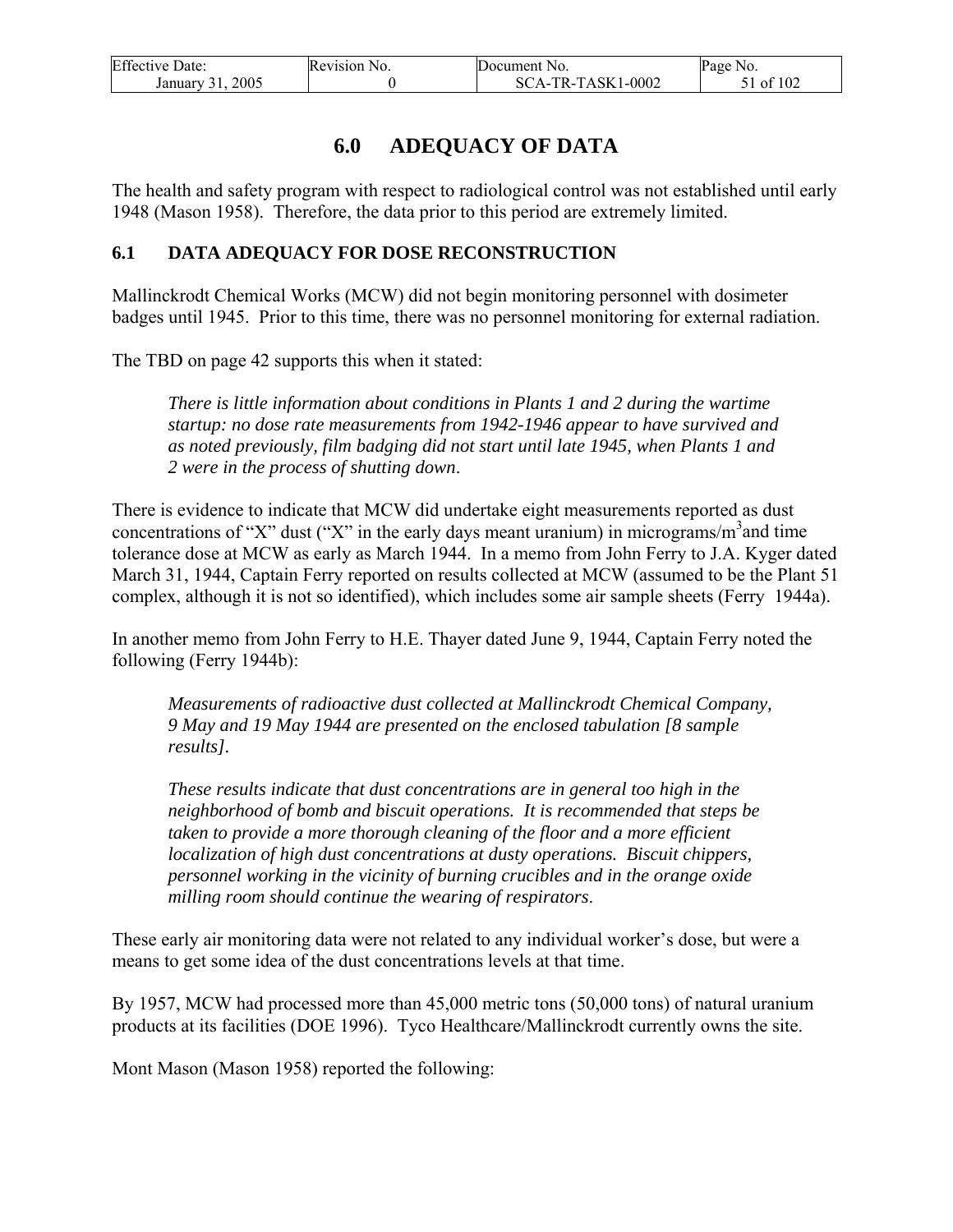| <b>Effective Date:</b> | Revision No. | Document No.      | Page No.  |
|------------------------|--------------|-------------------|-----------|
| 2005<br>January 31.    |              | SCA-TR-TASK1-0002 | 52 of 102 |

*No regular dust sampling program was in effect during 1943 through 1947, but sufficient samples were collected to show that air-borne uranium concentrations were high by present standards; concentrations of 50 to 100 times the present MAC were not uncommon, and some operations produced concentrations up to 1000 MAC for a few minutes. Note that these are air concentrations, not intakes to the lungs.* 

It is apparent that there was no routine air sampling data for uranium dust to adequately assess individual worker dose. This is particularly important for employees who worked in high dust areas. The TBD on page 35 of 126 reported that:

*Mason (1958a) stated that MED and Mallinckrodt agreed in the early years of work that production would proceed on a priority basis with the understanding that in high dust areas extensive use of respirators would need to be made. Thus during 1946-1948, respirators were used for "practically all" plant operations. Thus it is clear that respirators were used from at least the late years on. Mason (1958a) commented that the exposures received depended partly on the effectiveness of the respiratory program (at that time).* 

Site expert interview information in Attachment 3 provides testimonial evidence that it was left up to the worker as to how committed he or she was to wearing respiratory protection. The TBD, on page 35, confirms that respirators were not consistently used. Without a formalized health protection program, it was reported that many workers did not use respiratory protection.

By 1945, MCW was beginning to get a handle on gamma and beta dose, and film badge summary information begins to show up around April 1946.

The TBD states the following on page 50:

*For analysis of urine samples, only uranium was counted, and in the air sampling, only gross alpha was counted. Thus, it is not possible to know, e.g., how much radium was in the urine sample.* 

*Also most workers will have some gaps in monitoring because routine bioassay did not begin until 1948 and because there were undoubtedly some missed bioassays. The intakes over the gap periods will have to be determined either by comparable (surrogate) worker data or failing that, by the use of time-weighted daily average dust exposure data.*

#### **6.2 GAPS IN DATA AND ANALYSES**

There are many gaps and issues in the data and analysis in Revision 00 of the TBD. NIOSH has indicated that it is correcting or has internally corrected some of these problems, such as the erroneous GSDs in Table 31. The following comments pertain to data adequacy and associated analyses provided in Revision 00 of the TBD.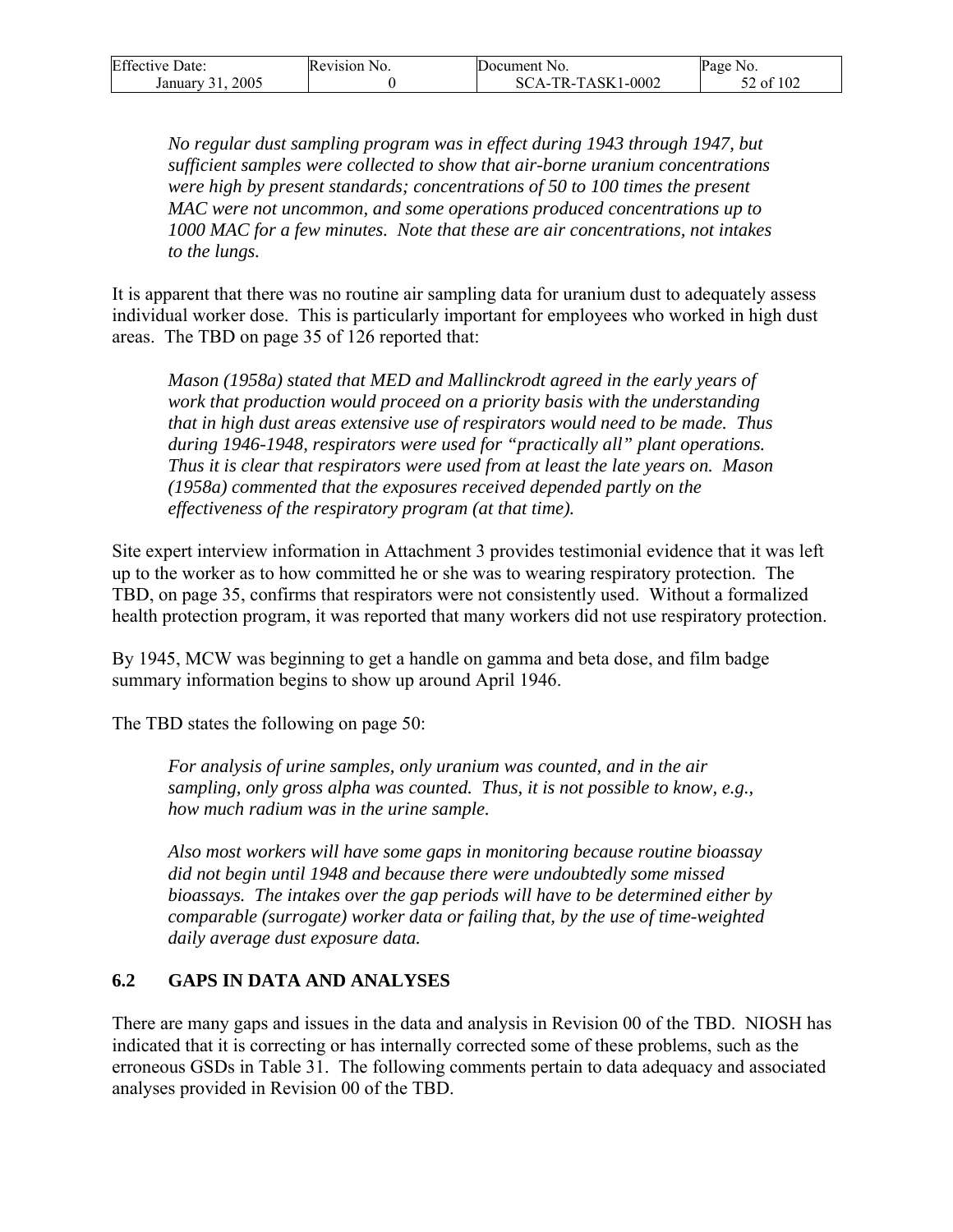| Effective       | Revision | Document                              | N0.         |
|-----------------|----------|---------------------------------------|-------------|
| Date:           | NO.      | NO.                                   | Page        |
| 2005<br>January |          | 1-0002<br>$TASK1$ -<br>SС<br>Tр<br>к. | f 102<br>01 |

Revision 00 is insufficient for estimating doses that give the claimant the benefit of the doubt in the face of uncertainties, or worst-case dose estimates (with the latter being used for denial only). For adequacy in calculating either of these types of doses, the data and analysis should include the following:

- An analysis of co-workers that would be technically and statistically sufficient to estimate uncertainties in individual worker dose estimates
- Development of a method that would enable a  $95<sup>th</sup>$  percentile value to be estimated by the time-weighting approach
- An analysis of the raffinate handling and processing (including raffinate dewatering and raffinate processing) that provides estimates of airborne materials that would contain uranium-238 and uranium-235 decay products, specifically including thorium-230, protactinium-231, and actinium-227
- An analysis of how the high concentrations that were present at MCW would affect doses and uncertainties in doses
- An analysis of incidents and high-risk job categories in relation to the way air concentration data are used to estimate individual doses and uncertainties in those doses
- An investigation into the integrity of film badge and urinalysis data recording practices
- Development of an approach that appropriately combines solubility, particle size, and breathing type assumptions (or inferences) when using urine data to infer organ doses that give the claimant the benefit of the doubt in the face of uncertainty
- An investigation into the reasons that some workers were not monitored in order to verify or change the assumption that unmonitored workers were not likely to have had significant exposures
- Analysis of internal and external monitoring criteria with respect to the workers

Finally, the problem of determining what parameters to apply when the job description is unknown is difficult in the case of MCW, due to the complexity of operations, the complicated statistical and data-related issues connected to the proposed use of co-worker data, sporadically very high radionuclide air concentrations, and paucity of data and analysis in some areas.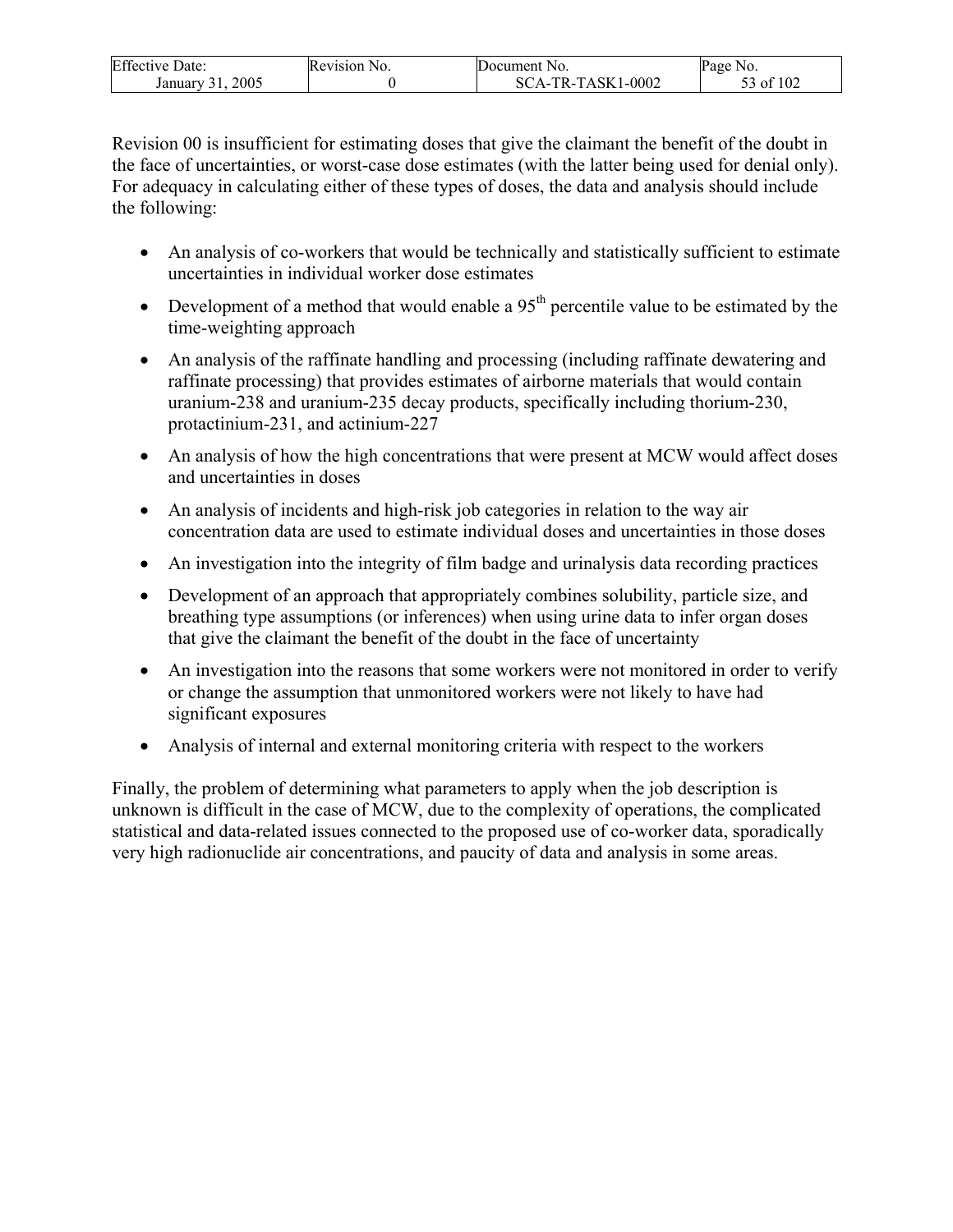| <b>Effective Date:</b> | Revision No. | Document No.        | Page No.  |
|------------------------|--------------|---------------------|-----------|
| 2005<br>January 31     |              | $SCA-TR-TASK1-0002$ | 54 of 102 |

# **7.0 CONSISTENCY AMONG SITE PROFILES**

The processes and assumptions contained in the Mallinckrodt Chemical Works (MCW) technical basis document (TBD) were compared with those of the Bethlehem Steel (BS), Savannah River Site (SRS), and Hanford TBDs. Mallinckrodt Chemical Works had some attributes of an Atomic Weapons Employer and some attributes of a larger DOE facility, which made comparisons with DOE and AWE facilities appropriate.

There were a number of key elements in the Revision 00 TBD that are typically similar to elements commonly used by NIOSH in other site profiles. These include a site description, occupational medical dose, internal dose, and external dose. Occupational medical dose represents dose from x-rays required as a condition of employment and is usually tracked via site medical records. Internal dose represents dose from radioactive material taken into the body, including that resulting from residual contamination. External dose represents exposure to sources of radiation external to the body from beta particles, photons, neutrons, and other heavy particles. Environmental dose results from exposure to radioactive material that has been released to the air, water, or soil, or from exposure to disposed waste, such as at a burial ground. Table 4 contains a summary of the elements addressed in the MCW, BS, SRS, and Hanford TBDs.

|                           | <b>MCW</b>   | <b>Bethlehem</b><br><b>Steel</b> | <b>SRS</b> | <b>Hanford</b> |
|---------------------------|--------------|----------------------------------|------------|----------------|
| Site Description          | Included     | Included                         | Included   | Included       |
| Occupational Medical Dose | Included     | Included                         | Included   | Included       |
| Internal Dose             | Included     | Included                         | Included   | Included       |
| External Dose             | Included     | Included                         | Included   | Included       |
| <b>Environmental Dose</b> | Not Included | Not Included                     | Included   | Included       |

#### **Table 4: Site Profile Comparison**

Although Hanford and SRS have sections on the development and assignment of environmental dose, this is absent from the MCW and BS site profile. In the case of MCW, post-operation monitoring data as a result of remediation programs has indicated the presence of soil and water contamination. DOE/EM-0319, *Linking Legacies*, documented that 170,000 m<sup>3</sup> of contaminated solid media resulted from weapons production operations at MCW. A survey conducted by Oak Ridge National Laboratory in 1981 summarized the environmental conditions at St. Louis Downtown Site (SLDS) as follows (Goldsmith et al. 1981):

*The survey included measurements of the following: residual alpha and betagamma contamination levels in the existing buildings that were used in the uranium projects; external gamma radiation levels at 1 m above the surface in these buildings and outdoors around these buildings; radon and radon daughter concentrations in the air in these buildings; uranium, radium, actinium, and thorium concentrations in surface and subsurface soil on the site; concentrations of radionuclides in water and sediment found in drains both inside and outside the buildings; and concentrations of radionuclides in ground and surface water*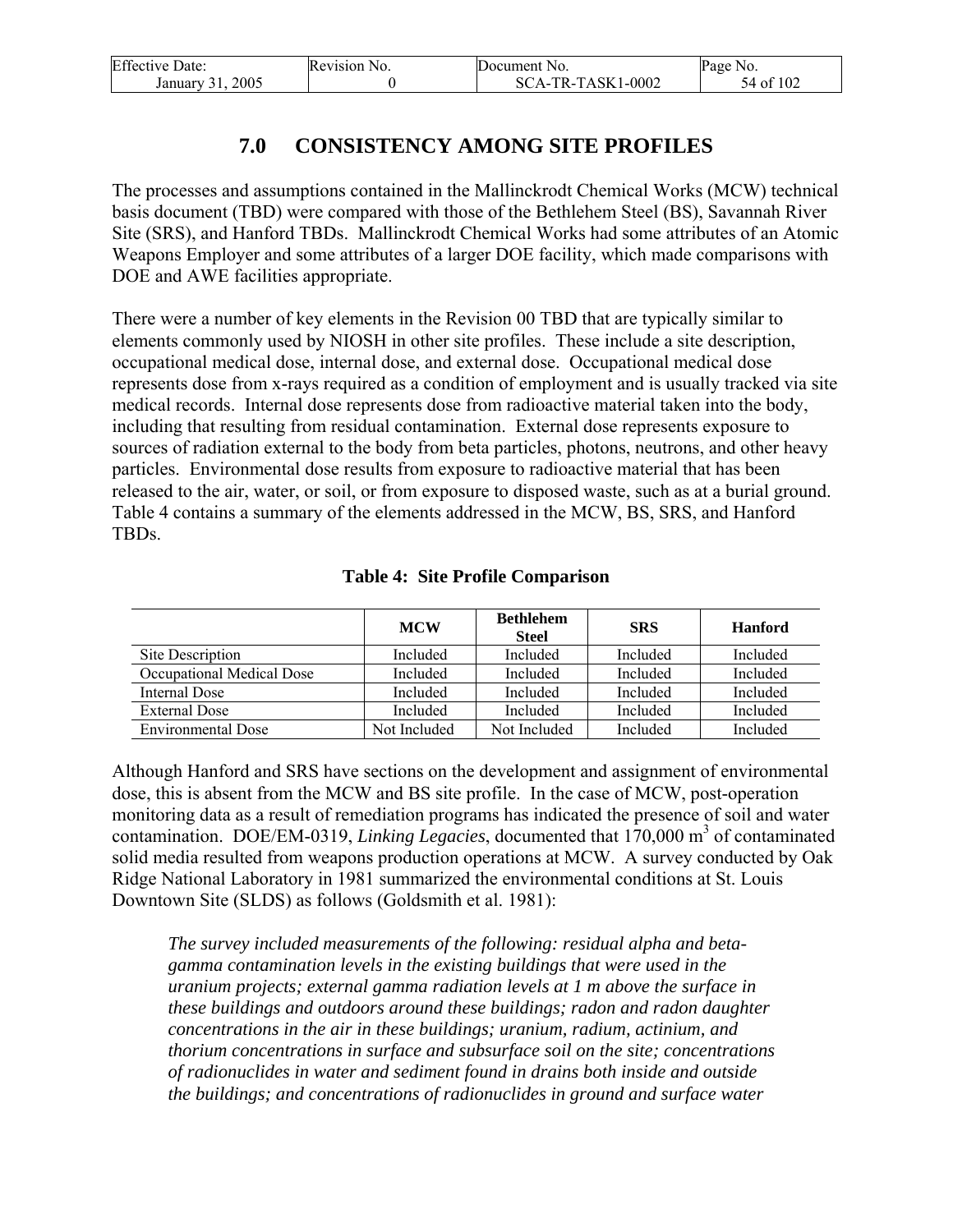| <b>Effective Date:</b> | Revision No. | Document No.      | Page No.  |
|------------------------|--------------|-------------------|-----------|
| 2005<br>January 31.    |              | SCA-TR-TASK1-0002 | 55 of 102 |

*on the site and in river water taken near the site. Alpha and beta-gamma contamination levels inside and outside some of the buildings were above limits set by current federal guidelines concerning the release of property for unrestricted use. Elevated external gamma radiation levels were measured at some outdoor locations and in some of the buildings. Licensable concentrations of uranium were found in soil at some places, and the concentration of uranium in a water sample taken from a core hole between Buildings 100 and 101 was in excess of limits set by current federal standards. Radon and radon daughter concentrations in three buildings were in excess of current federal guidelines for nonoccupational radiation exposure.* 

Based on post-operational concentrations of radioactive material in the soil and water, it is feasible to expect similar or greater levels of environmental release during the production years. This is further collaborated with site expert testimony that fumes were released from production buildings. The likelihood of exposure from environmental release is significant and requires further consideration in the site profile. Also, for consistency and completeness of the site profile, environmental exposure should be addressed, whether or not the dose consequences are judged to be significant.

The assignment of dose for occupational medical exposure is discussed in ORAUT-TIB-0006, which is applicable to AWE and DOE facilities. In the case of Hanford and SRS, there was considerable data on the particular x-rays units and medical monitoring procedures. Due to the lack of medical records at MCW and BS, an annual standard chest x-ray was assumed for each covered year of the facility. The SRS and Hanford TBDs assumed early x-rays included photofluorography, while the MCW TBD did not include photofluorography. Photofluorography was a common technique prior to 1960 (OCAS 2002) and should be considered. Additionally, the MCW TBD utilizes different analogue organs for input into IREP than the SRS TBD. In the case of default assumptions, such as kVp, mAs, source-to-image distance, and uncertainty, the approach is consistent among the site profiles examined.

The methodology for assignment of internal dose is somewhat specific to the site. In the case of MCW, SRS, and Hanford, urinalysis data was available for a portion of the covered period. This information was used as the primary source for internal dose calculation. MCW supplemented urinalysis data with air concentration data, which is similar to the approach taken at BS. Alternate internal dose assumptions were utilized for MCW as compared with other site profiles. The explanation for the alternate assumption was not provided in the TBD. Some issues of concern in internal dose assumptions between MCW and the other site profiles include the following:

- BS and MCW site profiles both had statistical procedures and or data tables that result in dose estimates that do not give claimants the benefit of the doubt in the face of uncertainties in at least some cases.
- The BS TBD assumed 10-hour workdays, while the MCW TBD assumed 2,000 hours per year (effectively an 8-hour workday.)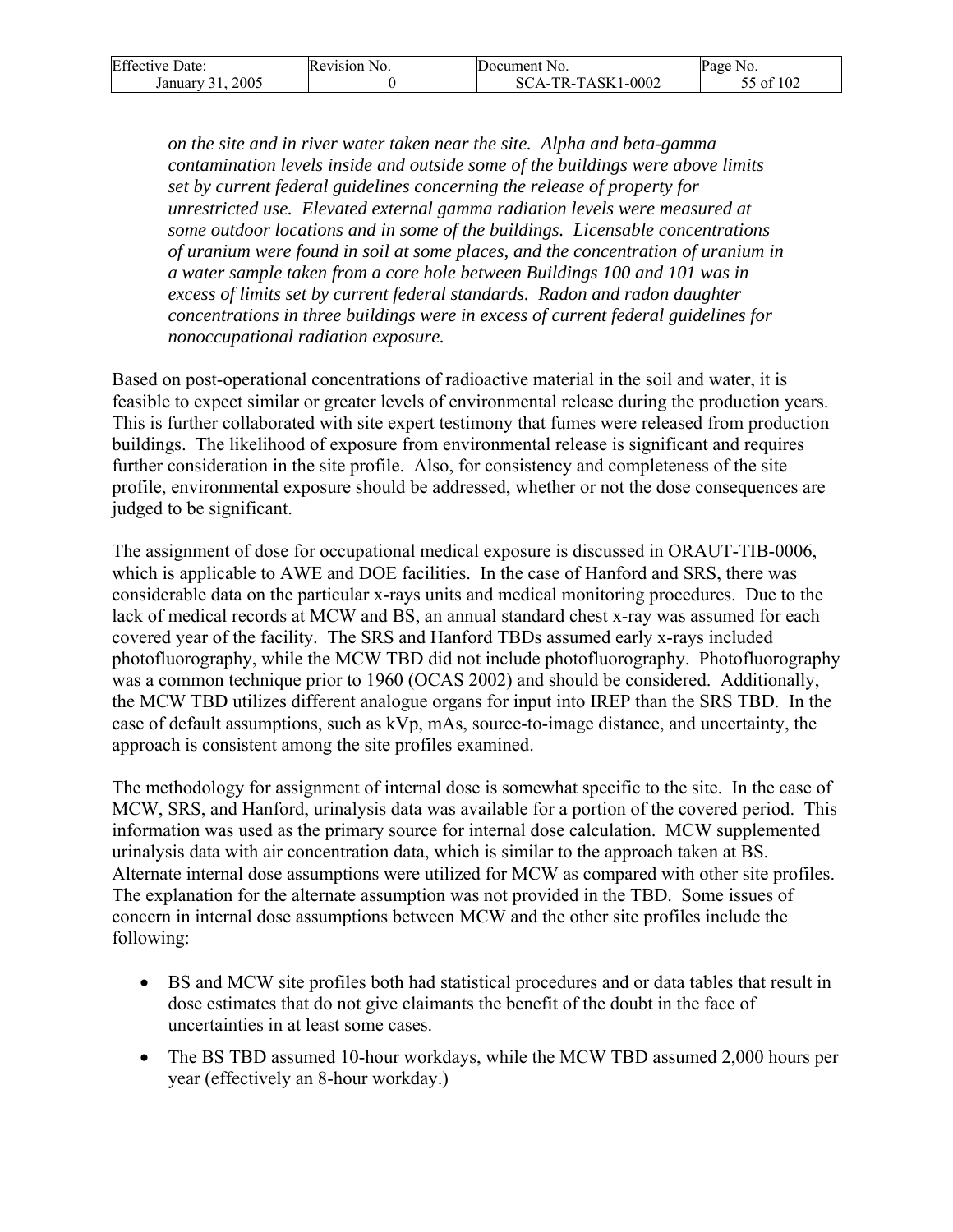| <b>Effective Date:</b> | Revision No. | Document No.      | Page No.  |
|------------------------|--------------|-------------------|-----------|
| 2005<br>January        |              | SCA-TR-TASK1-0002 | 56 of 102 |

• An analysis of ingestion dose was included in the BS TBD (Revision 01), whereas ingestion dose was deemed to be negligible in the MCW TBD. Large particle ingestion was not taken into account in either case.

In the case of MCW, SRS, and Hanford, film badge data was used as a primary source of external exposure, where available. Some inconsistencies in external dose assumptions between MCW and the other site profiles include the following:

- Adjustment factors are applied to recorded external dose at Savannah River Site and Hanford to estimate Hp(1.0) doses. The MCW TBD does not recommend an adjustment to recorded dose. The TBD therefore did not take into consideration the laboratory, radiological, and environmental uncertainty in the personal dosimetry program.
- The BS TBD assumed 10-hour workdays, while the MCW TBD assumed 2,000 hours per year (effectively an 8-hour workday.)

SC&A recognizes that operations, exposure conditions, and facility designs vary, even in facilities with the same production mission. We have presented some consistencies with the MCW TBD in relation to other TBDs. Based on the source term and the workplace conditions at MCW, variations in assumptions may be justified. Further explanation in the TBD is required to account for the alternate assumptions with MCW verses other site profiles in light of the similarities in source term at BS, portions of Hanford, and portions of the SRS.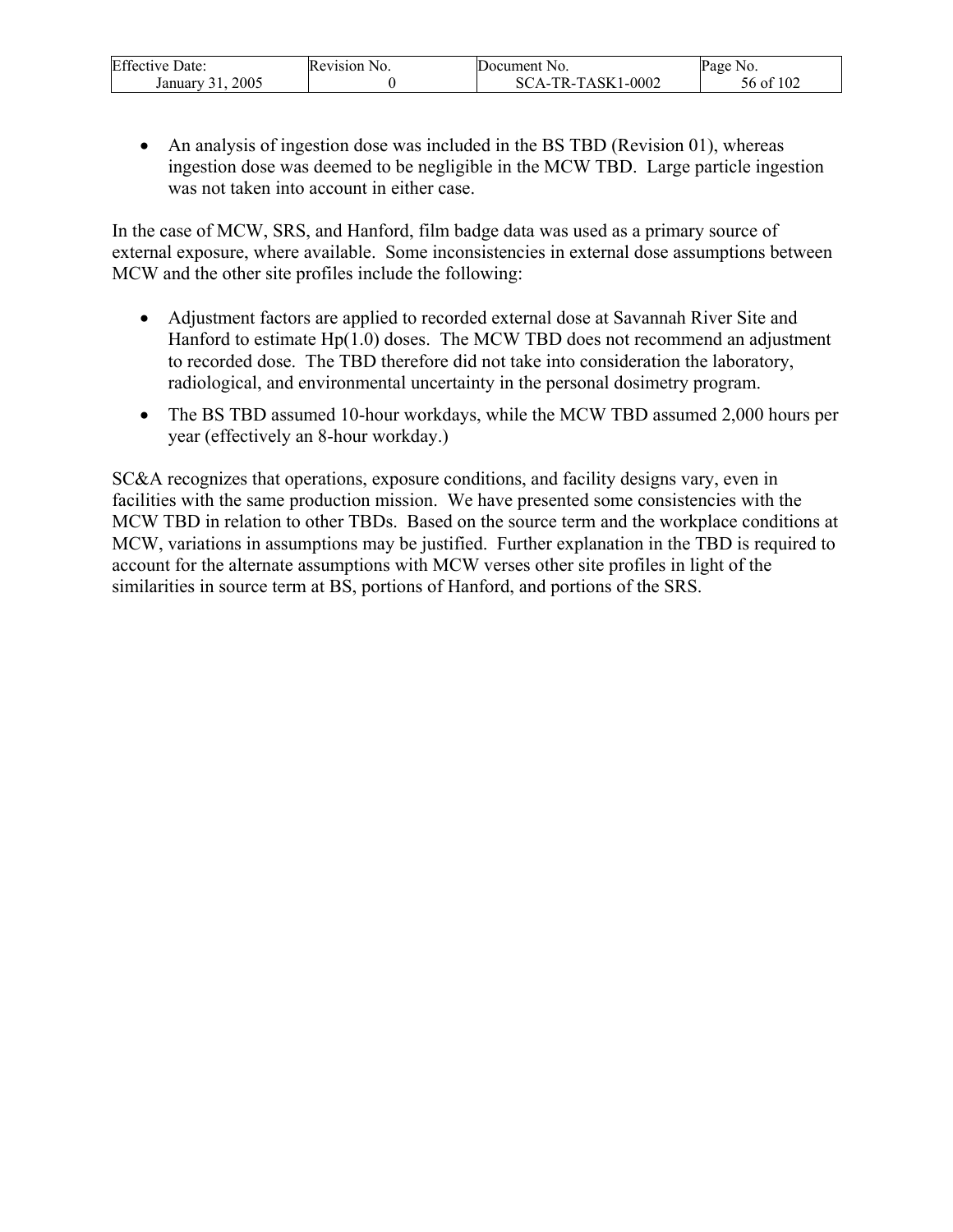| <b>Effective Date:</b> | Revision No. | Document No.      | Page No.  |
|------------------------|--------------|-------------------|-----------|
| 2005<br>January 31     |              | SCA-TR-TASK1-0002 | ፣7 of 102 |

# **8.0 REGULATORY COMPLIANCE**

The dose reconstruction process must comply with the requirements of 42 CFR 82, *Methods for Conduction Dose Reconstruction Under the Energy Employees Occupational Illness Compensation Program Act of 2000*. As a method of effectively implementing these requirements, NIOSH has written technical guidance documents on external and internal dosimetry. ORAU has committed to the use of these guidance documents in its quality assurance program plan. The issues identified below are cited circumstances where the Mallinckrodt Chemical Works (MCW) technical basis document (TBD) is not consistent with the guidance outlined in 42 CFR 82, NIOSH guidance documents, the ORAU quality assurance program plan, and other relevant technical documents. SC&A recognizes that the MCW Revision 00 TBD is undergoing revision, and that a Revision 01 may rectify some of these issues. These items are listed as a reminder to NIOSH/ORAU that they should be addressed.

### **8.1 COMPLIANCE WITH POLICY AND DIRECTIVES IN 42 CFR 82**

42 CFR 82 requires the use of worst-case assumptions when efficiency methods are employed as a basis for denying a claim. The guidance provided in the MCW TBD for nonradiological workers (i.e., those not entering or working in process areas) likely overestimates the actual radiation dose experienced by these workers, with the caveat that environmental exposures still need to be evaluated. In the case of radiological workers, Revision 00 of the TBD is not a suitable basis for estimating either worst-case estimates for purposes of denial or for dose estimates that give the claimant the benefit of the doubt in the presence of substantial uncertainties. While NIOSH is revising the TBD in view of the deficiencies that NIOSH recognizes, SC&A makes the comments below because the limitations of Revision 00 are not explicit in the TBD as it stands now. Specifically, Revision 00 does not explicitly limit its scope to minimum dose calculations to be used for calculations. SC&A recognizes that NIOSH uses some claimant-favorable assumptions, such as Type S solubility for respiratory tract doses, even in minimum dose calculations. However, as discussed in this section, 42 CFR 82 commits NIOSH to resolving uncertainties systemically in favor of the claimant whenever these are determined to be present. The conclusions below should be seen in light of the comments in this paragraph.

Given the above conclusion, Revision 00 of the MCW TBD does not adequately follow 42 CFR 82.10 $(k)(2&3)$ , which states:

*(2) Dose is determined using worst-case assumptions related to radiation exposure and intake, to substitute for further research and analyses; or* 

*(3) Worst-case assumptions will be employed under condition 2 to limit further research and analysis only for claims for which it is evident that further research and analysis will not produce a compensable level of radiation dose (a dose producing a probability of causation of 50% or greater), because by using worstcase assumptions it can be determined that the employee could not have incurred a compensable level of radiation dose.*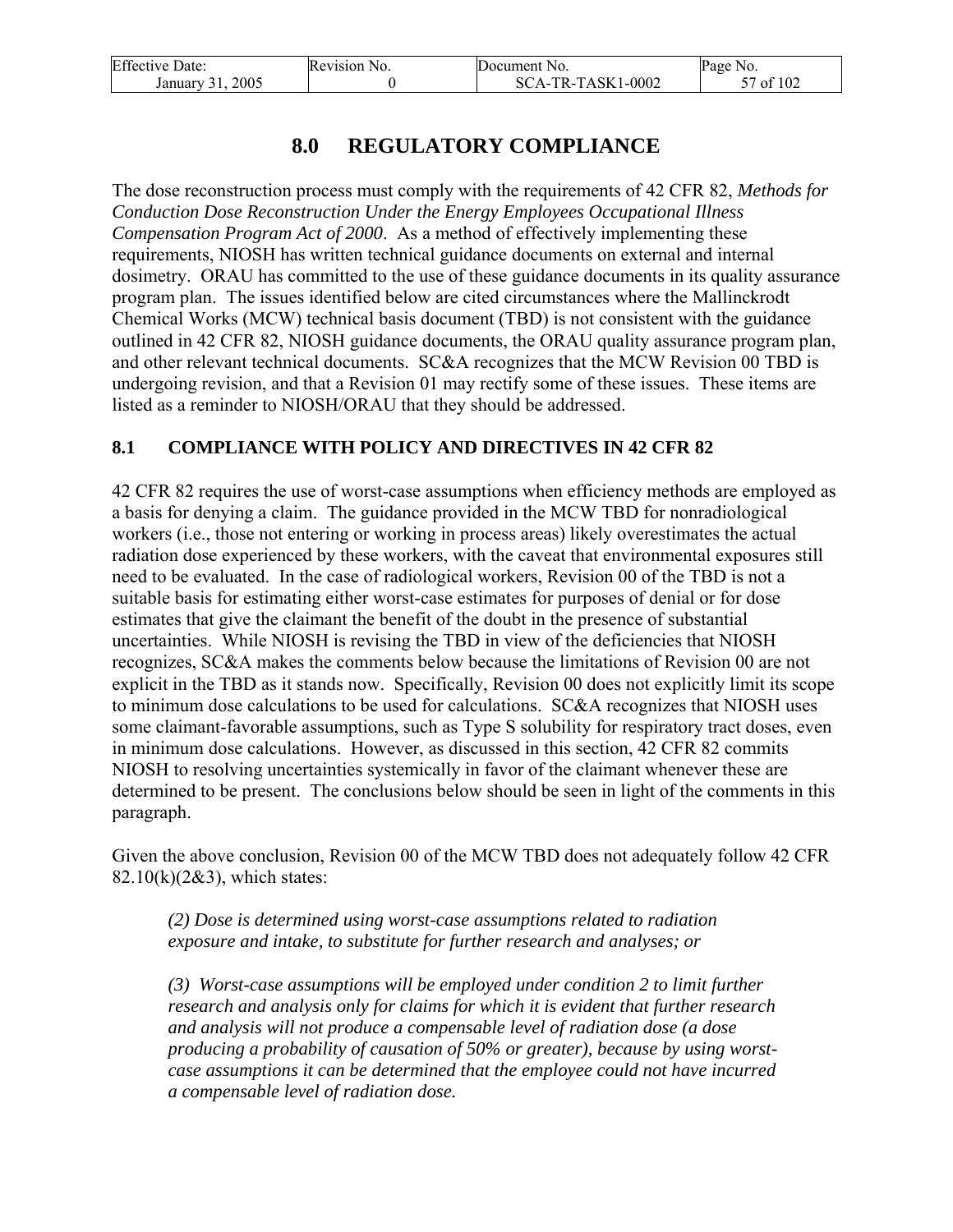| <b>Effective Date:</b> | Revision No. | Document No.      | Page No.  |
|------------------------|--------------|-------------------|-----------|
| 2005<br>January        |              | SCA-TR-TASK1-0002 | 58 of 102 |

Our concern is that the estimate of internal dose is based on average values, rather than values that give the claimant the benefit of the doubt. Since there are substantial uncertainties in these averages, their use does not meet the commitment that 42 CFR 82 makes to claimants that:

*Claimants will in no case be harmed by any level of uncertainty involved in their claims, since assumptions applied by NIOSH will consistently give the benefit of the doubt to claimants.* 

Since this statement is made as part of the explanation for a "reasonable" dose estimate (page 22324, 42 CFR 82), the lack of  $95<sup>th</sup>$  percentile values for estimating time-weighted doses means that Revision 00 does not meet the test that uncertainties be resolved in favor of the claimant.

The analysis of early data did not account for lack of radiological controls prior to 1948. The application of co-worker data has been developed by job title grouping, and does not include the evaluation of dose from co-workers identified in the CATI process.

Although NIOSH/ORAU have indicated that they are currently retrieving and evaluating data previously available to ORAU for use in epidemiologic studies, these data are not addressed in Revision 00 of the MCW TBD. Retrievable personnel and workplace monitoring data were not adequately evaluated for Revision 00, and therefore the TBD is in conflict with 42 CFR 82.14(b) and (e) which states:

*NIOSH will obtain the types of information described in this section for dose reconstruction, as necessary and available:* 

*(b) Worker monitoring data, including:* 

*(1) External dosimetry data, including external dosimeter readings (film badge, TLD, neutron dosimeters); and (2) Pocket ionization chamber data.* 

*(e) Workplace monitoring data including:* 

*(1) Surface contamination surveys;* 

*(2) General area air sampling results;* 

*(3) Breathing zone air sampling results;* 

*(4) Radon and/or thoron monitoring results;* 

*(5) Area radiation survey measurements (beta, gamma and neutron); and* 

*(6) Fixed location dosimeter results (beta, gamma, and neutron); and* 

*(7) Other workplace monitoring results.* 

Since the internal monitoring program did not begin until 1948 with the inception of a urinalysis program, and since routine individual or worker group air-sampling data was limited prior to 1948, NIOSH did not fully utilize other validating dose reconstruction techniques, such as the use raw data cards, available as a part of the DOE epidemiology program, as a potential method for determining internal dose during the early years from 1942 to 1948. Information such as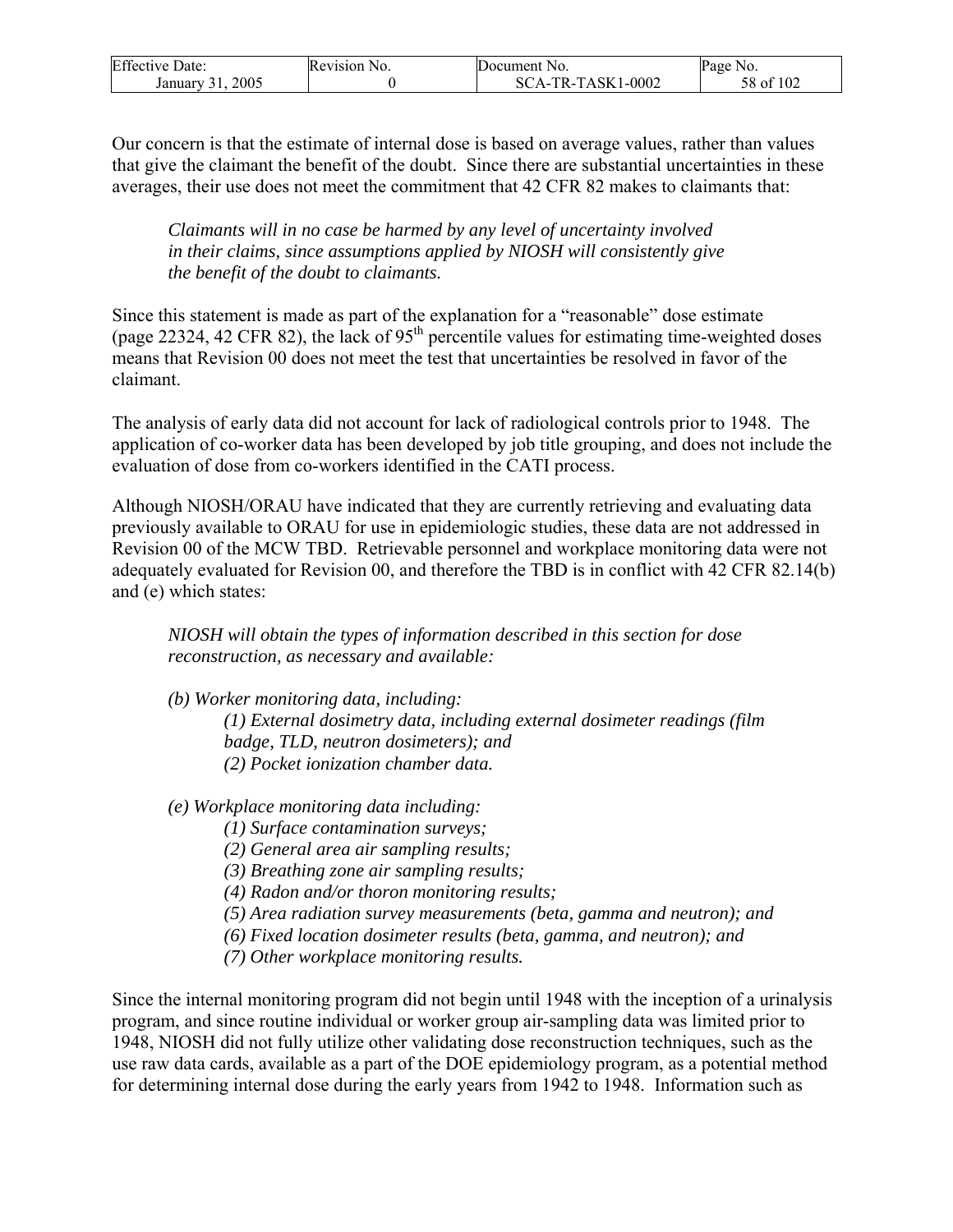| <b>Effective Date:</b> | Revision No. | Document No.      | Page No.  |
|------------------------|--------------|-------------------|-----------|
| 2005<br>January 31     |              | SCA-TR-TASK1-0002 | 59 of 102 |

payroll records were also not used to validate worker claims of extended workdays (Attachment 4).

Three components (laboratory, radiological, and environmental) of uncertainty are associated with personnel dosimeter, such as the film badges used at MCW. 42 CFR 82.15(5)(b) states:

*NIOSH will evaluate the instruments and procedures used to collect individual monitoring data to determine whether they adequately characterized the radiation environments in which the covered employee worked, (adequately for the purpose of dose reconstruction), based on present-day scientific understanding. For external dosimeter measurements, this includes an evaluation of dosimeter response to radiation types (gamma, x-ray, neutron, beta, or other charged particle) and the associated energy spectrum….An analysis of the monitoring programs will also be conducted to determine the potential for undetected dose.* 

The MCW TBD briefly describes the external monitoring program in Section 7.0, *Determination of External Doses*. The MCW TBD states that the badge is similar to that used in the past by the Idaho National Engineering and Environmental Laboratory (INEEL). Table 6-3 of ORAUT-TKBS-0007-6, *Technical Basis Document for Idaho National Engineering and Environmental Laboratory (INEEL) – Occupational External Dosimetry*, summarizes the uncertainties related to INEEL dosimeters, including film badges (Rohring 2004). MED/AEC/DOE beta/photon dosimeters, presumably including MCW film badges, are expected to be a reasonable measure of the  $H_p(10)$  dose under most workplaces with low-energy photons. The TBD, therefore, does not apply adjustment factors to recorded film badge results to equate it to the present-day scientific understanding of dosimetry.

A qualitative examination of the radiological exposure conditions in relation to the film badge has been included in the TBD. Other uncertainties related to laboratory and environmental effects on film badges were not considered. In addition, there was no correction factor applied for changes in calibrations, such as use of a phantom. Further evaluation of the MCW film badge program is necessary in order to verify the equivalence of this particular dosimeter to an  $H_p(10)$  dose.

Uncertainty is inherent in all types of measurement data, including the air-dust concentrations, urinalysis, and dosimeter data. 42 CFR 82.19 states the following:

*The estimate of each annual dose will be characterized with a probability distribution that accounts for the uncertainty of the estimate.* 

Evaluation of the uncertainty in internal dose, as evaluated by air-concentration data, is not provided in Tables 21-24 and Table 32, which provide the basis for calculation of intake quantities.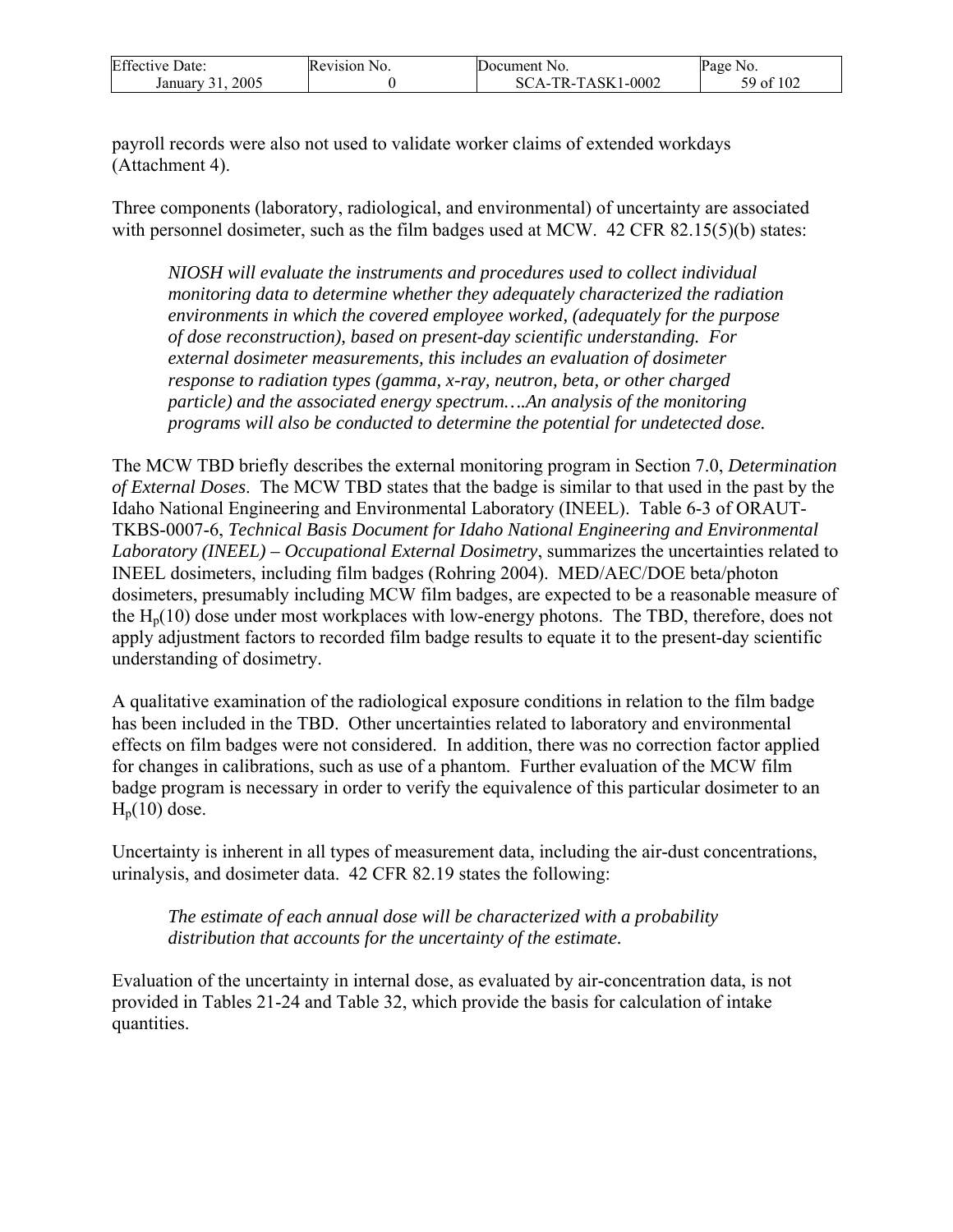| <b>Effective Date:</b> | Revision No. | Document No.      | Page No.  |
|------------------------|--------------|-------------------|-----------|
| 2005<br>January 31     |              | SCA-TR-TASK1-0002 | 60 of 102 |

### **8.2 COMPLIANCE WITH OCAS-1 AND OCAS-2**

Similar compliance issues to those listed in Section 8.1 were observed with respect to OCAS-1 and OCAS-2. A detailed analysis of these issues is not provided here; however, NIOSH/ORAU has referred to these guidance documents for further details on how to resolve the issues described above.

### **8.3 COMPLIANCE WITH QUALITY ASSURANCE**

ORAUT-PLAN-0001, *NIOSH Dose Reconstruction Project Quality Assurance Program Plan (QAPP),* outlines the quality assurance elements to be implemented in all aspects of the dose reconstruction process. The QAPP states the following:

*Dose reconstructions will be performed in accordance with the requirements of 42 CFR 82 and with NIOSH technical guides, as described in approved written procedures (pg. 5 of 18).* 

Well-developed procedures and/or technical documents are necessary to insure that methods are effective and consistent. Applying procedures can provide continuity of assessment over time and across multiple facilities. An important portion of any procedure is the scope, which defines the circumstances under which the procedure is applicable.

Section 1.0 of the MCW TBD, *Purpose and Scope*, outlines the period of coverage as well as the facilities at that are covered. Post-operation exposure is also within the scope of the TBD. NIOSH has indicated that the TBD is not applicable to the dose reconstruction of all MCW workers, specifically those who are likely noncompensable. The general process for dose reconstruction involves review of available data, identification of inadequacies in data, application of personal monitoring data where available, and use of the TBD where inadequacies in data exist. The site profile is not intended to encompass each specific exposure situation at a particular facility. For unusual exposure conditions, the dose reconstructor has the option to deviate from this standardized procedure and complete an individualized dose reconstruction. Section 1.0 of the TBD provides no guidance on when the TBD methodology should be applied and who is not covered under the methodology outlined in the TBD. ORAUT-PROC-0003, *Internal Dose Reconstruction,* provides general information on when to conduct individualized dose reconstructions; however, site-specific recommendations are not available in either this procedure or the TBD. In addition, the TBD does not include references to when technical information bulletins (TIBs) should be applied. This absence of guidance provides confusion on when to apply which particular method.

In the absence of personal monitoring data, each individual's exposure conditions must be compared against the TBD to determine whether this standard methodology applies to that particular claimant. This includes consideration for high-risk jobs, such as cleaning furnaces, coming in direct contact with radioactive material, receiving partial-body exposure due to task assignments, etc. These high-risk jobs, which may result in higher exposures than the standard approach, should be identified in the TBD. In addition, dose reconstructors should be made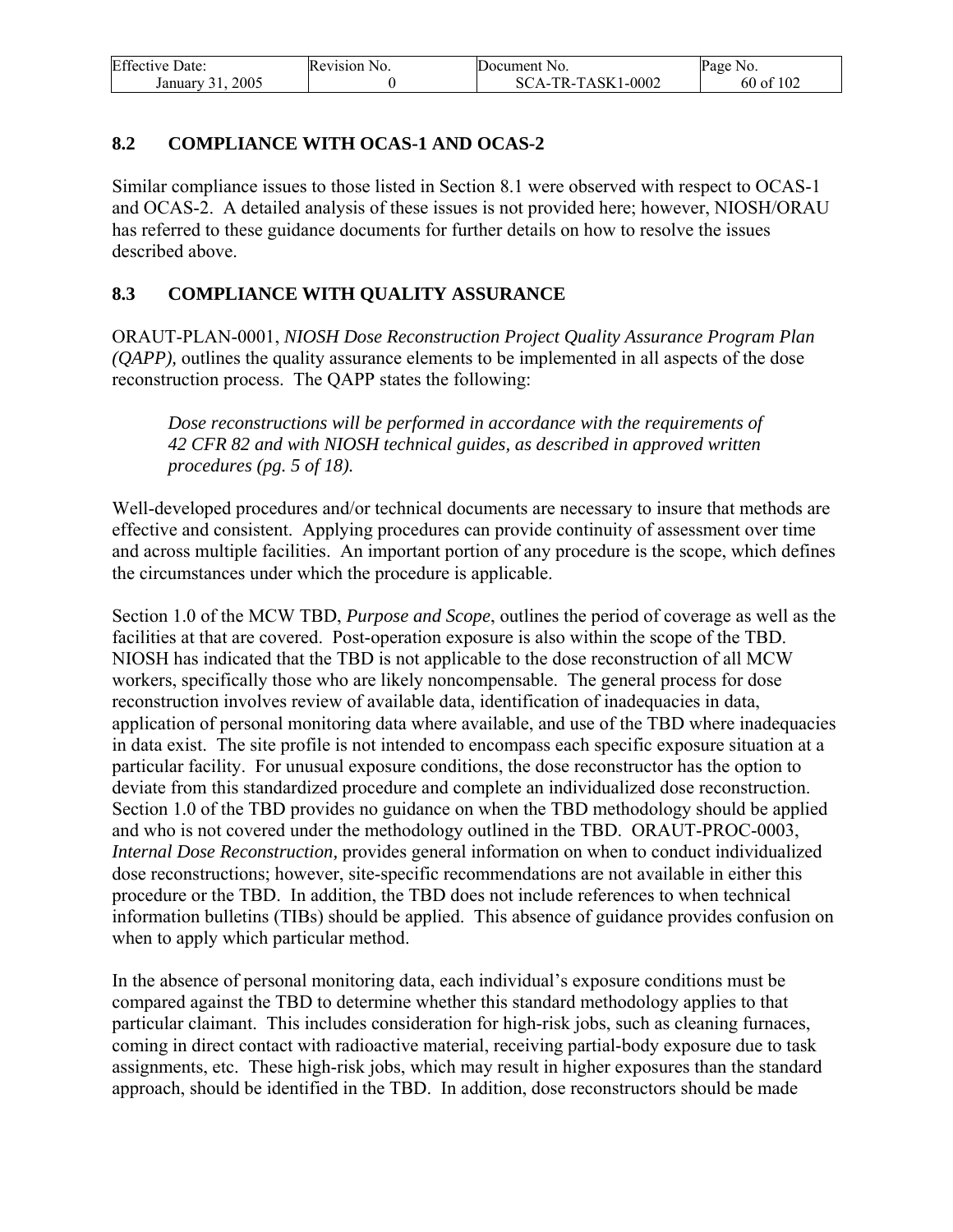| <b>Effective Date:</b> | Revision<br>NO. | Document No.                            | Page<br>NO.   |
|------------------------|-----------------|-----------------------------------------|---------------|
| 2005<br>January        |                 | $1 - 0002$<br>A-TR-TASK1<br>$SC_{\ell}$ | f 102<br>- ot |

aware of significant incidents, releases, and spills, which has been done to a limited extent in Section 5.4.5, *Skin Contaminations and Other Radiological Incidents*, of the TBD. This would include the contamination of personnel and personal affects, which could significantly influence the dose to the skin and near-surface organs. Knowledge of these situations is of particular importance when worker dose is evaluated based on job categories or facility averages. Although the MCW TBD addressed skin contamination and incidents in Section 5.4.5, there is no guidance in the TBD whether the standard approach bounds these events or how these incidents might affect the individual dose reconstructions. Site expert and claimant interviews often provide valuable input into high-risk exposure conditions and incidents.

Although efficiency is an important element of the compensation program, special exposure conditions should be identified and evaluated against the TBD methodology, in order to ensure that the claimant has been given the benefit of the doubt. This information should be communicated to other dose reconstructors to provide consistency and fairness in the dose evaluation process.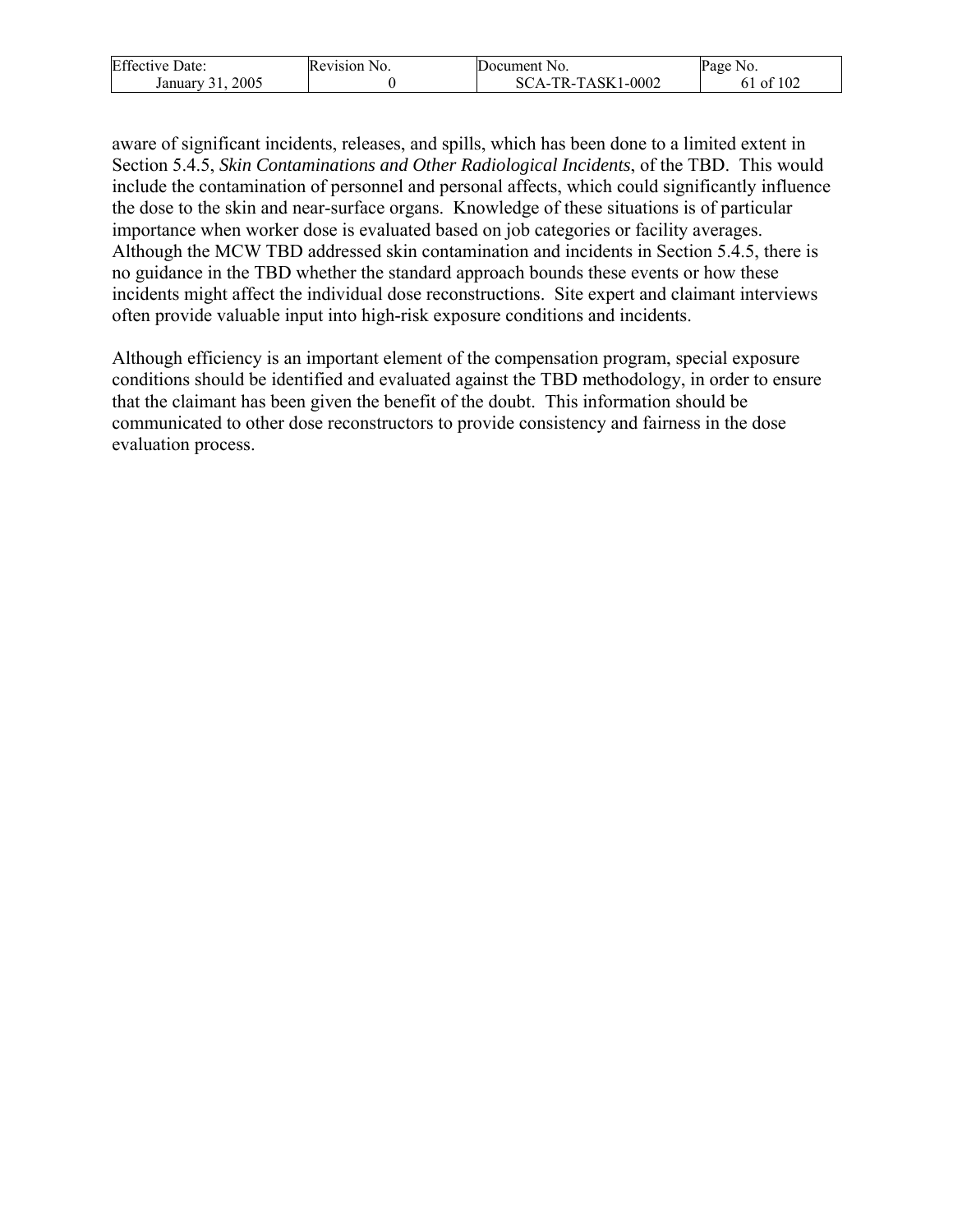| <b>Effective Date:</b> | Revision No. | <b>IDocument</b> No. | Page No.  |
|------------------------|--------------|----------------------|-----------|
| 2005<br>January        |              | SCA-TR-TASK1-0002    | 62 of 102 |

### **9.0 REFERENCES**

42 CFR 82, 2002. *Methods for Radiation Dose Reconstruction Under the Energy Employees Occupational Illness Compensation Program Act of 2000*, Code of Federal Regulations, May 2, 2002.

Anderson, J.L., 2003. *Technical Information Bulletin: Technical Basis for Estimating the Maximum Plausible Dose to Workers at Atomic Weapons Employer Facilities, ORAUT-OTIB-0004,* Oak Ridge Associated Universities, Oak Ridge, Tennessee.

Atomic Energy Commission. *Urinalysis Procedure for Plant 6*. Memorandum from B. S. Wolfe of AECNY to J. J. Koenig of AEC-St. Louis; 13 January 1948.

Atomic Energy Commission (AEC). Urinary Uranium Analyses for Mallinckrodt Chemical Works. Memorandum to M. Eisenbud from J. Harley. 7 February 1950a.

Atomic Energy Commission (AEC). Conference on Radiation Exposure at Mallinckrodt Chemical Works. Memorandum to M. Eisenbud from W. B. Harris; 11 July 1950b.

Atomic Energy Commission (AEC), New York Operations Office. Monthly Report of Industrial Hygiene Branch Field Activities, August 1950 report issued by W. B. Harris, 8 September 1950c.

Atomic Energy Commission (AEC). Visit to Mallinckrodt Chemical Works, St. Louis, Missouri, September 27 and 28, 1950*. Memorandum to M. Eisenbud from H. Blatz*; 3 October 1950d.

Atomic Energy Commission (AEC), *An Estimate of Cumulative Multiple Exposures to Radioactive Materials, Mallinckrodt Chemical Works, Plants 4 and 6.* Report covering July 1942 to October 1949. Mallinckrodt-5, 20 November 1950e.

Atomic Energy Commission, New York Operations Office, *Mallinckrodt Chemical Works Dust Study 1952 to 1953* on ORAU site research PDF document database. 30 November 1953.

Atomic Energy Commission (AEC), Health and Safety Laboratories. *Mallinckrodt Chemical Works Plant 7 Occupational Exposure to Airborne Contamination*. HASL-MCW-23; 27 May, 1955a.

Atomic Energy Commission (AEC), Health and Safety Laboratories. *Mallinckrodt Chemical Works Plant 7E Occupational Exposure to Airborne Contamination*. HASL-MCW-24; 22 June, 1955b.

Atomic Energy Commission (AEC), Health and Safety Laboratories. *Mallinckrodt Chemical Works Plant 6E Occupational Exposure to Airborne Contamination*. HASL-MCW-25; 21 September, 1956a.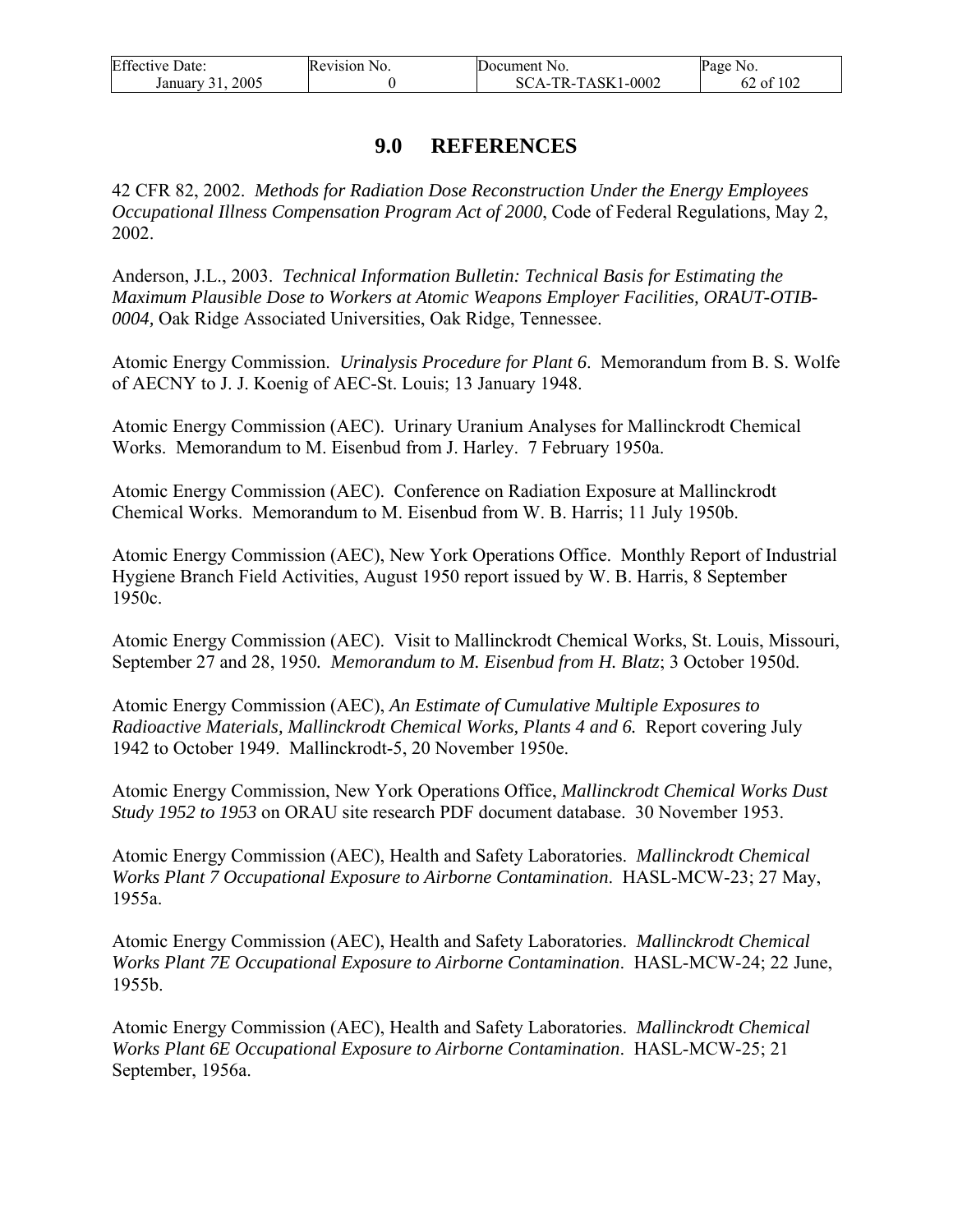| <b>Effective Date:</b> | Revision No. | Document No.      | Page No.  |
|------------------------|--------------|-------------------|-----------|
| 2005<br>January 31     |              | SCA-TR-TASK1-0002 | 63 of 102 |

Atomic Energy Commission (AEC), Health and Safety Laboratories. *Mallinckrodt Chemical Works Plant 7 and Slag Separation Plant Occupational Exposure to Airborne Contamination*. HASL MCW-28; 25 October 1956b.

Atomic Energy Commission (AEC). *Environmental Hazards Associated with the Milling of Uranium Ore.* HASL-40; Revised, 14 November 1958.

Blatz, H, Eisenbud, M., November 20, 1950. An Estimate of Cumulative Multiple Exposures to Radioactive Materials, Mallinckrodt Chemical Works, Plants 4 and 6, July 1942 to October 1949, U.S. Atomic Energy Commission, New York Operations Office, Health and Safety Division. (Also cross referenced as AEC, 20 November 1950.)

Clagett, F. and Maness, R.F., 1950. *Conversion of UNH to UO3 – Progress Report*, HW-19496, Hanford Works, Richland, Washington.

Caplan, K. J. to Thayer, H.E., February 2, 1949*, Dust Study at MCW Plant 4*, September and October 1948 on OUAU database.

Caplan K. J. to Thayer, H. E., April 21, 1949 Memorandum, *Dust Study of Plant 6*, October-November 1948, on ORAU site research PDF-document database.

Caplan, K. J. to Thayer, H.E., July 1, 1949, *Dust and HF Study in Plant 4 Furnace Room*, July 1949 in ORAU site research PDF document database.

Department of Energy (DOE), Office of Environmental Management. *Linking Legacies: Connecting the Cold War Nuclear Weapons Production Processes to Their Environmental Consequences*.

Department of Energy (DOE) Baseline Environmental Management Report (BEMR) for the Mallinckrodt Chemical Company St. Louis Downtown Site (Missouri FUSRAP Sites) available at http://web.em.doe/gov/bemr96/slds.html

Department of Energy (DOE), 2000. Guide of Good Practices for Occupational Radiological Protection in Uranium Facilities, U.S. Department of Energy, Washington DC.

Dupree-Ellis E, Watkins JP, Ingle JN, Phillips JA. *External Radiation Exposure and Mortality in a Cohort of Uranium Processing Workers*. U.S. Department of Health and Human Services. 1998.

Dupree-Ellis E, Watkins J, Ingle JN, Phillips J. *External Radiation Exposure and Mortality in a Cohort of Uranium Processing Workers*. Am J Epidem, 152(1): 91-95; 2000.

Eisenbud, M., Memo to Kelly, W. E., *Report on Mallinckrodt Employees*, U.S. Atomic Energy Commission, New York Operations Office, Health and Safety Division. January 31, 1951.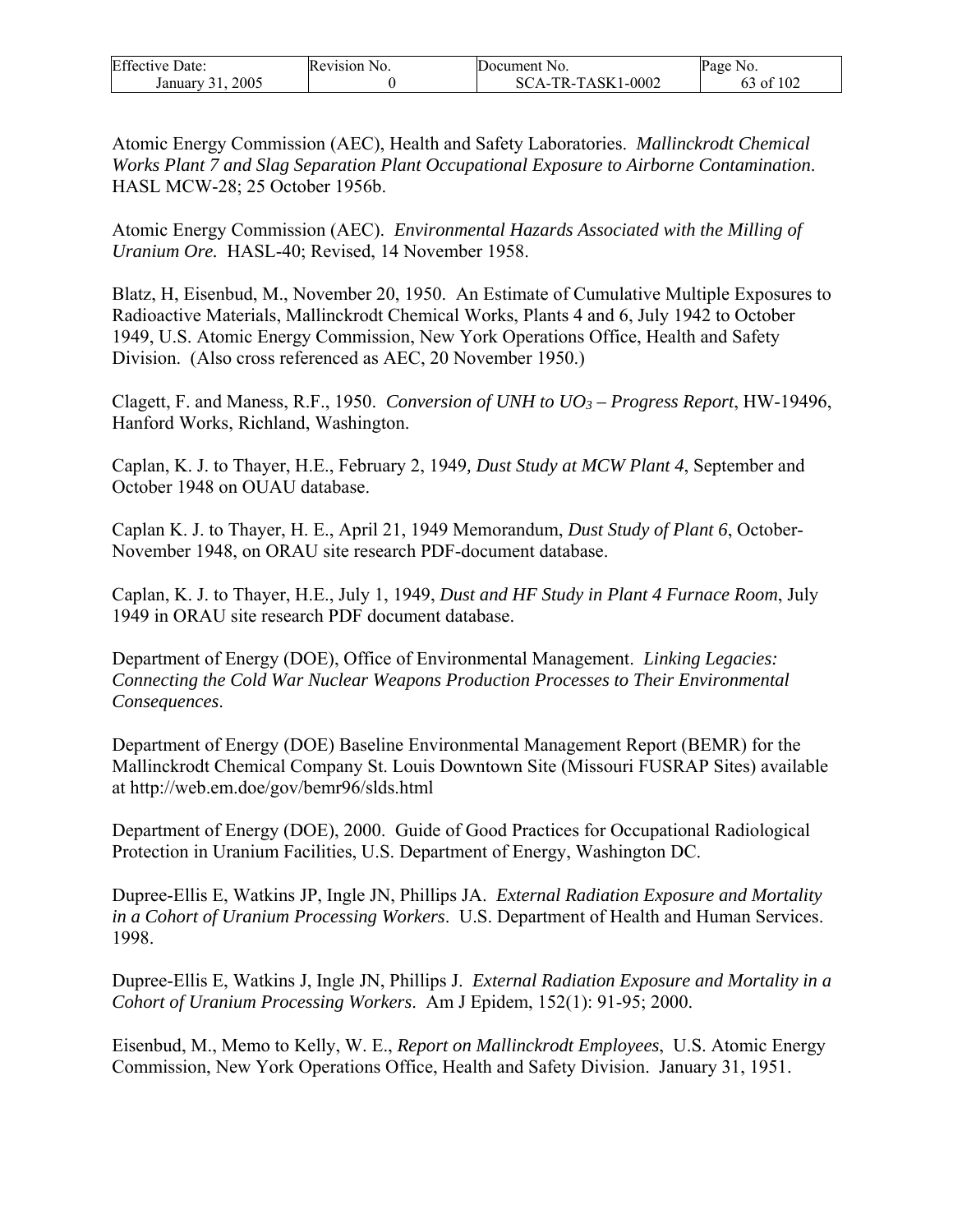| <b>Effective Date:</b> | Revision 1<br>NO. | Document No. | Page No. |
|------------------------|-------------------|--------------|----------|
| 2005                   |                   | $1 - 0002$   | f102     |
| January                |                   | SCA-TR-TASK1 | 64 of    |

Eisenbud M. *Discussion of Apparent Anomalies in Lung Retention of Uranium.* In: Symposium on Occupational Health Experience and Practices in the Uranium Industry. Proceedings of a United States Atomic Energy Commission conference. New York City: United States Atomic Energy Commission; HASL-58; 1958: 212-213.

Eisenbud M. *Early Occupational Exposure Experience with Uranium Processing*. In: Occupational Health Experience with Uranium, Proceedings of a U.S. Atomic Energy Commission conference. Arlington, Virginia: ERDA-93; 1975: 9-24.

Ferry, J. L. Memorandum to J. A. Kyger, *Measurements of Radioactive Dust Concentrations at Mallinckrodt Chemical Company* on March 10, 1944; dated March 31, 1944a.

Ferry, J. L. Memorandum to H.E. Thayer. *Measurements of Radioactive Dust Concentrations at Mallinckrodt Chemical Company*, May 9 and 19, 1944; dated June 9, 1944b.

Formerly Utilized Sites Remedial Action Program (FUSRAP), Army Corps of Engineers. St. Louis Downtown Site (SLDS). Fact Sheet. Available at: http://www.mvs.usace.army.mil/engr/fusrap/SLDS.htm. Accessed 2 January 2003.

Formerly Utilized Sites Remedial Action Program (FUSRAP), US Department of Energy. Mallinckrodt, Inc. Site description of St. Louis Downtown Site; undated. Effective Date: 10/24/2003.

Glauberman H, Harris WB. Air Sampling Procedures in Evaluating Exposures. In: Symposium on Occupational Health Experience and Practices in the Uranium Industry. Proceedings of a United States Atomic Energy Commission conference. New York City: United States Atomic Energy Commission; HASL-58; 1958: 208-211.

Goldsmith, W.A., Leggett, R.W., and Haywood, F.F. (1981). *Radiological Survey of the Mallinckrodt Chemical Works, St. Louis, Missouri.* DOE/EV-0005/27, ORNL-5715, Oak Ridge National Laboratory, Oak Ridge, Tennessee.

Harris WB, Mason MG. Operating Economics of Air-Cleaning Equipment Utilizing the Reverse Jet Principle. In: Proceedings of the Third AEC Air-Cleaning Conference. Proceedings of a United States Atomic Energy Commission conference. Los Alamos: United States Atomic Energy Commission; WASH-170; 1953: 68-78.

Hickey, E.E., Stoetzel, G.A., Strom, D.J., Cicotte, G.R., Wiblin, C.M., and McGuire, S.A. *Air Sampling in the Workplace*, NUREG-1400, U.S. Nuclear Regulatory Commission, Washington DC. 1993

Klein, P., Memorandum to R. J. Starkey. *Cleaning Under Burnout Oxide Conveyors – Plant 5*, National Lead Company of Ohio, 7 December 1960.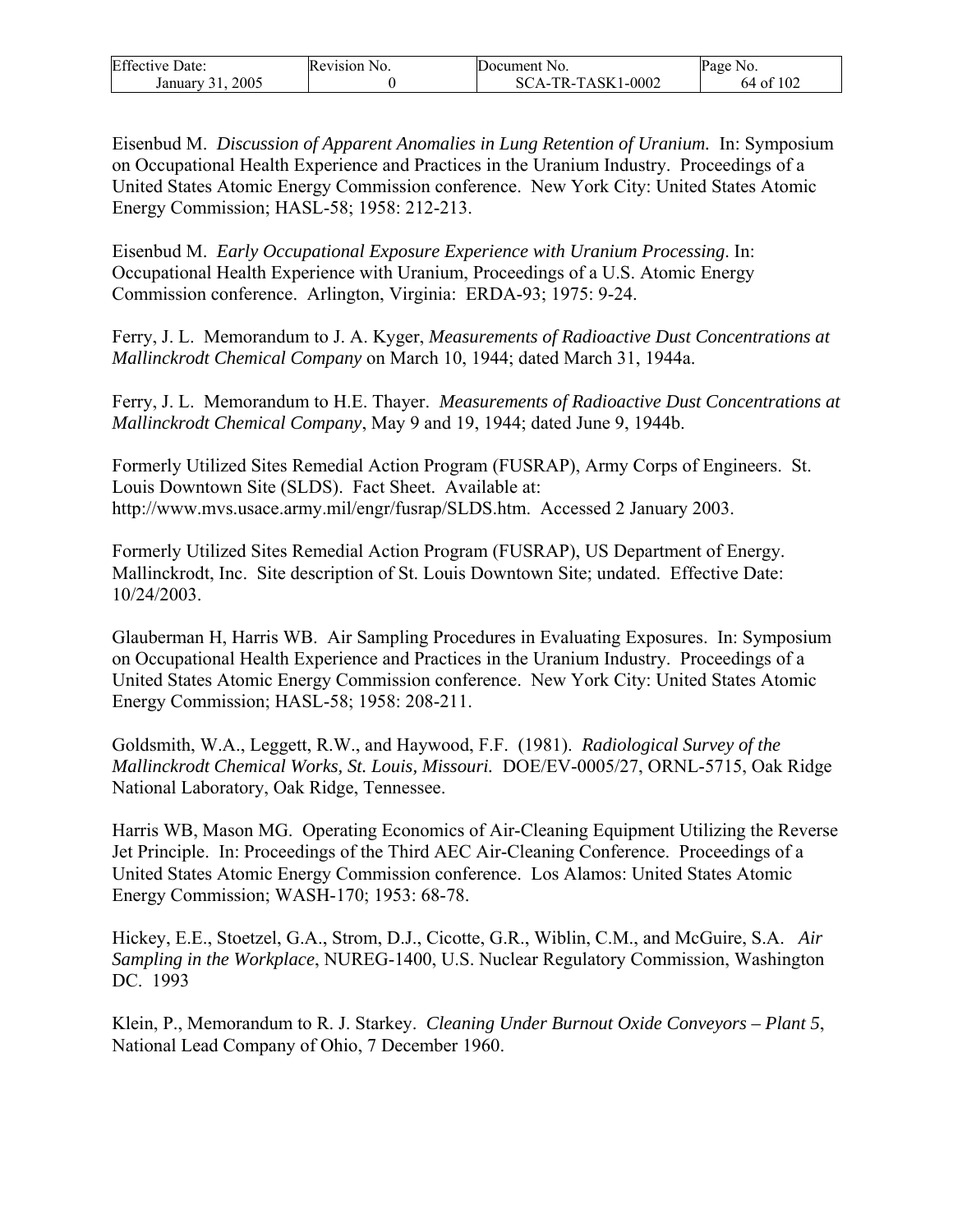| <b>Effective Date:</b> | Revision No. | Document No.      | Page No.       |
|------------------------|--------------|-------------------|----------------|
| 2005<br>January 31     |              | SCA-TR-TASK1-0002 | of $102$<br>O) |

ICRP, 1982. *Protection of the Patient in Diagnostic Radiology*. ICRP Publication 34, Annals of the ICRP, Vol. 9/2. ICRP, Pergamon Press, Oxford, England.

ICRP, 1982*. General Principles of Monitoring for Radiation Protection of Workers: A Report of Committee 4 of the ICRP*, Annals of the ICRP, Volume 9, Number 4, Pergamon Press, Oxford, England.

ICRP, 1994. Human Respiratory Tract Model for Radiological Protection, ICRP Publication 66, Annals of the ICRP, Vol. 24/1-3, Pergamon Press, Oxford, England.

ICRP, 1995. *Age-Dependent Doses to Members of the Public from Intake of Radionuclides: Part 4 Inhalation Dose Coefficients*. ICRP Publication 71; Pergamon Press, Oxford, England.

ICRP, 1995. *Dose Coefficients for Intakes of Radionuclides by Workers. A report of a task group of Committee 2 of the International Commission on Radiological Protection*. ICRP Publication 68; Pergamon Press, Oxford England.

ICRP, 1996. *Conversion Coefficients for Use in Radiological Protection Against External Radiation.* ICRP Publication 74, Pergamon Press, Oxford, England.

ICRP, 1997. *General Principles for Radiation Protection of Workers*, ICRP Publication 75, Pergamon Press, Oxford, England.

ICRP, 2002. *Supporting Guidance 3, Guide for the Practical Application of the ICRP Human Respiratory Tract Model*, Vol. 32, No. 1-2, Pergamon Press, Oxford, England.

Johnson, N.L., Kotz, S., and Balakrishnan, N., 1994. Continuous Univariate Distributions, Volume II, Section Edition, John Wiley and Sons.

Kathren, R.L., Shockley, R. E., Thomas, E. M. and Taulbee, T. D., 2003. *Dose Reconstruction from Occupationally Related Diagnostic X-ray Procedures,* ORAUT-OTIB-0006, Oak Ridge Associated Universities, Oak Ridge, Tennessee.

Makhijani, A., 1988. *Release Estimates of Radioactive and Non-Radioactive Toxic Materials to the Environment by the Feed Materials Production Center* 1951-85, Institute for Energy and Environmental Research, Takoma Park, Maryland, 7 July 1988.

Mallinckrodt Chemical Works (MCW). *Mallinckrodt Chemical Works – Plant 4*. Memo to F. M. Belmore, January 24, 1949a.

Mallinckrodt Chemical Works (MCW). *Dust Study at MCW Plant 4 Conducted during September and October, 1948*, Memo and report to H.E. Thayer from K. J. Caplin, 2 February 1949b.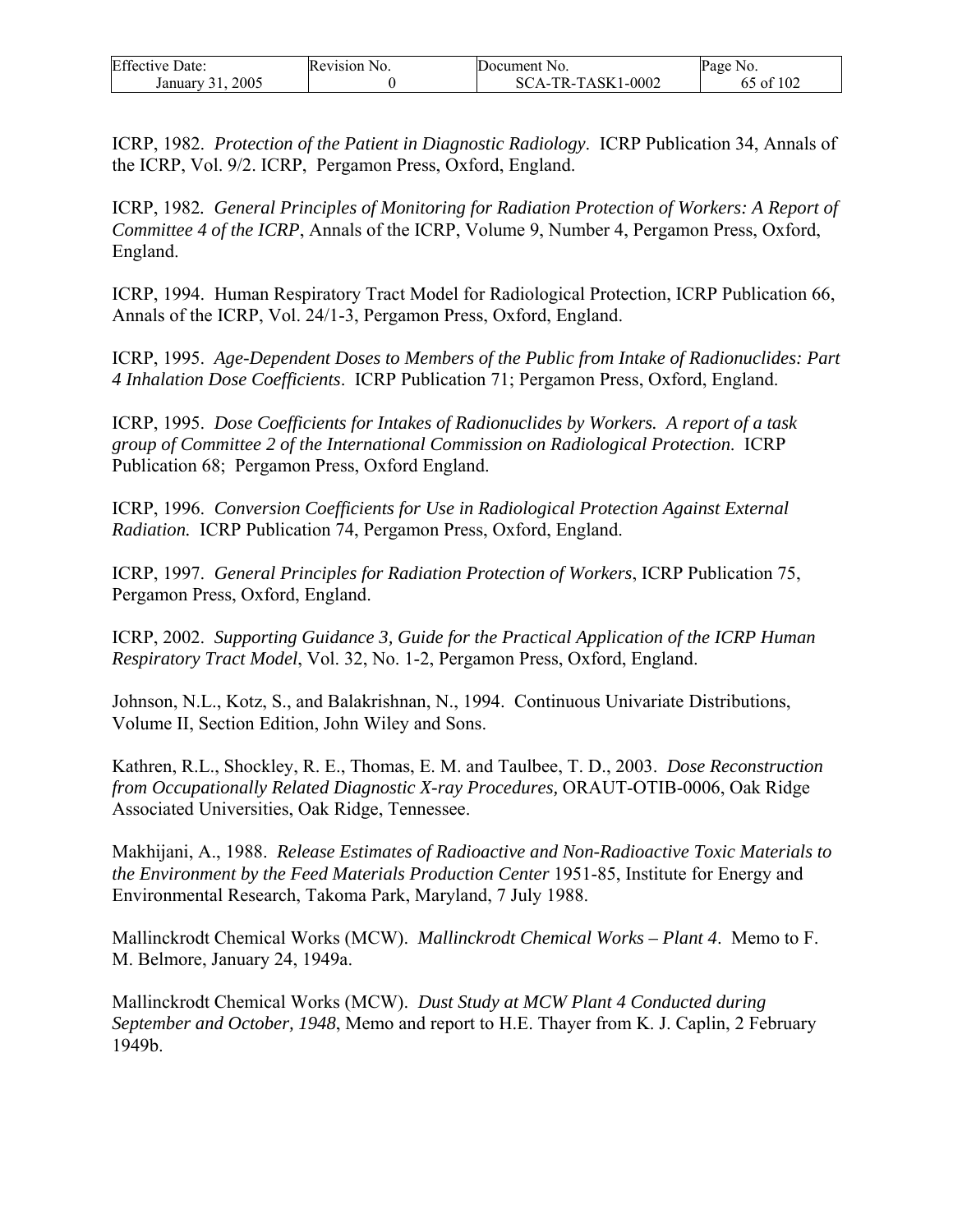| <b>Effective Date:</b> | <b>Revision</b> N<br>NO. | Document No.     | Page.<br>NO. |
|------------------------|--------------------------|------------------|--------------|
| $200^{\circ}$          |                          | CA-TR-TASK1-0002 | f 102        |
| January                |                          | $SC_{\ell}$      | 66 of        |

Mallinckrodt Chemical Works (MCW). *Dust Study of Plant Six, Conducted during October-November 1948.* Memo and report to H. E. Thayer from K. J. Caplan; 21 April 1949c.

Mallinckrodt Chemical Works (MCW). *Evaluation of Past Dust Exposures at Plant 4 and Plant 6*. Letter to M. Eisenbud of AEC from K. J. Caplan of Mallinckrodt. 16 January 1950a.

Mallinckrodt Chemical Works (MCW). *Mallinckrodt Chemical Works Plant Four Dust Study*, Memo to K. J. Caplan, 1 March 1950b.

Mallinckrodt Chemical Works (MCW). *Mallinckrodt Chemical Works Plant Four Dust Study,* Memo to K. J. Caplan and M. G. Mason, 1 June 1950c.

Mallinckrodt Chemical Works (MCW), *Mallinckrodt Chemical Works Plant Six Dust Study* August, 1950, 21 August 1950d.

Mallinckrodt Chemical Works (MCW), *Plant 6 Surveys at Mallinckrodt Chemical Works*, Memo and report to W. B. Harris from A. R. Piccot, 22 September 1950e.

Mallinckrodt Chemical Works (MCW), *Recheck of Dust Study in Ore Room and Ore Room Addition*, Memo to M. G. Mason, 29 September 1950f.

Mallinckrodt Chemical Works (MCW). *Results of Dust Study at Plant Six-E*, Memo to H. E. Thayer from K. J. Caplan, 26 February 1951.

Mallinckrodt Chemical Works (MCW), *Mallinckrodt Chemical Works Plant 6 – Ore Room Addition*, Occupational Exposure to Radioactive Dust, R. E. Morgan, 22 May 1953.

Mallinckrodt Chemical Works (MCW). *Activity Levels, Final Radioactivity Survey, Destrehan Street Facilities*. Report by the Health and Safety Department; 30 November 1961.

Mallinckrodt Chemical Works (MCW). *Thorium Operations at MCW*. Memo to J. W. Ruch and H. W. Roth from R. B. Martin, 2 Nov 1965.

Maroncelli, J.M. and Karpin, T.L., 2002, *The Traveler's Guide to Nuclear Weapons: A Journey Through American's Cold War Battlefield.* Historical Odysseys Publishers, Silverdate, Washington.

Mason, MG, 1955, *Mallinckrodt Chemical Works Health Program Policies, Status, and Summary*. February 21, 1955.

Mason MG. *A Summary of Fifteen Years of Experience with Dust Problems in the Refining and Fabrication of Uranium*. In: Symposium on Occupational Health Experience and Practices in the Uranium Industry. Proceedings of a United States Atomic Energy Commission conference. New York City: United States Atomic Energy Commission; HASL-58; 1958: 3-9.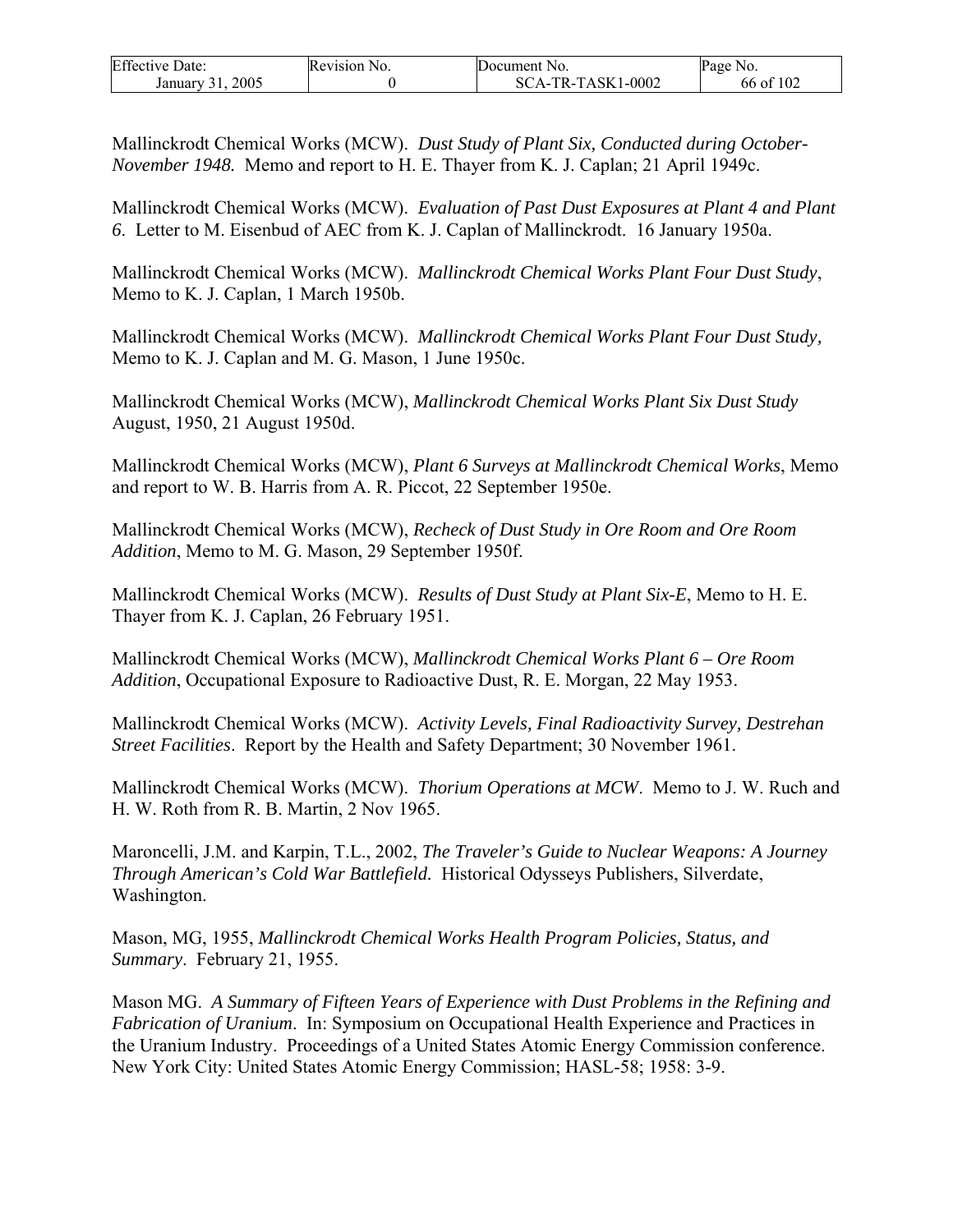| <b>Effective Date:</b> | Revision No. | Document No.      | Page No.  |
|------------------------|--------------|-------------------|-----------|
| 2005<br>January 31.    |              | SCA-TR-TASK1-0002 | 67 of 102 |

Mound Pre-1989 Dose Assessment Project, Phase II Final Report, Appendix C, MJW Corporation, Williamsville, NY, June 2000.

NCRP, 1989. *Medical X-Ray, Electron Beam, and Gamma-Ray Protection for Energies Up to 50 MeV (Equipment, Design, Performance, and Use*. National Council on Radiation Protection and Measurements 102: 1989.

NCRP, 1999. *Recommended Screening Limits for Contaminated Surface Soil and Review of Factors Relevant to Site-Specific Studies*, National Council on Radiation Protection and Measurements, Publication 129, ISBN 0-929600-61-4.

National Institutes of Occupational Safety and Health (NIOSH). *External Dose Reconstruction Implementation Guideline*. OCAS-IG-001. Rev. 1; August 2002a.

National Institutes of Occupational Safety and Health (NIOSH). *Internal Dose Reconstruction Implementation Guideline*. OCAS-IG-002. Rev. 0; August 2002b.

National Institutes of Occupational Safety and Health (NIOSH). *NIOSH-InteractiveRadioEpidemiological Program (NIOSH-IREP) Technical Documentation, Final Report*.

National Institute for Occupational Safety and Health (NIOSH), Office of Compensation Analysis and Support; Cincinnati, Ohio; June 2002.

National Institutes of Occupational Safety and Health (NIOSH) Office of Compensation Analysis and Support, *Technical Information Bulletin: Estimation of Ingestion Intakes*. OCAS-TIB-009, Rev. 01, 13 April 2004.

National Institutes of Occupational Safety and Health (NIOSH). NIOSH Typical letter to Claimant, Introduction Section, 2003.

National Institutes of Occupational Safety and Health (NIOSH) Office of Compensation Analysis and Support. NIOSH Comments on the SC&A Review of Bethlehem Steel Site Profile, December 2004.

National Research Council, National Academy of Sciences, 1989. *Film Badge Dosimetry in Atmospheric Nuclear Tests*, National Academy Press, Washington, DC.

Nuclear Regulatory Commission (NRC), 1992. *Air Sampling in the Workplace*, Regulatory Guide 8.25, U.S. Nuclear Regulatory Commission, Washington, DC.

Oak Ridge Associated Universities (ORAU). *Mallinckrodt Chemical Works: Four Plant Study Classifications of Radium, Radon and Thorium Exposure*, Memo from J. N. Nicolas, 16 September 1991.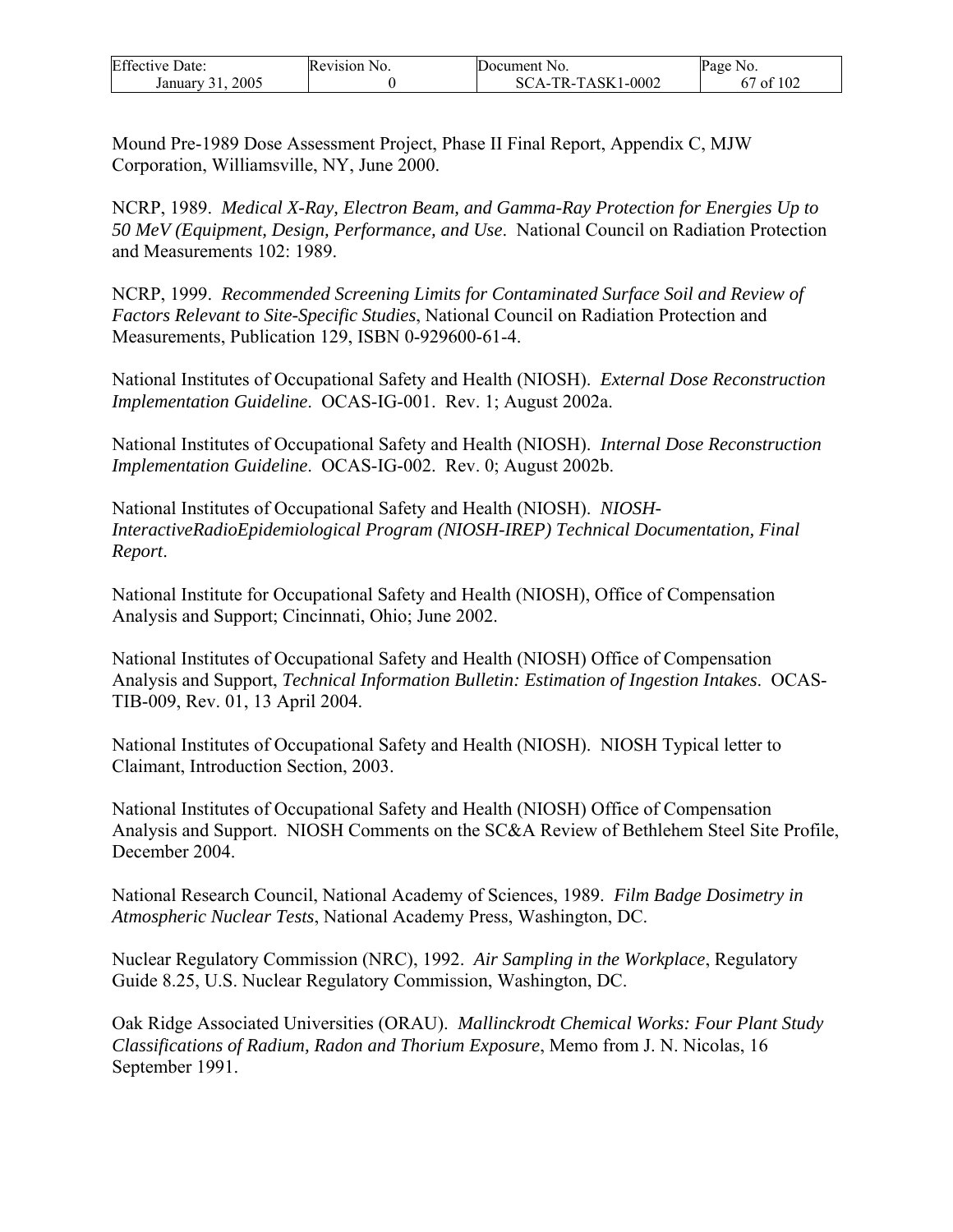| <b>Effective Date:</b> | Revision No. | Document No.      | Page No.  |
|------------------------|--------------|-------------------|-----------|
| 2005<br>January 31     |              | SCA-TR-TASK1-0002 | 68 of 102 |

Oak Ridge Associate Universities (ORAU). *NIOSH Dose Reconstruction Project Quality Assurance Program Plan*, ORAUT-PLAN-0001, Rev. 0, January 30, 2003a.

Oak Ridge Associated Universities Team (ORAUT), *Dose Reconstruction Project for NIOSH. Internal Dose Reconstruction*. ORAUT-PROC-0003. Rev. 0; 1 May 2003b.

Oak Ridge Associated Universities Team (ORAUT), *Dose Reconstruction Project for NIOSH. External Dose Reconstruction.* ORAUT-PROC-0006. Rev. 0; 27 June 2003c.

Oak Ridge Associated Universities Team (ORAUT), Technical Basis Document for the *Development of an Exposure Matrix for the Mallinckrodt Chemical Company St. Louis Downtown Site, St. Louis, Missouri, Period of Operation 1942 to 1958*. ORAUT-TKBS-0005, J. L. Westbrook, Rev. 00, 24 October 2003d.

Oak Ridge Associated Universities Team (ORAUT) *Technical Information Bulletin: Technical Basis for Estimating the Maximum Plausible Dose to Workers at Atomic Weapons Employer Facilities*, ORAUT-OTIB-0004, J. L. Anderson Rev. 02, 4 December 2003e.

Oak Ridge Associated Universities Team (ORUT), Technical Basis Document: *Basis for Development of an Exposure Matrix for Aliquippa Forge, Pennsylvania, Period of Operation July 28, 1948 to February 28, 1950*, ORAUT-TKBS-0021, Rev. 00, Shelby L. Gubin, 21 December 2004.

Oak Ridge Operations Office (OROO). *Decontamination of Gloves*, Memo from S. R. Sepiris to C. L. Carl, 26 July 1955.

Rochester, University of (Rochester), School of Medicine and Dentistry, Atomic Energy Project Memorandum from Russell Hayes to Mr. Jesse Cherry, Health and Safety Division, US AEC, New York Operations Office. 12 January 1950.

Rohring, N., 2004. *Technical Basis Document for Idaho National Engineering and Environmental Laboratory (INEEL) – Occupational External Dosimetry.* ORAUT-TKBS-0007- 6, Oak Ridge Associated Universities, Oak Ridge, Tennessee.

SC&A, 2004a. SC&A *Standard Operating Procedure for Performing Site Profile Reviews,* Revision 0, March 18, 2004.

SC&A, 2004b. Task 1, Document No. SCA-TR-Task1-0001-*Review of NIOSH Site Profile Review of NIOSH Site Profile for Bethlehem Steel Plant, Lackawanna, NY*, October 14, 2004.

SC&A, 2004c. Response to NIOSH *Rebuttal Regarding the SC&A Bethlehem Steel Site Profile Review,* December 14, 2004.

SC&A, 2005. *The Review of NIOSH/ORAUT Procedures and Methods Used for Dose Reconstruction*, Report, SCA-TR-Task3-0001, S.Cohen and Associates, McLean, Virginia.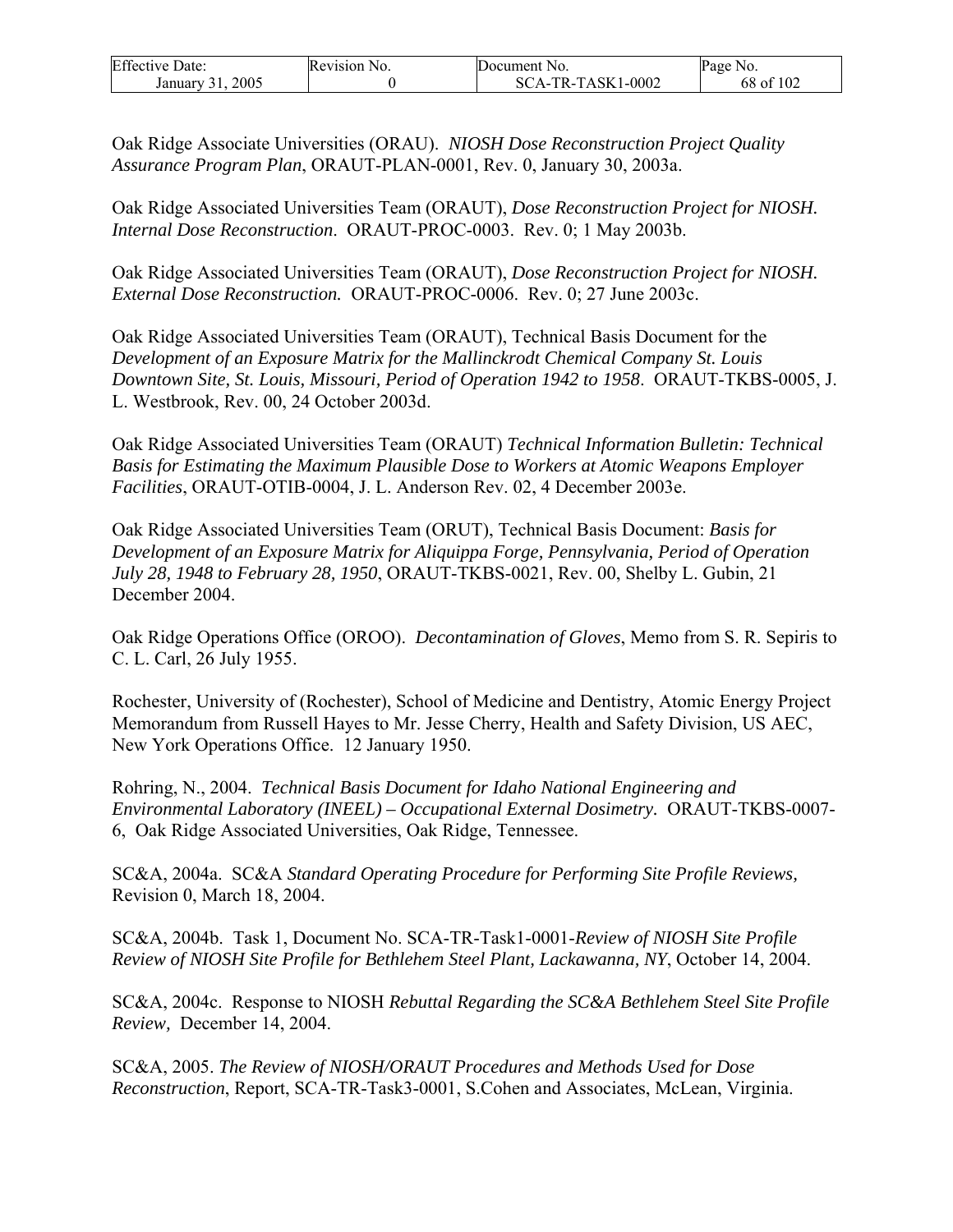| <b>Effective Date:</b> | Revision No. | Document No.      | Page No.  |
|------------------------|--------------|-------------------|-----------|
| 2005<br>January 31.    |              | SCA-TR-TASK1-0002 | 69 of 102 |

Sepiris, S. R. to Karl, C. L., Oak Ridge Operations Office Memorandum, July 26, 1955, *Decontamination of gloves*.

Utnage WL. Laundry Operations in a Uranium Feed Materials Plant. In: Symposium on Occupational Health Experience and Practices in the Uranium Industry. Proceedings of a United States Atomic Energy Commission conference. New York City: United States Atomic Energy Commission; HASL-58; 1958: 168-171.

Weinstein MS. Environmental Contamination. In: Symposium on Occupational Health Experience and Practices in the Uranium Industry. Proceedings of a United States Atomic Energy Commission Conference. New York City: United States Atomic Energy Commission; HASL-58; 1958: 180-184.

Westbrook, J, L., Oak Ridge Associated Universities Team (ORAUT), Technical Basis Document for the *Development of an Exposure Matrix for the Mallinckrodt Chemical Company St. Louis Downtown Site, St. Louis, Missouri, Period of Operation 1942 to 1958*. ORAUT-TKBS-0005, Rev.. 00, 24 October 2003.

Wolf, B.S., 1947. Letter from B.S. Wolf to R.E. Hayden, "Health Hazards at Mallinckrodt Chemical Company's St. Louis Plant," August 9, 1947.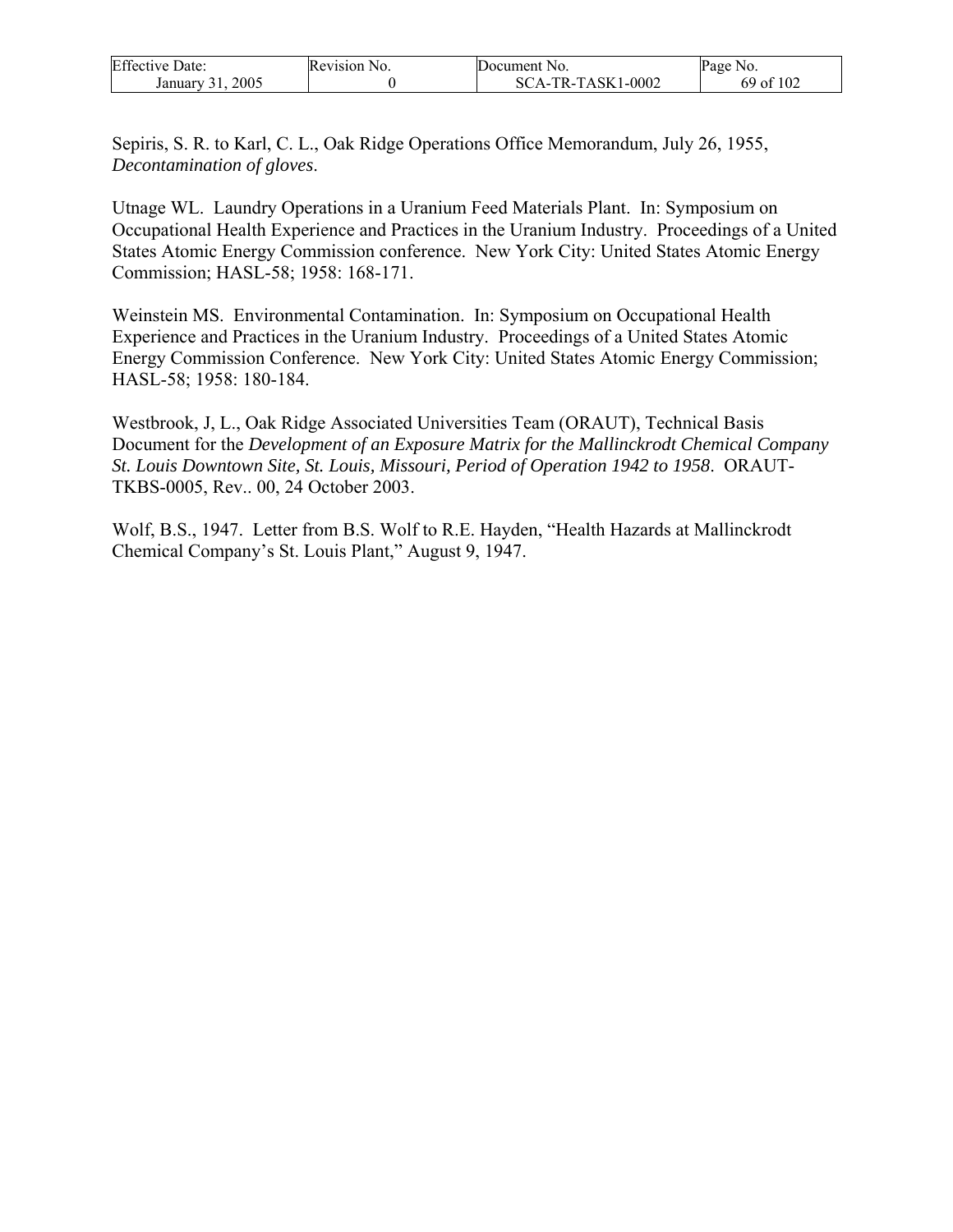| <b>Effective Date:</b> | Revision No. | Document No.        | Page No.  |
|------------------------|--------------|---------------------|-----------|
| 2005<br>January 31.    |              | $SCA-TR-TASK1-0002$ | 70 of 102 |

# **ATTACHMENT 1**

# **MALLINCKRODT CHEMICAL COMPANY QUESTIONS SUBMITTED TO NIOSH**

The evaluation of the Mallinckrodt Chemical Company (Mallinckrodt) Site Profile so far has included review of some source records, interviews with Mallinckrodt workers and site experts, and a partial review of some considerations relating to potential exposure from dust inhalation during the early years from 1942-1945. We are sending you this memorandum setting forth the questions that we consider important at this time regarding the completeness and adequacy of the Site Profile as part of our preparation for drafting our Site Profile Review. For that reason we would appreciate an early response.

The documents identified to date included primarily information gained from the FUSRAP site and declassified documents regarding early exposures at Mallinckrodt workers. This constitutes only a fraction of the source information listed in *Technical Basis Document: Basis for Development of an Exposure Matrix for Mallinckrodt Chemical Company St Louis Downtown Site, St. Louis Missouri,, Period of Operation: 1942-1958, ORAUT-TKBS-0005, Version 00 dated October 24, 2003*. We have not yet had the time to go through the documents in the NIOSH and ORAU Site Research Database, but we have sampled a few of them.

In addition to document review, Tom Bell and Kathy Robertson-Demers conducted site expert interviews with 27 Mallinckrodt site experts who provided their input in St. Charles Missouri on August 16 and 17, 2004. The workers discussed the functions and operations they individually performed at the various plants that made up the St. Louis Downtown Mallinckrodt Chemical Works complex starting with initial uranium processing that started at the Main Plant (Building 1) and the Plant 2 complex (Buildings 2, 50, 51, 51A , 52, 52A and 55) and Plant 4 from 1943 to 1945, with continuing use of Plant 4 in 1946 and expanding to new refinery facilities built at the Destrehan Street Plant complex in Buildings 5, 6, 6E, 7 and 7E. As a result of the document reviews and interviews with the workers, a number of issues with respect to the Mallinckrodt Chemical Works technical basis document (TBD) have surfaced. The questions have been organized within sections (i.e., general, early period, external, medical x-ray, internal, and other) so that related questions can be addressed together during their discussion at our next conference call.

#### **I. General questions**

- 1. Are NIOSH and ORAU planning to include Plant 5 in their dose reconstructions? Plant 5 did commercial processing of euxenite (ore) in the 1950s and was mentioned by workers in the interviews conducted by SC&A?
- 2. Some workers allege that parts of the dose records may be unreliable or fabricated. For instance, we understand that workers would sometimes throw their badges into orange oxide containers to see if anyone would notice and the workers claim that no one noticed. They also claim that zeros were being improperly entered into dose records. Note that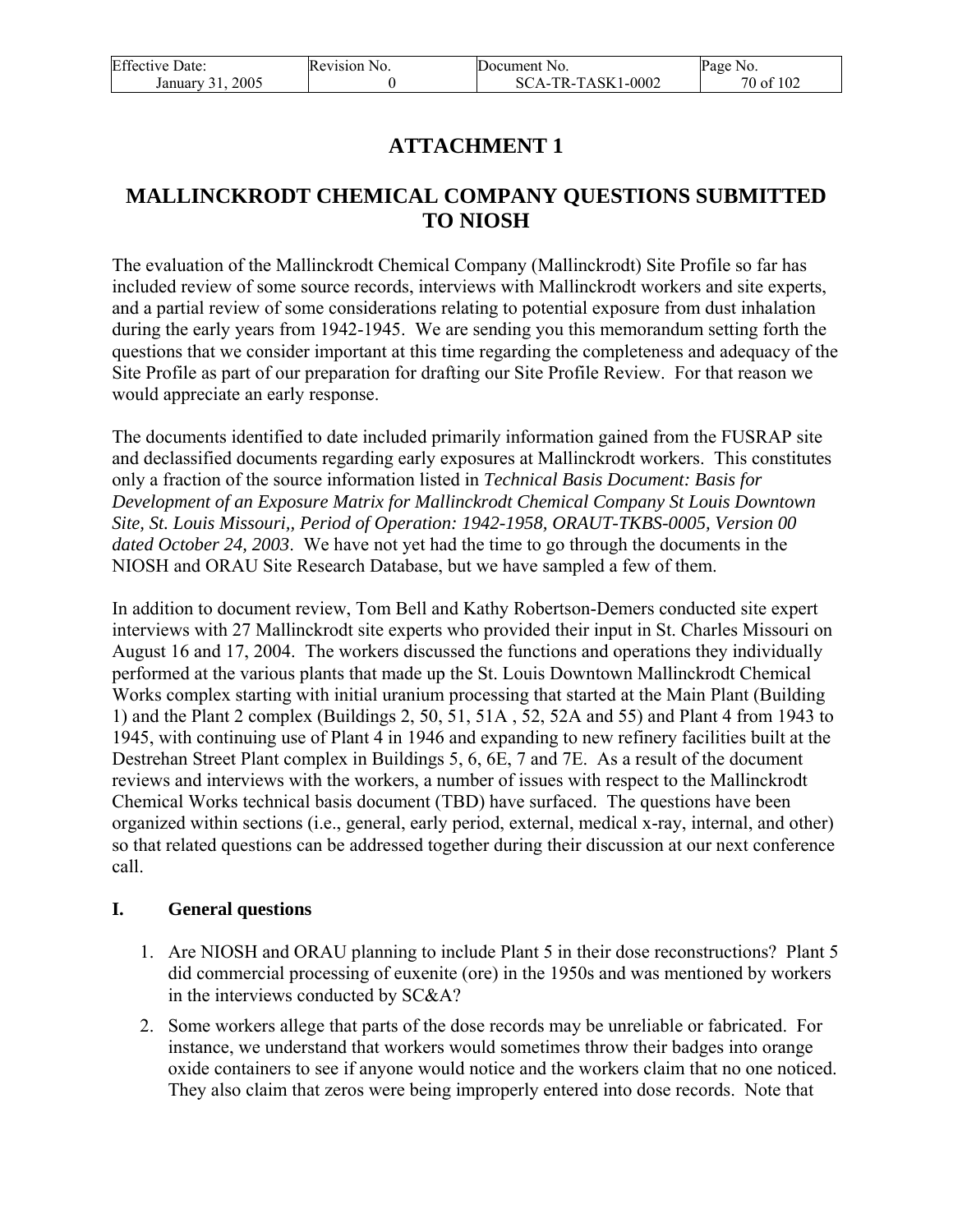| Effective I<br>Date:        | Revision No. | <b>IDocument No.</b>                                 | Page No. |
|-----------------------------|--------------|------------------------------------------------------|----------|
| 2005<br>January<br>$\sim$ 1 |              | 1-0002<br><sup>~</sup> A-TR-TASK1<br>SC <sup>-</sup> | of 102   |

the GAO reported in 1994 that zeros were entered into dosimetry records when workers did not turn in badges. Have NIOSH and ORAU investigated such claims? Are NIOSH and ORAU dose reconstructors adjusting doses to reflect the potential for fabrication of data, and if so, how?

- 3. Have NIOSH and ORAU tried to construct a list of incidents or determine the frequency of problems in the denitration pots or UF4 reduction furnaces? Has NIOSH tried to determine the typical dosimetric situation that prevailed with respect to such incidents and the workers who were present or participated in cleanup activities? How do such incidents affect the use of worker surrogates when records for individual claimants do not exist?
- 4. Have NIOSH and ORAU developed a list of especially hazardous jobs such as replacement of filter bags in baghouses, furnace operation, and pot operation?
- 5. NIOSH and ORAU mention Ac-227 on p. 51 of the TBD, but did not include it in the table of values on that page used for dose reconstruction. Did NIOSH and ORAU decide not to include Ac-227? Did NIOSH do any screening calculations to determine whether Ac-227 was important in the parts of MCW? If NIOSH took Pa-231 into account, why does it seem to have dropped Ac-227, given that each of them have a mortality coefficient that is two orders of magnitude larger than those of U-234 for Type F material (EPA Reg. Guide 13). The difference is much smaller for Type S material. Further, the table on p. 51 assumes that the radionuclides in the decay chains of U-238 and U-235 are present in equilibrium in urine. What is the basis of this assumption, given that the mobilization of Th, Ra and Pa in the body would be different than U?
- 6. Could NIOSH provide the specific references for Tables 21 to 24 and especially for the 1942-46 dust levels?
- 7. Did NIOSH and ORAU do any statistical analysis on the air concentrations data, cohort bioassay data, or cohort external dose data to determine whether the choices of parameters for dose reconstruction are claimant favorable?
- 8. In Table 31, most GSD values are listed as less than 1. However, GSD is always  $\geq 1$ . Could NIOSH and ORAU explain these values? Could NIOSH and ORAU also provide SC&A with the details of the statistical analysis that was done to derive these values? How have these GSD values been used in dose calculations?

#### **II. Early Period**

- 1. The method for dose reconstruction for the 1942-1945 period on page 59 of the TBD is to use 1946 external dose data and assign the values to the earlier period. This appears to disregard the AEC assessment (quoted in the TBD) that the unmonitored early period exposures were "moderately" more severe. Other parts of the TBD use the same process for assigning missed doses (e.g., para 1 in Section 7.4.2, p. 60). How does NIOSH justify this as claimant favorable?
- 2. How did NIOSH and ORAU establish that all workers who did radiological work were badged after 1946 (p. 60 first sentence)?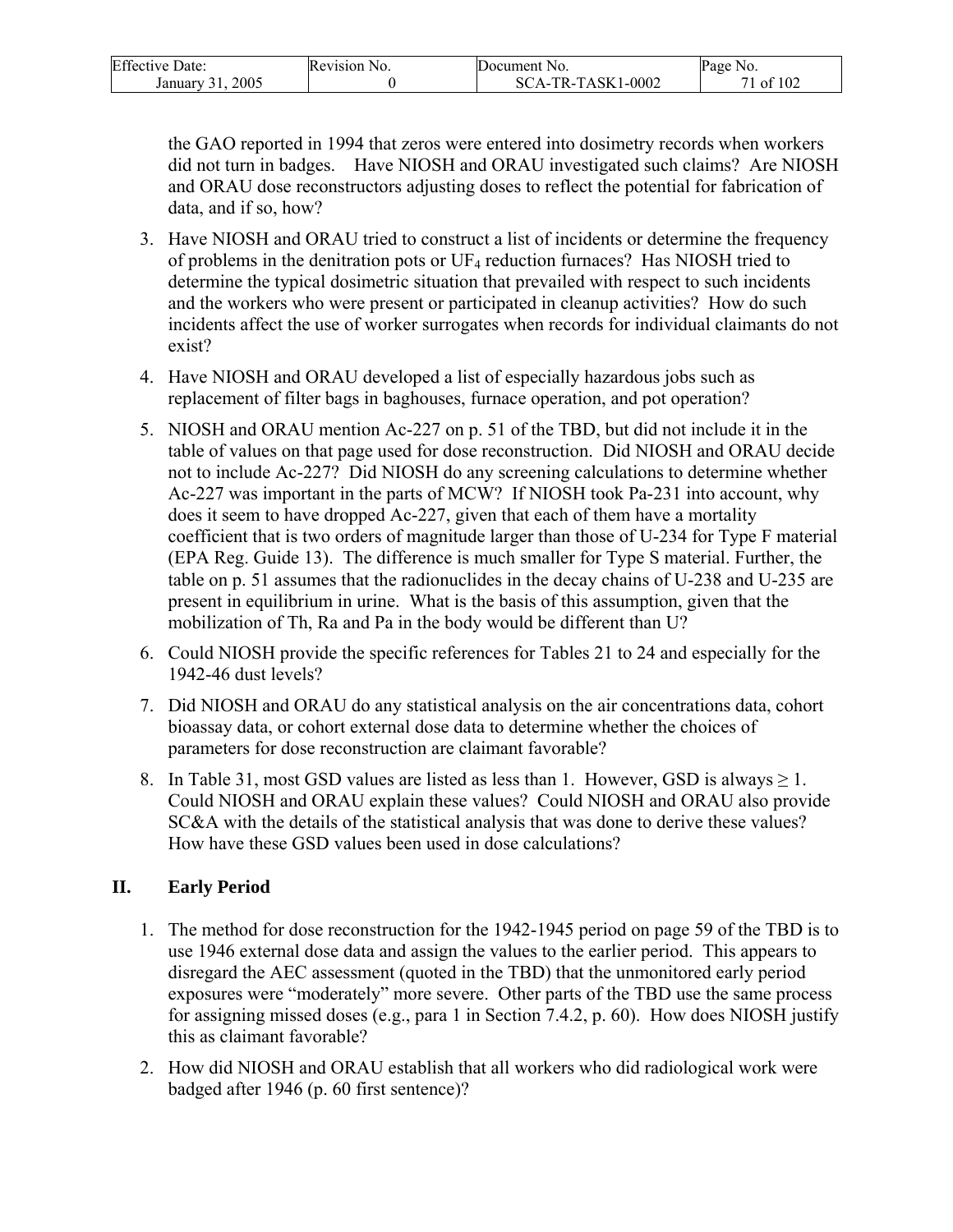| <b>Effective Date:</b> | Revision No. | Document No.      | Page<br>NO. |
|------------------------|--------------|-------------------|-------------|
| 2005<br>January 31     |              | SCA-TR-TASK1-0002 | '2 of 102   |

- 3. Has NIOSH recalculated the internal doses in the Hanson Blatz and Merrill Eisenbud issued a report on November 30, 1950 entitled *"An Estimate of Cumulative Multiple Exposures to Radioactive Materials, Mallinckrodt Chemical Works, Plant 4 and 6, July 1942 to October 1949."* using ICRP 66 techniques? If so what was the result? We request NIOSH to provide us with the details of any calculations that were done.
- 4. How have NIOSH and ORAU taken into account the observation of Caplan (letter to Eisenbud, Jan. 16, 1950, online database) that the "dust exposure calculated from dust study data may be seriously in error if the individual job is highly variable (viz. maintenance work)"?
- 5. In a 1995 interview with the Advisory Committee on Human Radiation Experiments, Eisenbud recalled that MCW workers were excreting a milligram of uranium per day in urine and that air dust levels were routinely several milligrams per cubic meter. Has NIOSH done an upper bound analysis of organ doses assuming that such levels were typical in the early days?
- 6. How are NIOSH and ORAU taking into account the observations of Caplan (Jan. 19, 1950, *op. cit.*) that dust data prior to the fall of 1948 are not reliable?
- 7. Have NIOSH and ORAU considered workstations with extremely high levels of dust, at levels of several hundred thousand or even above one million dpm/m3 (*Dust Study of Plant 6, Oct.-Nov. 1948*, Caplan to Thayer, on database)? These are much higher than the Plant 6 concentrations in Table 9 or Table 22 of the TBD for 1948 and earlier. For instance the dust levels in the fumes in the pot room were measured at 2,040,000 dpm/m3 "after turning into powder" and at 18,700 dpm/m3 "before turning into powder." The latter value was presumably for UNH, which is Class F. "Checking and leveling of buckets" was 347,000 dpm/m3; "opening of bins for inspection" was 693,000 dpm/m3. How do the numbers in the TBD tables relate to these values?
- 8. Urinalyses for uranium until 1950 were suspect (see page 40). Mallinckrodt was asked if they could salvage these urinalysis samples, and it thought that it could not. NIOSH has stated that because of the lack or recorded film badge data, urinalysis data and bioassay data in the early days, that the only logical way to calculate dose to unmonitored workers is to use surrogate (comparable) worker inhalation intake values in pCi/year (see Table 31). Also see page 50 and 52. Since internal doses are very important, how has NIOSH compensated for the suspect data in the period for 1950s and before? Does NIOSH feel confident that such surrogate doses can adequately fill in missed dose to overcome this lack of film badge data, urinalysis data and bioassay data? For instance, has NIOSH taken into account the frequent incidents that occurred in various parts of the plant, such as denitration pots and  $UF_4$  reduction furnaces? Did NIOSH determine the variability to be expected among workers? If so, how was this used to ensure a claimant favorable approach when using surrogate data?

#### **III. Questions relating to external doses**

1. External doses from dust settling onto skin and clothes were likely to have been high. A 1955 document on laundering of gloves in the NIOSH and ORAU Site Research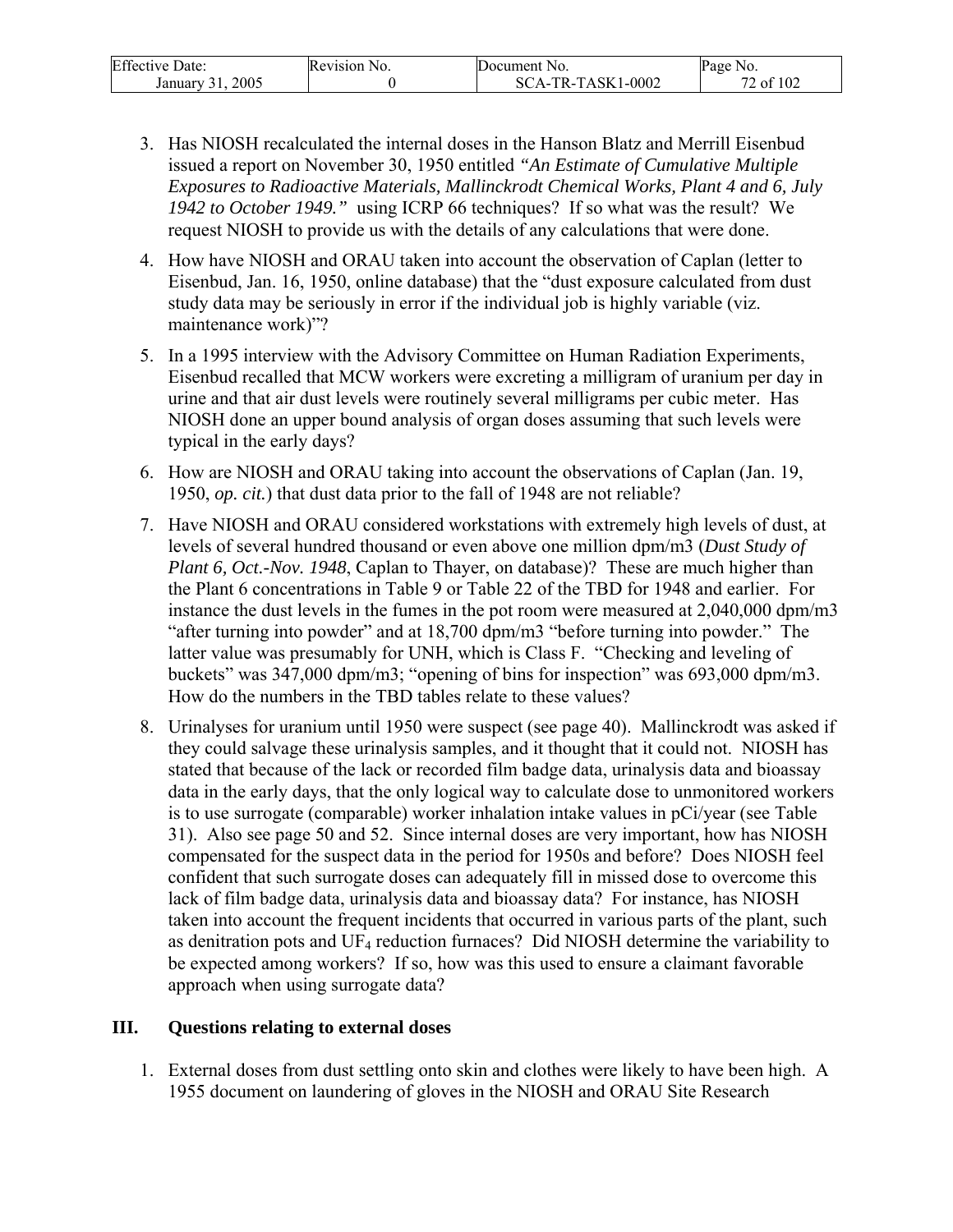| <b>Effective Date:</b> | Revision No. | Document No.      | Page No.     |
|------------------------|--------------|-------------------|--------------|
| 2005<br>January 31.    |              | SCA-TR-TASK1-0002 | $6$ of $102$ |

Database ("Decontamination of gloves" July 28, 1955) has extensive data on contamination of gloves from uranium facilities under the jurisdiction of the Oak Ridge Operations Office. The average measured beta-gamma contamination was 12.88 mrep/hour, with many gloves being over 20 mrep/hour. Have NIOSH and ORAU done an analysis of this data to assess doses to the hands at MCW? Do NIOSH and ORAU believe that this set of data may be useful in determining doses from deposition of dust on clothing as well as exposed parts of the body? Can this set of data provide some indication of external doses in the 1940s, using claimant favorable assumptions for uranium concentrations in air? For claimants with skin cancer or cancers with organs near the skin surface, have NIOSH and ORAU characterized the skin dose to workers who often had contamination on their skin or inside their gloves or shoes when handling and scooping the uranium slag residues out of drums or out of the containers they called "bombs"? Did the NIOSH and ORAU review find that erythema-level external doses were a problem needing special attention, especially during the early years?

- 2. It appears to us that the external dose potential for workers who handled, packaged, or processed ores (especially pitchblende), raffinate, and filter cake residues should be explicitly considered. Do NIOSH and ORAU agree? In this context, how would NIOSH and ORAU handle exposures from dust deposition on clothes and exposed parts of the body? What would be a claimant favorable shielding factor. How would claimant favorable external exposure scenarios be constructed?
- 3. NIOSH and ORAU do not seem to have taken radium-226 external doses into account in its assessment of thorium-230 production and associated handling of raffinates (p. 35 of the TBD). Is this correct? If so, what is the technical rationale behind this decision?
- 4. How is NOSH correcting for film badge underestimate of low energy photon exposure at MCW? Is NIOSH considering producing a TIB similar to ORAUT-OTIB-0010, 1/12/2004 Rev.. 00 entitled: *A Standard Complex-Wide Correction Factor for Overestimating External Doses Measured with Film Badge Dosimeters to use for facilities and AWEs for the period prior to 1970*?
- 5. When dealing with Mallinckrodt plant workers who worked in areas adjacent to the production plants, the TBD reports that surface alpha was  $2500 \text{ dpm}/100 \text{ cm}^2$  with an average beta exposure of 2 mrem/hr and with hot spots as high as  $35,000$  dpm/100 cm<sup>2</sup> and 15 mrep/hr beta (see page 37). NIOSH and ORAU have developed in its ORAUT-OTIP-0004, 12/04/2003 Rev. 02 a procedure to develop annual organ dose due to external exposure to ground surfaces contaminates from natural uranium dust. NIOSH/ORAU has made the assumption that in estimating the airborne contamination from residual contamination during uranium operations that these factors reached an equilibrium that caused the airborne and surface contamination to remain at a constant level. Is this claimant-favorable for resuspension in hot spots and for workers who worked at or near the hot spots for extended periods? Has NIOSH developed a similar method for organ dose that also provides a reasonable estimate of dose to the skin for claimants with skin cancer who worked in areas adjacent to the production plants and were exposed to ground contamination at Mallinckrodt? NIOSH (see Table 4, page 6 of 13). http://www.cdc.gov/niosh/ocas/pdfs/tbd/awemaxd2.pdf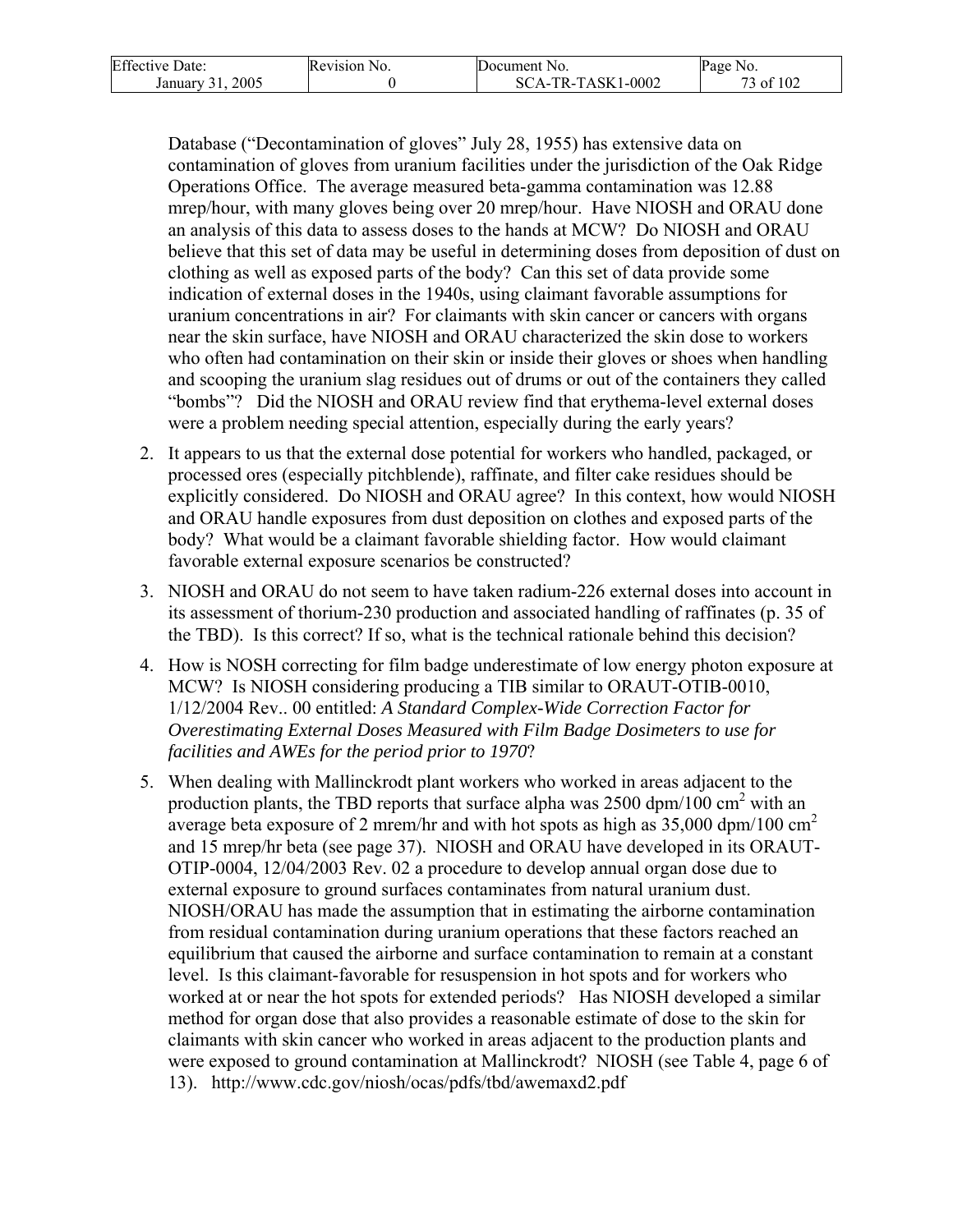| <b>Effective Date:</b> | <b>Revision</b> N<br>N <sub>0</sub> | Document No. | Page No. |
|------------------------|-------------------------------------|--------------|----------|
| 2005                   |                                     | 1-0002       | of 102   |
| January                |                                     | 'A-TR-TASK1  | /4 ot    |

- 6. How are NIOSH and ORAU taking into account dust deposition on clothing and exposed parts of the body from jobs with high dust levels such as those in the 1948 Caplan to Thayer document cited above?
- 7. **Amounts of materials and geometry characteristics.** The TBD points out on page 66 that for external dosimetry, considerations of amounts of materials and geometry characteristics render any dose estimation with this data subject to a great deal of uncertainty. To help solve this, NIOSH has developed *ORAUT-OTIB-0010, 1/12/2004 Rev. 00 entitled: A Standard Complex-Wide Correction Factor for Overestimating External Doses Measured with Film Badge Dosimeters*. See http://www.cdc.gov/niosh/ocas/pdfs/tbd/doebadge.pdf

This TIB, however is only applicable after 1970. How are these uncertainties being estimated in the MCW case where production happened prior to 1970?

### **IV. Medical X-ray Exposures**

- 1. In the Mallinckrodt TBD (Page 119), ICRP 34 was utilized instead of ICRP 74 used in NIOSH's OCAS1 to determine absorbed dose from kerma values. Preliminary indications by SC&A indicates that the use of ICRP 34 may tend to underestimate the absorbed dose. ICRP 34 does not have 10 organs that are now in ICRP 74. The use of ICRP 74 is particularly important when the medical examinations included photofluorography chest x-ray where doses can double or triple based on the differences between ICRP 34 and ICRP 74. In PA and lateral x-rays the underestimations are not as significant. Has NIOSH validated that photofluorography was not used at Barnes Hospital? If it is found that photofluorography was used, has NIOSH considered recalculating the estimated annual medical occupational x-ray organ dose using ICRP 74 which is required by 42 CFR Part 82 rather than NIOSH's use of ICRP 34?
- 2. The TBD assumes annual x-rays, but some workers remember semi-annual X-rays. Have NIOSH and ORAU investigated the possibility that some workers had more frequent Xrays or that they were taken more frequently in earlier periods?

### **V. Internal Doses**

- 1. What is the basis for using 1970s data to assume that the  $UF_4$  to metal process has had a low respirable fraction even in the early period?
- 2. What is the basis for the statement on p. 40 that errors in urinalysis "are in a conservative direction and thus are claimant favorable"?
- 3. The TBD points out on page 33 that when handling  $UO<sub>3</sub>$ , openings between the operating area and the drum storage alleys in the Ore Room addition resulted in winds that blew into the area and upset the ventilation balance causing the dust to be blown into the operator areas. Such records may be included in the records held at the ORISE CER Vault Room as listed at the following website under the Mallinckrodt Chemical Works section: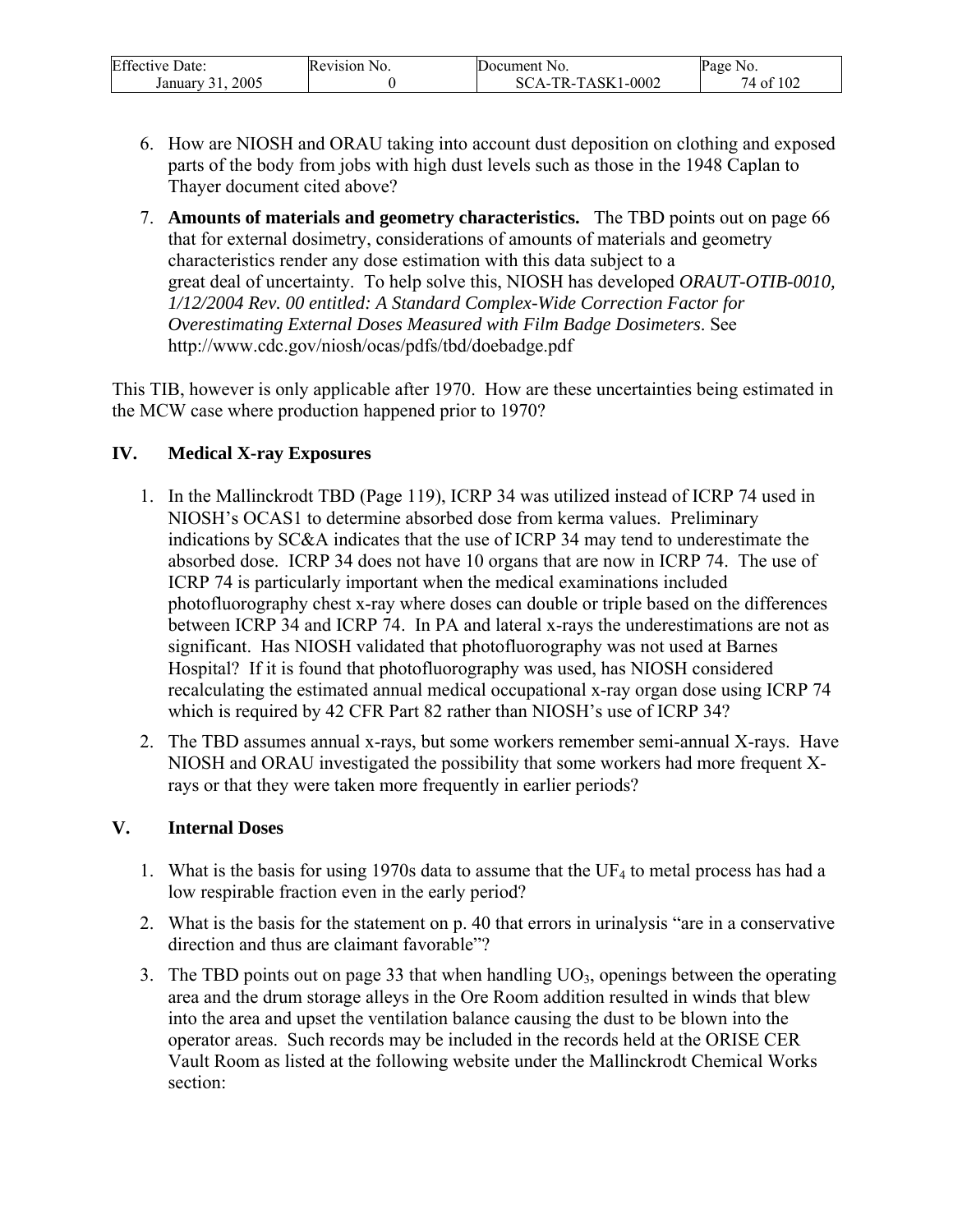| <b>Effective Date:</b> | Revision No. | Document No.      | Page No.  |
|------------------------|--------------|-------------------|-----------|
| 2005<br>January 31.    |              | SCA-TR-TASK1-0002 | 75 of 102 |

http://www.eh.doe.gov/ohre/new/findingaids/epidemiologic/orise

Has NIOSH found any documentation of these individual Ore Room worker exposures verifying these elevated dust levels in the drum room alleys; verifying which monitoring devices were used; and verifying which urinalysis bioassay was used to detect and quantify the internal dose due to such exposures?

- 4. The choice of Type M solubility does not appear claimant favorable in view of the presence of both UF4 and more importantly uranyl nitrate. Why did NIOSH and ORAU choose Type M over Type F, since UNH is clearly type F and was present at the plant?
- 5. Have NIOSH and ORAU done a consistency check to see if their estimates for lung burdens of radium are consistent with the radon in breath measurements reported by Eisenbud in a letter to Caplan on August 31, 1949?
- 6. We are presuming that NIOSH and ORAU used nasal breathing assumption. Is this correct?
- 7. Why did NIOSH and ORAU choose  $1.4 \text{ m}^3$ /hour for MCW instead of the heavy work 1.7 m<sup>3</sup>/hour it used at Mallinckrodt Chemical Company?
- 8. The TBD states that ingestion would most likely take place during eating and smoking breaks. Has ORISE/ORAU taken into account additional likely ingestion routes from sore throats from dust, oro-nasal breathing and when dust got into their mouths? This was especially a problem in the early days when no masks or only painter's dust masks were routinely used. Have NIOSH and ORAU considered ingestion doses from large particles, such as metal flakes, being deposited on food in addition to dust setting out?

### **Other issues**

- 1. Have NIOSH and ORAU completed Section 8.0, Determination of Exposures Due to Residual Contamination Remaining from MED/AEC Operations?
- 2. NIOSH and ORAU have assumed that the <sup>238</sup>U: <sup>230</sup>Th: <sup>226</sup>Ra ratio is 1:1:0.3 (p. 31). The ratio assumes wet grinding of ore. Have NIOSH and ORAU checked that only wet grinding was done at MCW to validate the assumptions on p. 31? Also have NIOSH and ORAU calculated doses from ore storage outdoors and indoors, especially from pitchblende storage?
- 3. Individual interviews with Mallinckrodt site experts also indicated that career workers often transferred to Weldon Springs when the St Louis downtown site was closed. Does the ORISE/ORAU dose reconstruction take into account additional dose that workers later received after their work ceased at the St. Louis downtown site TBD? Likewise, if the worker later worked on cleaning up post-production residual contamination past the time of this Mallinckrodt TBD, has NIOSH and ORAU added that dose to his Mallinckrodt TBD dose when determining total dose?
- 4. In doing the site profile for Mallinckrodt Chemical Works, what plants were included? Did the review include the Main Plant (Building 1) and the Plant 2 complex (Buildings , 2, 50, 51, 51A , 52, and 55) and Plant 4 from 1943 to 1945, with continuing use of Plant 4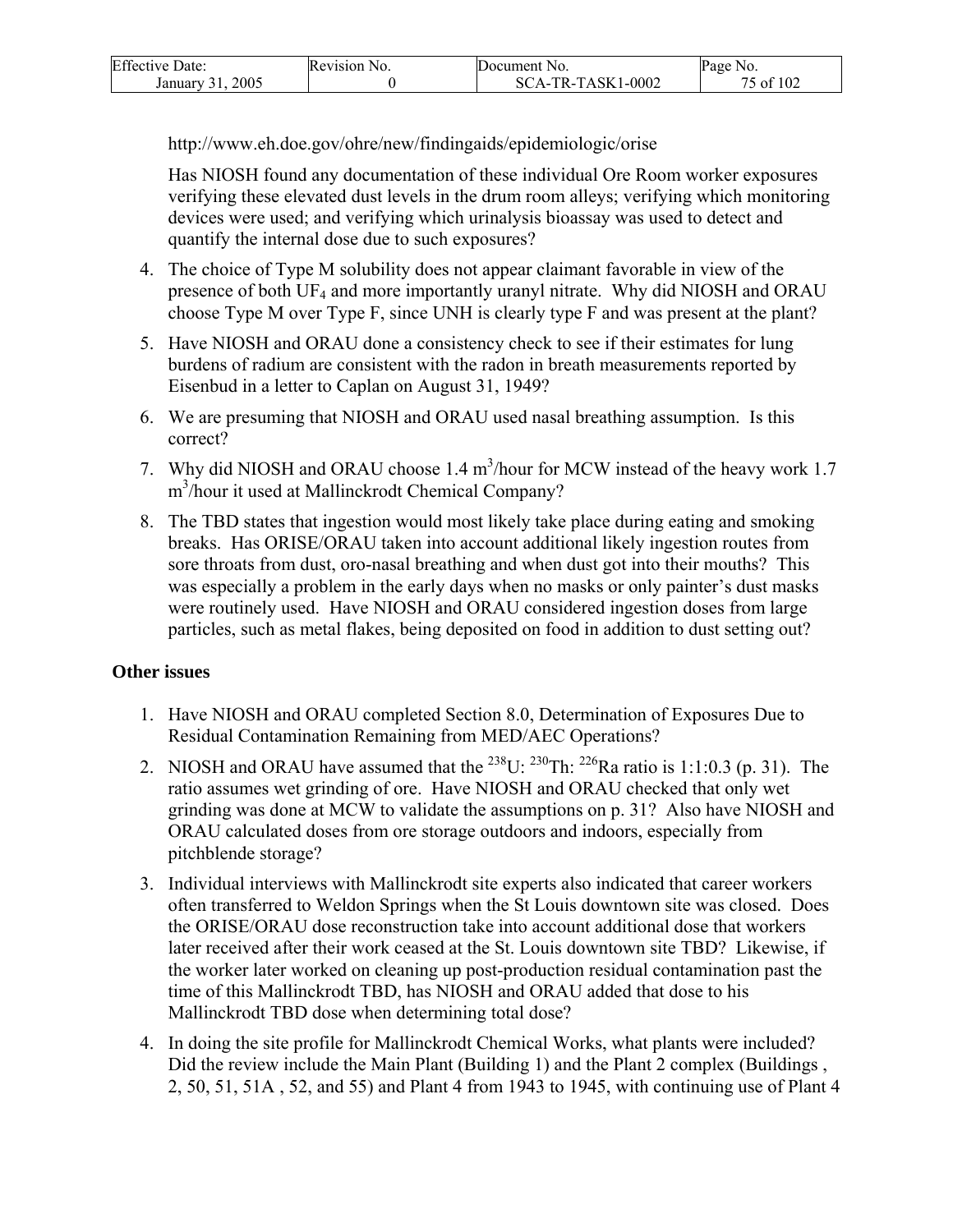| <b>Effective Date:</b>               | Revision No. | Document No.      | Page<br>No.        |
|--------------------------------------|--------------|-------------------|--------------------|
| 2005<br>January <sup>2</sup><br>-4 L |              | SCA-TR-TASK1-0002 | f 102<br>76<br>of. |

in 1946 and expanding to new refinery facilities built at the Destrehan Street Plant complex in Buildings 5, 6, 6E, 7 and 7E? Was the Latty Plant included?

- 5. Please provide all parameters used to run RESRAD BUILD for both 1959 to 1961 and 1962 onward for each building. Also was RESRAD done for outdoor areas? Were hot spots taken into account?
- 6. In your site profile review of Mallinckrodt, did NIOSH and ORAU make use of a record block cited under the Mallinckrodt Chemical Works section which is located at the ORISE CER Vault Room? These records include, but are not limited, to dust concentration cards from 1943 to 1952; radioactive dust study monitoring records, 1944 to 1966 and film badge summary records, 1944 to 1966?

See: http://www.eh.doe.gov/ohre/new/findingaids/epidemiologic/orise/

### **Document Request**

1. The Mallinckrodt TBD in the reference section on page 74 lists a reference that does not seem to be on the NIOSH and ORAU Site Research Database. Is it possible to get a copy of Mason, MG *A Summary of Fifteen Years of Experience with Dust Problems and Fabrication of Uranium? In: Symposium of Occupational Health Experience and Practices in the Uranium Industry*. Proceedings of a United States Atomic Energy Commission conference. New York City; United States Atomic Energy Commission; HASL-58; 1958 3-9? Table 8 and 9 footnotes reference this document. A query of the NIOSH and ORAU Site Research Database using either Mason alone as the author (16 hits) and a combination of Mason and Mallinckrodt together (9 hits) fails to bring it up.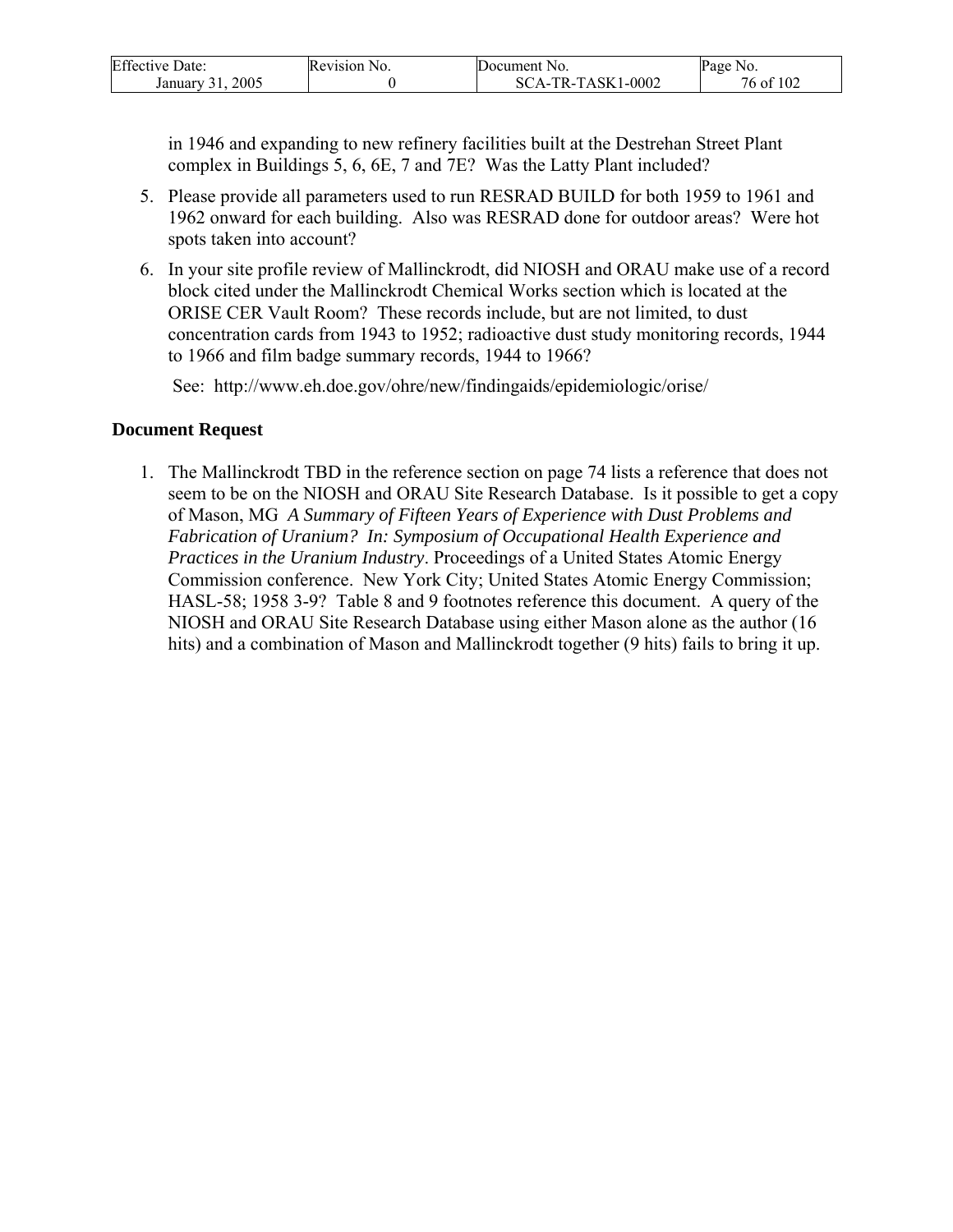| <b>Effective Date:</b> | Revision No. | Document No.      | Page No. |
|------------------------|--------------|-------------------|----------|
| 2005<br>January 31.    |              | SCA-TR-TASK1-0002 | of $102$ |

# **ATTACHMENT 2**

# **CONFERENCE CALL WITH NIOSH AND SC&A**

#### *Individuals who participated included*:

SC&A: Kathy Behling, Tom Bell, John Mauro, Kathy Robertson-DeMers

NIOSH/ORAU: Dave Allen, Cindy Bloom (ORAU team), Judsen Kenoyer (ORAU team), Jim Neton, Janet Westbrook (ORAU team), Mark Rolfes (ORAU team), Tom Tomes

Date: October 13, 2004 Time: 10:00 am – 11:30 am EDT

#### **General Discussion**

#### **NIOSH Introductory Remarks**

We would like to start with a preamble statement with respect to your questions and the status of the MCW site profile document. The points SC&A has raised are valued. We have already considered many of these issues and are working on addressing them in Revision 1 to the Mallinckrodt TBD. NIOSH does not find that SC&A questions point to any major factual inaccuracies but do raise some issues that NIOSH needs to address. For your knowledge, 42 out of the 126 MCW claims completed have been compensable.

**SC&A:** Were those awarded mostly for lung cancer?

**NIOSH/ORAU:** Yes most all awarded claims were probably for lung cancer, but I don't have that data at hand. I believe that some claims were awarded for skin cancer as well.

When we put out the MCW TBD, we attempted to cover what the dose reconstructors needed to know based on the information we had available at the time. We felt it was important to provide a TBD so that the dose reconstructors could move forward. When we tried to apply the site profile to noncompensable cases, we ran into a number of road blocks. As a result, no noncompensable cases have been completed using this profile. Those cases are awaiting the issuance of Revision 1, which is currently in the works. Many of the questions you provided to NIOSH will be addressed in Revision 1 of the site profile.

**SC&A:** As a point of clarification, are you saying that by and large, you are finding that our questions do not bring up issues that you feel will impact any of the cases and therefore will not have an impact on compensation?

**NIOSH/ORAU:** Yes, we fell the TBD has been adequate to address the cases we have processed so far and the issues raised would not have resulted in a change to our analysis. Perhaps the best way to clarify this is for NIOSH to advise SC&A of the questions which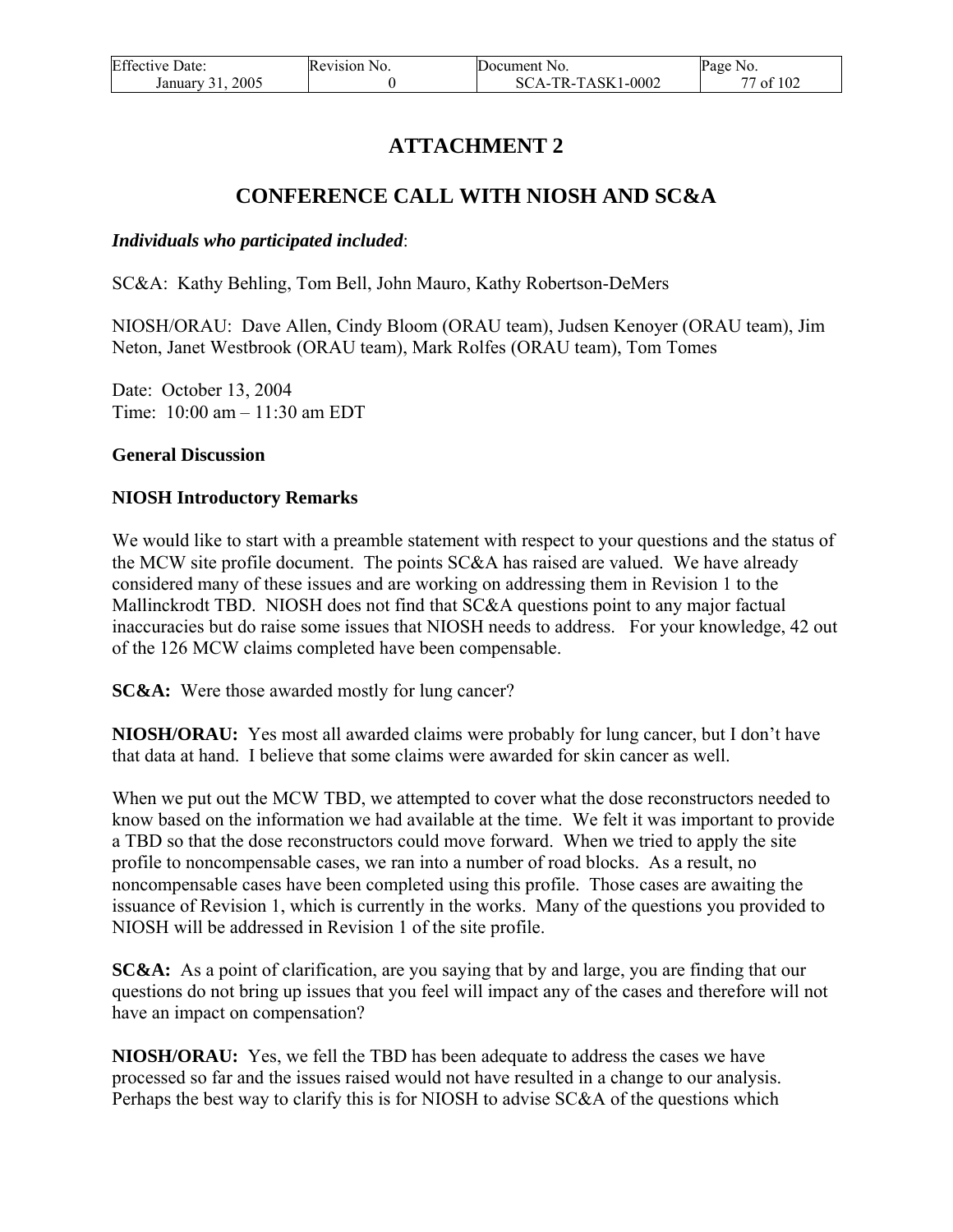| <b>Effective Date:</b> | Revision No. | Document No.      | Page No.  |
|------------------------|--------------|-------------------|-----------|
| 2005<br>January        |              | SCA-TR-TASK1-0002 | 78 of 102 |

NIOSH does not agree on or has already started to address in the up coming revision to the MCW TBD.

**SC&A:** What are the changes being integrated into Revision 1 of the document?

**NIOSH/ORAU:** The MCW TBD revision is wide sweeping. Since the revised TBD is in internal review, it would not be appropriate for us to enumerate on these in detail but collectively perhaps ORAU can point out some of the major changes.

- The Section 8 reserved section on determination of exposures due to residual contamination remaining from Manhattan Engineering District (MED) and AEC operations has been developed and addresses many of the residual contamination issues not covered in Rev. 00 of the MCW TBD.
- A more comprehensive handling of ingestion doses has been developed and we have incorporated the use of ORAUT-OTIB-009 for potential ingestion dose.
- Some alpha-neutron calculations as a result of uranium interactions with metals have been completed.
- Thorium and radium ratios are explained further.
- They only major part yet address is the external dose surrogate worker matrices.

SC&A We are most interested since we are currently looking at individual cases. The cases we are evaluating are not MCW claims. There seems to be unevenness as to how you approach the issue of residual contamination. We are interested in learning more on how NIOSH is handling radiation exposure from residual radioactivity.

NIOSH/ORAU: We want to emphasize that the dose reconstructor has to use professional judgment when evaluating doses. There are holes in the current version of the site profile. Since the original writing, we have discovered several new sources of data. NIOSH has also recently, as a result of the SEC petition, discovered new information on ORAU site research PDF document database and it is being reviewed.

SC&A: When we have attempted to access the bibliographic database there are documents that don't seemed to be loaded that we need. Those documents cited as source documents are not on the relational database. As a point of clarification, it has been found that simplifying the partial title to one or two key words produces better find results. For instance, using "Occupational Health Experiences" as a partial title enabled the finding of the Mont Mason 1958 Fifteen Year Summary at MCW. Using "urine' rather than "urinalysis" in the title field was successful in finding the bulk of MCW urine sample data.

NIOSH/ORAU: If SC&A is having problems accessing documents, please let NIOSH know and they will try to rectify the problem. Getting the TBDs out has been one of our most important objectives. We have also, of course, placed the major emphasis on handling claims and are working to catch up on our document database.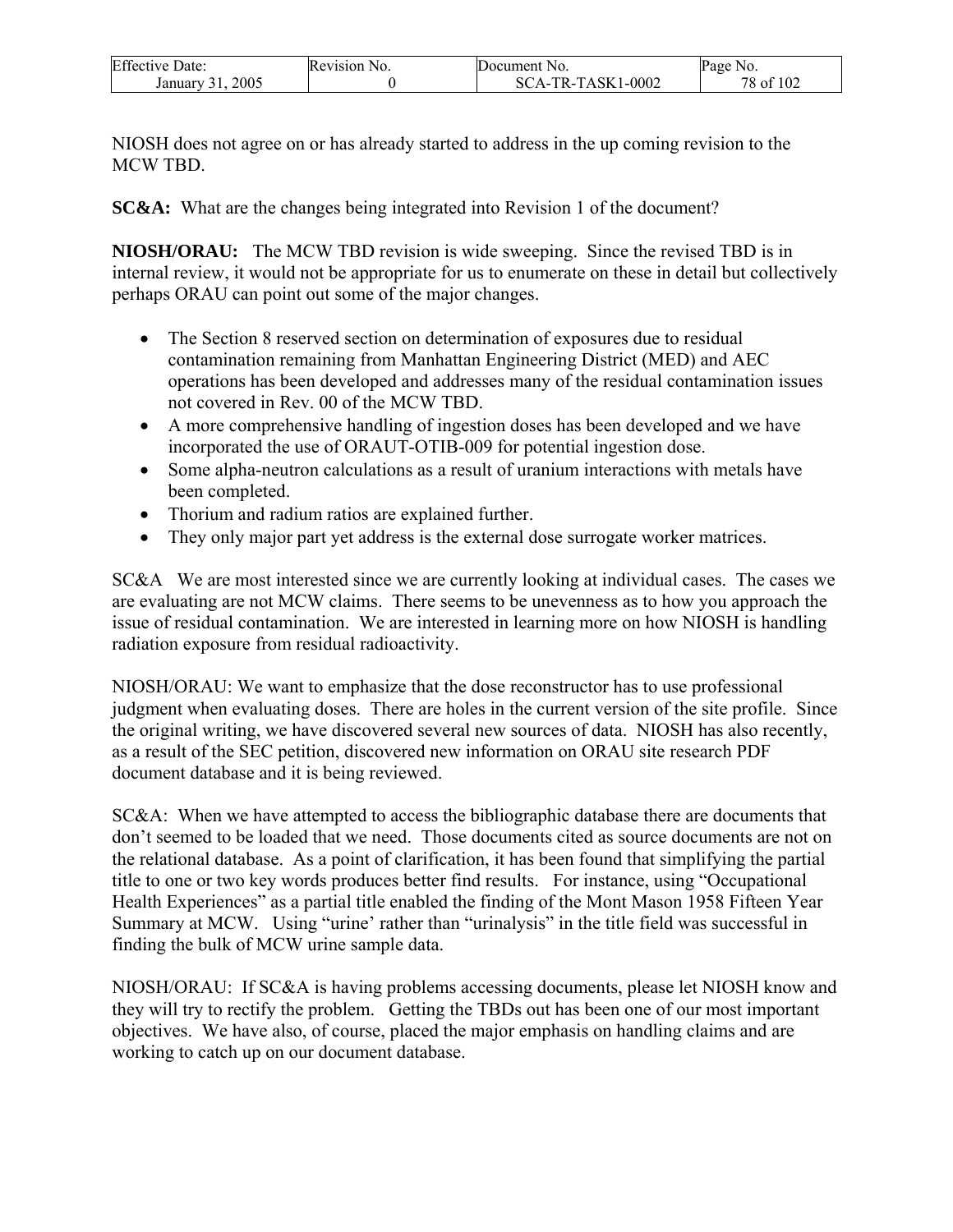| <b>Effective Date:</b> | Revision No. | Document No.      | Page<br>NO.          |
|------------------------|--------------|-------------------|----------------------|
| 2005<br>January        |              | SCA-TR-TASK1-0002 | of 102<br>79<br>- ot |

SC&A: Eva has been working with Kathy Behling and other team members to solve our document access problem and has been a big help. She also has confirmed that the simple search is more effective. Kathy Behling mentioned sometimes entry of document number is effective in retrieving documents.

We are lagging behind in entry of documents into the database. Getting the site profile out is the most important priority.

NIOSH/ORAU: It seems the best way to proceed is for NIOSH to address the questions that seemed to need the greatest clarification first. Here is our general take of some of the more significant SC&A questions.

*General Question #1 Commercial Processing:* Commercial processing of euxenite ore in the 1950s at Plant 5 is a bigger issue that just MCW. This is an issue that has arisen as to which types of exposures are AWEs. Should the NIOSH TBDs cover AEC related and commercial processing or should it be limited to just AEC related ore handling? A new congressional amendment to the National Defense Authorization Bill has redefined the definition of covered ionizing radiation at AWE sites. Residual contamination created as a result of DOE activities is now included. The lawyers are looking at this question of ionizing radiation or residual radiation during commercial processing of euxenite (ore). They are considering whether exposure should be limited to only that dose received in conduct of AEC/DOE activities. This issue of whether or not it should cover ionizing radiation exposure from commercial processing at AWEs is under legal evaluation.

SC&A: Are you saying that AEC activities done for 10 years at an AEC facility are covered but later commercial processing done at AEC facilities (even though they are residuals from earlier periods) may not be included?

NIOSH/ORAU: If the activities are AEC/DOE derived, they would be covered. For example, at Combustible Fuel who commercially made nuclear fuel for the Navy, this may not apply. If you cannot differentiate between radioactive material from AEC and commercial operations, this could be a problem. NIOSH is evaluating their position on this. The issue is bigger than Mallinckrodt.

*General Question #3 Incidents:* We apply a hierarchy of data which is bracketed to include exposures from incidents. The hierarchy is urinalysis data, co-worker data, and air sampling data in that order. To date, this process seems to be working.

*General Question #5 Ac-227:* NIOSH is not ignoring dose contribution from <sup>227</sup>Ac. We assume 100% equilibrium on intake (not with urinalysis). This analysis includes contributions from daughters. The intakes from actinium daughters as well are being considered.

SC&A: How do you address processes that concentrate radionuclides like  $^{227}$ Acand  $^{231}$ Pa?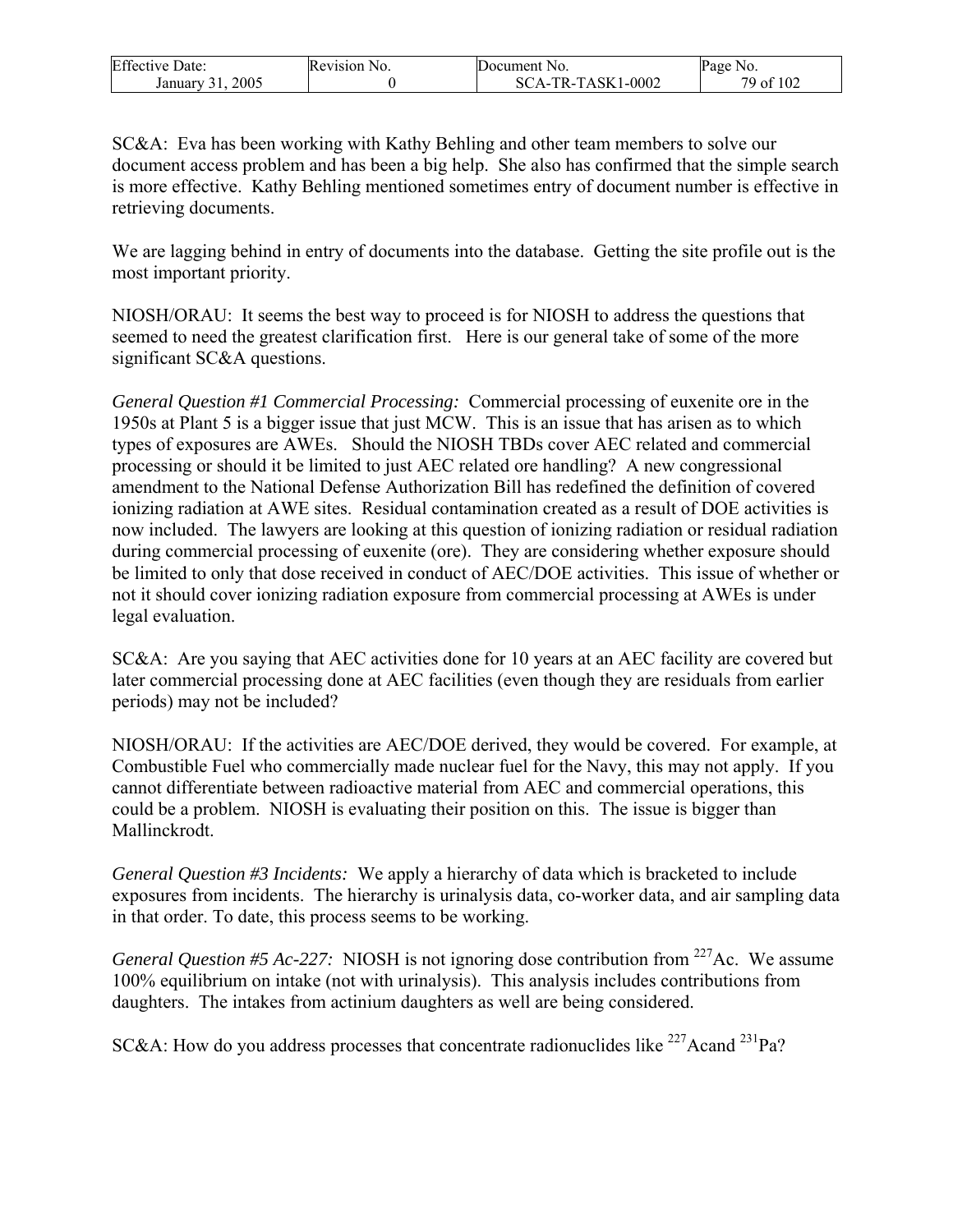| <b>Effective Date:</b> | Revision No. | Document No.      | Page No.  |
|------------------------|--------------|-------------------|-----------|
| 2005<br>January 31     |              | SCA-TR-TASK1-0002 | 80 of 102 |

NIOSH/ORAU: We haven't found evidence yet to verify this is a problem, but if SC&A has evidence, please provide us with the documentation.

*General Question #8 GSD <1:* We are aware that the GSD cannot be less than one. We are correcting this in Revision 1. The dose reconstructors have been provided with updated information with respect to GSD.

*External Dose Question #1 External Dose From Dust*: NIOSH realized this is an issue that needs further development. External dose from dust is an issue that is being looked at. We performed an evaluation using VARSKIN to determine a dose per unit activity. We have looked at dose per unit activity in this analysis. The dose per nCi hour deposition on skin is not considered to be a huge contribution. If one really had a pile of dust on the skin and this could approach a dose of up to 1 or 2 rem per year. This does not seem to be significant for claims purposes. It is unrealistic to assume there is enough deposition on the skin to get a large dose. We haven't seen evidence that supports such doses. I don't know if you have evaluated this using VARSKIN.

SC&A: We have not run any VARSKIN calculations.

### NIOSH/ORAU:

*Medical X-ray Exposures, Question #1 ICRP-34 vs. ICRP 74:* Comments with respect to medical x-ray exposures are being evaluated. The approach employed in the site profiles is correct. There may have to be a revision to the guidance document however. This is still under consideration.

*Internal Dose, Question #4 Type M vs. Type F Solubility:* NIOSH feels Type F would only be needed if the uranyl nitrate (UNH) was airborne. The use of Type M verses Type F with respect in the presence of uranyl nitrate is justifiable. Uranyl nitrate is in liquid form and is not likely to be resuspended. Most of the material is also in process piping. The potential exposure for exposure from liquid is less than that for uranium dust. Type M is felt to be a better solubility to use exposure to liquid forms of UNH.

*Other Issues, Question #2 U-238: Th-230: Ra-226 Ratio:* NIOSH is re-evaluating the  $238 \text{U}$ :  $230 \text{Th}$ :  $226 \text{Ra}$  ratio of 1:1:03 to evaluate the relative ratios for operations other than wet grinding. This ratio will be further dealt with in Rev. 1 of the MCW TBD.

*Other Issues, Question #3 Evaluation of Weldon Springs Exposures:* NIOSH is aware that approximately 50% of the individuals at MCW also worked at the Weldon Springs plant. Both are considered.

SC&A: So for claims that are compensable with MCW data alone you process the claim. With those that are not, you consider the Weldon Springs dose contribution. NIOSH: Yes. Those who require Weldon Springs dose contribution are not being processed yet as the site profile is not completed. If the claim was not compensable at MCW at the 50% level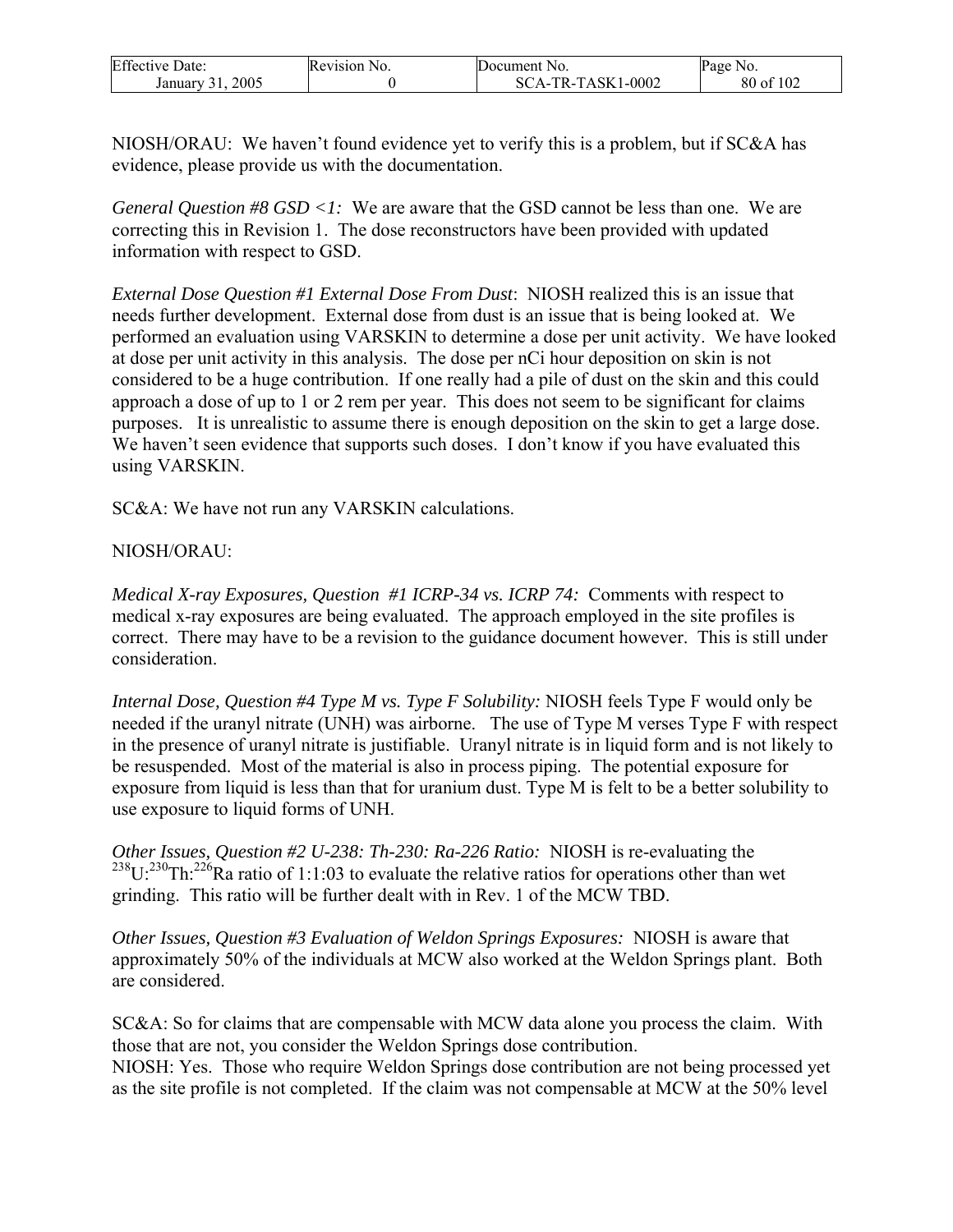| <b>Effective Date:</b> | Revision No. | Document No.      | Page No.  |
|------------------------|--------------|-------------------|-----------|
| 2005<br>January 31     |              | SCA-TR-TASK1-0002 | 81 of 102 |

and an additional dose at Weldon Springs resulted in a PC of greater than 50%, NIOSH would recommend award of that case.

Also, you should be aware that and SEC petition for Weldon Springs and MCW is currently under evaluation at NIOSH. Issues raised are also being investigated by the SEC team. We hope to deliver the initial evaluation to the Board by the February meeting.

SC&A: Does this mean we can expect to start reviewing SEC claims in the Spring?

NIOSH/ORAU: That is up to the board.

SC&A: How does the SEC process work? Who does the final approval of the petition?

NIOSH/ORAU: NIOSH completes an initial evaluation of the petition. Once a NIOSH evaluation plan is developed in response to the petition, a notice must be placed in the Commerce Business Daily (CBD).

SC&A: Does ruling come out by NIOSH?

NIOSH/ORAU A report is presented to the Board for review. If the Board agrees with the SEC petition, they forward it to the Secretary of HHS. After this approval, it goes to Congress. There will be several petition reviews forwarded in the Spring to the Board.

*NOTE: After the review of NIOSH positions on the questions covered above, it was decided that SC&A should bring up the additional questions that they considered important. These questions and responses are provided below.* 

SC&A: What sources of data were used for determining the uranium dust daily weighted average exposures in Tables 21-24? Was there a lot of guesswork around these tables? How were the values in Tables 21 to 24 calculated? The doses in the earlier period were likely higher than those in subsequent years.

NIOSH/ORAU: In order to develop the uranium daily weighted average exposures in Tables 21 to 24, ORAU started with NYOO and AEC dust sampling report and reviewed memos by those who collected air sampling data and did motion studies. This included memos and reports, as could be found, on AWE dust occupational exposures for the early period. These were often just data on hot spot maximums or on one or two spot observations. Dust weighted exposures (DWEs) were identified subdivided by tasks and were used to create the daily time-weighted average exposures. This review was done on the Dust Study Reports which stated in 1948. There were handwritten data on forms; however, this data was not used in the tabulation. The DWE was calculated base on job title. NIOSH has not spent the time to tabulate the raw data. The data was just scanned in and archived.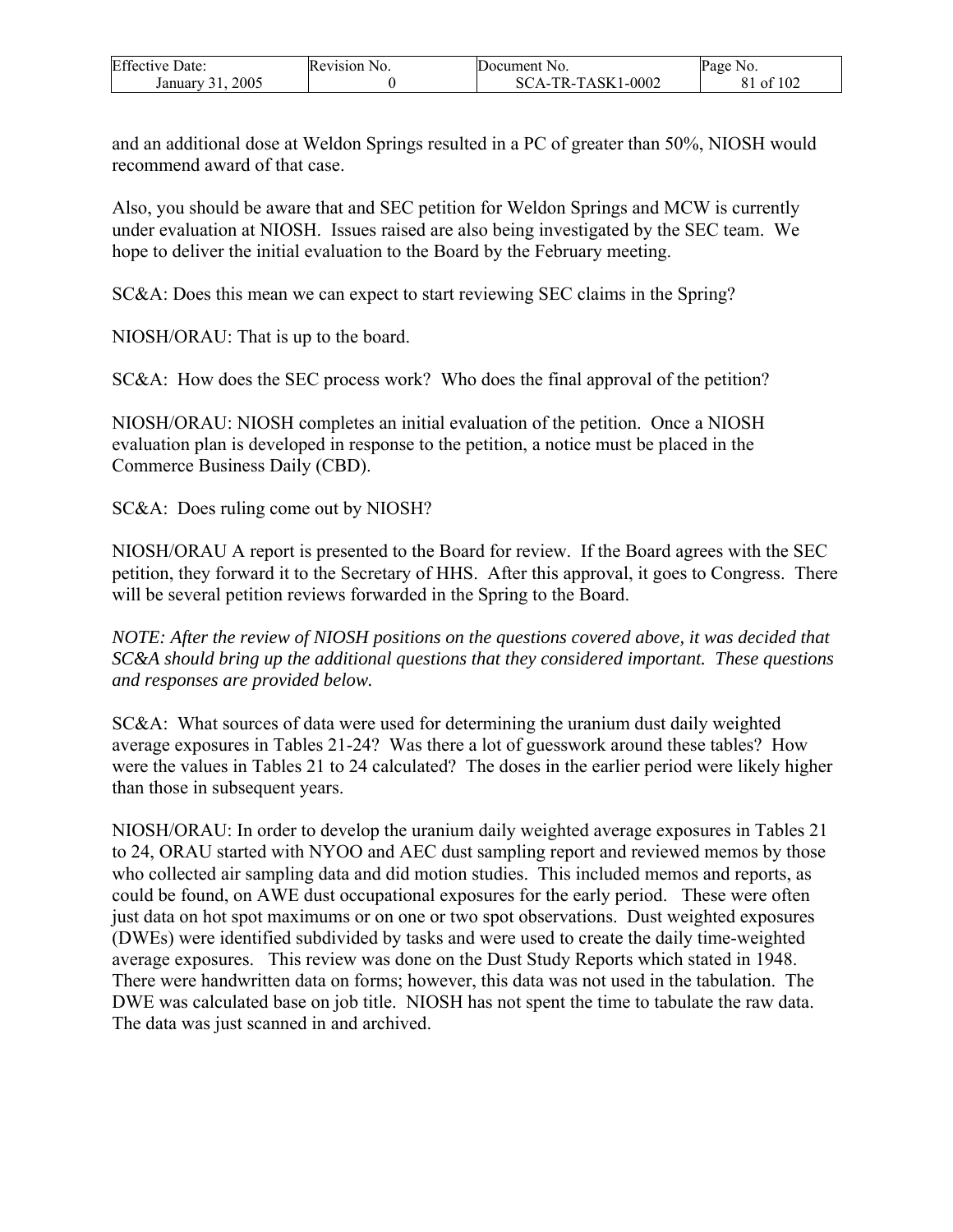| <b>Effective Date:</b> | Revision No. | Document No.      | Page No.  |
|------------------------|--------------|-------------------|-----------|
| 2005<br>January 31     |              | SCA-TR-TASK1-0002 | 82 of 102 |

SC&A: There is a concern that the TBD does not adequately capture the actions taken in the analysis of data. Also, how do you account for the differences in working conditions between the early years and the later years?

NIOSH/ORAU: We did compare spot table dust concentrations for comparable tasks. These were measured in dpm/cubic meter. NIOSH then compared these with later years. One early year hot spot was somewhat higher, but it was often found that the time weighted exposure levels were higher in later years. We noted that their was more episodic air sampling during the pilot plant era due to intermittent work compared to the continuous production of the later years. The DWEs conservatively cover the air concentrations in the earlier years.

SC&A: Starting in 1949 and 1950, major upgrades were made in the ventilation in the newly build plants like Plant 6 and 6E. Manual scooping operations were replaced with automatic agitators in 1949. Doesn't it seem that doses to workers might be appreciably higher in the early days without much attention to radiation controls (i.e., ventilation, manual scooping) that doses to workers might be appreciably higher than from 1948 on?

NIOSH/ORAU: In the case of Plant 6, the original design was one of a standard industrial plant. The designers accepted what they felt was adequate initially. The plan was to backfill the safety devices into the plant at a later date. MCW reminded AEC of this promise in correspondence. Also, manual scooping was not completely eliminated.

SC&A: Why is the MCW air monitoring data less than the AEC air monitoring data?

NIOSH/ORAU: The MCW air samples were more representative because the sampling times were greater.

SC&A: Did you use DWE or raw data for development of Tables 21-24?

NIOSH/ORAU: The data used were the weighted averages taken from dust reports which included how long workers worked at tasks.

SC&A: Have you used the dust concentration cards available through ORISE from 1943-1952?

NIOSH/ORAU: We used the data available in the database. This data was not included in that data set. In their epidemiology study, they used data computerized by Mancuso and verified by ORAU staff. The film badge data required recomputerization due to errors made by Mancuso's group. Also, the DuPree study only included white male workers. Data on such dust concentration cards might be useful if you are going for accuracy. NIOSH often takes the route of not fully developing the accuracy if it is not necessary to decide the compensability of the case.

An effort is underway to review records from the ORISE vault and those transferred to the ORO records storage vault. These dust concentration cards have not been recovered to date. There is also the problem that some of these dose records are commingled with classified data. The effort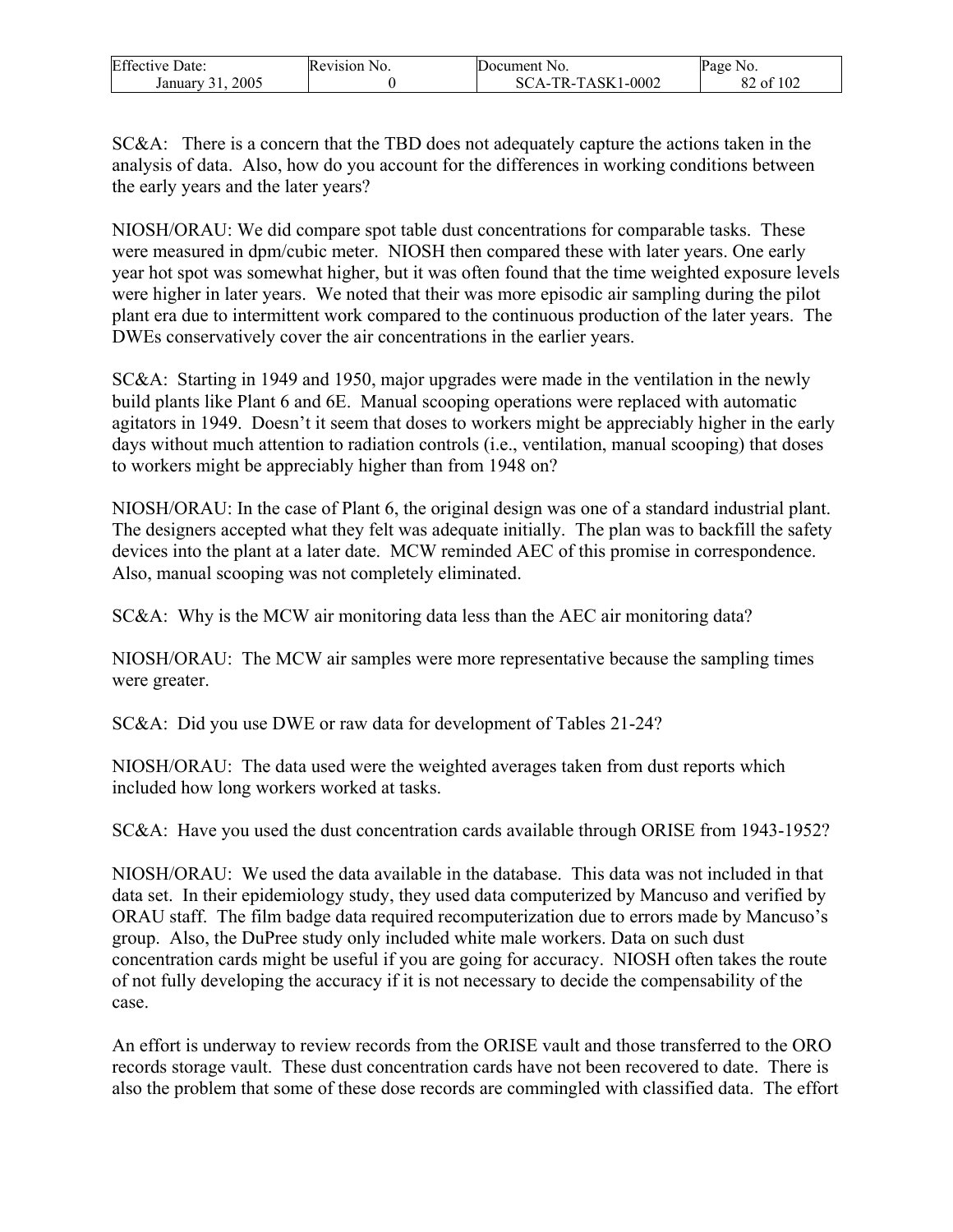| <b>Effective Date:</b> | Revision No. | Document No.      | Page No.        |
|------------------------|--------------|-------------------|-----------------|
| 2005<br>January 31     |              | SCA-TR-TASK1-0002 | of 102 ہ<br>OJ. |

to pull out MCW data to evaluate SEC petition has expedited release of some of these but declassification often takes awhile.

SC&A: It is strongly recommended that you perform an evaluation of records available through ORISE to ascertain their usefulness in development of the site profile. What is the basis on which NIOSH regarded the numbers in tables 21 to 24 to be claimant favorable?

NIOSH/ORAU: The answers above were provided to try to address this question.

SC&A: Did NIOSH do uncertainty calculations for these same tables (21 to 24)?

NIOSH/ORAU: The data set was looked at as a whole. We realize that some of this data is spotty but we think the time weighted averages reviewed are representative enough to be statistically valid. The high air concentrations were included in the weighted average. The DRs are also using specific information in the files to guide them.

SC&A: Is the information in the claim file complete?

NIOSH/ORAU: We have found that the individual AEC worker files are generally not very specific. If we think what they tell us could lead to higher dose, the dose reconstructors try to take that information into account. Most of this was done on monitored workers only and are not much help for unmonitored workers. We are working on additional co-worker dose matrices that should provide additional data in the Rev. 1 of the MCW TBD.

SC&A: In development of your tables, how did you determine the job titles?

NIOSH/ORAU: A master list of job titles from dust studies and other sources was compiled. There is also a section in the TBD which provides cross references between official job titles and those typically identified by the workers. From experience the job title information came be matched with the job described by the individual.

SC&A: Was there a statistical analysis of surrogate co-worker data?

NIOSH/ORAU: This is an issue for future consideration.

SC&A: In Table 31, most GSD values are listed as less than 1; however, GSD is always  $\geq 1$ .

NIOSH/ORAU: As explained earlier, we acknowledge the GSD less than one is incorrect and this will be corrected in Rev. 01 of the MCW TBD.

SC&A: Could you provide SC&A with the details of the statistical analysis that was done to derive the GSD values?

NIOSH/ORAU: NIOSH is working on this and this should be addressed in the future.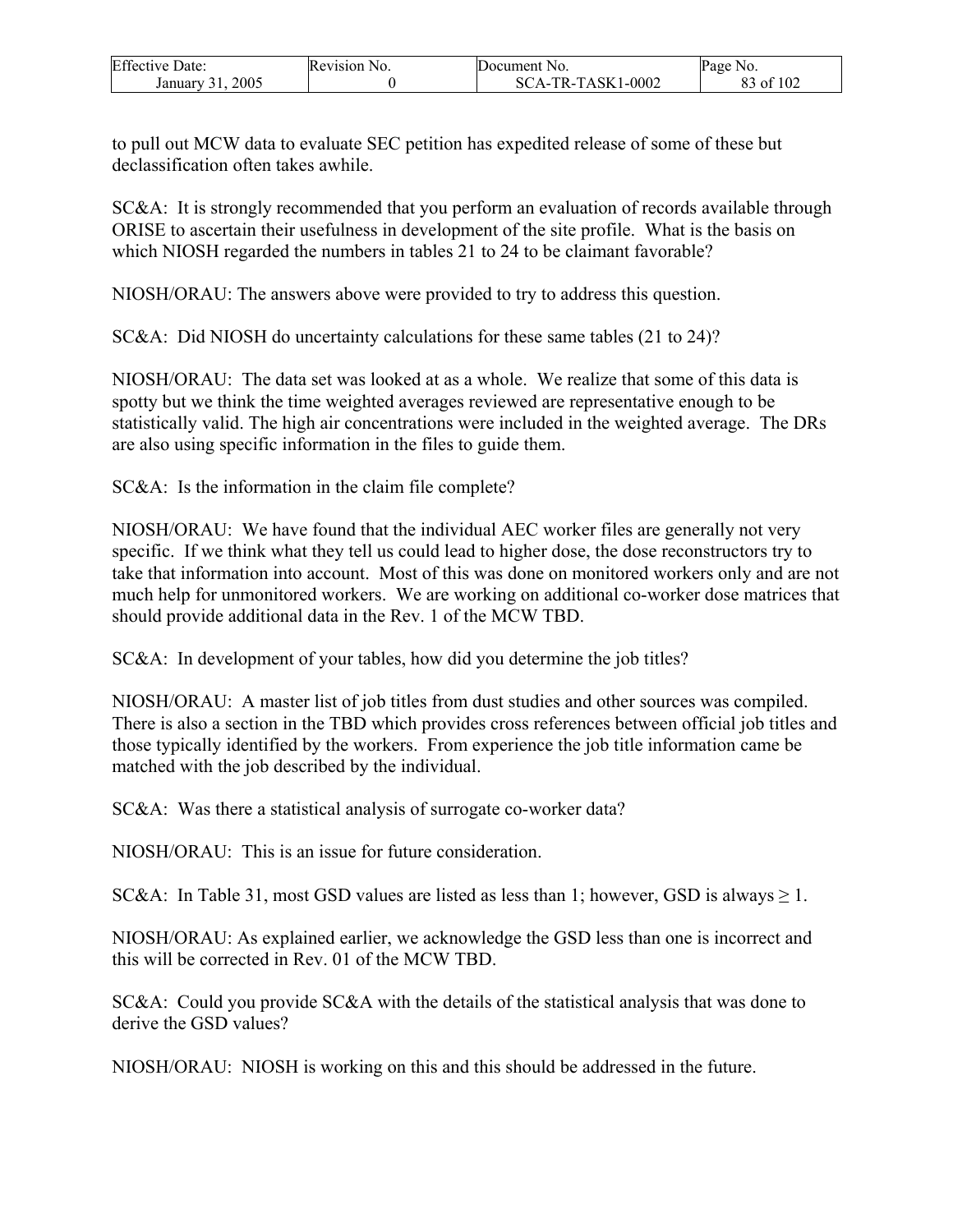| <b>Effective Date:</b> | Revision No. | Document No.      | Page No.  |
|------------------------|--------------|-------------------|-----------|
| 2005<br>January        |              | SCA-TR-TASK1-0002 | 84 of 102 |

SC&A: How was the large stripped urinalysis file (ORAU 2003) mentioned at the bottom of TBD Page 40 used to create Table 31?

NIOSH/ORAU: ORISE provided urinalysis data compiled by the Center of Epidemiologic Research used for the epidemiology study of 4 uranium facilities. The file was sanitized by removing the names; however, the job information was maintained. This file was more complete than the hardcopy records available in the NIOSH database.

SC&A: How did you come up with the average urine concentration?

NIOSH/ORAU: The file contained approximately 21,000 urinalysis data points. Some workers had multiple urinalysis data points and other had one. The top 25 urine concentrations were evaluated. Of this data the top two values in the table were 10 mg/l and 7.8 mg/l. The  $10^{th}$ highest value was down to 6 mg/l. By the  $25<sup>th</sup>$  value on the list, concentration was down 0.35 mg/l. Beyond the five highest points, urine concentration was found to be less than 1 mg per liter. 1 mg per liter was not usual. Analysis of the urinalysis data was complicated by the possible contamination of urinalysis samples by Harshaw. The highest ones were likely contaminated; however, they are used as is in the analysis. For MCW, it was found that very few even exceeded even 0.1 mg/l.

SC&A: A search of the ORAU site research PDF document database for Mallinckrodt and partial title "urine" comes up with a series of urinalysis summary reports. A quick review indicates approximately 34,000 individual urine samples were taken from 1949 to 1958. Has NIOSH done any analysis to determine the range of concentrations in this data set? Have you evaluated the potential range of internal dose that would result and compared these with uranium dust concentration data to see if they are consistent?

NIOSH/ORAU: NIOSH had not yet had time to do such an analysis.

SC&A: Since there appear to be no Dust Study Reports on the OUAU database prior to late 1948 (title pages dated 1949) for Plants 4 and 6, is their any other air sampling data that NIOSH used. If so, how good is that data?

NIOSH/ORAU: NIOSH feels that data in the 1948 to 1950 period is representative of the possible exposure levels in the early years. Tables 21 to 24 have been useful to the dose reconstructors in evaluation of what an individual's dose would be.

SC&A: Is NIOSH concerned about the level of variability in DWEs for specific higher risk jobs? In some cases the high concentration estimates can exceed 1M or even 2M. This would indicate that sample variability is high and that levels of exposure for high exposure levels may be well in excess of values in Tables 21 and 22 and thus not claimant favorable.

NIOSH/ORAU: Where did SC&A see these kinds of levels?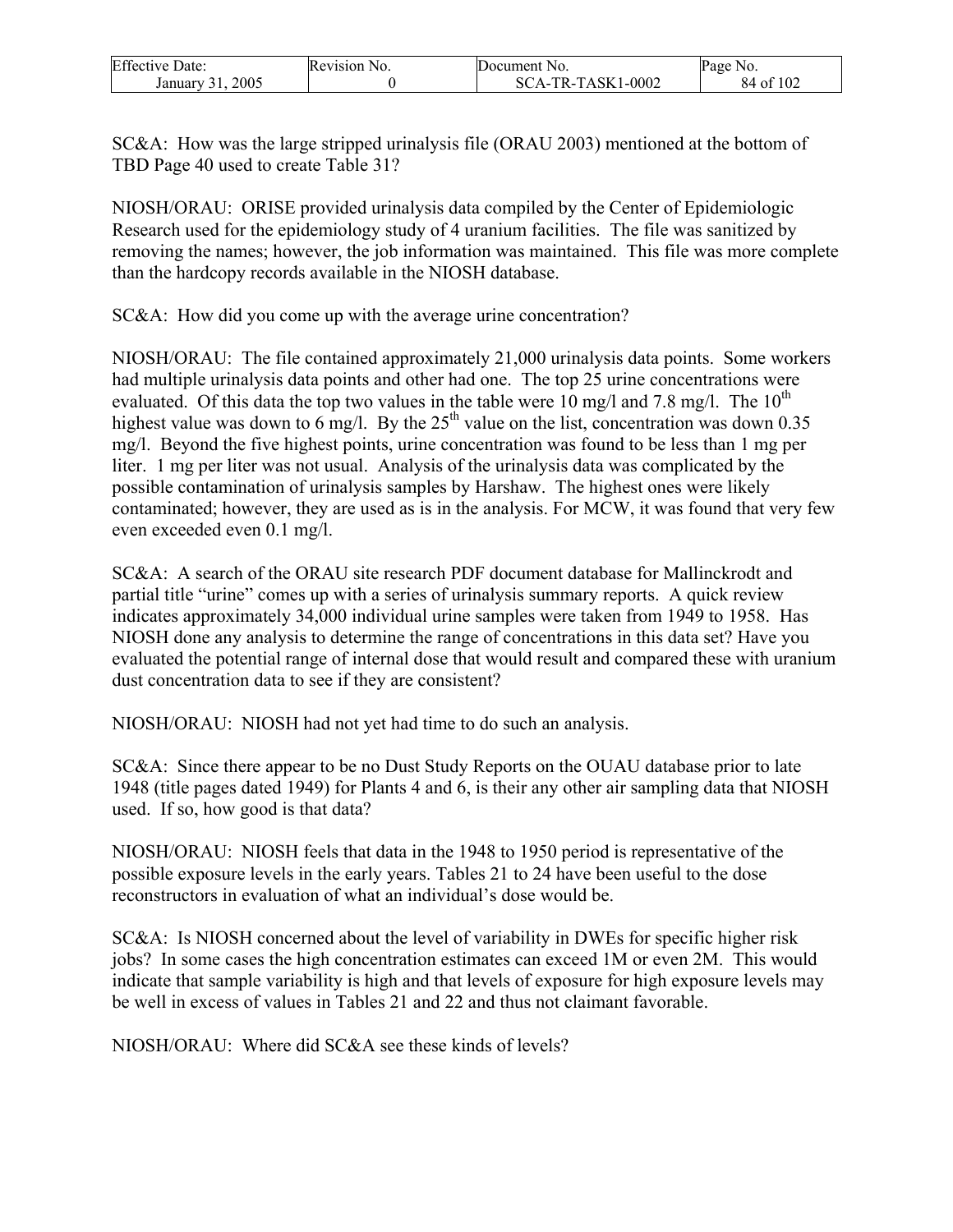| <b>Effective Date:</b> | Revision No. | Document No.                    | Page<br>NO.          |
|------------------------|--------------|---------------------------------|----------------------|
| 2005<br>January        |              | $1 - 0002$<br>.A-TR-TASK1<br>SC | f 102<br>∍ o≢<br>ن د |

SC&A: In the process of reviewing the site profile, I compiled data into a spreadsheet for the April 1949 Plant 6 Dust Study. The data is available on the NIOSH database on page 7 of the Plant 6 April 21, 1949 Dust Study Report from the ORAU site research PDF document database. Some examples are:

| Task                              | $#$ of Samples | Ave Conc. | High Conc. Low Conc. |           |
|-----------------------------------|----------------|-----------|----------------------|-----------|
|                                   |                | $dpm/m^3$ | $dpm/m^3$            | $dpm/m^3$ |
| LF-9 packing sample barrel        | 6              | 72,000    | 260,000              | 20,200    |
| LF-9 Barrel on Roller             | 2              | 189,000   | 314,000              | 64,800    |
| Dumping LF-9 into hopper          | $\overline{2}$ | 109,000   | 123,000              | 95,000    |
| Dumping LF-9 at vibrator          | 2              | 117,000   | 152,000              | 82,500    |
| LF-9 Filing Fiber Packs at tube   |                | 2,225,000 |                      |           |
| LF-9 Fiber Packs Oper. Position 4 |                | 63,000    | 113,000              | 25,000    |

To my recollection, there were also high samples in the orange room. Is there adequate statistical handling of the data and have these high exposure jobs been adequately addressed?

**NIOSH/ORAU:** The workers were not continuously exposed to these levels over time. You cannot assume these levels for 8-hours a day, 250 days per year. A quick back of the envelope calculation at such levels, if used, would mean the dust concentration would have to be on the order of 1  $g/m<sup>3</sup>$ . Levels of uranium on the order of grams per cubic meter would result in deterministic affects and kidney failure.

**SC&A:** That is true. You couldn't breathe in this atmosphere and visibility would be limited. It is obvious that worker inhalation of uranium concentrations around operations like the above are more likely to be lower than 100 mg/m<sup>3</sup>. But there is still a concern that the uranium dust daily weighted average exposure levels in Tables 21 to 24 may not be representative for workers working in high exposure areas. Also, in our conversations with former workers, they indicated that they worked 6-days per week up to 12 hours per day.

*Particle Size and Solubility Assumptions:* Eisenbud and others (1975) as well as the TBD on page 30 question that these assumptions may not be acceptable and that particle behavior formulation at the time may have been incorrect. Has NIOSH done a critical review of the validity of the early uranium particle size and solubility assumptions?

**NIOSH/ORAU:** First, we use the most claimant favorable solubility type. We used a 5 micron AMAD unit density particle size verses a 5 micron AMAD uranium particle size which behaves differently. 5 micron uranium particles behave like larger particles. Henry Spitz and Jim Neton wrote a paper discussing behavior of uranium in the body. You need to look at the total picture.

There are some Cascade Impactor studies performed at other similar facilities that indicate particle size also.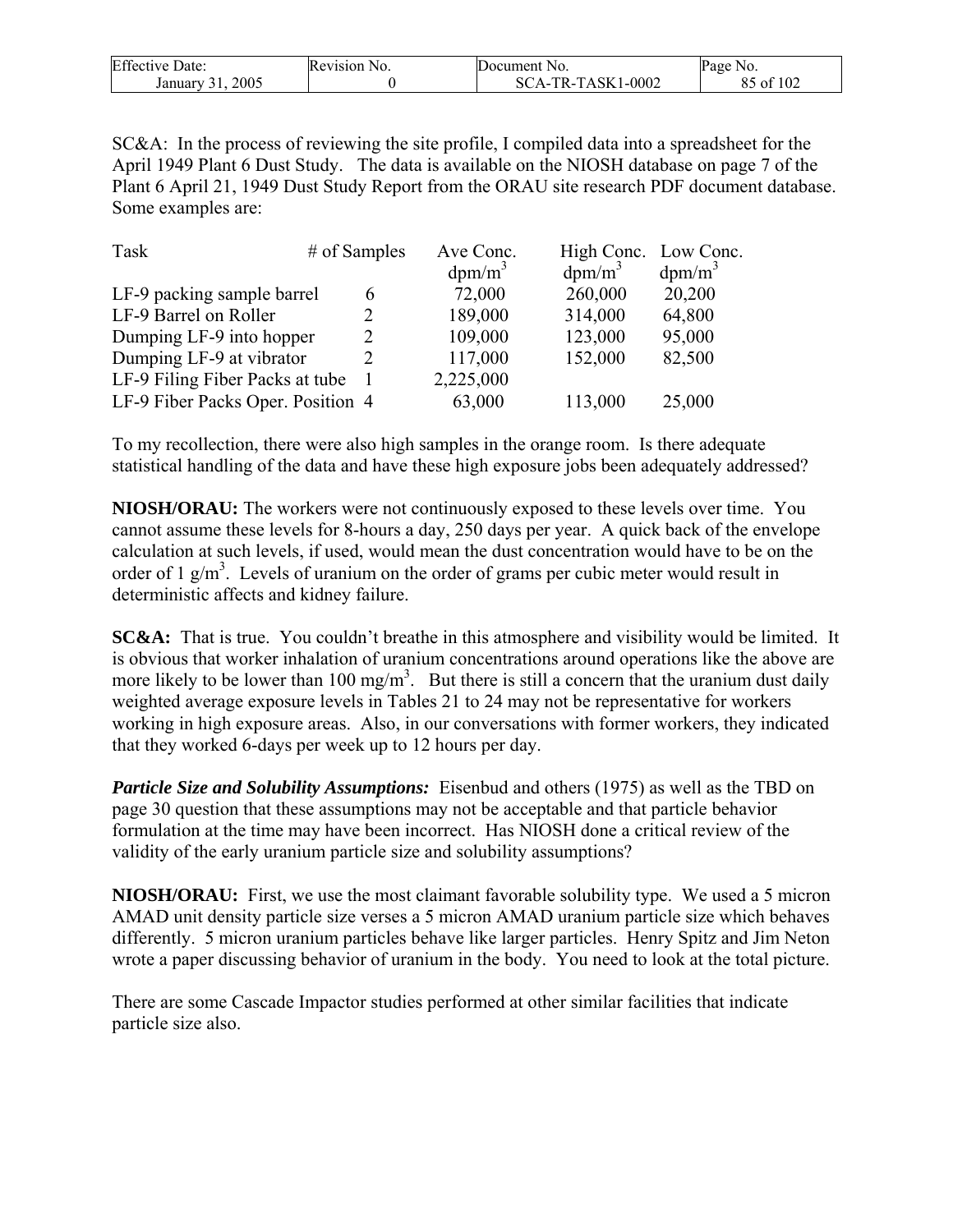| <b>Effective Date:</b> | Revision No. | Document No.      | Page No.  |
|------------------------|--------------|-------------------|-----------|
| 2005<br>January 31,    |              | SCA-TR-TASK1-0002 | 86 of 102 |

#### **Closing Remarks**

**SC&A:** When is the new revision is going to come out?

**NIOSH/ORAU:** We do not know but it won't be soon.

**SC&A:** In light of the fact that Rev. 1 of the MCW TBD will not be out in time for our current schedule, perhaps we should adjust our schedule so that our report takes into account Rev. 1 of the MCW TBD. Currently, SC&A is working to have an initial draft MCW report to NIOSH in November 2005. This is, obviously, well before, Rev. 01 of the MCW TBD is out.

**NIOSH/ORAU:** This question is best answered by the Board.

**SC&A:** The schedule currently was to have the report out to NIOSH by November. Given the pending revision, this may not be feasible. We will check with Paul Ziemer to see what he wishes to do.

**NIOSH/ORAU:** Receiving SC&A product in the middle of the revision would complicate things.

**SC&A:** You would like us to wait?

**NIOSH/ORAU:** We are not necessarily saying that. You have every right to review the current revision of the document.

**SC&A:** When is the next Advisory Board meeting?

**NIOSH/ORAU:** It is scheduled for December in San Francisco.

**SC&A:** We will have a lot of products to deliver at that time. Thank you all for your most helpful discussion of the questions and issues. Your willingness to spend this time on a teleconference with us is appreciated.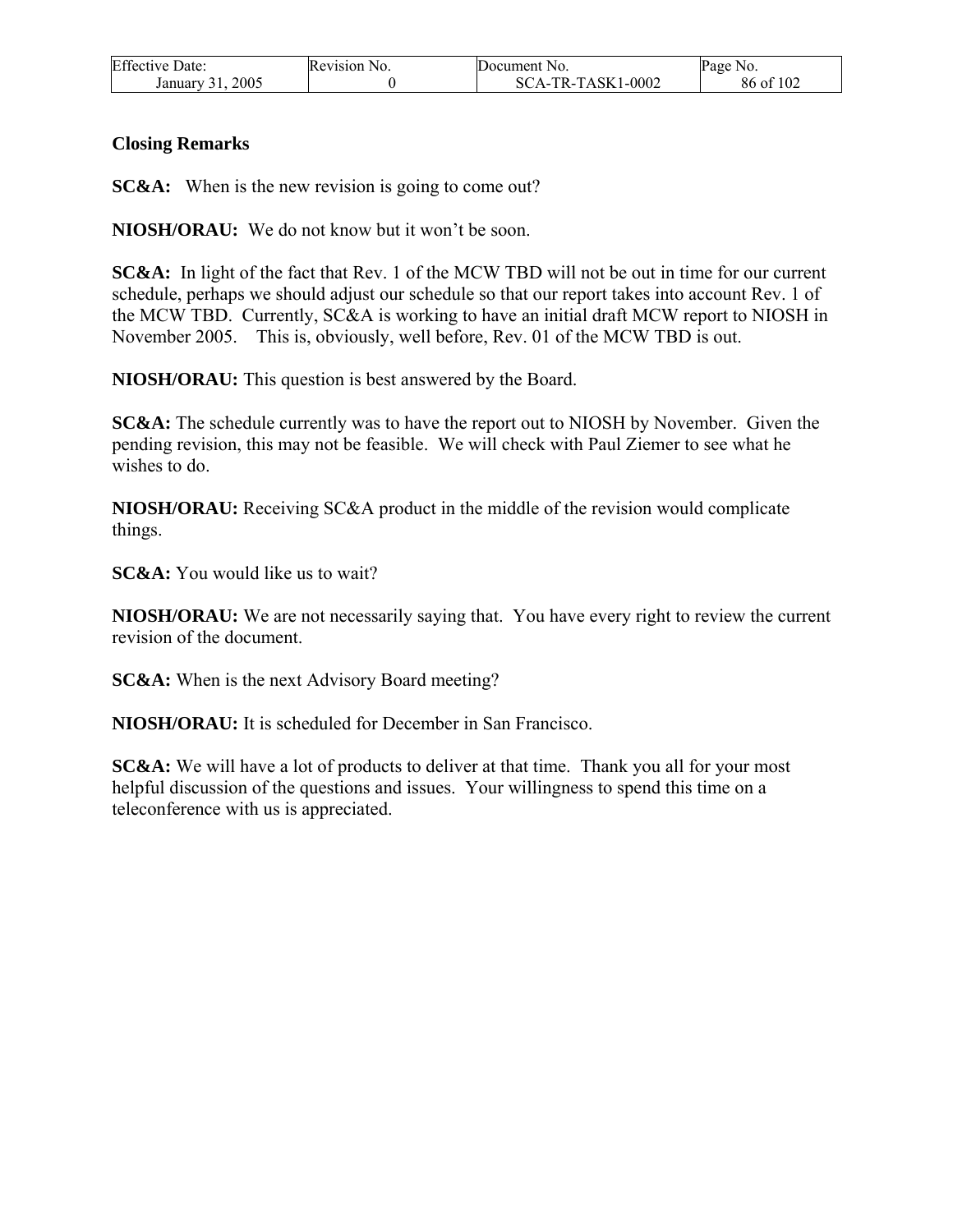| <b>Effective Date:</b> | Revision No. | Document No.      | Page No.       |
|------------------------|--------------|-------------------|----------------|
| 2005<br>January 31.    |              | SCA-TR-TASK1-0002 | of $102$<br>87 |

# **ATTACHMENT 3**

### **SUMMARY OF SITE EXPERT INTERVIEWS**

Over the course of the audit on Mallinckrodt Chemical Works (MCW), Tom Bell and Kathryn Robertson-DeMers have had an opportunity to interview a number of site experts. Site experts included a wide variety of personnel including maintenance personnel (e.g., electrician, welder, pipefitter), engineers, administrative support, production operators, chemical operators, laboratory technicians, a decontamination and decommissioning worker, and others.

The information the site experts provided has been invaluable in providing us with a working knowledge of the MCW Uranium Division. Site experts provided a baseline understanding of working conditions and the extent of the safety program through time. This information was utilized to further identify critical vertical issues. The information provided in these interviews help SC&A obtain a comprehensive understanding of the radiological risk at the facility.

Below is a summary of various site expert interviews as they related to the vertical issues outlined in the MCW review. These interviews were primarily conducted during a visit to St. Louis, Missouri on August 16-17, 2004. The information provided is not a verbatim discussion, but is a summary of information collected by all experts interviewed. Individuals have provided this information based on their personal experience. It is recognized that these recollections and statements need to be further substantiated before adoption in the TBD. However, they stand as critical operational feedback where records and other documentation are lacking. This interview summary is provided in that context; site expert input is similarly reflected in our discussion and with the preceding qualifications in mind, has contributed to our findings and observations.

#### **General Information**

Arthur Compton asked Ed Mallinckrodt, Jr. if Mallinckrodt Chemicals Works (MCW) would participate in the Manhattan Project by purifying uranium. MCW was chosen because that had the Ether Extraction process running at the time. One worker reported that Ed Mallinckrodt had concerns and did not really want to become involved with Uranium. As a part of this operation, workers were required to obtain security clearances. FBI agents would occasionally come to the home of workers to talk to them. There were safety personnel at the MCW plant. The safety focus seemed to be on the chemical and industrial hazards in the plant. There was little concern about the radiological hazards from dust or internal exposure. When Mont Mason became director of the Health and Safety Department at MCW, there was an emphasis put on radiation safety. He insisted on the use of film badges. Not all of his recommendations were implemented. The workers did not remember names of other individuals involved in the safety program in the 1940's and 1950's.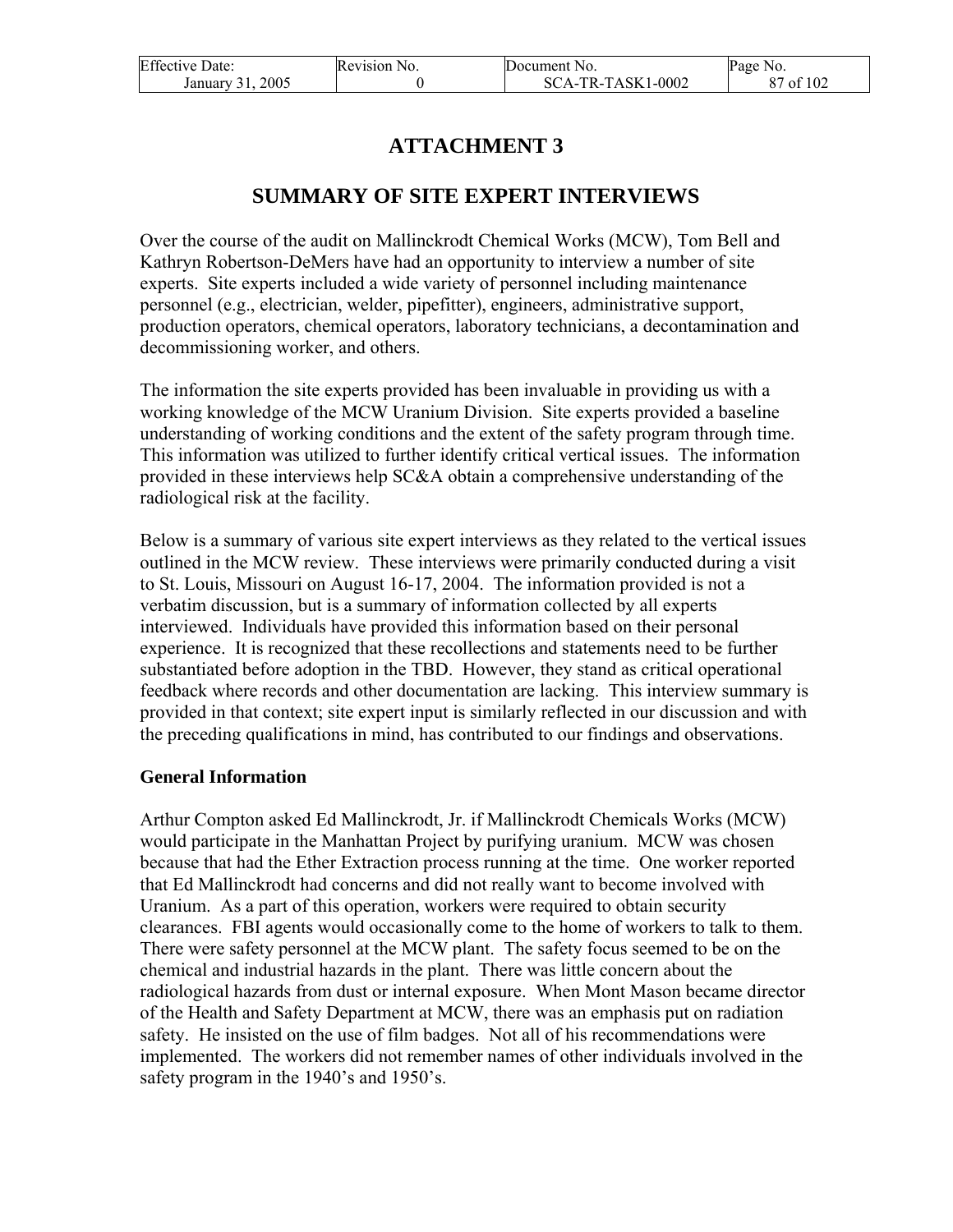| <b>Effective Date:</b> | Revision No. | Document No.      | Page No.  |
|------------------------|--------------|-------------------|-----------|
| 2005<br>January 31.    |              | SCA-TR-TASK1-0002 | 88 of 102 |

In describing the work environment at the MCW facility one worker wrote in a written response to SC&A:

*There was also a fear that physical problems could be caused by sabotage, such as the sabotage and damage to the iron cast gear for the ore mill grinder. Along with these fears of physical danger, there was constant fear of the FBI who had a clandestine presence, and was suspicious of anyone who asked too many questions about the secret Manhattan project. Under secretive conditions nobody dared question or refuse to do a job based on unknown radiation exposure criteria.* 

Some workers reported that the Explosion of the Ether House could have been the result of sabotage. They were unaware of documented proof with respect to the Ether House; however, following the incident with the iron cast gear, many remember being interviewed by security. Workers also indicated that the control over uranium was lax and workers would take pieces of uranium home.

The workers referred to three distinct areas of operation: (1) Main Plant (Broadway and Second), the Destrehan Plant, and Weldon Springs. Waste sites are located on Latty Avenue and at SLAPS near the St. Louis Airport. Mallinckrodt was eventually sold to Tyco who currently owns the facilities still remaining.

#### **Radiation Safety Training**

The workers did not receive radiation safety training. Initially they did not know they were working with radioactive material. There was no training on the concept of time, distance and shielding, or contamination control. The focus was put on the physical hazards rather than the radiological hazards (i.e., chemical and industrial safety hazards.)

They also did not receive training on off normal or incident response; however, they were cognizant of the physical hazards in the working area. They were aware of off normal conditions and when they needed to make an immediate exit from the facilities.

#### **Work Force Characteristics**

The mobility of the workforce was dependent on the job assignment. The operations folks typically worked in one or more of the production facilities during their time at the Main Plant and at the Destrehan site. The maintenance workers worked in all buildings. Security guards also moved around the plant. Many of the maintenance workers were also required to repair or clean systems in containment areas, tanks, and pipes.

In the first session workers were asked to list the buildings/facilities they worked in during their employment at MCW. This demonstrates the mobility of this portion of the workforce. The workers interviewed included primarily operations and maintenance departments.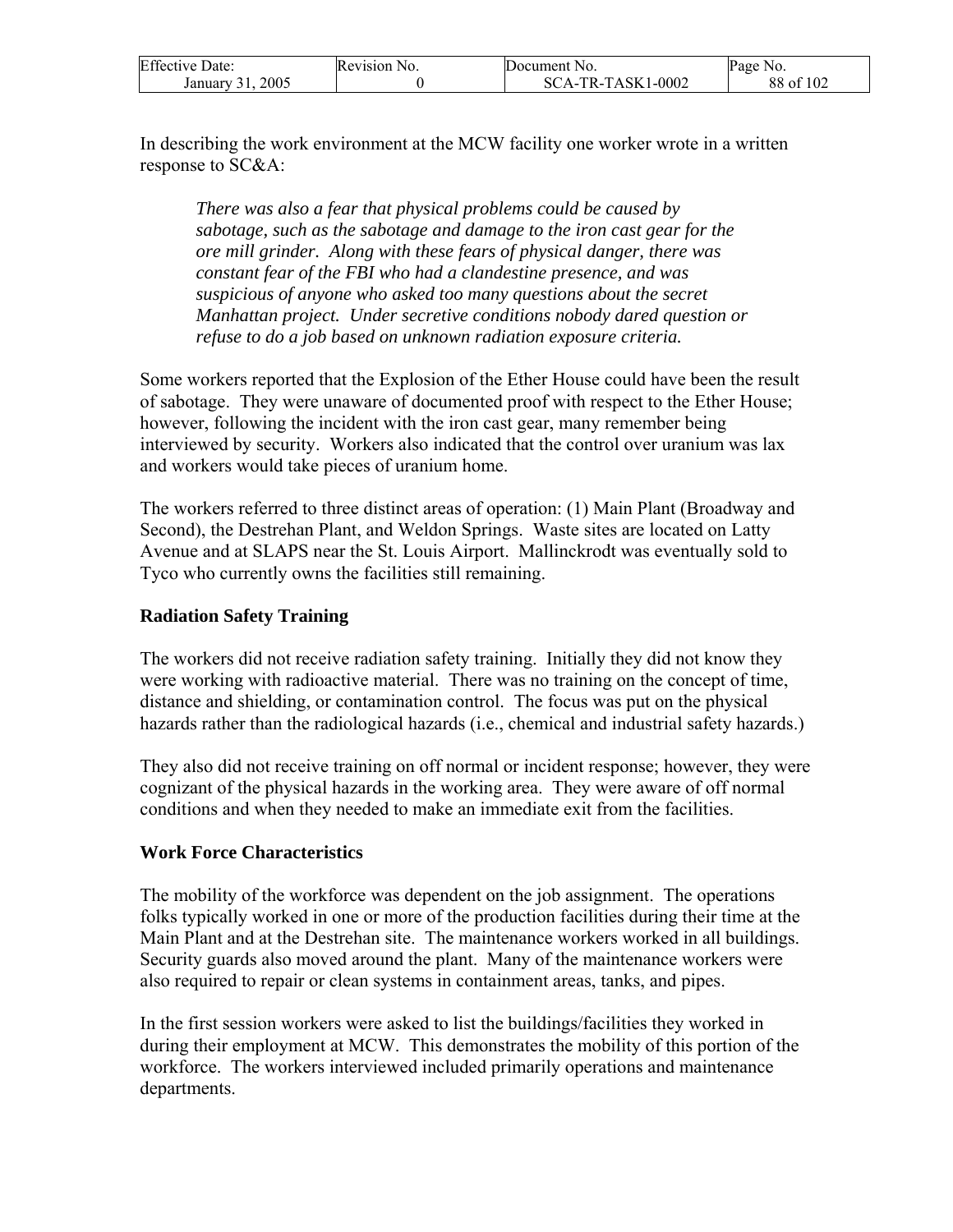| <b>Effective Date:</b> | Revision No. | Document No.      | Page<br>NO. |
|------------------------|--------------|-------------------|-------------|
| 2005<br>January 31     |              | SCA-TR-TASK1-0002 | 89 of 102   |

| <b>Jobtitle</b>                | <b>Locations Worked</b>                          |  |
|--------------------------------|--------------------------------------------------|--|
| Electrician                    | Main Plant (Plant 1), Plant 4, Plant 5, Plant 6, |  |
|                                | Plant 7, Weldon Springs                          |  |
| Secretary                      | Main Plant (few weeks), Weldon Springs           |  |
| <b>Production Operator</b>     | Main Plant, Plant 4 and Weldon Springs           |  |
| Secretary                      | <b>Weldon Springs</b>                            |  |
| Warehouse Man                  | Plant 4, Plant 6, Main Plant, Serviced all       |  |
|                                | buildings that need servicing                    |  |
| <b>Chemical Operator</b>       | Radium processing, Building 50, Building 51,     |  |
|                                | Plant 5, Z Building, Remediation areas           |  |
| Secretary                      | Main Plant, Administrative Offices (Upstairs at  |  |
|                                | Plant 6), Weldon Springs                         |  |
| <b>Metals Plant Supervisor</b> | Plant 6, Weldon Springs                          |  |
| Sheetmetal Worker              | Main Plant primarily, Plant 4 and Plant 6        |  |
|                                | intermittently                                   |  |

When the Destrehan facility moved its operations to Weldon Springs, many individuals transferred to this plant. One worker estimates several hundred were transferred. The choice to stay at Destrehan or move to Weldon Springs was based on seniority. Those with low seniority were given the choice to move or have no job.

### **General Process Flow at the Destrehan Site/Main Plant**

There are a number of facilities that were involved in the processing of uranium and the administration of the program. The Main Plant/Destrehan Plant covered a number of city blocks. The primary goal at the MCW facility was to extract purified uranium from uranium ore for subsequent use and or processing by other facilities. Plant 4 was the original processing facility at the MCW Destrehan site. Plant 6/6E later replaced it. Plants 6 and 6E were a part of what the workers refer to as the Destrehan Site. These plants were built after Plant 4 and had better ventilation and safety measures. These plants used electric furnaces rather than the gas furnaces that were used in Plant 4.

Plant 4 was responsible for producing brown oxide. Ore was received in drums at the facility. This ore came from domestic and international sources and had uranium concentrations from 0.1% to 65% (Belgium Congo). The drums were put behind glass. The lid was cut off by welders and the contents were dumped onto a conveyor. This was performed in an area without ventilation. Operations in the ore room were primarily done remotely. The crushed ore was dissolved in nitric acid. The material was them processed in a sieve. The uranyl nitrate was sent to the next process. Sludge and raffinate (also known as K-65 or airport cake) was disposed of at the SLAPS facility.

In the pot room, a yellow liquid material was added to the "pots" and resulted in production of orange oxide. There were approximately 20 pots in the room. Ammonia and other gases were used to produce green salt. A "coffin" was used to convert orange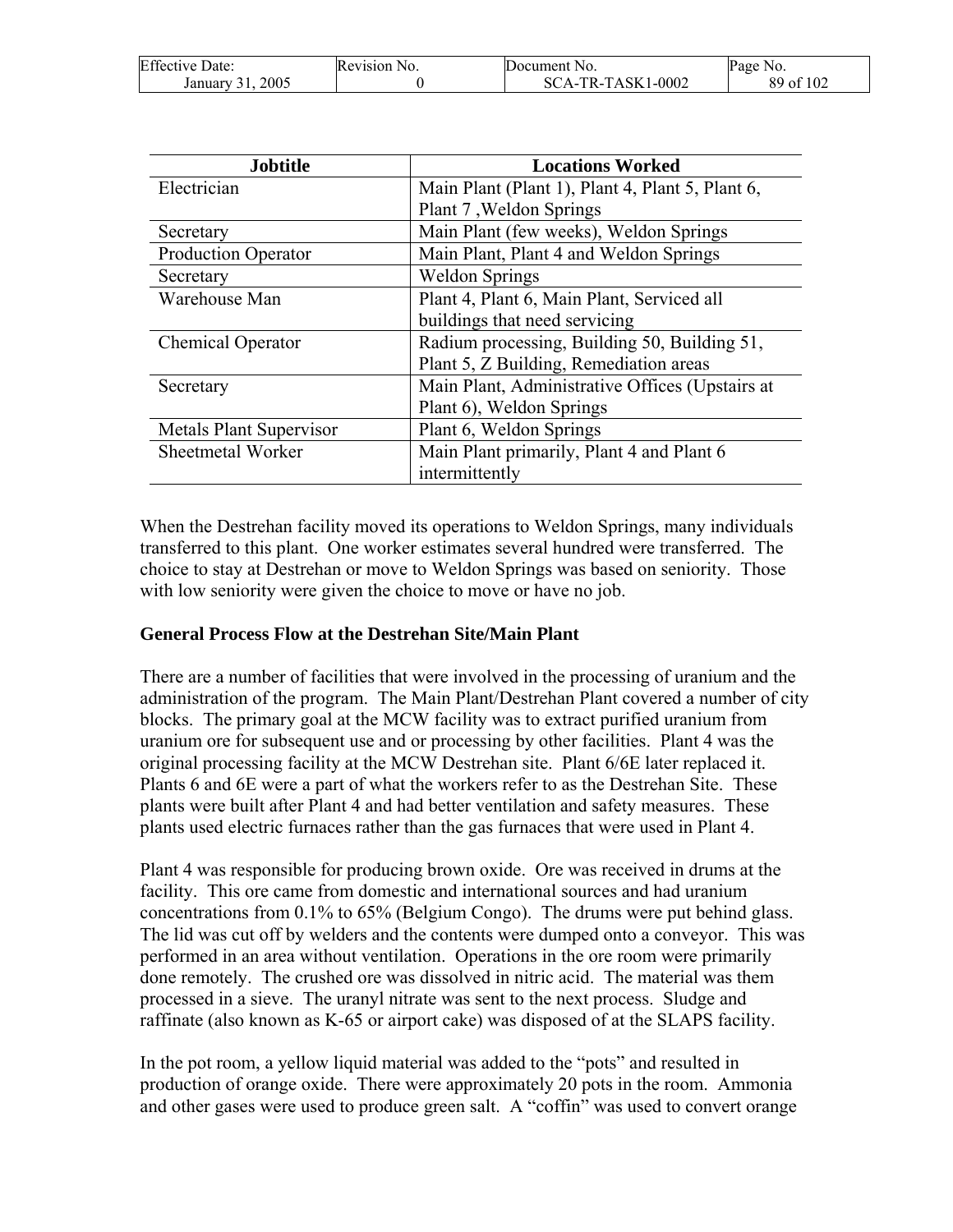| <b>Effective Date:</b> | Revision No. | Document No.      | Page No.                  |
|------------------------|--------------|-------------------|---------------------------|
| 2005<br>January 31     |              | SCA-TR-TASK1-0002 | rf 102<br>$90 \text{ of}$ |

oxide to green salt. These coffins were heated in the furnace. There were vapors and dust coming off the pots. The vapors had an acid smell. They added nitric acid to these pots which was what resulted in the fumes. An agitator was used to mix the pot material. The raffinate from this process was taken to the Latty Avenue site. The product from this operation (green salt) advanced to the Bomb Area. The area was dusty and orange oxide got down into their shoes. Respiratory use was not consistent.

Green salt was covered to a biscuit in a "bomb". The bomb had a cone type shape. The bomb was composed of a lime liner, green salt, aluminum, and a lime topping. A lid was put on top of the bomb. The bomb was sent through a furnace were it was heated. This formed what was called a biscuit (uranium metal). The bomb was put into a quench tank for cooling. The lid was removed and the biscuit was dumped out. Sometimes tongs had to be used to remove the biscuit. Equipment (e.g., drill press or jackhammer) was used to take a sample for analysis. The slag was removed and sent to the crusher. The lime went one way and the uranium went in another direction to the recast area. Materials from the crusher were put in a barrel.

Workers recollect that the green salt would get on their face and sometimes in their nose if the masks were not used or were inadequate. Workers also reported that the bombs would sometimes explode in the furnace. This would create holes contaminating the furnace and damage equipment. The maintenance and operations crew would have to enter the furnace to clean up and do repairs on damaged equipment.

Once the derby is formed it would go down to the rollers. The slag had to be removed from the uranium by chipping it off. This resulted in metal chips flying through the air. Carbon crucibles were used in the recast area. Robots were used to manipulate the carbon crucibles. Electricians had to work on the robots when they were not working. The material was sent through the recast furnace. These crucibles had scopes in them. In the recast area, the workers used marble saws to remove samples from the uranium product. These samples were analyzed for purity.

Raffinate was sent to the SLAPS facility. The material was shipped in 55 gallon drums which were dumped in the disposal facility. Individuals were stationed at the airport to handle the incoming waste. At one point during remediation, a core sample was taken of this area.

Uranium was sent to Oak Ridge for inspection. If the uranium was not within the required tolerance, it was sent back to MCW for further processing. This material was escorted by guards who rode in the same car as the uranium.

Plant 7E was described as an experimental building. There was a laboratory in this building. Workers suspected that they may have done some work with plutonium or some other material for the hydrogen bomb. The facility was unusual compared to the others as there was a hand counter in this facility. Workers could not leave the facility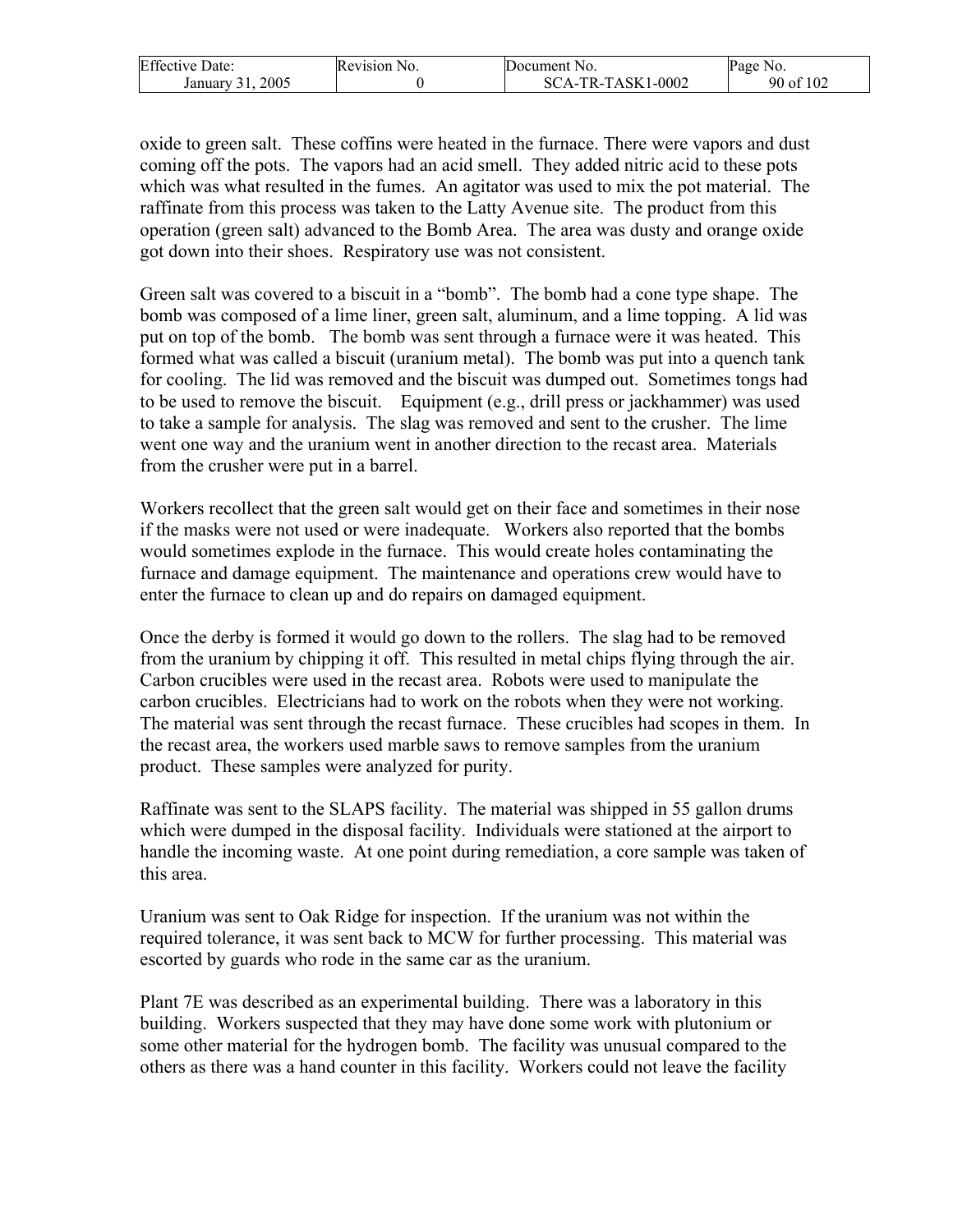| <b>Effective Date:</b> | Revision No. | Document No.      | Page No.  |
|------------------------|--------------|-------------------|-----------|
| 2005<br>January 31,    |              | SCA-TR-TASK1-0002 | 91 of 102 |

unless the activity on their hands was less than a certain value. They also mentioned that they were not allowed to remove tools from this building.

Building 238 involved some work with radioactive material post-1958. The workers described the building as very radioactive. It is believed that there was a tantalum manufacturing process in this building. The workers in this building were badged. The workers suspected this might have been Nuclear Regulatory Commission work but they were not sure.

The original processing at MCW took place in Buildings 51 and 52. Building 51 was retrofitted with process equipment from the companies Jersey Plant. Plant 4 did the original **production** run of processes developed in Building 51A. There may have been some NRC work performed in this building around 1965-1972. Work involved tantalum. Many individuals were not assigned a film badge. The building was later found contaminated. Buildings 50, 51, 51A, and 52 were considered part of Plant 2.

Plant 1 is also referred to as the Main Plant by the workers. The project administrative staffs including key punch operators, IBM machine operators, accounting, secretaries, etc. were housed in this building. These individuals received paperwork from operations and engineering on a regular basis. Original documents were returned to the different departments when they were finished with it. Office workers were allowed in the production area. One worker indicated that he went on a tour of the production area once and an engineer asked him to pick up a piece of uranium. He remembers thinking the uranium was really heavy. The ladies didn't like this because the stockings often disintegrated off their legs. The company used to have to replace them. This group of individuals did not typically wear a film badges; although, temporary badges may have been issued at times.

Plant 4 was closed during 1955 and 1956 and was knocked down with a bulldozer in 1957 and replaced with a parking lot. Plant 6 has been dismantled and the soil under it was dug out.

### **External Exposure Monitoring**

Film badges were used at MCW. Some individuals were assigned permanent badges while others were assigned temporary badges (e.g., sheet metal workers) on an as needed basis. The dosimeter exchange period was weekly. The workers were not sure whether the frequency of dosimeter exchange was changed during the period 1942-1958. Mont Mason was responsible for pushing workers to wear badges; however, workers indicate this was not long lived. They also remember surveys being performed at this time. The workers did not know the criteria for assignment of a permanent film badge verses a temporary film badge.

The film badges were stored in a badge rack at the guard house. This area was separate from the production area. Workers were required to present their photo badge upon entry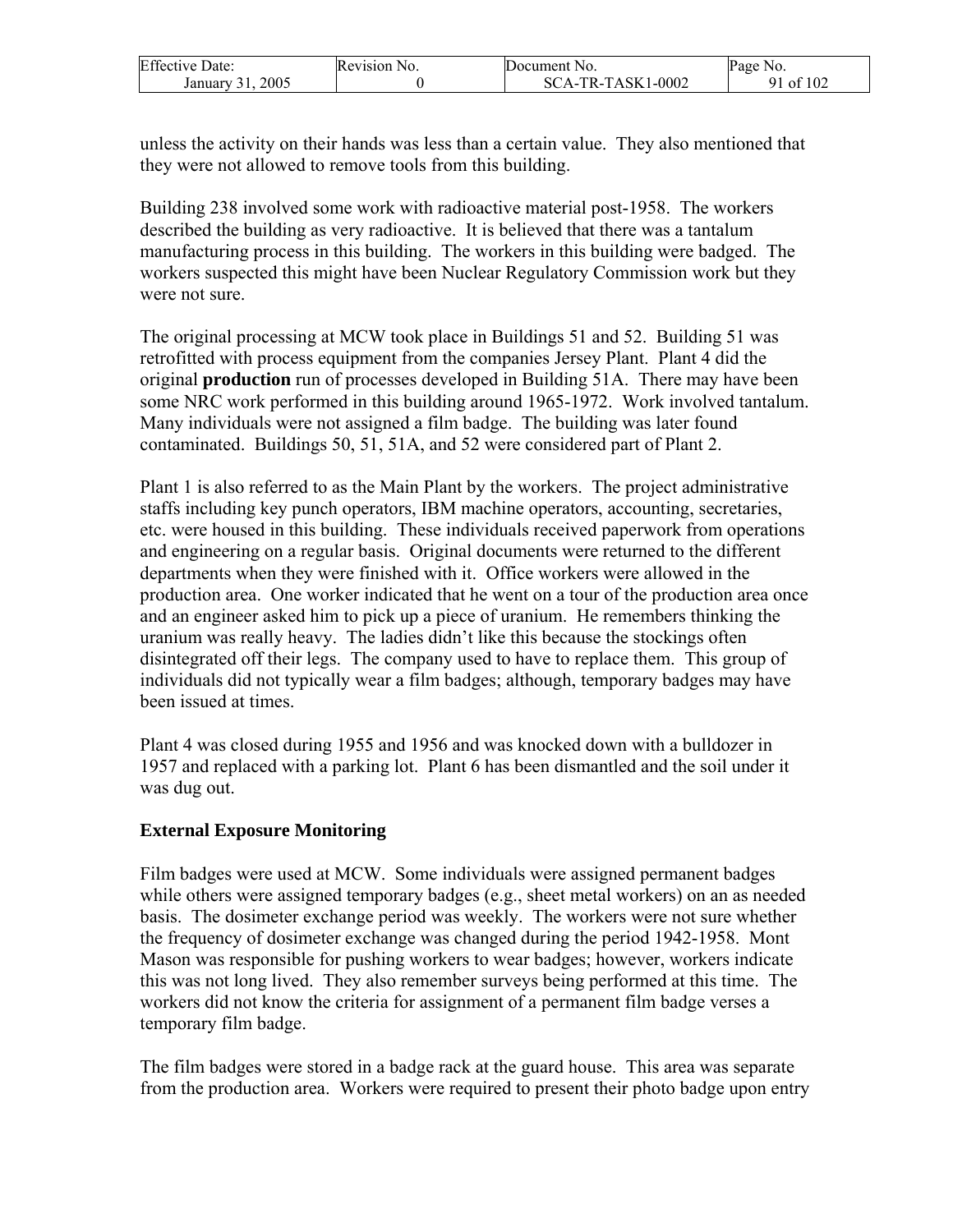| <b>Effective Date:</b> | Revision No. | Document No.      | Page No.  |
|------------------------|--------------|-------------------|-----------|
| 2005<br>January 31.    |              | SCA-TR-TASK1-0002 | 92 of 102 |

to the plant. Film badge exchanges apparently happened after normal operating hours. Workers in the administrative area did not recollect the use of area film badges.

The workers did not recollect the usage of finger rings, other types of extremity dosimetry, or pocket ionization chambers. There was some indication that time limits were used for certain tasks. Workers indicated that certain tasks required direct contact with uranium. In some circumstances gloves were worn and in other they were not.  $^{235}U$ and <sup>238</sup>U cores were handled to exam them for slag. Workers also indicated that dust settled on the exposed skin and on their clothing. In the early 1960's, a computer program was written to track and record film badge results.

Workers were not typically informed of their radiation exposure. There were no periodic exposure reports provided to them. Some supervisors were told when their workers received over exposures. Workers recollected that a few workers would drop their badges in the orange oxide, shake them off, and put the badges back on. Even these individuals were not told what their exposures were.

The plant had a set limit per badge cycle for exposure to workers. A total of 34 workers in Plant 6E were permanently transferred to a new job in the downtown plant after they were apparently overexposed. An additional 18 individuals were said to have been terminated from the company as a result of this overexposure. Some workers recollected being moved to less hazardous parts of the plant temporarily to reduce exposure. The temporary job assignment would last a few days to a week. It is uncertain whether the workers high results were related to bioassay or dosimeter results as the involved workers were not provided with specific information.

MCW used portable x-ray units to check welds. Personnel were not allowed in the direct beam during these operations.

Workers were told it was okay to sit on the uranium as long as they put a piece of paper on top of it. This was supposed to prevent exposure.

Workers indicated that there was a three minute time limit for entry and loading of the furnace. The other operators would do the timing.

### **Internal Exposure Monitoring**

The plant operated 7 days per week, 24-hours per day when producing uranium. Workers at MCW worked 12 hour shifts under routine circumstances. They worked from 5-7 days per week. When one worker moved to the uranium division, he had to agree to work six days per week. He wanted to be transferred because there was more overtime available. During accident conditions, individuals were asked to work until operations were up and running again.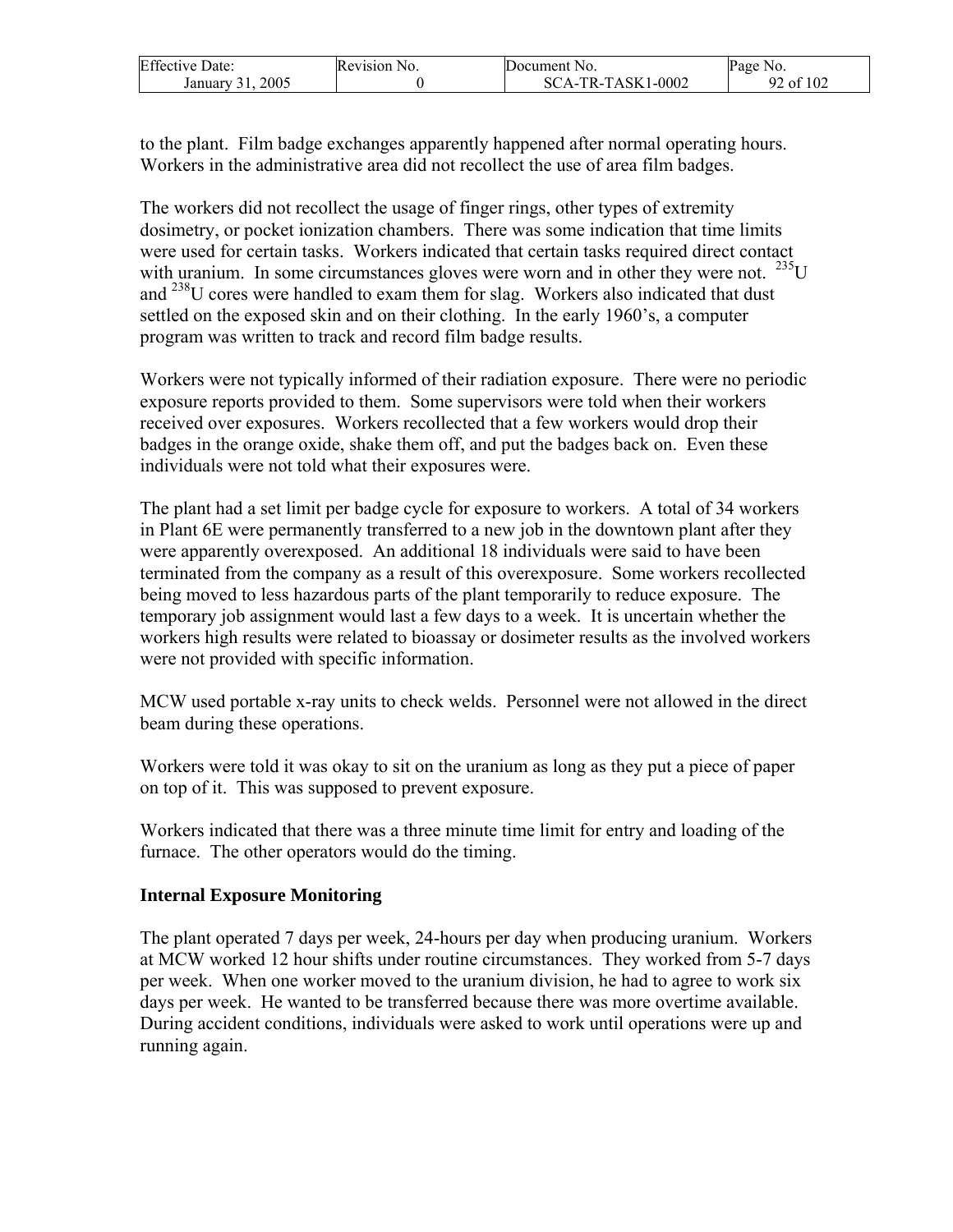| <b>Effective Date:</b> | Revision No. | Document No.      | Page No.        |
|------------------------|--------------|-------------------|-----------------|
| 2005<br>January 31.    |              | SCA-TR-TASK1-0002 | f $102$<br>ot / |

The level of work activity depended on the type of work being performed. There were jobs that involved heavy work at the plant. Workers occasionally got winded on the job. The furnace area was very hot which added to physical stress.

Workers reported visible dust in the air. There were especially high dust levels in the Pot Room where UNH underwent denitration to yield UO<sub>3</sub>. The facilities in which this pot denitration was commonly called the Orange Oxide Building. Workers would sometimes have to scoop material manually from the pots. Dust masks were used for this operation. In Plant 6E, there was a sensor on some of the equipment which required detection of a beam to operate. The dust in the air would break this beam rendering the equipment inoperable. The machine often had to be operated manually to override this problem. At times the dust irritated the lungs of workers.

There were a subset of workers (4-5 individuals) who had the job of going around the plant and dusting the pipes and equipment throughout the day. These individuals used sponges for cleaning. Workers reported blowing dust out of their nose after work. Water was used to control dust in some areas of the plant.

Workers reported that they often breathed fumes. They identified the fumes as orange, yellow and brown depending on the area of the plant. At times the fumes were only identifiable by smell such as an ammonia or acid smell. When the workers returned home after a day's work, their family could smell chemicals on their clothing and on their breath. They were told to drink beer to clear material out of their system.

In Building 7E, the MCW plant had a hand counter. The workers were not allowed to leave the building until their hands read below a certain contamination level. There were experimental operations going on in this building. Other buildings did not have a hand counter.

There was not a set policy for personal protective equipment (PPE) at the MCW plant. MCW had a general policy which required that workers change from their own clothes to the plant provided coveralls upon entry into the plant. Workers were provided with coveralls, canvas gloves, hats, and chemical protective equipment. Some workers indicated there was a use of shoe covers and some indicated they were not used. Gloves were not secured with tape to the coveralls and dust got inside at times. Some of the material could penetrate the gloves. Although they were issued gloves, the nature of some of the work required the direct contact of uranium with bare hands. Rubber suits/gloves were issued for work with acids.

Workers remember that subcontractors were not provided coveralls but wore their own clothes in the plant. Guards used their uniforms when they went through the facilities.

Prior to going to lunch, smoking rooms or leaving the plant the employees were supposed to change clothes and take a shower. The implementation of this policy seemed to be inconsistent. Some workers indicated that they religiously followed this policy while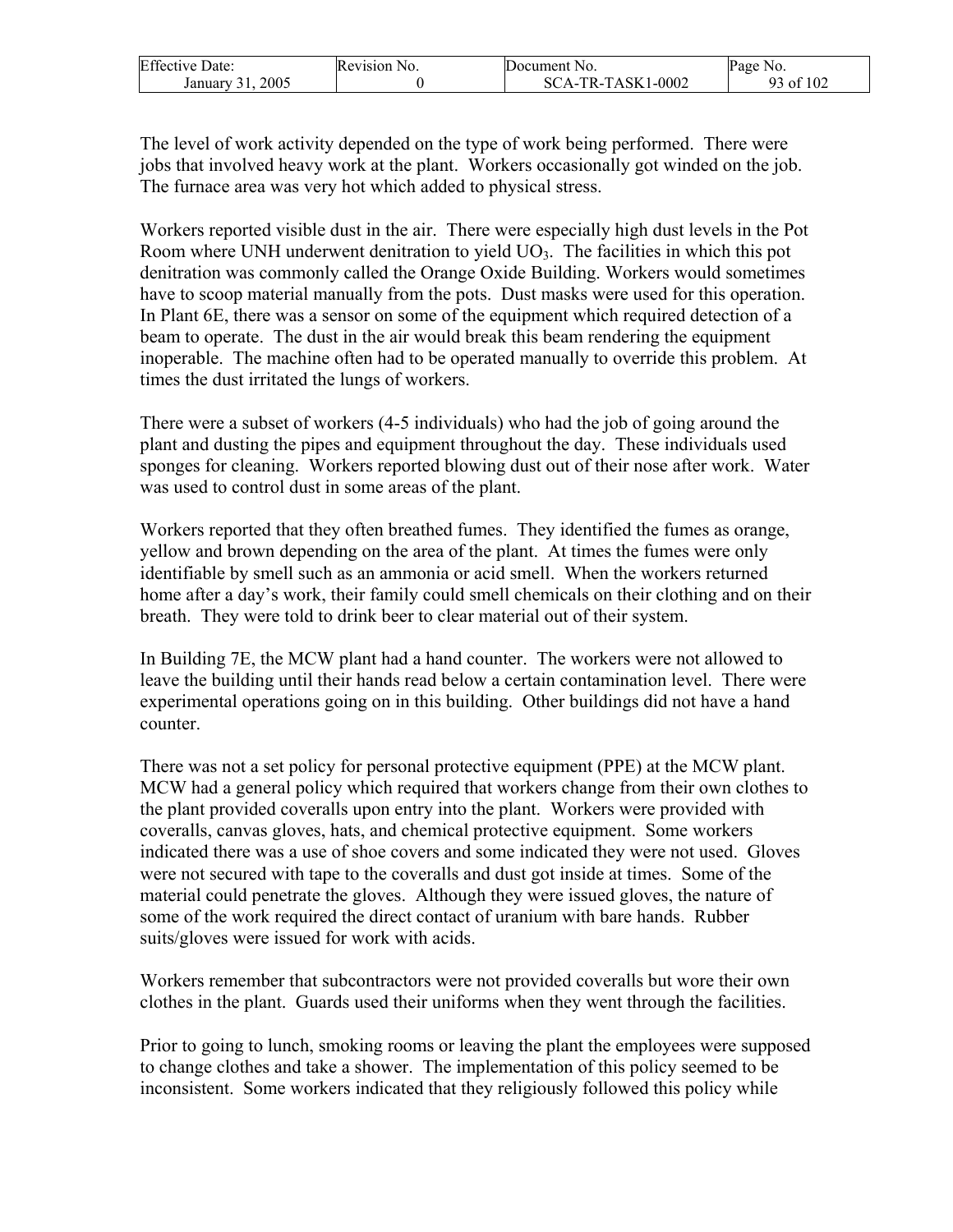| <b>Effective Date:</b> | Revision No. | Document No.      | Page No.      |
|------------------------|--------------|-------------------|---------------|
| 2005<br>January 31.    |              | SCA-TR-TASK1-0002 | f102<br>94 of |

others indicated that people went offsite for lunch or home in their work clothes. The plant did have a laundry service and workers were provided with new clothes the next day. The laundry was found to have radioactive material on it. Workers report that dust would get into their hair.

Use of respiratory protection was intermittent. The primary respiratory protection used included dust masks or half-face masks with removable filters. The type used depended on the area. In pictures from the MCW magazine there appear to be similar to painters masks. Some workers in the green salt processing area remember getting green salt on their face around their mask. Respiratory protection used seemed to be variable for the different operations. The policy was to use respirators for the day and discard them for washing. The lab was responsible for cleaning the respirators and replacing filters. If a worker knew he/she might need it, he/she would carry it with them on their person. One worker indicated he used his until it was worn out. In between, uses he stored it in his locker.

In the 1960's during an OSHA visit, one worker indicated that OSHA directed the plant to dispose of all current respirators as they were not appropriate for the hazard.

Workers report that the uranium compounds at MCW included brown oxide, orange oxide and green salt. Urine samples were collected every six to twelve months starting in the late 1940's. Denise indicated that they recorded a lot of zeros recorded.

Documentation from the production areas was provided to administrative workers for processing. In some cases, the paperwork was returned to the initial organization. In other cases the paperwork was put into a library. The administrative offices were dusted once or twice a day. Some workers recollect that documents were burned.

There were lots of pipes and tanks at the facility. At times maintenance personnel (e.g., pipefitters, welders) had to enter tanks or pipes to work.

Some Radon Breath Analysis was performed for individuals working around Radium. Most of the results were recorded as zero.

Dust control measures at MCW included exhaust systems, used of vacuum, dust collectors, and water. Dust collectors contained dust bags which were monitored by a sensor. When the dust bag became plugged, the dust collector had to be turned off (originally manually) and a ring blower used to loosen the dust. The ring blower was then turned off and the dust collector returned to service. Although the dust collectors reduced dust levels, the dust bags would periodically rupture creating a mess. The plant had some gloveboxes. The level of dust control measures was less in Plant 4, the original production plant. There were wooden floors in Plant 4 and concrete floors in other areas. Plant 5 had a floating foundation. There was also outside storage.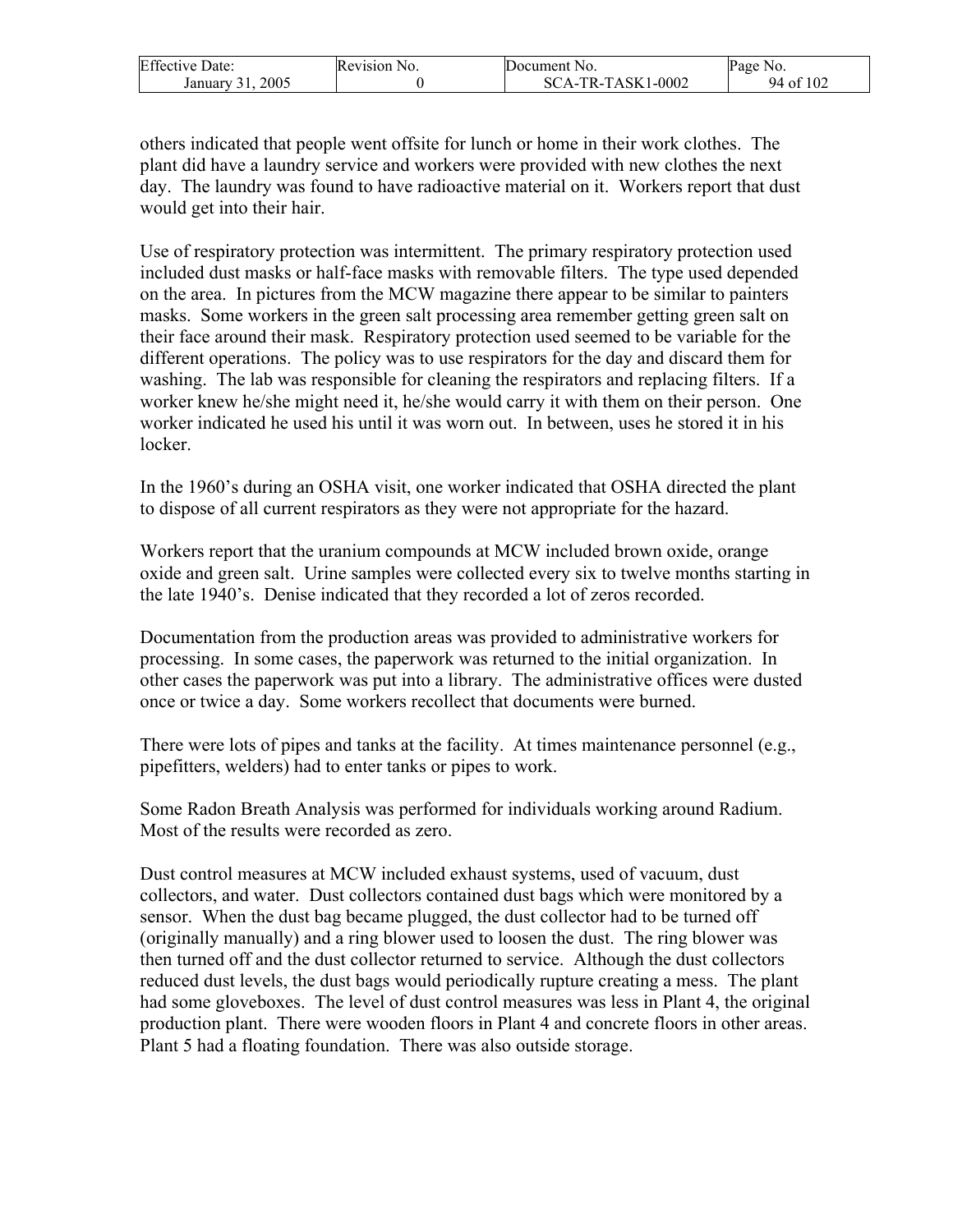| <b>Effective Date:</b> | Revision No. | Document No.      | Page No.  |
|------------------------|--------------|-------------------|-----------|
| 2005<br>January 31.    |              | SCA-TR-TASK1-0002 | 95 of 102 |

There was a cafeteria at the facility. Although most workers ate in the cafeteria, some ate lunch in the production area. An analysis of the drinking water indicated that the water was okay.

#### **Medical Exams**

Medical examinations were given to workers on an annual basis. (Some workers indicated it was semiannually.) Chest x-rays were a part of these exams. The x-rays were done at Barnes Hospital. Urinalysis and blood samples were also performed at the physical. The doctors taking the medical x-rays for physicals did ask workers to remove their film badge during x-rays. The workers did not know the x-ray type. Office workers did not have the same frequencies of exam as other workers.

The workers indicated that medical staff personnel often inquired as to the welfare of there children. They wanted to know if they had children with defects. They also wanted to know if the wives of men who worked at the plant had still births and/or miscarriages. Several individuals indicated that they themselves or their co-workers had high occurrences of still births, miscarriages, and/or children with deformities or illnesses.

In general, when it came to common illnesses, many of the workers felt that MCW took care of them while they worked there.

#### **Incidents**

There were a number of incidents that were reported by workers.

- Acid burns
- Nailing a hand to a box with uranium rods.
- Stepping on a piece of steel which went up through the workers foot.
- Steel falling on a worker
- Dust bag ruptures with releases to the atmosphere
- Dust bags falling on workers
- Tank explosion
- Residue of lime catching on fire
- Damage of equipment and tools from acid
- Bubbling of nitric acid as it was pored on ore
- Spills and blowouts.

There was such a potential for acid burns that the company put a color indicator in the badge. The Barnes Hospital was aware of this and knew how to treat these burns. Special cream was used on the burn. Blisters often formed as a result of the burn.

The most memorable incident was the Ether House Explosion. This explosion occurred in Plant 6. An outside contractor was painting the beams for protection against acid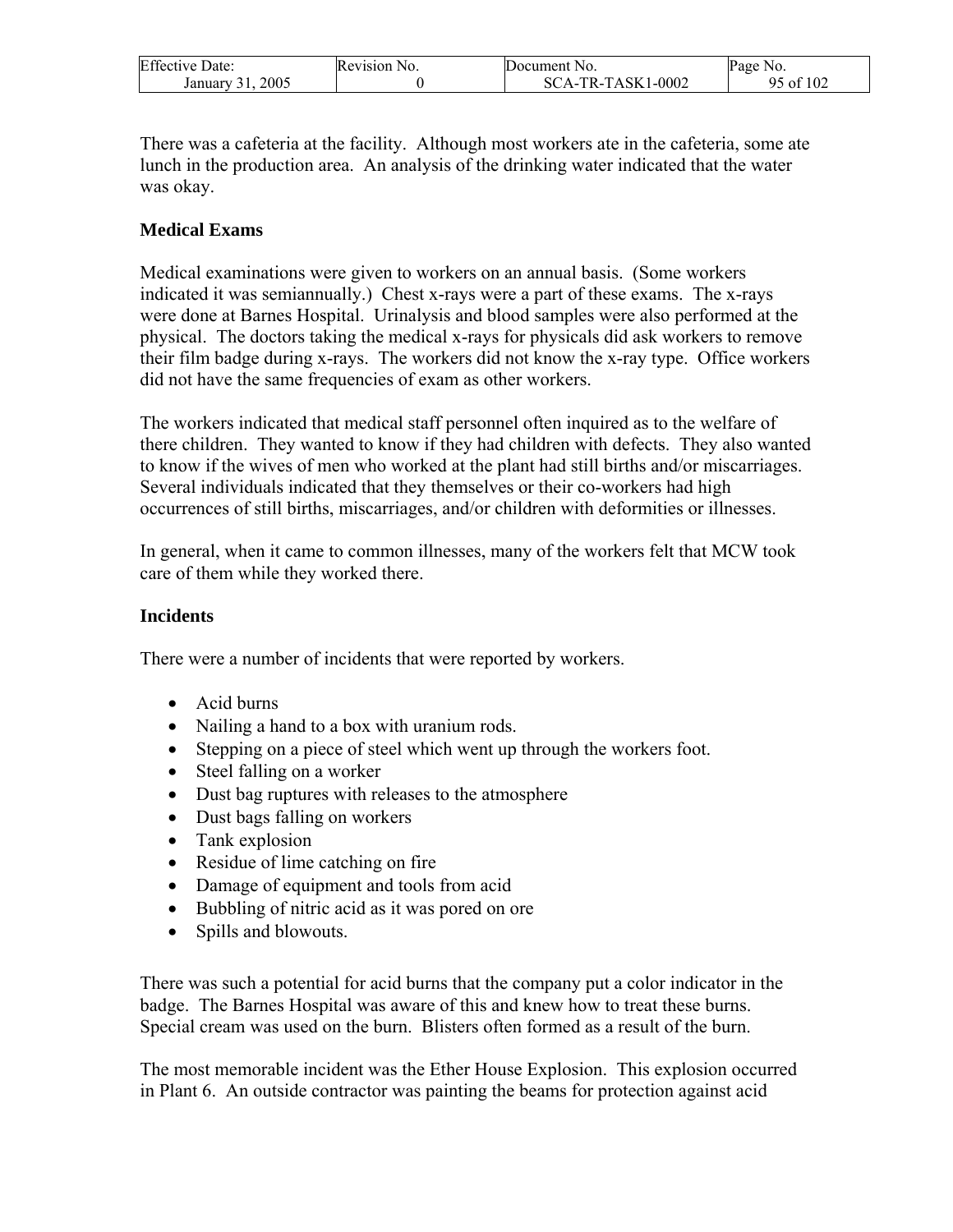| <b>Effective Date:</b> | Revision No. | 'Document No.     | Page No.  |
|------------------------|--------------|-------------------|-----------|
| 2005<br>January 31,    |              | SCA-TR-TASK1-0002 | 96 of 102 |

fumes. They left the building for a while. There were three operators on the ground floor of the facility. They heard the tank rumbling. There was a reaction between chemicals and an explosion occurred. It blew a hole in the north wall and blew glass out. The aluminum scaffolding used by the painters was also damaged. There was a spread of contamination as a result. The outside painter left the MCW plant and never returned to get their tools.

Crews worked around the clock to bring the building back up quickly so production could continue. They used tarps and steam heaters temporarily. Workers were touchy with respect to noises after this incident.

There were no chelations or other therapies given as a result of intake at the MCW site.

### **High Risk Jobs**

The operations and maintenance personnel at the Destrehan/Main Plant were involved in a number of high risk jobs as a result of routine operations. Some of these high risk jobs included:

- Entry into and cleaning of the furnace
- Confined space entries into tanks
- Dust Bags replacement
- U-235 process
- Chemical operators shoveling radioactive material.

The plant also had a number of physical and chemical hazards including:

- Hydrofluoric Acid
- Nitric Acid
- Ether
- Ammonia
- Explosive hazards
- Release of gases into the environment
- Material falling on workers including ore and steel
- Chemical reactions due to mixing of chemicals (e.g., HF and ammonia)

Maintenance personnel had the most hazardous jobs which also included response to incidents.

### **Environmental**

Workers indicate that there were occurrences of releases of fumes from facilities. In some cases it would damage cars in the parking lot. The workers recollect that as they walked to their cars, they felt a burning sensation on their skin at times.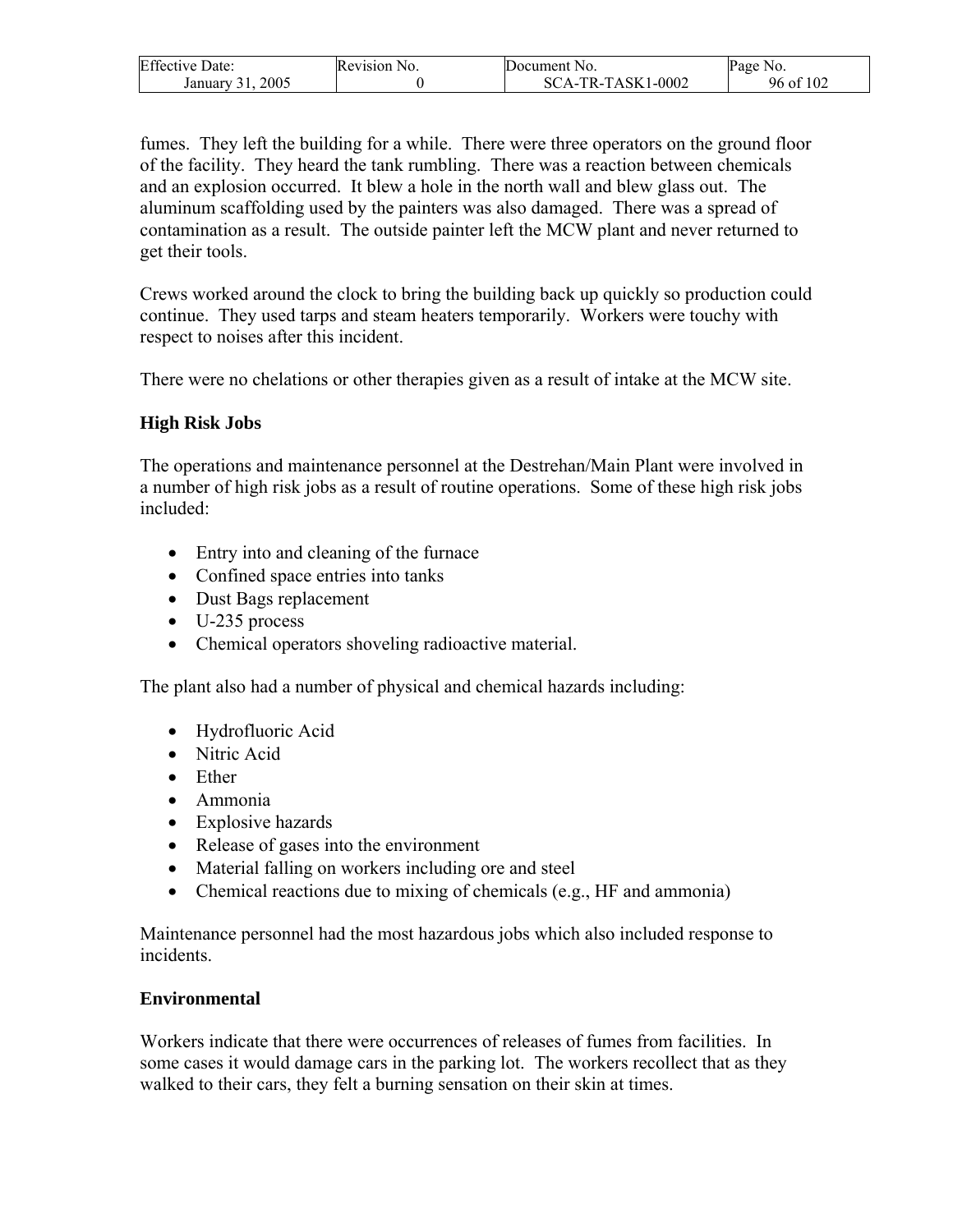| <b>Effective Date:</b> | Revision No. | Document No.      | Page No.                       |
|------------------------|--------------|-------------------|--------------------------------|
| 2005<br>January 31.    |              | SCA-TR-TASK1-0002 | $^{\prime}$ of 102 $^{\prime}$ |

Originally the Building 238 did not have stacks with scrubbers. OSHA came in and told the company they needed to install them. Other sources of environmental releases included leaking drums and residual contamination in the vicinity of Plant 4.

Waste from MCW was taken to the SLAPS facility. Other waste was taken to Latty Avenue. When Boeing needed the airport property the waste site was moved. The main plant sent liquid waste to the Mississippi River. This continued until the 1960's. Sewer monitors were eventually installed. Some waste was sent to tanks and treated.

International Technology Corporation under contract with the Army Corp of Engineers was responsible for remediation at the Destrehan site. As there were so many pipes in the remediation, laborers were sent down into holes to dig out from under the pipes where backhoes could not reach. During one job, a laborer was digging in the ground under a former process facility. The beta/gamma counts were so high they pegged the Radiological Technicians meter. The laborer later heard the count was 1.2 million counts per minute. After this discovery the hole was off limits. The laborer did not have a film badge and was not on a bioassay program.

#### **Miscellaneous Items**

- High concentration of radium came from the pitchblende.
- There was a requirement to produce so much material in an 8-hour shift.
- Some individuals in their  $40^\circ$ s  $50^\circ$ s had prostate cancer.
- There are pictures of the process of Weldon Springs in the April 12, 1959 St. Louis Post Dispatch.
- Workers were not aware of any radiation induced cataracts. They were not aware there was a difference.
- There were deformed frogs in the ponds near the Raffinate pits at Weldon Springs.
- No fruit trees or fish were on site at Destrehan.
- Office workers had occasion to enter the production areas.
- The floors at Weldon Springs were made of finished concrete.
- There were plant operations involving ionium (thorium) at the Destrehan Facility.
- At one point Ladue Lab in New York analyzed process of raffinate samples. They were evaluating the metals still in the raffinate.
- One worker indicated that Condor Films created a motion picture of the Plant 6E process. Condor Films is located in California.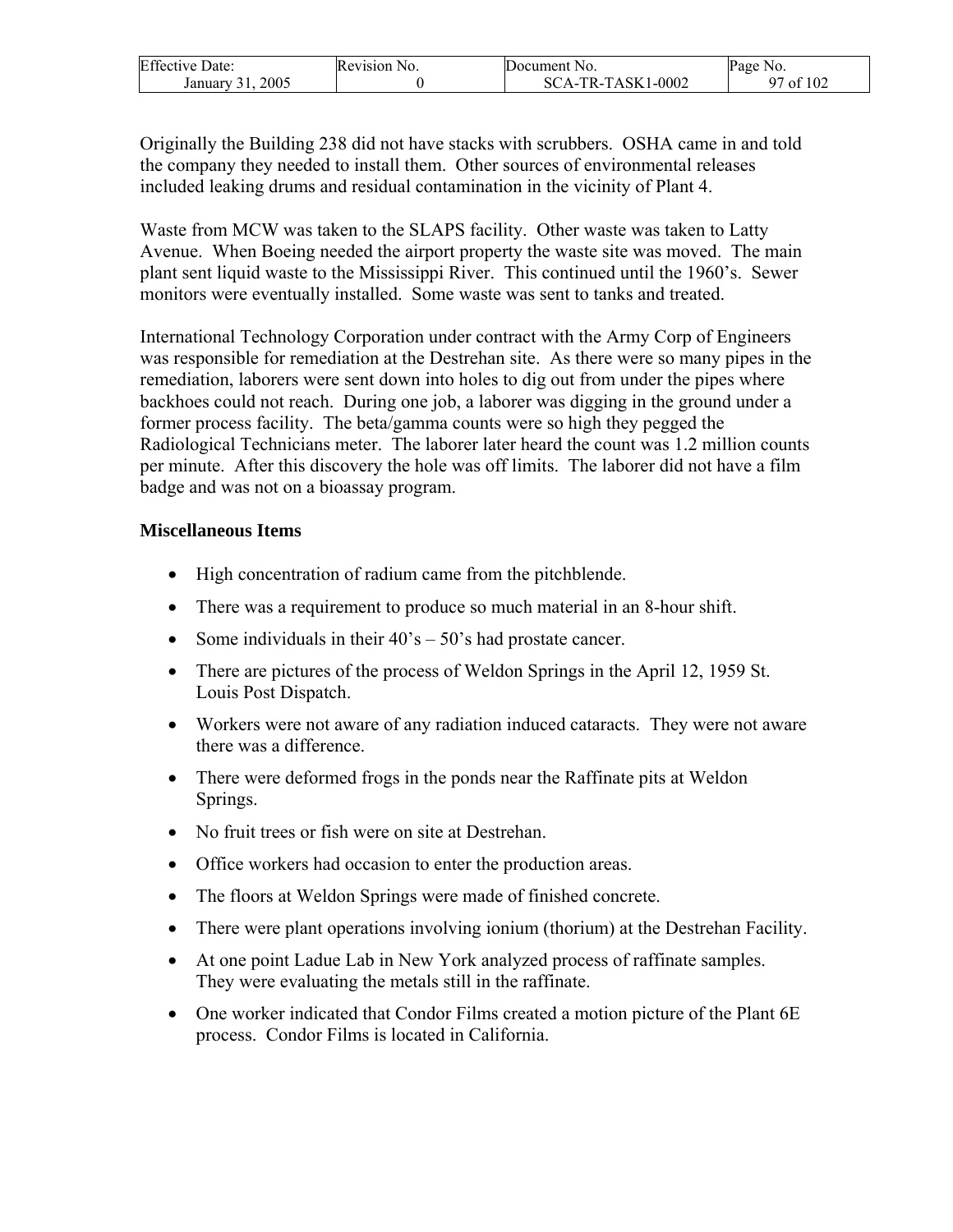| <b>Effective Date:</b> | Revision No. | Document No.      | Page No.      |
|------------------------|--------------|-------------------|---------------|
| 2005<br>January 31.    |              | SCA-TR-TASK1-0002 | f102<br>98 of |

• Mr. Mendez died at the MCW plant. Strings were placed around drums in the dryer area. Periodically these strings would have to be replaced. He would use his mouth to start the strings.

 $\overline{\phantom{a}}$ 

- Workers were not aware of the presence of recycled uranium at the Destrehan facility.
- Outside companies were sometimes responsible for rebuilding or repairing equipment.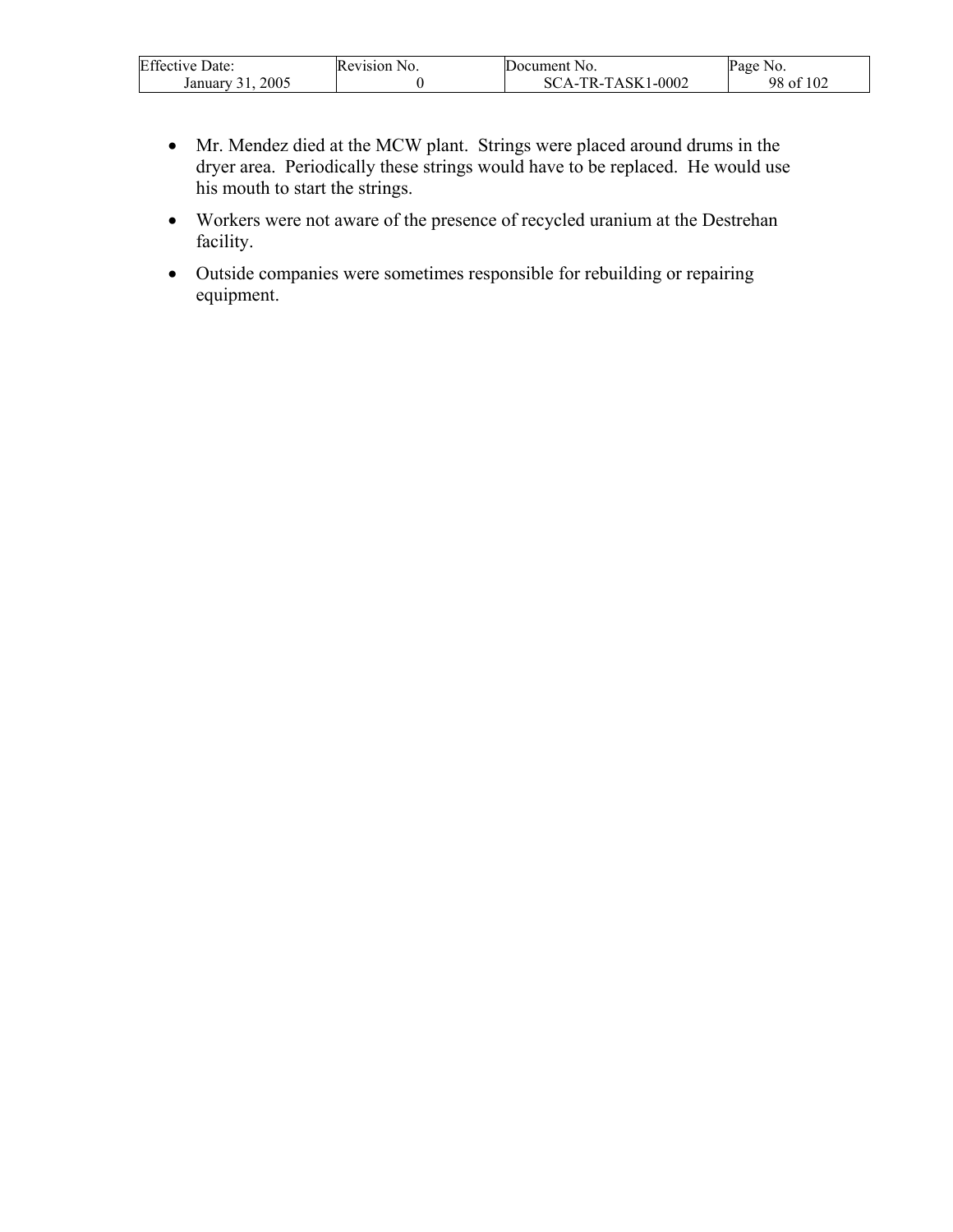| <b>Effective Date:</b> | Revision No. | Document No.        | Page No.  |
|------------------------|--------------|---------------------|-----------|
| 2005<br>January 31.    |              | $SCA-TR-TASK1-0002$ | 99 of 102 |

# **ATTACHMENT 4**

# **ADDITIONAL REFERENCES USEFUL TO SITE PROFILE DEVELOPMENT**

Atomic Energy Commission (AEC), New York Operations Office. Monthly Report of Industrial Hygiene Branch Field Activities, August 1950 report issued by W. B. Harris, 8 September 1950.

Department of Energy (DOE) Baseline Environmental Management Report (BEMR) for the Mallinckrodt Chemical Company St. Louis Downtown Site (Missouri FUSRAP Sites) available at http://web.em.doe/gov/bemr96/slds.html

Document sources held at the ORISE CER Vault Room as listed at the following website under the Mallinckrodt Chemical Works section: http://www.eh.doe.gov/ohre/new/findingaids/epidemiologic/orise

Ferry, J. L., Memorandum to J. A. Kyger on Measurements of radioactive dust concentrations at Mallinckrodt Chemical Company Plant 6E on March 10, 1944 dated March 31, 1944).

Ferry, J. L., Memorandum to H.E. Thayer on Measurements of radioactive dust concentrations at Mallinckrodt Chemical Company, May 9 and 19, 1944 dated June 9, 1944).

Harrington, C. D. and Ruelle, A. E. (1959) *Uranium Production Technology,* D. Van Nostrand Company, Inc., Princeton, New Jersey.

Makhijani, A., 1988. "Release Estimates of Radioactive and Non-Radioactive Toxic Materials to the Environment by the Feed Materials Production Center 1951-85," Institute for Energy and Environmental Research, Takoma Park, Maryland, 7 July 1988.

Mallinckrodt Chemical Works (MCW). Mallinckrodt Chemical Works – Plant 4. Memo to F. M. Belmore, January 24, 1949.

Mallinckrodt Chemical Works (MCW), Recheck of Dust Study in Ore Room and Ore Room Addition, Memo to M. G. Mason, 29 September 1950

Mallinckrodt Chemical Works (MCW). Mallinckrodt Chemical Works Plant Four Dust Study, Memo to K. J. Caplan, 1 March 1950.

Mallinckrodt Chemical Works (MCW). Mallinckrodt Chemical Works Plant Four Dust Study, Memo to K. J. Caplan and M. G. Mason, 1 June 1950.

Mallinckrodt Chemical Works (MCW), Plant 6 Surveys at Mallinckrodt Chemical Works, Memo and report to W. B. Harris from A. R. Piccot, 22 September 1950.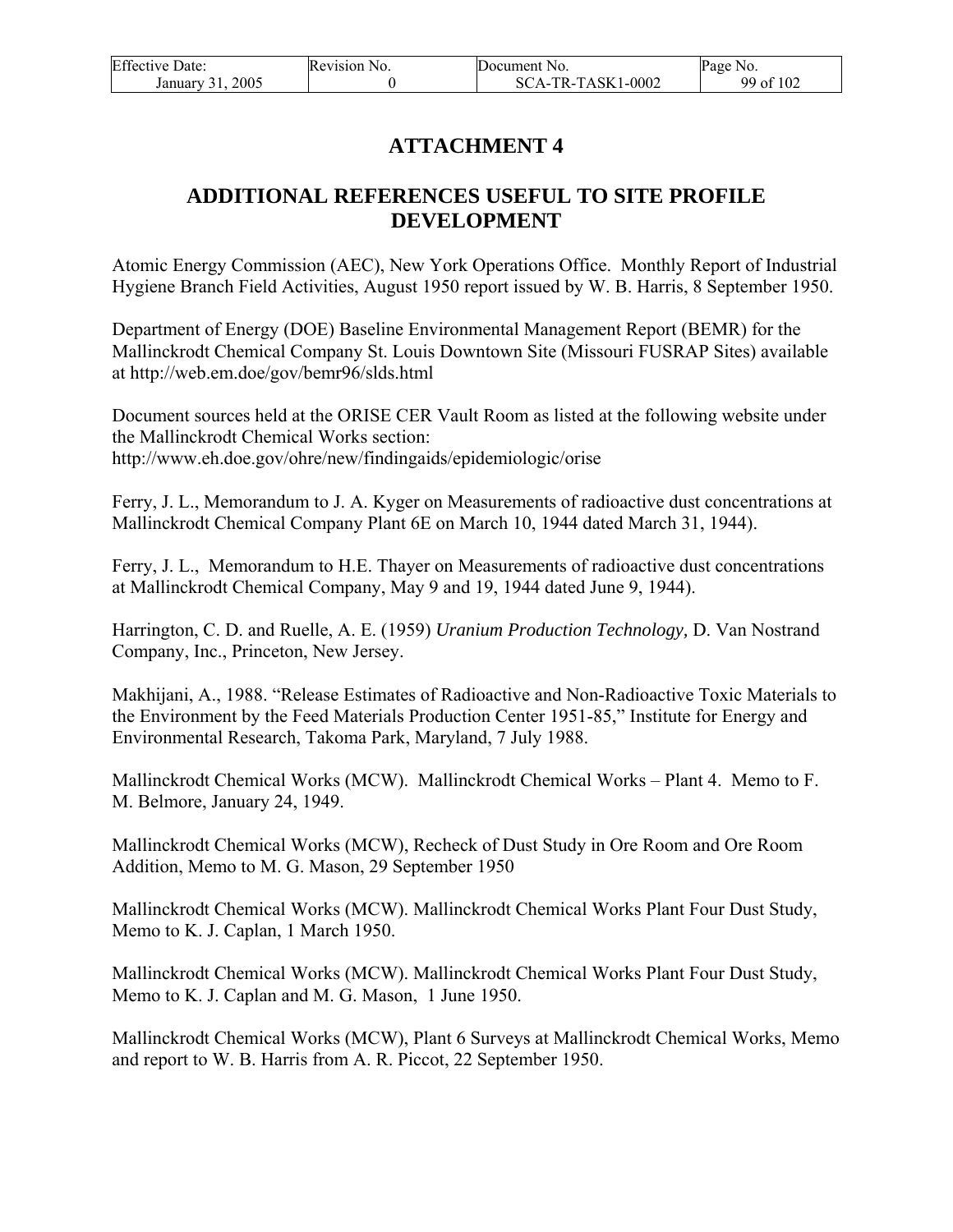| <b>Effective Date:</b> | Revision No. | Document No.      | Page No.       |
|------------------------|--------------|-------------------|----------------|
| 2005<br>January 31     |              | SCA-TR-TASK1-0002 | $100$ of $102$ |

Mallinckrodt Chemical Works (MCW). Results of Dust Study at Plant Six-E, Memo to H. E. Thayer from K. J. Caplan, 26 February 1951.

Mallinckrodt Chemical Works (MCW), Mallinckrodt Chemical Works Plant 6 – Ore Room Addition, Occupational Exposure to Radioactive Dust, R. E. Morgan, 22 May 1953.

Mallinckrodt Chemical Works (MCW). *The Uranium Story,* Mallinckrodt Chemical Works Division News, Volume 7, June 1960, St. Louis, Missouri.

A Guide to Records Series Supporting Epidemiologic Studies Conducted for the Department of Energy, http://www.eh.doe.gov/ohre/new/findingaids/epidemiologic/orise.

### **Mallinckrodt Chemical Works**

- Daily Schedules, 1948-1957
- Data Analysis Records, 1982-1983
- Dispensary Records, 1949-1966
- Dust Concentration Cards, 1943-1952
- Employee Cards, ca. 1947-1956
- Employee Lists, 1944-1946, 1957-1968
- Employee Rosters, ca. 1940s-1960s
- Film Badge Summary Reports, 1945-1966
- General and Hazards Information Study Records, 1948-1956
- Guard Identification Study Lists, 1975
- Hazards Assessment Records, 1962-1966
- Health and Mortality Study Research Files, 1949-1971
- Health and Safety Procedures Handbooks, 1963-1965
- Job History Sheets, 1957-1966
- Medical Examination Cards, 1957-1958
- Medical Files, ca. 1949-1966
- Payroll Cards, ca. 1942-1966
- Personnel and Environmental Monitoring Records, 1950-1966
- Personnel Records, ca. 1943-1966
- Radiation Summary Data, 1945-1946, 1950
- Radioactive Dust Study Monitoring Records, 1944-1966
- Radiographic Examination Records, ca. 1948-1966
- Radon Project Records, 1944-1957
- Security Reports, 1943-1966
- Terminated Clearances Card Index, ca. 1948-1967
- Urinary Uranium (UU) Program Records, 1958-1964
- Work History Abstract Forms, 1986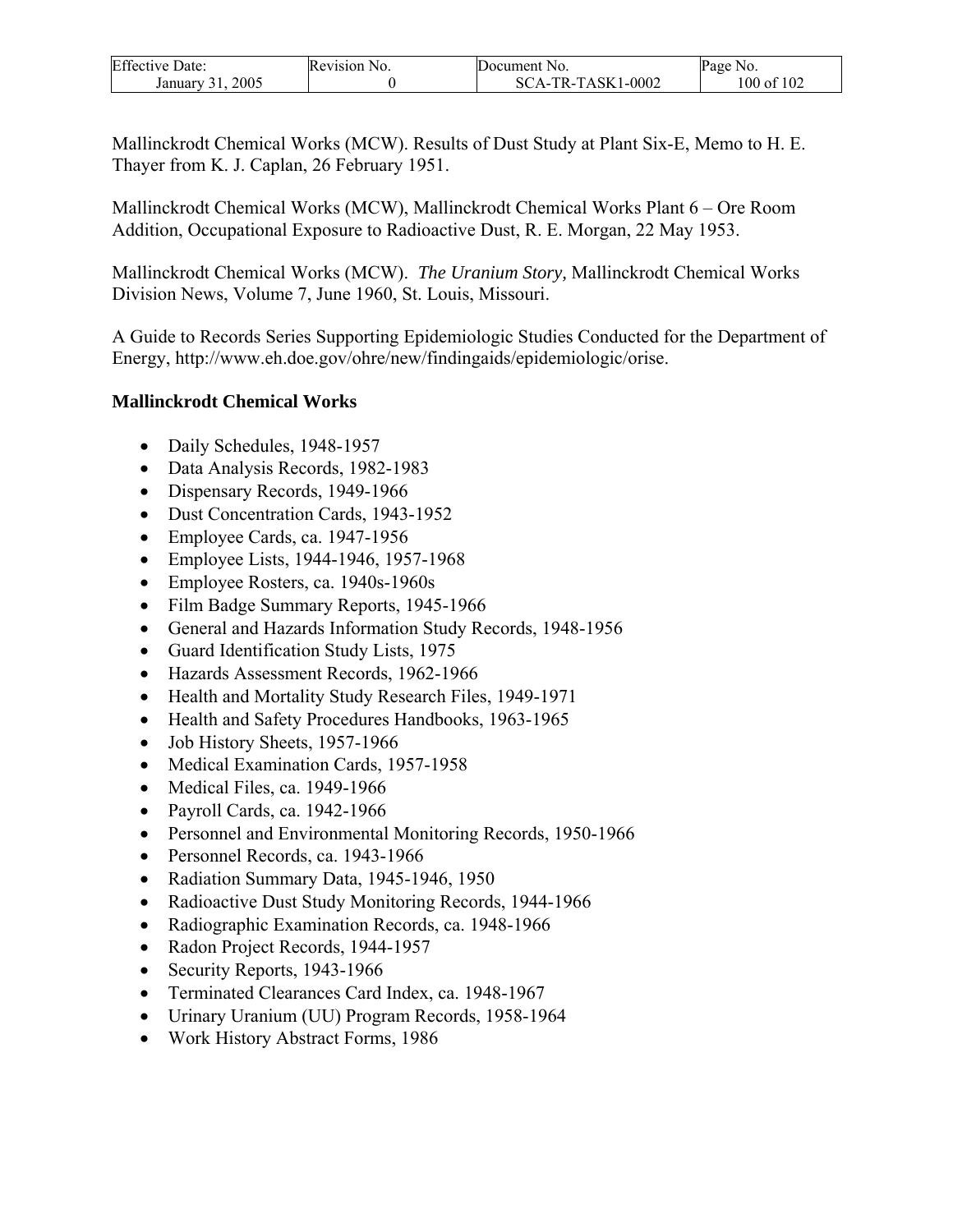| <b>Effective Date:</b><br>Revision No. |  | Document No.        | Page No.   |  |
|----------------------------------------|--|---------------------|------------|--|
| 2005<br>January 31.                    |  | $SCA-TR-TASK1-0002$ | 101 of 102 |  |

# **ATTACHMENT 5**

### **DR. MIKE THORNE MEMORANDUM ON ORO-NASAL BREATHING**

# **Mike Thorne and Associates Limited**

(Director: Dr M C Thorne)

Abbotsleigh Kebroyd Mount Ripponden Halifax West Yorkshire HX6 3JA Telephone and Fax: 01422 825890 e-mail: MikeThorneLtd@aol.com

#### **External Memorandum on Oro-nasal Breathing, Prepared for SC&A**

**Date:** 20 January 2005

I have looked at this issue using the LUDEP 2.0 model, which implements the ICRP Publication 66 respiratory tract model. The full reference for the software is:

Jarvis, N S, Birchall, A, James, A C, Bailey, M R and Dorrian, M-D, LUDEP 2.0 Personal Computer Program for Calculating Internal Doses Using the ICRP Publication 66 Respiratory Tract Model, NRPB-SR287, National Radiological Protection Board, UK, 1996.

I have run calculations using two standard breathing modes. These are for occupational exposure under standard and strenuous conditions. They correspond to predominantly, but not fully, nose breathing. To make the distinctions in deposition between nose and mouth breathing clear, I have run four cases:

- Adult, light exercise, nose breathing;
- Adult, light exercise, mouth breathing;
- Adult, heavy exercise, nose breathing;
- Adult, heavy exercise, mouth breathing.

In order to get a comprehensive set of data, I have run these cases for AMADs of a polydisperse aerosol of 1, 5 and 10 microns. Results are summarized in the following table, where I give deposition separately, as a percentage of the activity inhaled, in the five standard regions of the respiratory tract. These are the anterior nasal passages  $(ET_1)$ , the naso-oropharynx/larynx  $(ET_2)$ , the bronchi (BB), the bronchioles (bb) and the alveolar interstitium (AI).